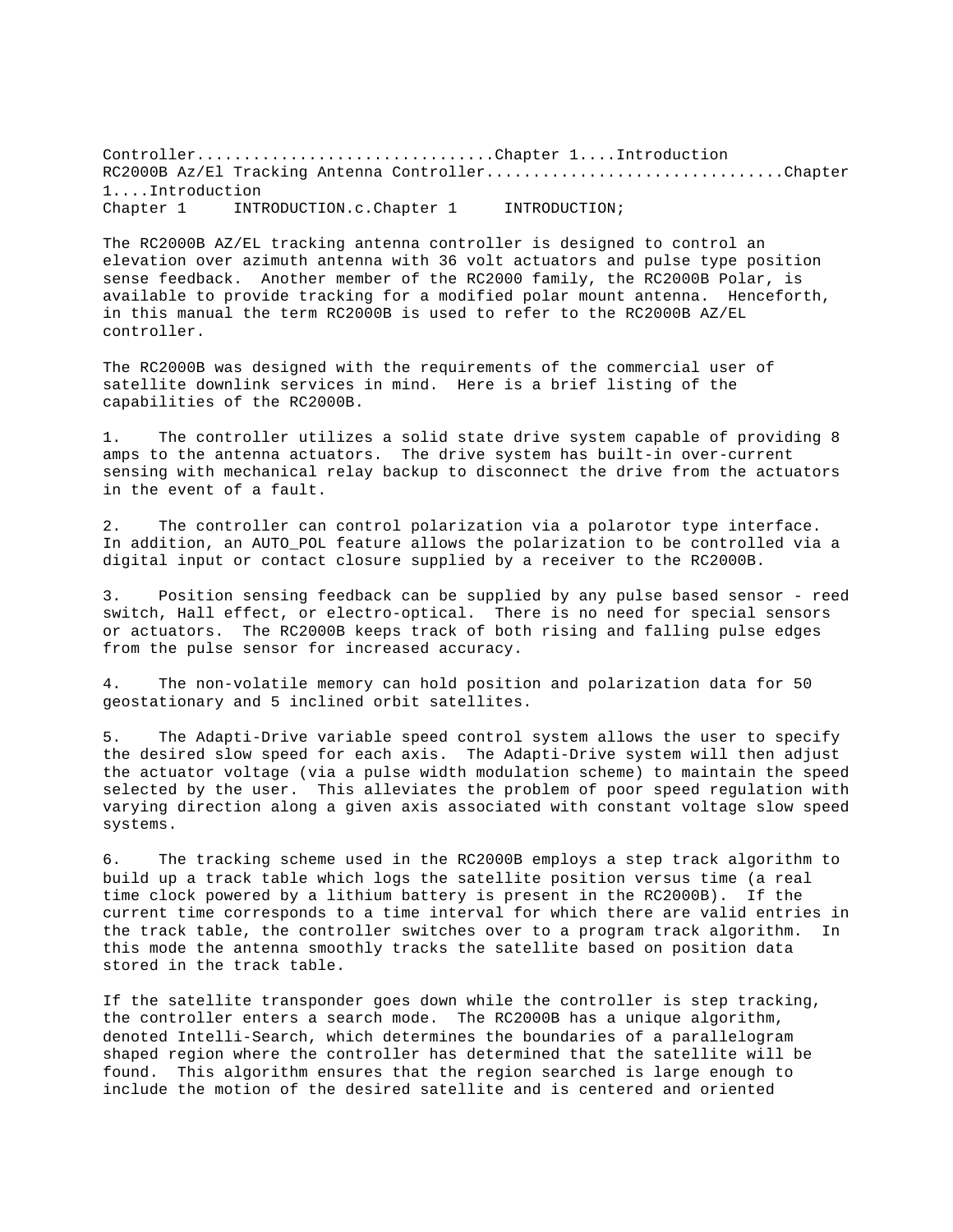properly so that satellites adjacent to the desired satellite are not 'found' during the search.

7. The data which has to be specified by the user to configure the tracking system is straightforward. The user must specify the time and date, the latitude and longitude of the antenna, the longitude of each satellite (both geostationary and inclined orbit) programmed into the RC2000B, the maximum antenna tracking error (in dB), and the antenna size.

# 1.1 Organization of this Manual.c.:1.1 Organization of this Manual;

This manual is divided into two broad parts, Installation and Reference. The Installation part of this manual is designed to familiarize the user with the controller and guide him or her through the installation and configuration of the controller. The Reference portion of the manual gives a detailed description of all of the features and capabilities of the controller.

The Installation portion of the manual is comprised of Chapters 2 through 4. Chapter 2 explains the user interface and the basic operation of the unit. Chapter 3 guides the user through the physical installation and wiring of the unit as well as the initial software configuration. Chapter 4 covers all aspects of tracking inclined orbit satellites. It begins with a brief discussion of some of the theoretical aspects of the inclined orbit, and continues with a description of the algorithms used by the RC2000B for tracking inclined orbit satellites. Chapter 4 concludes with a step by step procedure which guides the user through the entry of track parameters and the initialization of a track on an inclined orbit satellite.

The Reference portion of this manual is comprised of chapters 5, 6, and 7 as well as the appendices which follow. These chapters of the manual describe the fields on the screens which the user will encounter, as well as the data which can be entered at any prompt. After the initial installation, when the user has become familiar with the operation of the controller, these chapters will probably be the only ones consulted by the user to handle the routine chores of adding new satellites and deleting old ones.

#### 1.2 Before You Begin.c.:1.2 Before You Begin;

Please read and understand the manual. Time invested in understanding the installation and operation of the controller will insure satisfactory results. The unit has been tested thoroughly and will work accurately and reliably if it is installed and configured properly. There is an old saying in the controller business - "Garbage in, garbage out". Be very careful when entering data into the controller. For example, if the longitude data for a geostationary satellite is entered incorrectly, the controller will accurately position itself on that satellite. If however, at a later time, a track is initiated on an inclined orbit satellite in the vicinity of that geostationary satellite, the incorrect longitude may be used to calculate incorrect step track angles and unsatisfactory results will occur.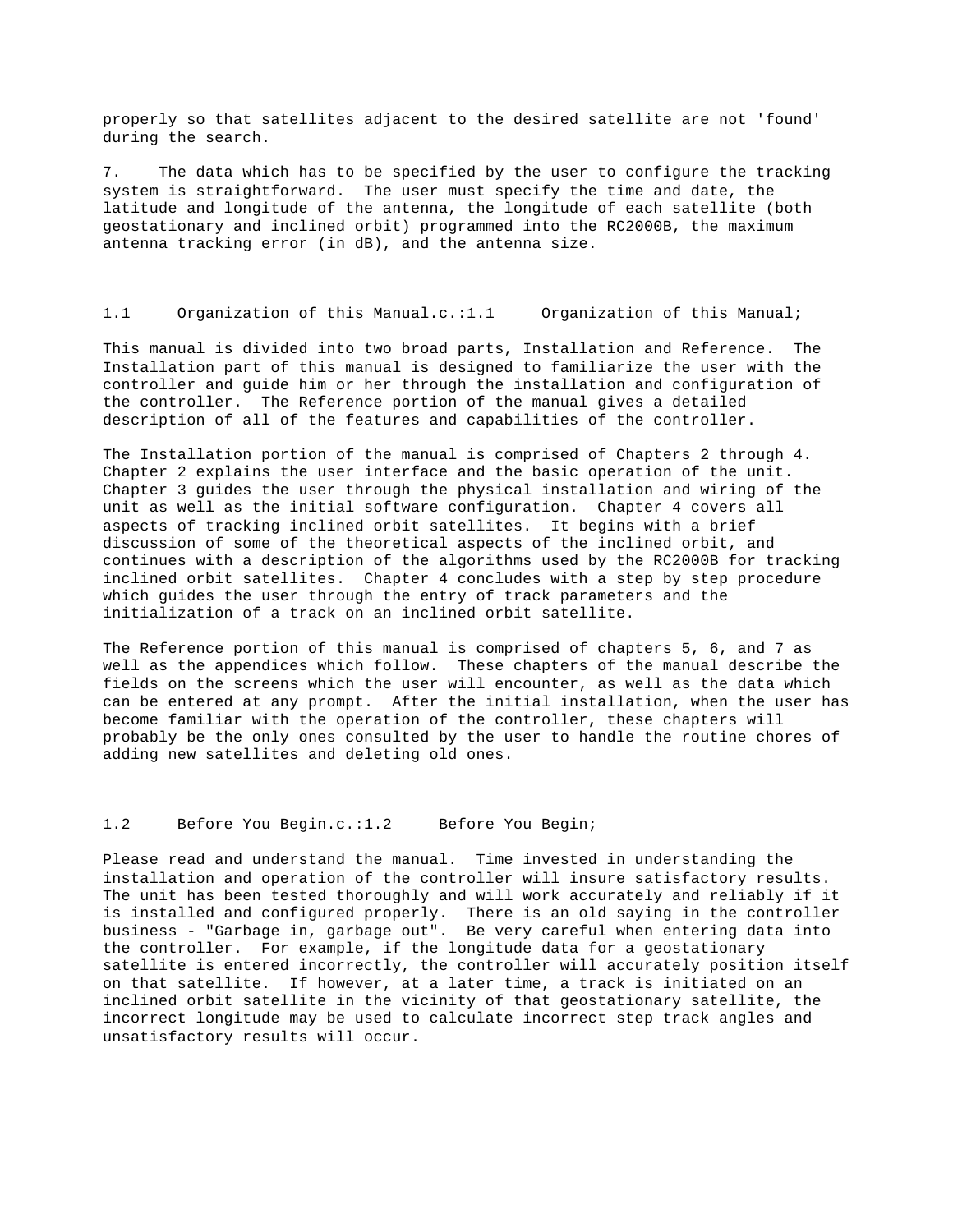RC2000B Az/El Tracking Antenna Controller.............................Chapter 2....Basic Function RC2000B Az/El Tracking Antenna Controller..............................Chapter 2....Basic Function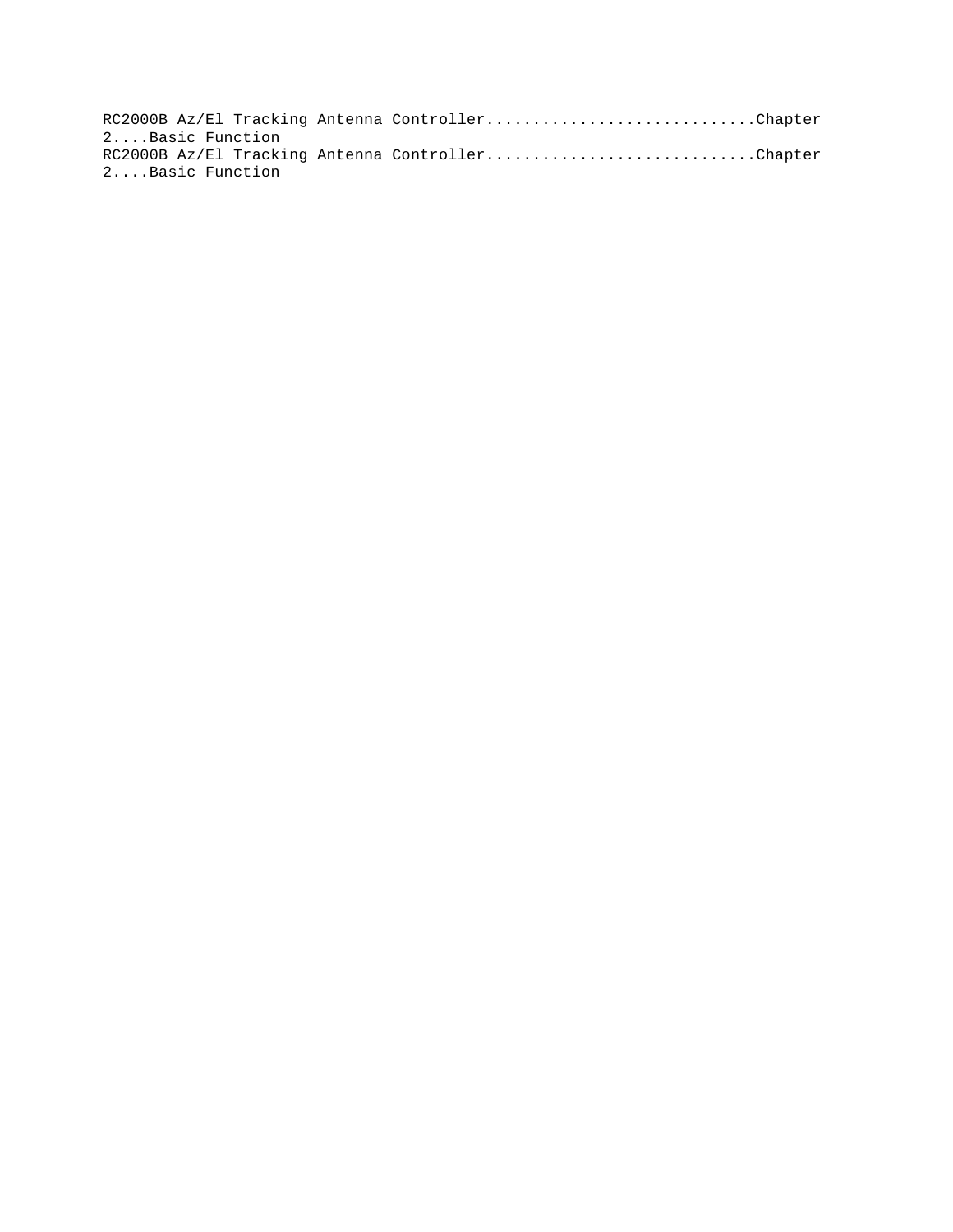Chapter 2 BASIC FUNCTION DESCRIPTION.c.Chapter 2 BASIC FUNCTION DESCRIPTION;

This chapter describes the controller's front panel layout, user interface and basic operation. When the user has completed this chapter, he or she should have a basic understanding of the various operating modes of the unit and be able to use the keyboard and liquid crystal display (LCD) to navigate through those modes.

#### 2.1 Front Panel.c.:2.1 Front Panel;

The front panel (figure 2.1) of the RC2000B contains an ON/OFF switch, a 2 row by 40 column backlit LCD, and a 4 by 4 matrix keypad with tactile feedback. On the rack mount version of the controller, an AC line circuit breaker is built into the ON/OFF switch. For the desktop version of the controller, the AC line circuit breaker is the 4 amp breaker located on the back panel. For both versions, a 12 amp circuit breaker (located on the back of the unit) protects the controller's 36 volt actuator drive circuits. When a circuit breaker of this type trips, it will protrude from its mounting bezel. To reset a circuit breaker, turn the power switch off, wait a few minutes for the circuit breaker to cool down, then depress the breaker so that it latches and is even with the bezel.

Figure 2.1

The field in the upper right hand corner of the LCD is reserved for the display of the current mode of the controller. The various modes are introduced in the following section. If an error condition is active, an error message will periodically flash across the bottom row of the display. Error messages are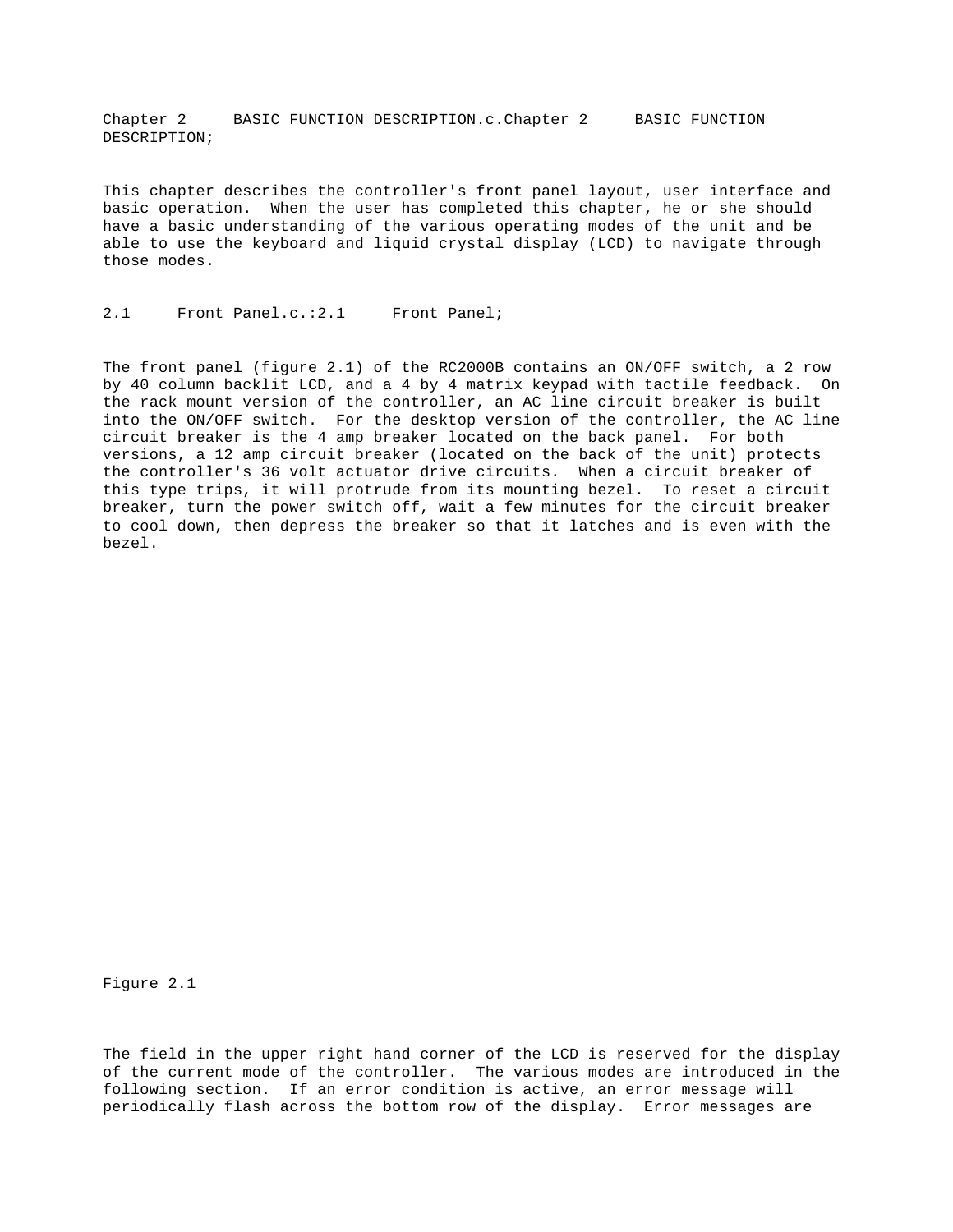discussed in chapter 7. Chapter 5 explains the contents of every field on the display for all of the various controller modes.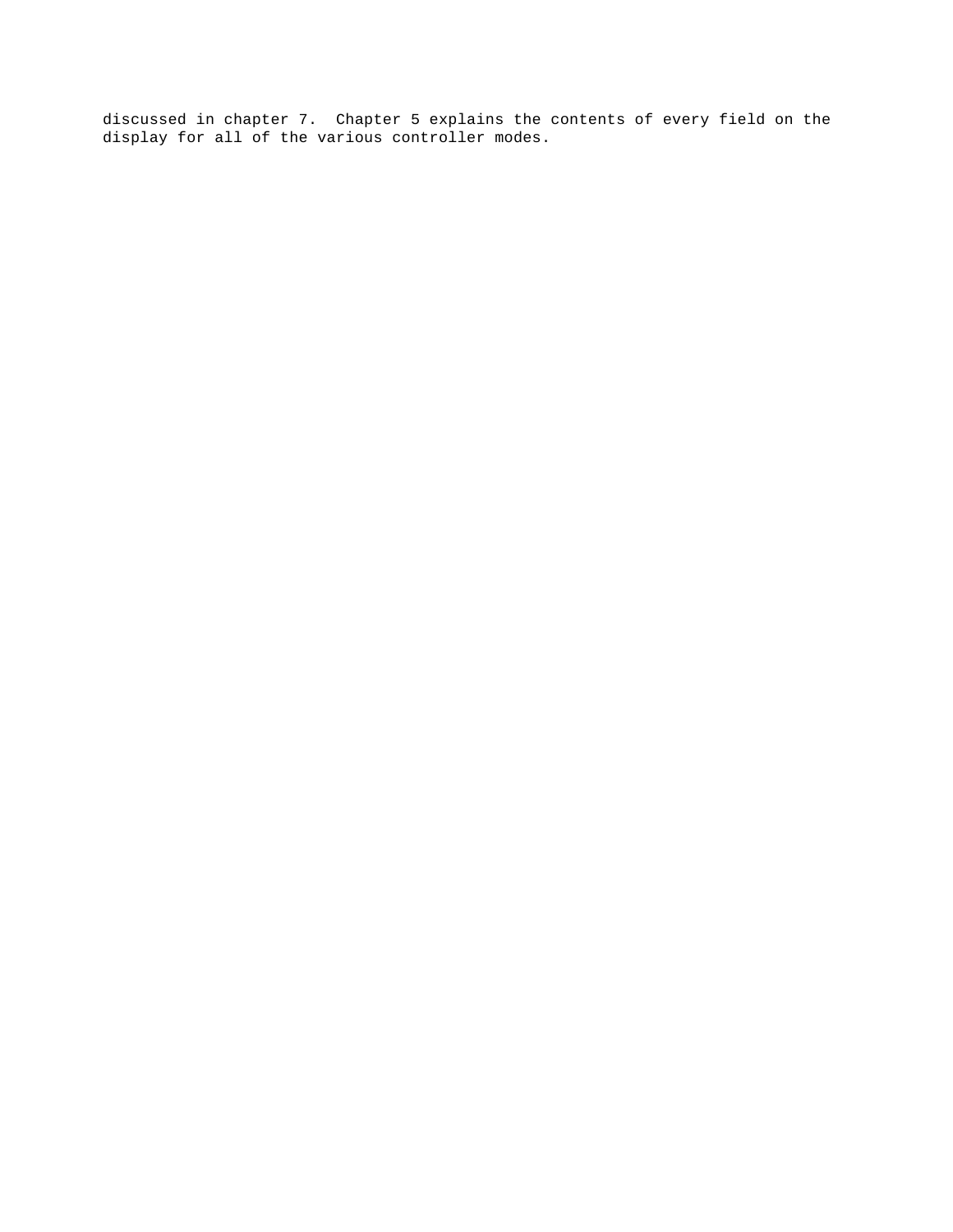An examination of the keyboard in figure 2.2 reveals that many of the keys have 2 or more labels. The function of each key is determined by the current operational mode of the controller. The various modes are discussed in the following section.

Figure 2.2

#### MODE

This key is used to select the current mode of the controller. See the description of the various modes in the next section. This key is always active. Depressing this key will always cause a mode change to occur. This key is acted on when it is released. If the key is briefly depressed and released the controller mode will change to the next sequential mode of the mode group which is currently active. If the key is depressed for at least five seconds and then released, the current mode will change to the first mode of the mode group which is not currently active.

#### SCROLL UP/SCROLL DOWN

These keys are used to scroll up or down through a list of items. These keys are used when selecting a satellite from a list of satellites, selecting a data item to either view or modify, and when selecting alphanumeric characters for a user specified satellite name in SETUP mode.

YES/NO These keys are used to supply an answer to a yes or no question.

ENTER This key is used to select an entry from a list, terminate a prompt for some action by the user, or to complete the entry of numeric data.

0-9/DECIMAL POINT (with the stop key)/BKSP

These keys are used for numeric entry. The BKSP key causes the cursor to move one column to the left writing over the character which was there. In some modes, the BKSP key is used to prompt the user to confirm that a critical parameter is about to be changed.

SPEED This key toggles the speed from fast to slow and vice versa.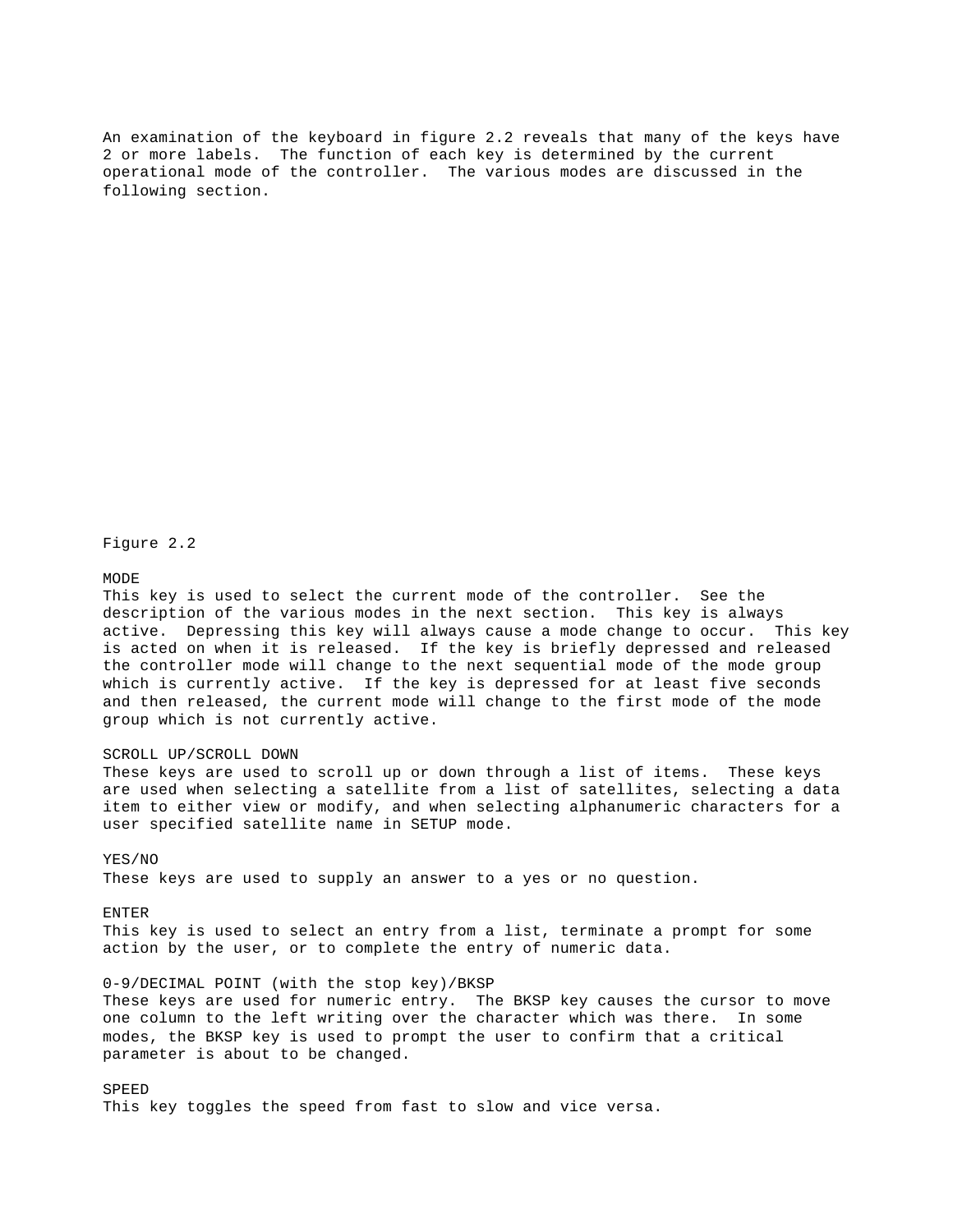ARROW KEYS - 2/4/6/8 These keys are used to manually jog the antenna in some modes. The left and right arrow keys jog the antenna east and west in azimuth, respectively, while the up and down arrow keys jog the antenna up or down in elevation.

E/W/N/S

These direction keys, E east, W west, N north, and S south are used to specify a direction when the user is entering latitude or longitude data.

# CCW/CW/H/V These keys control the Polarization. The CCW and CW keys skew the polarotor counterclockwise and clockwise. The H and V keys are used to either select or specify the polarization position associated with a given satellite.

Note that all of these keys are not active simultaneously. The function of each key is dependent on the current mode of the controller. In some modes certain keys are ignored.

2.2 Operating Modes.c.:2.2 Operating Modes;

The mode system on the RC2000B antenna controller resembles the menu system used with many personal computer (PC) programs. On a PC program a menu system allows the user to perform operations or to enter in data. The user must navigate through the menu structure to the particular menu which allows access to the function or data that the user wishes to manipulate.

On the RC2000B the mode which is currently active is always displayed in the upper right hand corner of the LCD. The MODE key is used to switch between modes. User access to all operations performed by the controller and all data maintained by the controller is governed by the mode system. Here is a summary of the modes implemented on the RC2000B.

MANIJAT, AZ:175.6 EL: 43.8 PL: 15 H SS:635 MANUAL SBS 2 97.0 W SPEED:FAST

This mode allows the user to jog the antenna in elevation and azimuth using the ARROW KEYS, toggle the speed from fast to slow (and vice versa) with the SPEED key, jog the polarization with the CCW/CW keys, and use the H/V keys to toggle between the preset H and V polarizations of the satellite located closest to the antenna's present position. When MANUAL mode is active the following information is displayed on the top row of the LCD - azimuth position (AZ), elevation position (EL), polarization position (PL), and the current signal strength (SS). The signal strength is derived from a receiver automatic gain control (AGC) output (which will be described in the chapter on tracking). The bottom row of the LCD displays the name and longitude of the satellite on which the antenna is currently aligned and either the FAST or SLOW banner to indicate the speed which will be used for jogging the antenna.

AUTO SELECT A SATELLITE: PANAMSAT-1 AUTO USE SCROLL UP/DOWN, ENTER TO SELECT

This mode allows the user to select a satellite which has previously been stored in memory and automatically position the antenna on that satellite. In this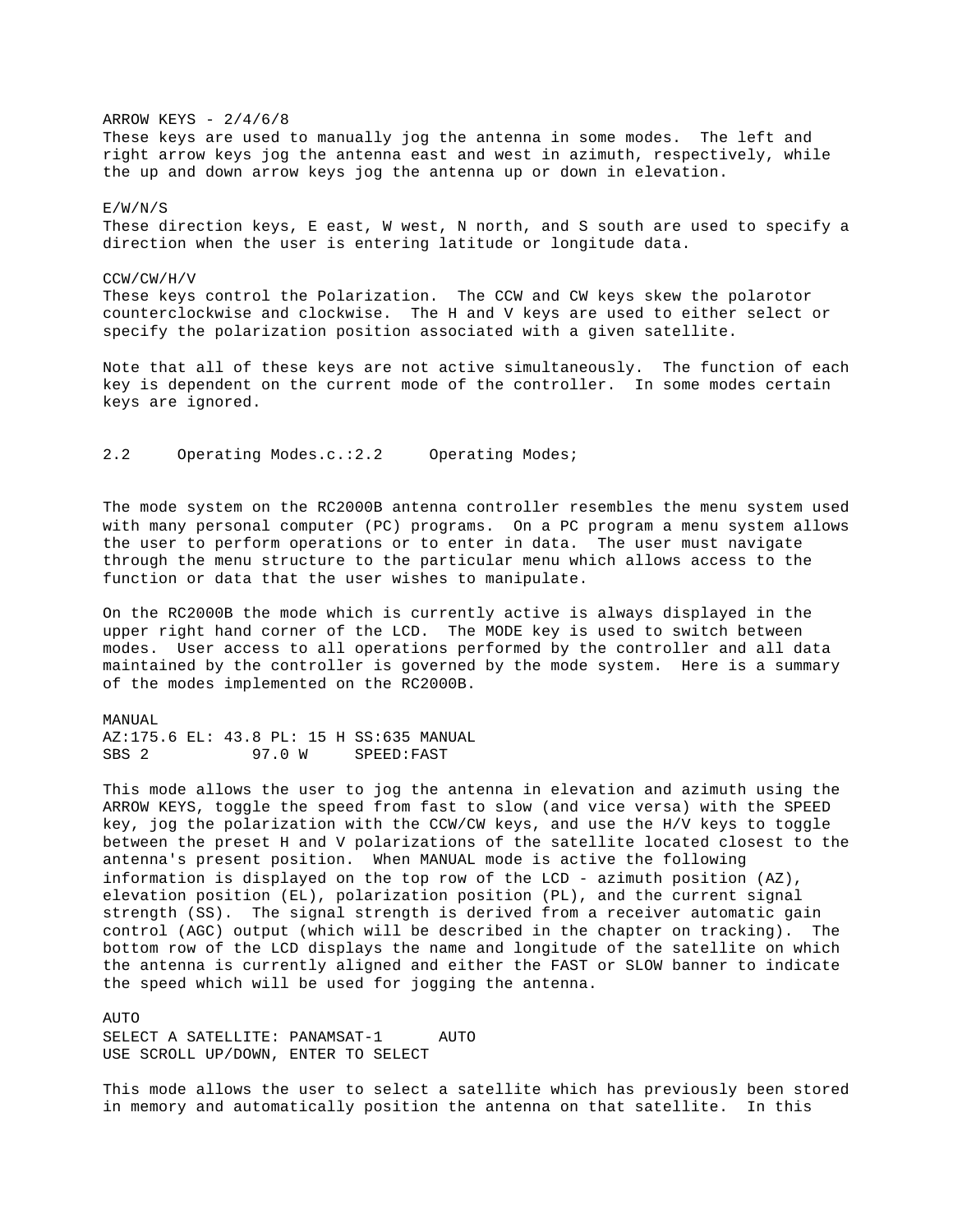mode the SCROLL UP/DOWN keys are used to scroll through the list of satellites which have been programmed in by the user (via SETUP mode). When the name of the desired satellite appears the ENTER key is hit to initiate the automatic move. While movement is in progress the STOP key can be hit to terminate the move. For a geostationary satellite, at the conclusion of the automatic move the mode is switched to MANUAL. For an inclined orbit satellite, the automatic move will position the antenna at the satellite's nominal position and the mode is switched to TRACK. The nominal position is where the controller estimates that the satellite would be located if it were a geostationary satellite.

SETUP POSITION ANTENNA, SELECT SETUP SATELLITE USING SCROLL UP/DOWN,HIT ENTER

This mode allows the user to store satellite azimuth and elevation positions and horizontal/vertical polarization values into the controller's non-volatile memory. Once stored in memory, the satellite is available for recall by AUTO mode. When SETUP mode is invoked the user peaks the antenna up on the desired satellite using the azimuth jog, elevation jog, polarization jog, H/V, and SPEED keys as described for MANUAL mode above. The SCROLL UP/DOWN and ENTER keys are also active at this time. The SCROLL keys are used to scroll through a list of satellite names stored in the controller's EPROM memory. This is the name which will be assigned to the azimuth and elevation positions and the polarization values stored in the non-volatile memory. The ENTER key is used to select a value from the list of satellite names.

When the ENTER key is hit the user is prompted to specify the satellite longitude, whether or not the satellite is in an inclined orbit (and if so, the current inclination of the satellite's orbit to the earth's equatorial plane more on this in the chapter on tracking), and the H and V polarization values for the satellite. If the user wishes to assign a name which is not stored in the satellite's EPROM memory, the USER entry in the satellite name list may be selected and the operator will be prompted to enter in an alphanumeric string using the SCROLL UP/DOWN and ENTER keys. When the user has entered in all of the requested data, control will switch to the TRACK mode if the satellite just entered was an inclined orbit satellite. Otherwise, SETUP mode will retain control and the user can jog the antenna to another satellite and repeat the procedure.

RESET AZ: OK 0 EL: OK 0 RESET 1 - RESET AZ, 2 - RESET EL, MODE - EXIT

This mode allows the user to examine the error status of the motor drive circuits and reset them if a fault has occurred. The drive systems of each axis are independent. There are 3 types of faults which can occur. A DRIVE error indicates that the drive circuits detected an over current fault and shut down. A JAMMED error indicates that the antenna actuators were commanded to move but no movement was detected. A RUNAWAY error indicates that antenna movement was detected when the actuators were not energized. Errors are covered in chapter 7.

DELETE SELECT A SATELLITE: PANAMSAT-1 DELETE USE SCROLL UP/DOWN, ENTER TO SELECT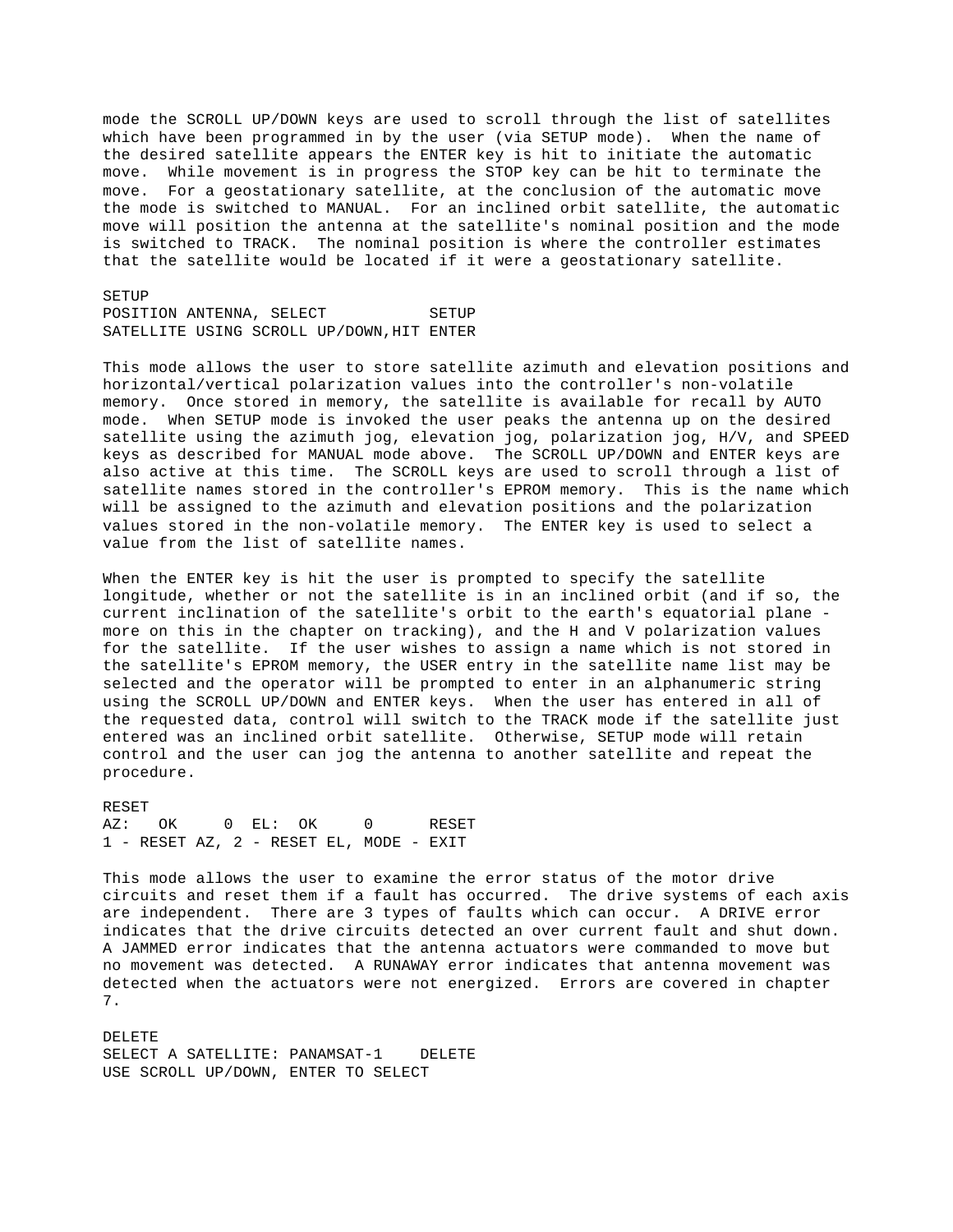This mode allows the user to delete satellites from non-volatile memory. The SCROLL UP/DOWN and ENTER keys are active.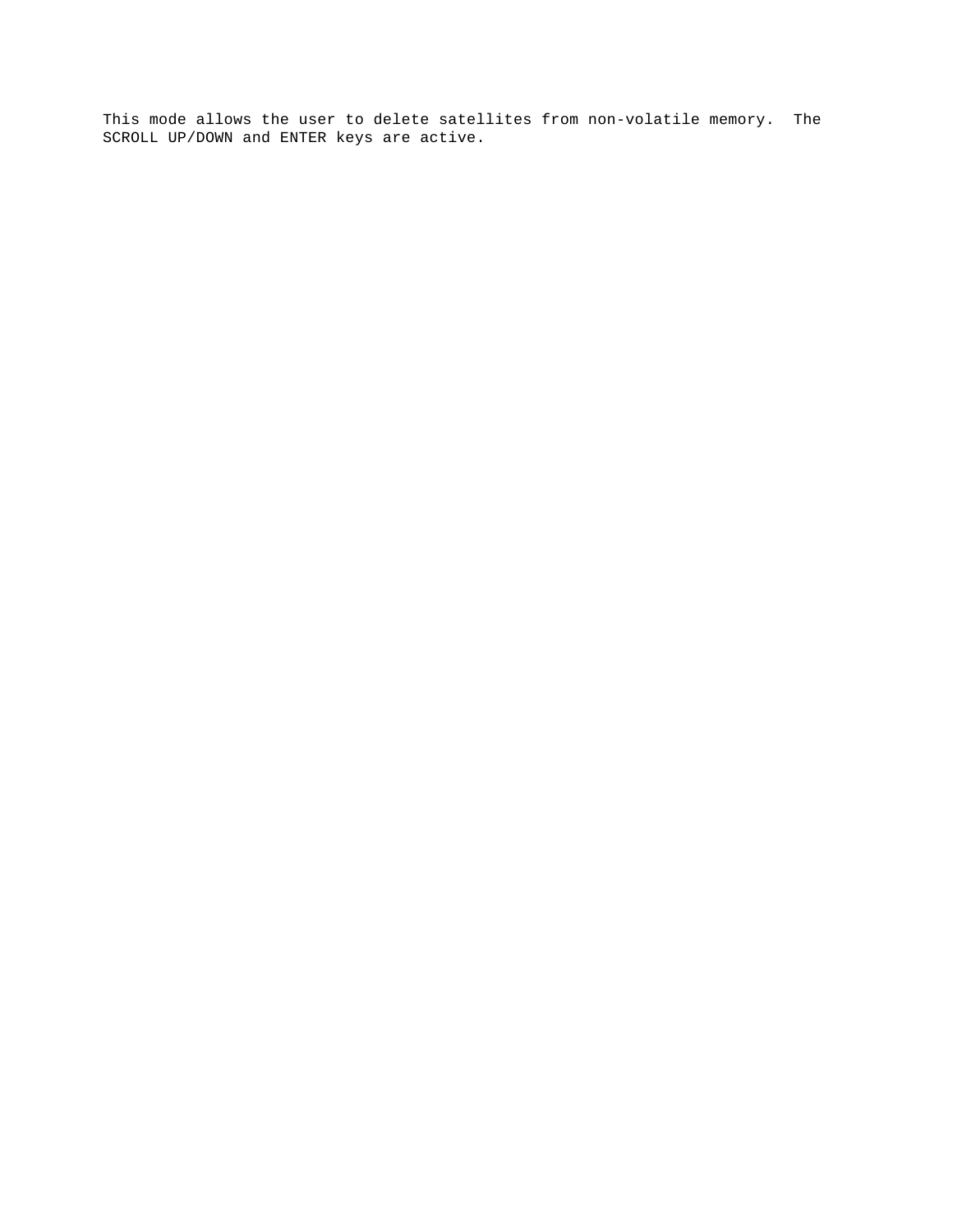RE-SYNC SELECT A SATELLITE: PANAMSAT-1 RE-SYNC USE SCROLL UP/DOWN, ENTER TO SELECT

The antenna azimuth and/or elevation position can be corrupted by any number of causes (sensor failure, lightning strike, faulty shield connection, etc). If there is an error in the position counts, the controller cannot properly position itself on the satellites stored in non-volatile memory, and the limits are not valid. In this situation, it is necessary to re-synchronize the controller's internal position counts. To do this, the operator positions the antenna on a known satellite which has previously been stored in the controller's non-volatile memory. The user then activates RE-SYNC mode and selects the satellite with which the antenna is currently aligned using the SCROLL UP/DOWN and ENTER keys. When the ENTER key is hit, the controller's internal position counts are initialized to the positions which were assigned to the satellite name when that satellite was stored in non-volatile memory. This restores the count to the value stored prior to the event which caused the data corruption, and applies to all satellites stored in non-volatile memory.

CONFIG AUTOPOL ENABLE:\* CONFIG 0-DISABLE, 1-ENABLE ENT,BKSP,SCRLL ^v

This mode allows the user to view and enter configuration data into the controller. This data is stored in non-volatile memory and is used to set certain parameters and enable or disable certain controller options. The following parameters and options are controlled or configured via data entered into the controller from CONFIG mode: AUTOPOL (described below), simultaneous azimuth/elevation movement, the time and date, inclined orbit satellite tracking setup and control parameters, azimuth and elevation slow speed control parameters, and a controller reset function.

In CONFIG mode, the SCROLL UP/DOWN and ENTER keys as well as the numeric keypad are active. The SCROLL UP/DOWN keys are used to select the parameter to be viewed or modified. If asterisks are displayed in the parameter field it means that the present value for the parameter is invalid. The parameter can be modified using the numeric keypad to key in a new value. For the modification to take affect the numeric entry must be terminated with the ENTER key. A message in the lower left hand corner of the display gives the user data entry instructions.

LIMITS AZ: 5000 EL: 5000 SS1,2: 2, 1 LIMITS 7 - SET EAST LIMIT 9 - SET DOWN LIMIT

This mode allows the user to jog the antenna to any azimuth or elevation position without regard to any existing limits, and initialize the east and west and/or down and up limits. Once the limits are set the antenna cannot be moved (except in LIMITS mode) to a position that is not within the region defined by the down, up, east and west limits.

To set the azimuth limits, the user would first move the antenna to the desired east limit, set the limit, then move the antenna to the desired west limit and set that limit. When the limits for a particular axis are initialized the position count for that axis is also reset. Whenever the azimuth (or elevation) limits are reset the east (or down) limit is assigned a position count of 30.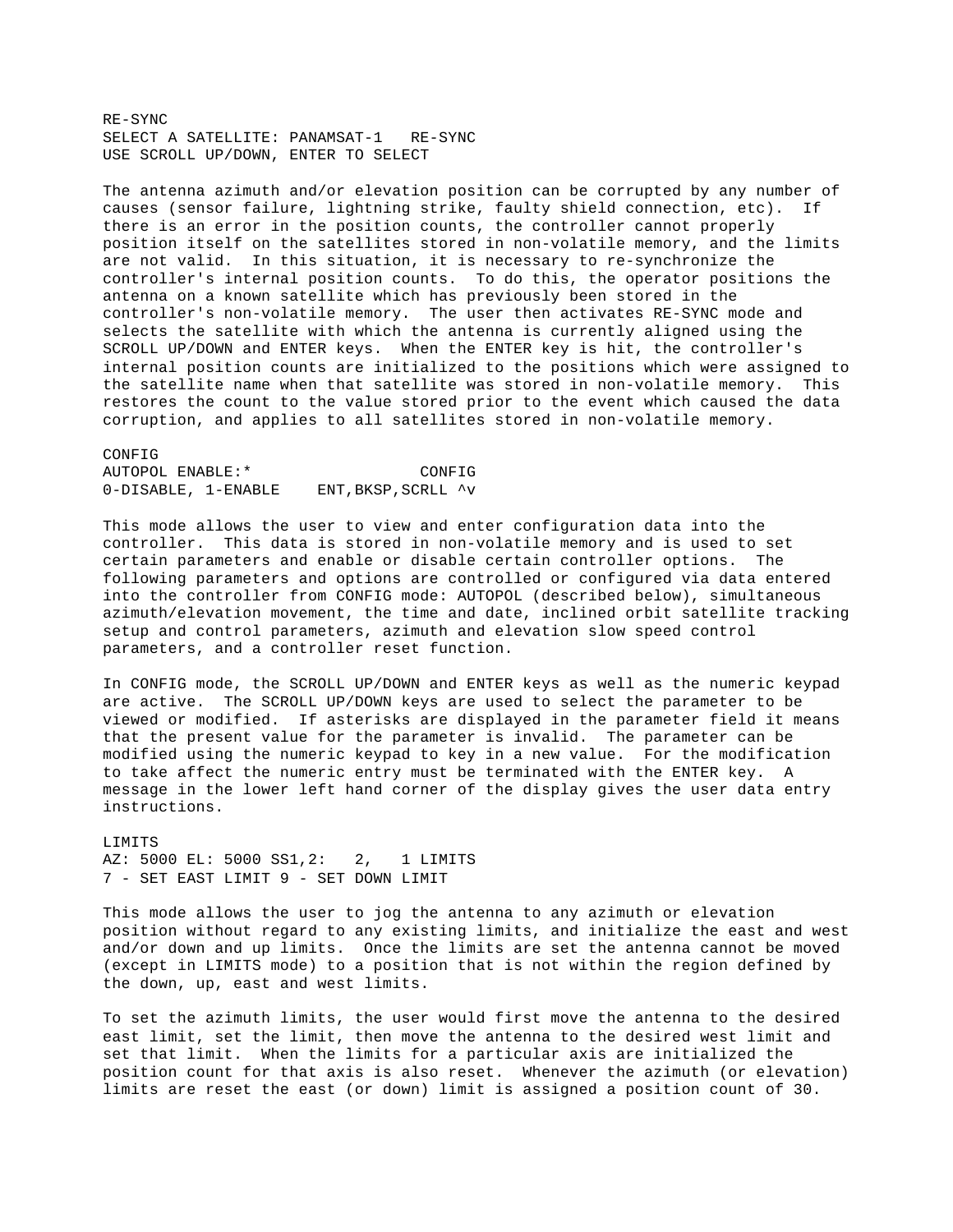TRACK AZ: 1344 EL: -46 PL: 73 V SS:621 TRAK K GSTAR 3 PROGRAM IDLE 15.56.0-MENU

TRACK mode is activated to track an inclined orbit satellite. TRACK mode is slightly different than the other modes described above in that TRACK mode cannot be reached directly through the use of the MODE key. TRACK mode can be entered only via the SETUP or AUTO modes. TRACK mode is described in Chapter 4.

More detailed information is available concerning each the modes described above in Chapter 5 of this manual.

2.3 Changing Modes with the MODE Key.c.:2.3 Changing Modes with the MODE Key;

The user can switch the current controller mode by use of the MODE key. The MODE key is always active - when the MODE key is depressed, the controller's current mode will change. The various modes are divided into two groups. The Operational mode group consists of the MANUAL and AUTO modes. The Programming mode group consists of the SETUP, RESET, DELETE, RE-SYNC, CONFIG and LIMITS modes. The Programming modes are typically only used during system installation and configuration. The Operational modes are the ones used in everyday operation of the controller.

The modes are divided into two groups, referred to as mode groups, as part of a scheme to keep the user out of the Programming modes in the course of the normal everyday operation of the controller after the unit has been installed. This scheme is based on the use of the MODE key.

If the MODE key is depressed for 5 seconds and released, the current controller mode will switch to the first mode of the mode group which was NOT active when the MODE key was depressed.

If the MODE key is rapidly depressed and released, the controller mode will switch to the next mode in the mode group that was active when the MODE key was depressed.

For example, if AUTO mode is active (the active mode is always displayed in the upper right hand corner of the LCD) and the user depresses the MODE key for at least 5 seconds and releases it, SETUP mode will become the active mode. As another example, if AUTO mode is active and the user rapidly depresses and releases the MODE key, MANUAL mode will become the active mode.

TRACK mode is a special case. As mentioned above TRACK mode can only be entered via the AUTO or SETUP modes, it cannot be entered directly by depressing the MODE key. Otherwise, the TRACK mode is treated as if it were part of the Operational mode group. If TRACK mode is active and the user rapidly depresses and releases the MODE key, MANUAL mode will become the active mode. If TRACK mode is active and the user depresses the MODE key for at least 5 seconds, SETUP mode will become the active mode.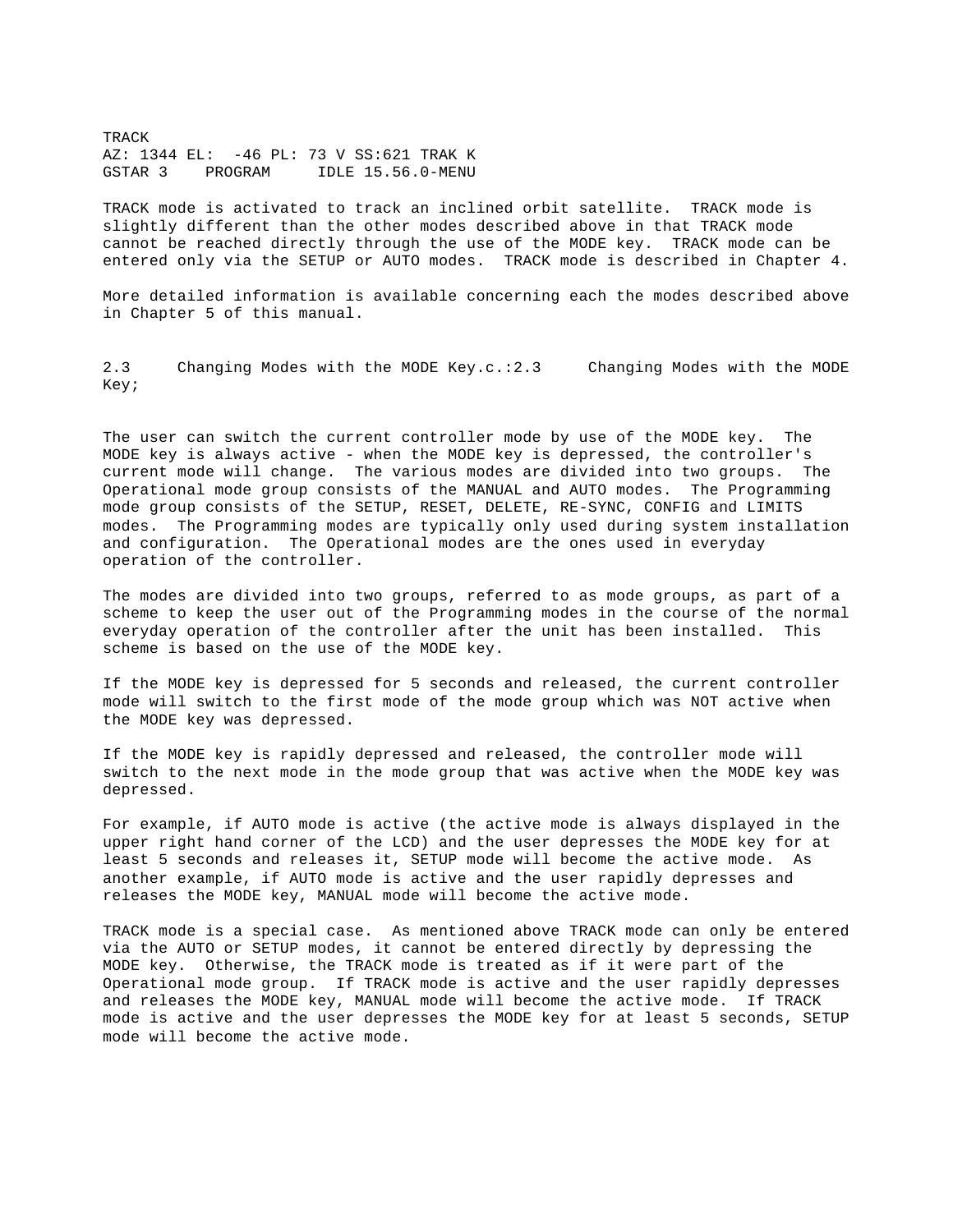# 2.4 Autopol.c.:2.4 Autopol;

The Autopol feature slaves the RC2000B polarization control to an output derived from a satellite receiver. The RC2000B has an Autopol input accessible via one of the connectors on the back of the unit. When the controller is operating in MANUAL or TRACK modes, this input is monitored and the polarotor is controlled according to a digital level present at this input.

To configure the controller for Autopol operation, the user must have a suitable output available on the satellite receiver which is connected properly to the Autopol input of the RC2000B, the polarity of the Autopol input must be specified (from CONFIG mode), and the Autopol feature must be enabled (also from CONFIG mode). When the polarity of the Autopol input is specified, the user is informing the controller that a given Autopol input level (high or low) corresponds to vertical polarization. Configuring the Autopol system during installation is covered in more detail in Chapter 3 and the CONFIG mode prompts which enable and specify the polarity of the Autopol input are described in Chapter 5 in the CONFIG mode section.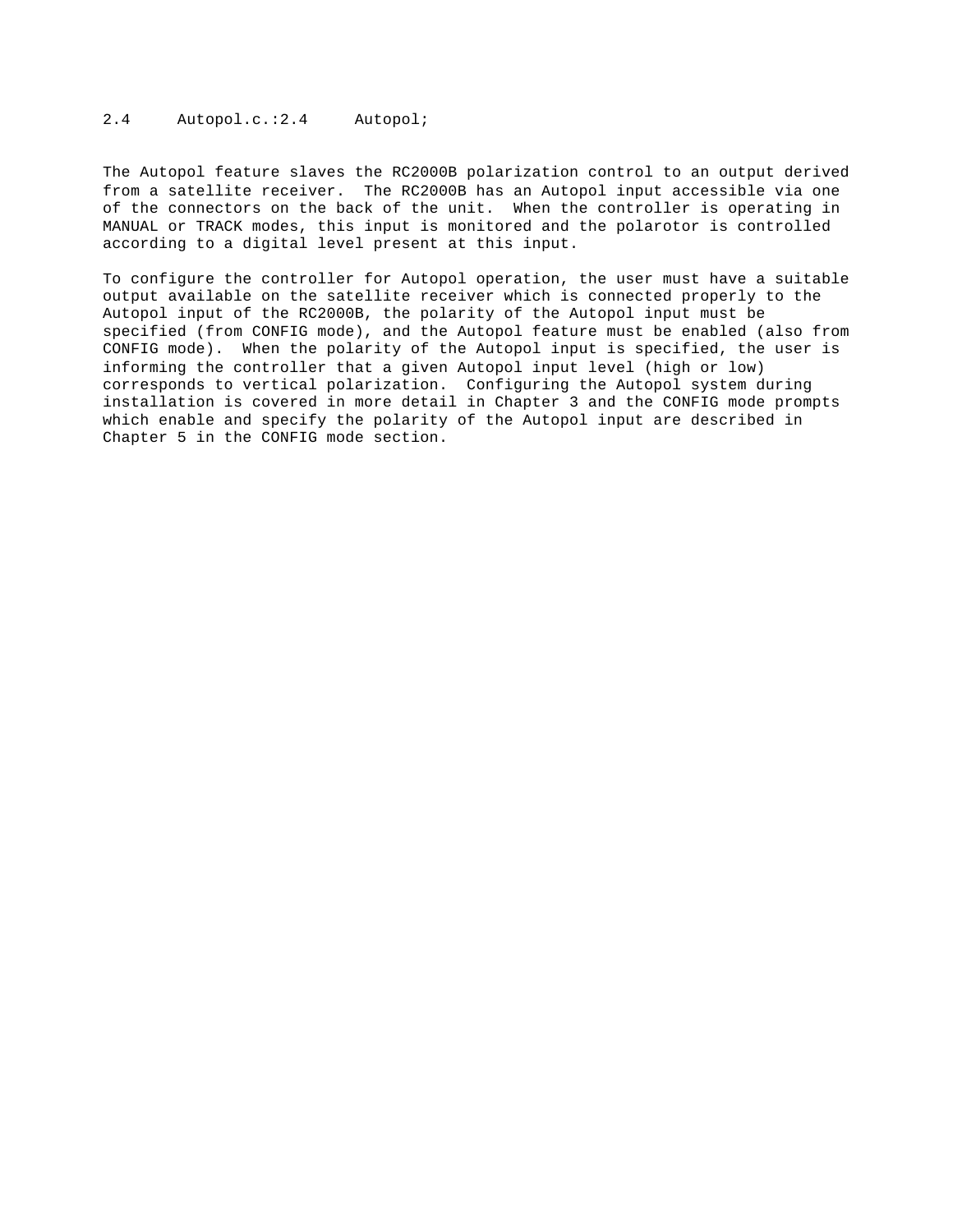RC2000B Az/El Tracking Antenna Controller.......................Chapter 3....Installation/Setup RC2000B Az/El Tracking Antenna Controller.......................Chapter 3....Installation/Setup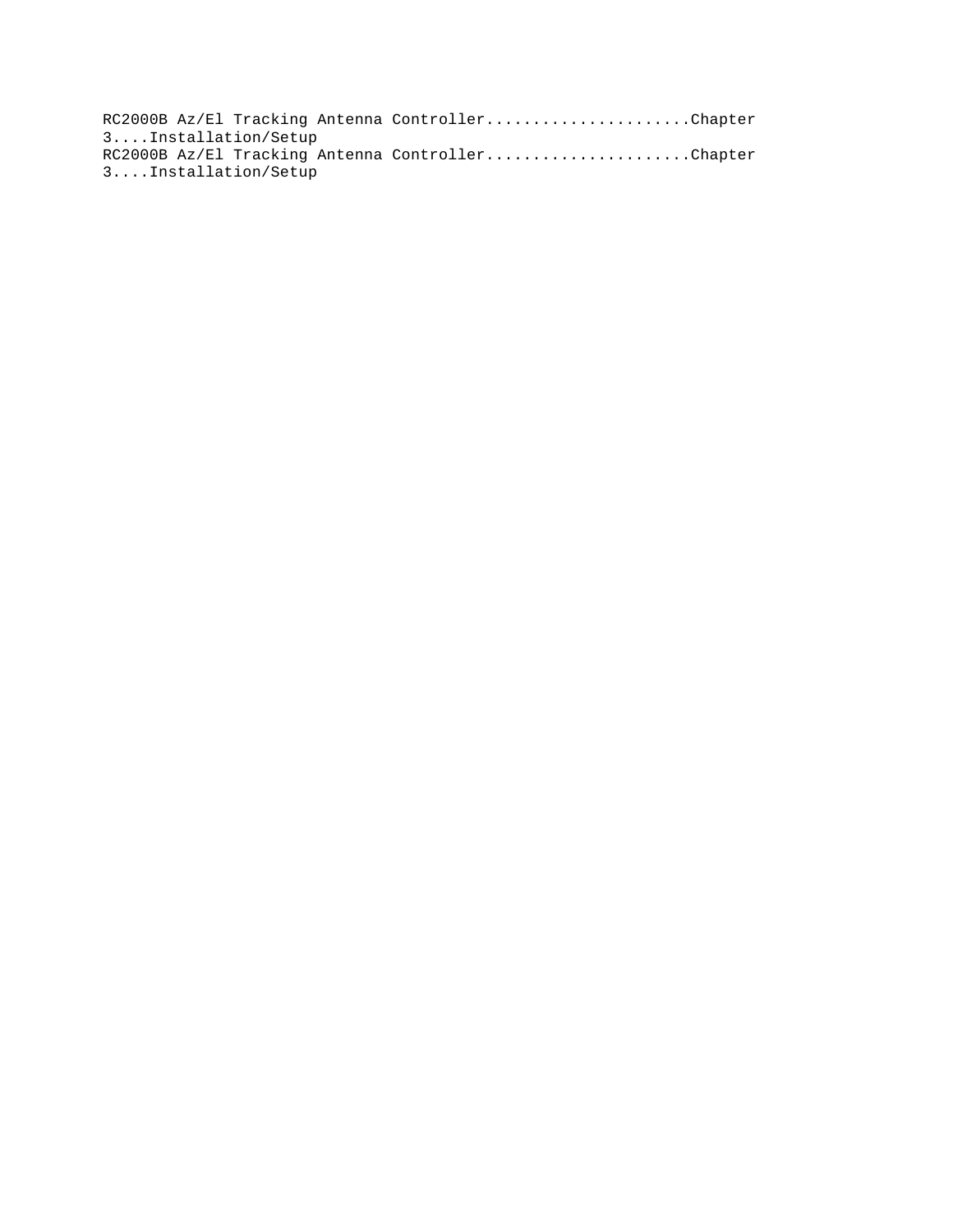## Chapter 3 INSTALLATION/SETUP.c.Chapter 3 INSTALLATION/SETUP;

This chapter guides the user through the installation and the initial software setup. The procedures outlined in this chapter cover the mechanical and electrical installation of the unit, setting the azimuth and elevation limits, determining the azimuth and elevation slow speed parameters, and programming the geostationary satellites.

#### 3.1 Before You Begin.c.:3.1 Before You Begin;

Before installing the unit the installer must ensure that the line voltage is correct, the controller's memory has been cleared, and that he or she is familiar enough with the mode system described in Chapter 2 to place the controller in any desired mode. All units are shipped from the factory with memory cleared, a line cord appropriate for the line voltage selected, and a sticker placed over the AC power entry module labeled either 115 or 230 volts.

If the line cord received with the unit is not appropriate for the power available at the installation site, or if the sticker over the AC power entry module is missing the installer should check the controller to ensure that the proper line voltage has been selected.

To check the line voltage setting of the RC2000B:

1. Make sure that the unit is disconnected from the AC power source.

2. Remove the top cover of the unit.

3. Check the line voltage switch mounted on the circuit board attached to the AC power entry module. The slide switch can be positioned either at 115 or 230 volts.

4. Replace the top cover of the unit.

When the AC line voltage has been verified, and before any of the antenna wiring has been connected, the installer should become familiar with the controller's user interface. It is not necessary to understand every aspect of the controller's operation to install the unit, but the installer should be familiar with the mode structure of the RC2000B and be able to use the MODE key to place the controller in any of the modes described in Chapter 2.

When the unit is powered up, it should be verified that the controller goes to LIMITS mode ('LIMITS' displayed in the upper right hand corner of the LCD). Before the controller is shipped from the factory, the memory is cleared and the azimuth and elevation limits are invalidated. Whenever the unit is powered up and the limits are invalid, the controller automatically places itself in LIMITS mode. If the unit does not power up in LIMITS mode the installer should perform a system reset to place the controller into a known state before proceeding with the installation.

To perform a system reset:

1. Use the MODE key to place the controller into CONFIG mode ('CONFIG' displayed in the upper right hand corner of the LCD). 2. Use the SCROLL DOWN and SCROLL UP keys to bring up the 'RESET SYSTEM DATA:' screen.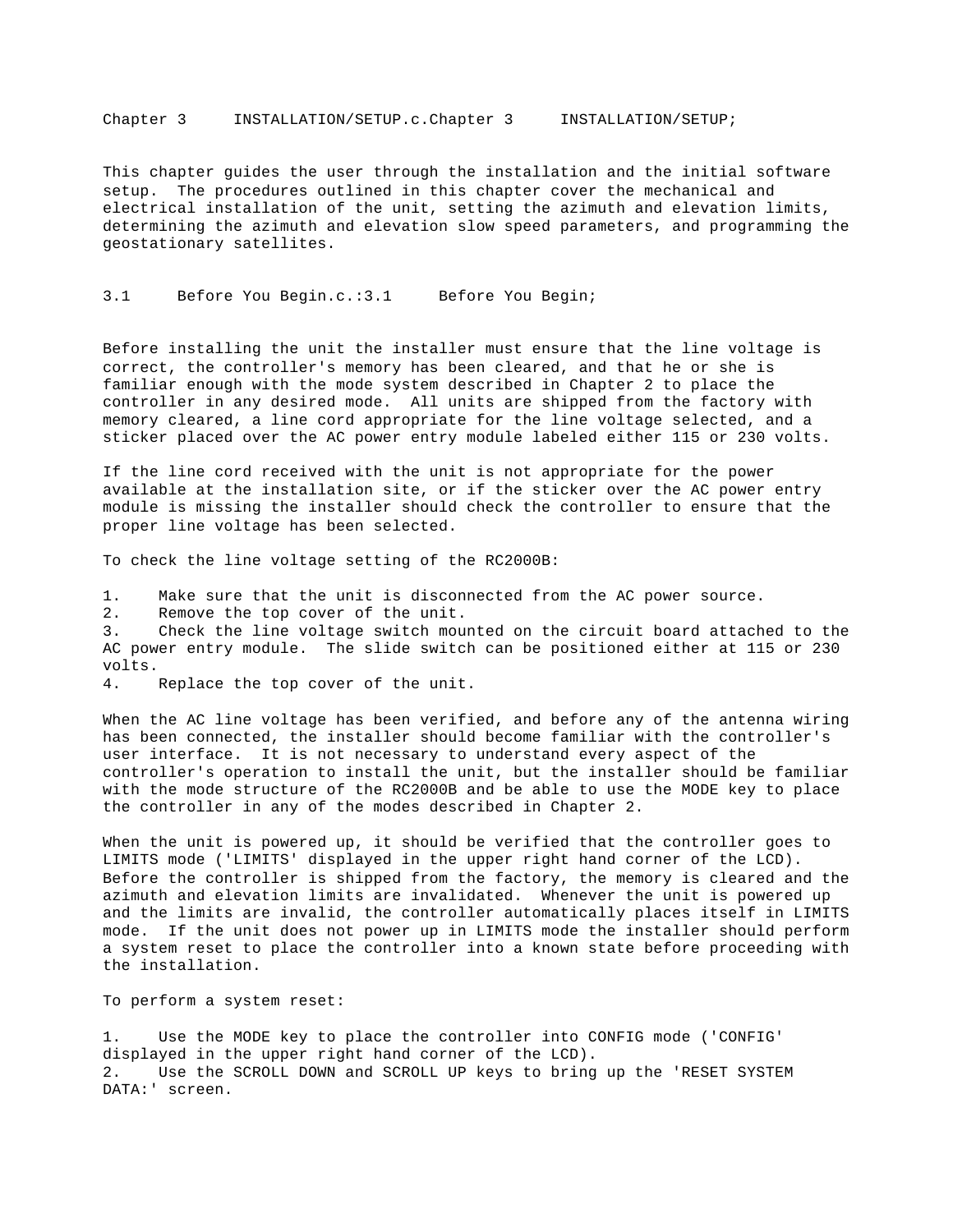3. At the 'RESET SYSTEM DATA:' screen enter '41758' followed by the ENTER key.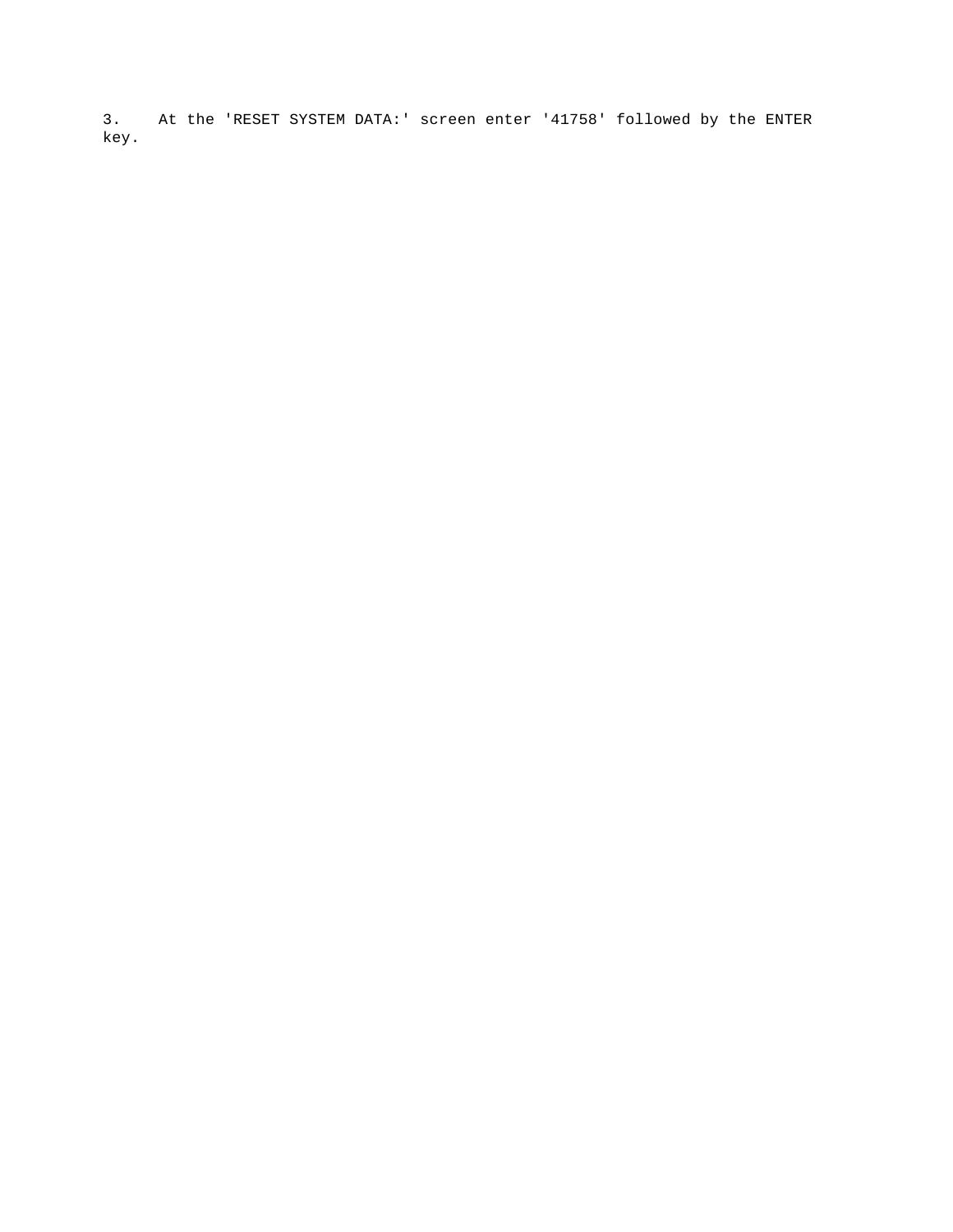Figure 3.1 RC2000B Interface Diagram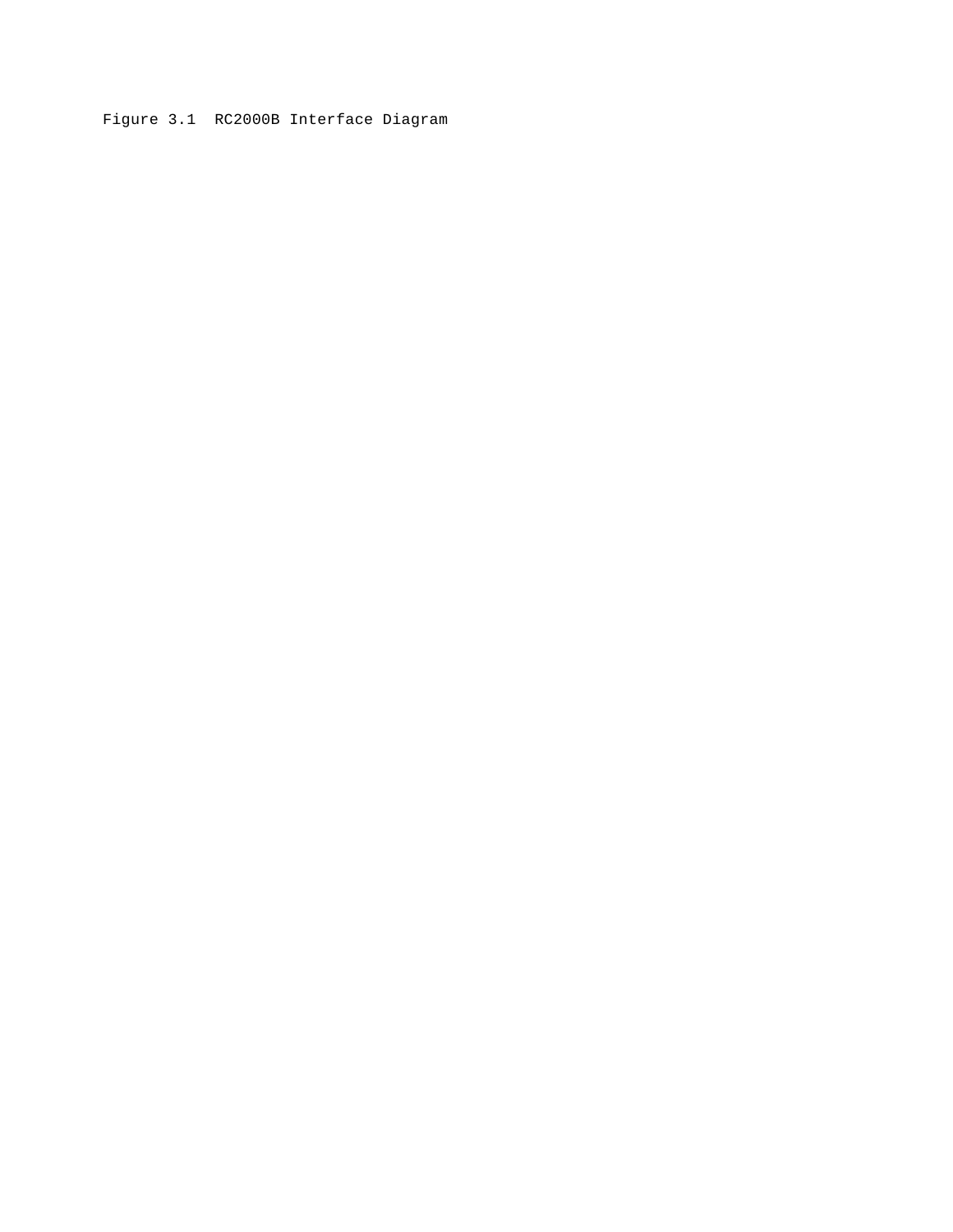Figure 3.2 Reed Sensor Diagram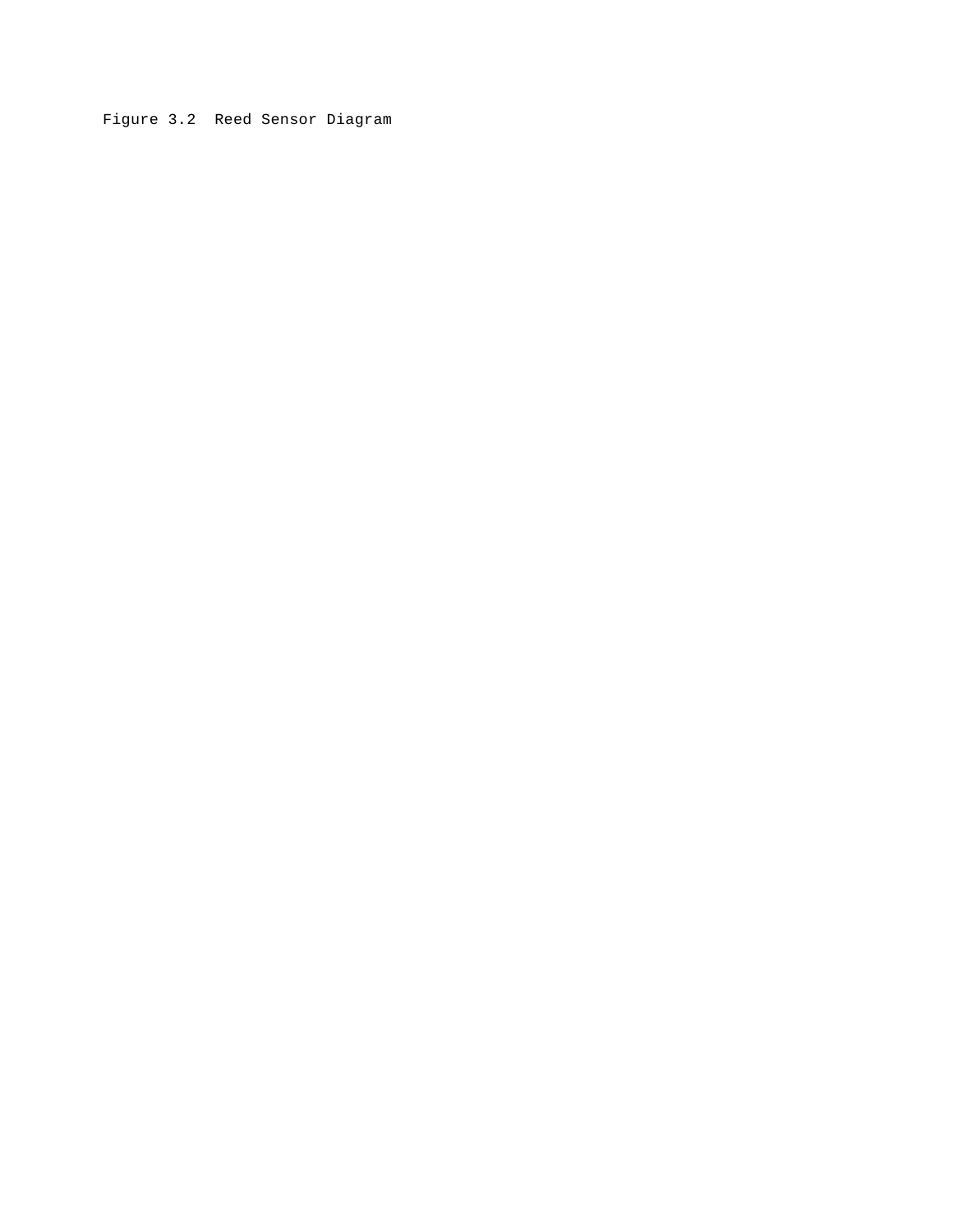Figure 3.3 Hall Effect Diagram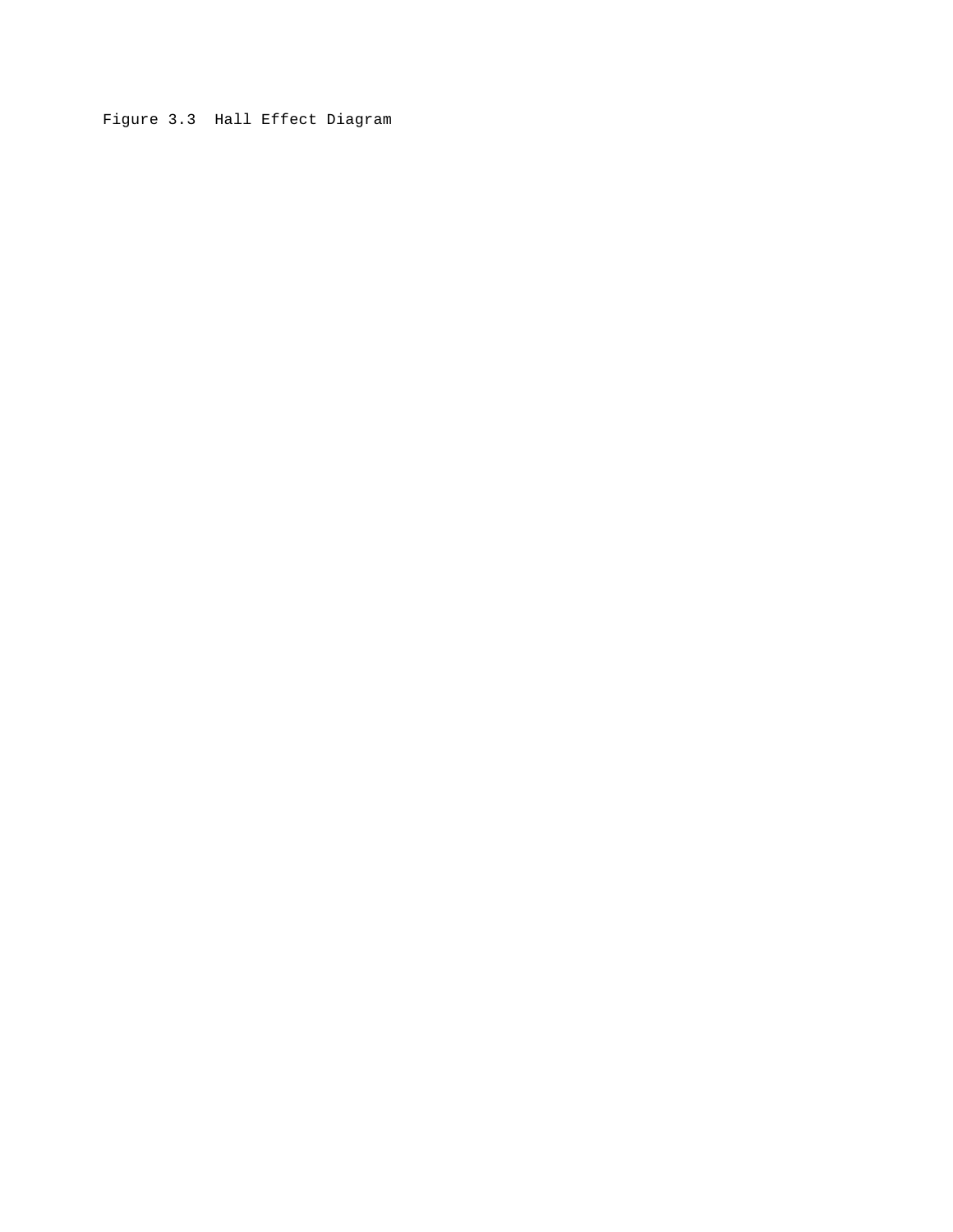3.2 Mechanical and Electrical Installation.c.:3.2 Mechanical and Electrical Installation;

This section covers the mechanical and electrical installation of the unit. For rack mount models, use 4 #10-32 mounting screws to secure the unit to a standard 19" rack. Please refer to figures 3.1, 3.2, and 3.3 for diagrams of the controller back panel and electrical connections.

The following electrical connections must be made:

Azimuth and Elevation Motor Drive - 4 wires (2 for each axis)

These cables connect the controller to the antenna actuators. Since these conductors carry up to 40 volts DC, the motor drive cables should be protected in conduit for the entire run to the antenna to minimize the electrical shock hazard.

The conductors must be sized appropriately for the current required by the actuators. See the following table which gives the appropriate wire size as a function of the distance between the controller and the antenna and the current required by each actuator.

| Motor     | 16  | 10  |     |      |
|-----------|-----|-----|-----|------|
| Current   |     | 14  | 12  |      |
| 2<br>amps | 350 | 550 | 885 | 1400 |
| 4<br>amps | 160 | 260 | 410 | 650  |
| 6<br>amps | 100 | 160 | 225 | 405  |
| 8<br>amps | 70  | 110 | 175 | 280  |

Maximum Cable Run (in feet) for 15% Voltage Drop

Notes:

- for 20% voltage drop multiply each distance by 1.33 - for 25% voltage drop multiply each distance by 1.67 - 1 foot equals 0.3 meters

PolarotorTM - 3 wires in a shielded cable.

Connect the polarotor as shown in figures 3.2 or 3.3. Shielded cable is required to minimize noise pickup.

NOTE: A SHIELDED CABLE IS REQUIRED FOR THE POLAROTORTM. THE SHIELD MUST BE CONNECTED TO J1-9 ON THE BACK OF THE CONTROLLER AND MUST NOT BE CONNECTED AT THE ANTENNA.

Azimuth and Elevation Position Sense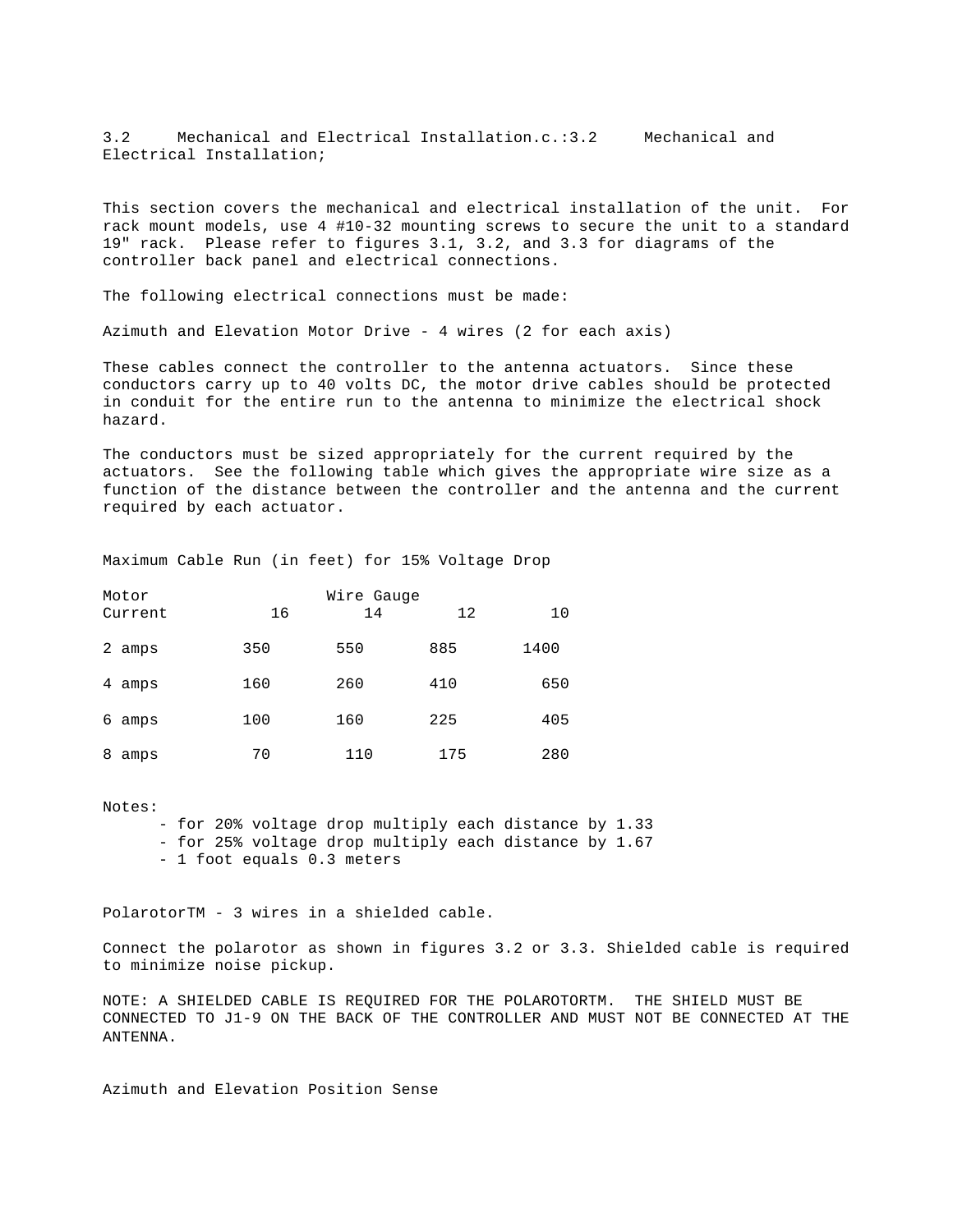If reed switch sensors are used, each axis requires 2 wires in a shielded cable. If Hall effect sensors are used, each axis requires 3 wires in a shielded cable. Shielded cables are required to minimize noise pickup which can result in antenna positioning errors. Please refer to figure 3.2 for reed sensor connections and figure 3.3 for Hall Effect sensor connections.

NOTE: SHIELDED CABLES ARE REQUIRED FOR THE POSITION SENSORS. THE SHIELDS BE MUST CONNECTED TO PINS J1-4 OR J1-6 ON THE BACK OF THE CONTROLLER AND MUST NOT BE CONNECTED AT THE ANTENNA.

Position count errors due to improper use of the shield on the position sense lines is one of the most frequent problems encountered during the installation of the RC2000B. Here are the problems that are encountered.

1. A shielded cable was not used for the position sense wires.

2. The shield is not connected at the connector on the rear panel of the RC2000B.

3. The shield is connected to earth ground at the antenna. This results in ground currents flowing in the shield. The shield must not be connected to anything at the antenna.

4. The insulator on the sensor cable is broken and the shield is grounded to something. As in #3, this results in ground currents.

5. The sensor cable is spliced but the shield has not been spliced or the shield is spliced but is also shorted to earth ground.

3.3 Setting Azimuth and Elevation Limits.c.:3.3 Setting Azimuth and Elevation Limits;

Once the electrical connections are made, the next steps in the installation procedure are to ensure that the polarity of the motor drive wiring is correct, the position sensors and polarotor function properly, and then to set the azimuth and elevation limits. All of the operations outlined in this section can be carried out with the controller in LIMITS mode.

In LIMITS mode the user has unrestricted movement of the antenna, there are no software azimuth or elevation limits, and antenna jammed sensing does not take place. When moving the antenna in LIMITS mode an assistant should be stationed at the antenna to ensure that the antenna does not move past a physical limit. Note also that the CW and CCW polarization adjustment keys are active, even though the polarization position is not displayed.

3.3.1 Motor Drive Polarity.c.::3.3.1 Motor Drive Polarity;

The polarity of the azimuth motor drive is checked by depressing the LEFT (RIGHT) ARROW key and verifying that the antenna moves east (west). If the antenna does not move in the proper direction, connector J2 pins 4 and 6 need to be reversed. The polarity of the elevation motor drive is checked in a similar fashion. The UP ARROW key corresponds to up elevation movement.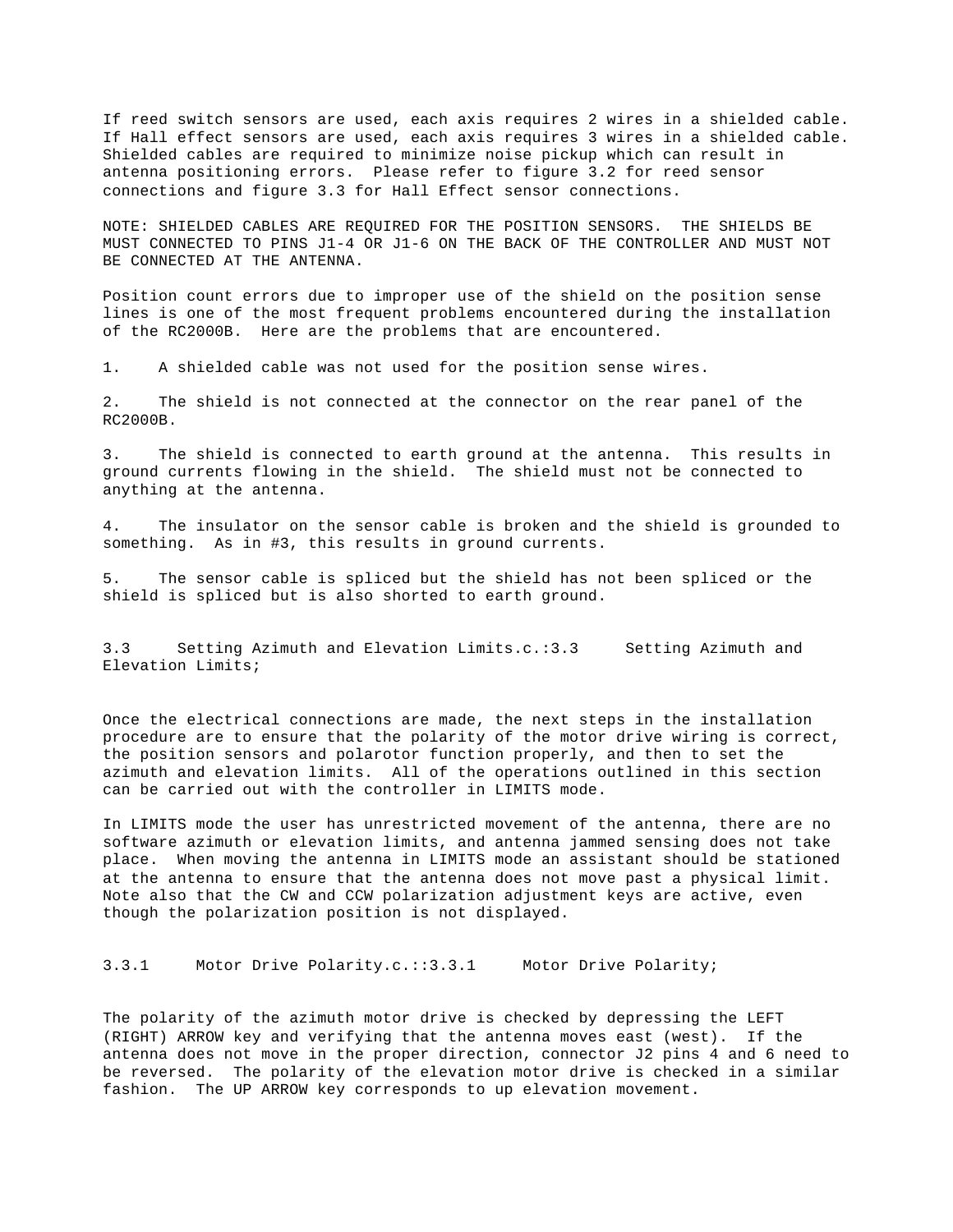The azimuth and elevation position sensor operation can be checked by jogging the antenna about the appropriate axis and verifying that the position count changes for that axis. Note that the position count will always decrease for east and down movement, and will always increase for west and up movement. Also the count will not decrement lower than 1 or increment higher than 65535.

Polarotor operation is checked by using the CW and CCW keys to skew the polarization.

#### 3.3.2 Setting Limits.c.::3.3.2 Setting Limits;

The east and/or down limits are set first. The bottom row of the display prompts the user to set the limits for each axis. To set a limit, position the antenna at the desired limit, and hit either the 7 key to set an azimuth limit or the 9 key to set an elevation limit. When the east azimuth limit or down elevation limit is set, the position count for the axis is reset to 30. The limits should be specified so that there is adequate clearance between the antenna and any obstacles when the antenna is positioned at any azimuth/elevation combination within the limits.

## 3.4 Slow Speed Adjustment.c.:3.4 Slow Speed Adjustment;

The Adapti-Drive slow speed control system allows the user to specify a desired slow speed. When the antenna is moving at slow speed the controller will vary the voltage to the drive to maintain the actual antenna slow speed at the value specified by the user. Other slow speed drive systems in use reduce the voltage to the drive to a constant value whenever slow speed movements occur. This results in poor speed regulation as the load on the motor varies or as friction in the drive system changes with temperature.

For the RC2000B the user sets the slow speed for each axis independently by entering a slow speed code via the appropriate CONFIG mode prompt. This section outlines the procedure for selecting the appropriate slow speed code. When the system memory is reset the azimuth and elevation slow speed codes are initialized to 254. This code value effectively disables the slow speed system by making slow speed equal to the maximum possible speed.

When slow speed movement occurs, the RC2000B determines the speed at which the actuator is moving by measuring the rate at which position feedback pulses are received for the axis which is being moved. The controller adjusts the voltage to the drive by using a Pulse Width Modulation (PWM) scheme, which essentially turns the 36 volt drive voltage off and on very rapidly. Whenever the antenna is manually jogged at slow speed (in MANUAL or SETUP mode) an indication of the voltage delivered to the drive is displayed to the right of the 'SLOW' banner. This quantity, referred to as a 'voltage code', varies from 1 to 24. The drive voltage associated with a voltage code of 1 is the minimum voltage which can be delivered to the actuators. A voltage code of 24 is associated with the maximum voltage which can be delivered to the drive.

To determine the slow speed code which is appropriate for the azimuth axis, use the following procedure.

1. In MANUAL mode jog the antenna in azimuth at FAST speed for exactly 10 seconds and record the number of counts which occur. Make sure that the antenna does not reach a limit during the move.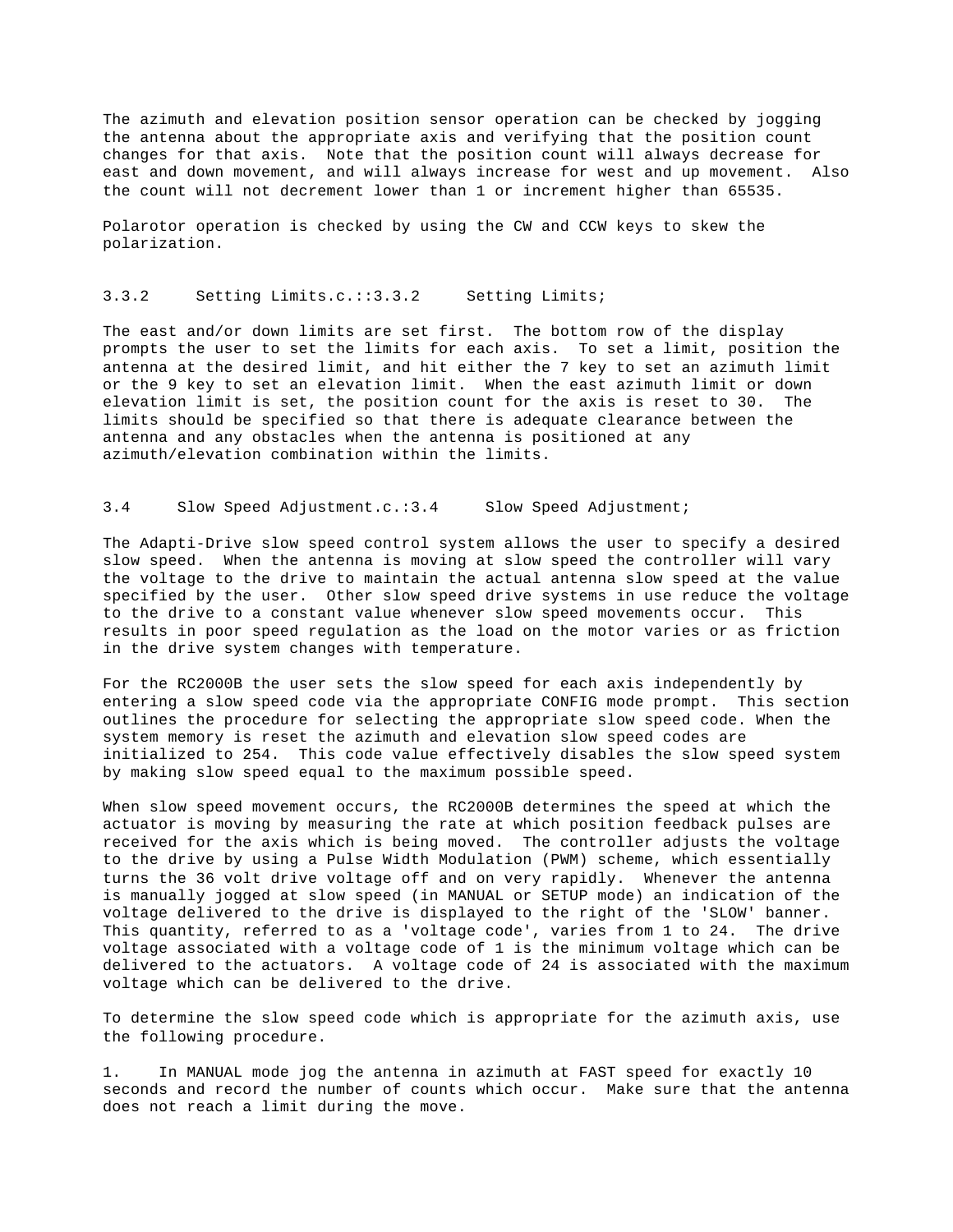2. Use the following table to determine an initial setting for the speed code.

| counts |     | speed |     | counts |      | speed |
|--------|-----|-------|-----|--------|------|-------|
|        |     | code  |     |        | code |       |
| 60     | 80  | 300   | 165 |        |      |       |
| 70     | 90  | 350   | 170 |        |      |       |
| 80     | 100 | 415   | 175 |        |      |       |
| 95     | 110 | 525   | 180 |        |      |       |
| 120    | 120 | 715   | 185 |        |      |       |
| 145    | 130 | 1100  | 190 |        |      |       |
| 170    | 140 | 1325  | 195 |        |      |       |
| 200    | 150 | 1450  | 200 |        |      |       |
| 250    | 160 |       |     |        |      |       |

3. Go to CONFIG mode and use the SCROLL DOWN and SCROLL UP keys to bring up the 'AZIM SLOW SPEED' item. Key in the new speed code followed by the ENTER key.

4. Go to MANUAL mode, toggle the speed to SLOW, and jog the antenna in azimuth. Continue jogging the antenna until the voltage code displayed to the right of the SLOW banner settles to a steady state range of values. This may take 5 to 10 seconds. If a limit is reached, jog the antenna in the opposite direction. After the voltage code settles to a steady state range of values, check the rate of movement to make sure that it is slow enough to be useful but not so slow that the motor stalls or moves in a jerky fashion. If the movement is not satisfactory increase or decrease the speed code by 3 to 5 counts. Increasing the speed code results in a faster rate of slow speed movement. Repeat steps 3 and 4 until satisfactory slow speed movement is attained.

A similar procedure is used to adjust the elevation slow speed. The elevation slow speed code is entered at the CONFIG mode 'ELEV SLOW SPEED' prompt and the user jogs the antenna about the elevation axis to check the rate of slow speed movement.

3.5 Programming Geostationary Satellites.c.:3.5 Programming Geostationary Satellites;

After the limits have been set and the slow speed codes determined, the geostationary satellites can be programmed into the controller's memory. The user should review this section along with the following section (3.6) before programming in any satellites. Section 3.6 discusses the display of azimuth and elevation position data in an angle format and explains the use of the IBM PC programs found on the disk in the back of this manual.

All satellites are programmed into memory via SETUP mode. In SETUP mode the user can jog the antenna in azimuth and elevation to peak up on a satellite, specify the satellite name and jog the polarization to assign H and V polarization values. This information is retained in the controller's nonvolatile memory. The user can automatically position the antenna on a satellite which has previously been programmed into memory by invoking the AUTO mode and using the SCROLL UP and SCROLL DOWN keys followed by the ENTER key to select the satellite.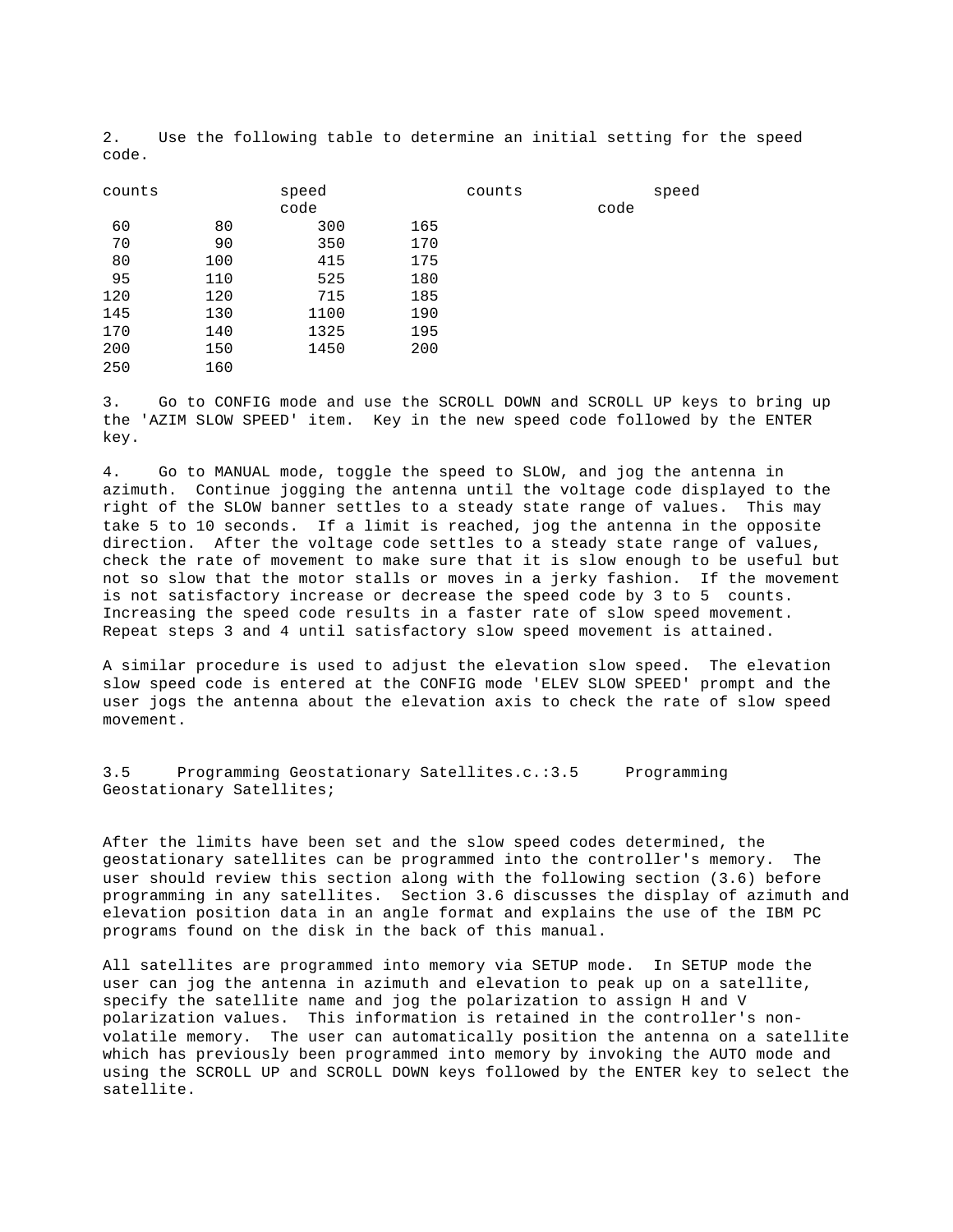SETUP mode is straightforward. If the user wishes to assign a satellite name which is not in the list, the USER entry in the satellite name list may be selected. The user is then prompted to enter an alphanumeric string using the SCROLL UP, SCROLL DOWN, and ENTER keys.

After the satellite name has been selected, the user is prompted to enter in the satellite's longitude position. If the satellite name came from the controller's internal list, the user is presented with a longitude value from that same list. The user should consult a CURRENT satellite guide to ensure that the controller's longitudinal position for a given satellite is correct. It is possible for the position of an orbiting satellite to be changed. If the longitudinal position of a geostationary satellite is incorrectly specified, the inclined orbit tracking algorithms may not function properly. BE SURE TO VERIFY THE LONGITUDINAL POSITION OF ALL GEOSTATIONARY SATELLITES PROGRAMMED INTO THE CONTROLLER VIA SETUP MODE.

The range of longitude values accepted by the controller ranges from 0 to 179 West and 0 to 180 East. Satellites located over North America have West longitude values. Satellites located over Asia have East longitude values. Some Intelsat literature gives satellite longitude values in a range of 0 to 359. In this scheme, values from 0 to 180 correspond to East longitudes, and values from 180 to 359 correspond to West longitudes. To convert from the Intelsat scheme to the scheme used by the controller, a simple example is presented. If the satellite longitude is specified as 325 degrees in the Intelsat scheme, to convert to the value needed for entry into the controller, calculate 360 - 325 (= 35). The value entered into the controller would then be 35.0 West.

The user also has an option in specifying the H/V polarization data. After at least one satellite has been programmed into non-volatile memory, the user can specify that the horizontal and vertical position data for a satellite which is about to be entered into non-volatile memory can be copied from the satellite in non-volatile memory closest to the antenna's present position. With an elevation over azimuth type mount, however, it is recommended that the user always manually peak up the H and V polarization values for each satellite.

It is recommended that the user first program in a pair of geostationary satellites and then use the AUTO mode to repeatedly position the antenna on one satellite and then the other. This will exercise the controller, actuators, mount, and position sensors. If the antenna does not return to the peak for each satellite, make sure that the position sensors are properly wired. After the operation of the system has been verified by testing with two geostationary satellites, the rest of the geostationary satellites may be programmed in.

3.6 Angle Display of Az/El Position Data.c.:3.6 Angle Display of Az/El Position Data;

The RC2000B antenna controller is capable of displaying its azimuth and elevation position in an angle format. This section describes a method which makes use of this feature to aid the installer in locating the satellites which will be programmed into the controller's non-volatile memory. The procedure outlined in this section makes use of the programs (designed to run on an IBM compatible PC) found on the floppy disk in the back of this manual.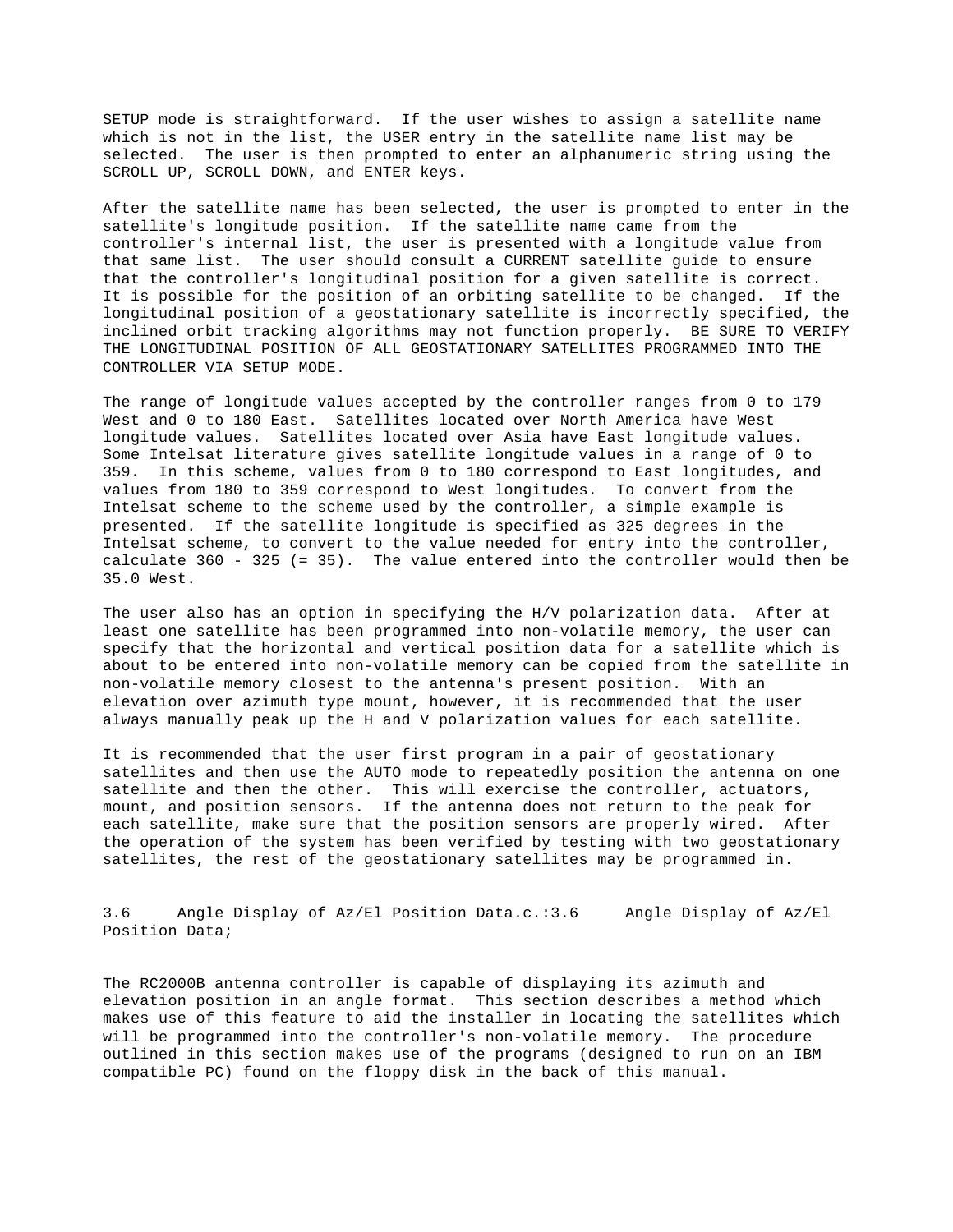The controller can display azimuth and elevation position in a degrees format. When this feature is enabled, the azimuth position is displayed as a true heading (in degrees - 0 to 360) and the elevation position is displayed as an angle above the horizon (0 to 90 degrees). This feature is controlled by parameters specified by the user via CONFIG mode. The scale.exe program on the floppy disk can be used to determine these parameters once a pair of satellites has been found.

Another program included on the disk is antenna.exe. This is a general purpose program which aids the user in locating any satellite. This program prompts the user to enter the antenna longitude and latitude, the satellite longitude and the satellite inclination angle, and then calculates the magnetic heading, true heading, and elevation angle above the horizon needed to intercept the satellite. Satellite inclination angle is described in the next chapter. For geo-stationary satellites, the satellite inclination angle is 0.

The following step by step procedure can be used to locate geo-stationary satellites. In the process, the parameters needed to display azimuth and elevation parameters in an angle format will also be determined.

1. Determine the antenna latitude and longitude. Obtain a current satellite guide and identify the pair of satellites which will be located initially and used to calibrate the angle display. A reasonable selection would be a pair of satellites with many readily identifiable active transponders that are located 10 to 15 degrees apart (in longitude) placed somewhere in the middle of the arc.

2. Invoke the antenna.exe program to determine the magnetic heading and elevation angle needed to intercept each satellite. To run the antenna.exe program, simply type ANTENNA followed by the ENTER key at the DOS prompt. Position the antenna on each satellite. A magnetic compass and an inclinometer can be used to help point the antenna in the proper direction. For each satellite, record the longitude and the antenna azimuth and elevation count values where the satellite was located.

3. After the two satellites have been found, invoke the scale.exe program to calculate the AZIMUTH SCALE, AZIMUTH OFFSET, ELEVATION SCALE, and ELEVATION OFFSET parameters which will be entered into the controller via CONFIG mode.

4. With the controller, go to CONFIG mode and enter in the values for those parameters determined in step 3. At the CONFIG mode ANGLE DISPLAY ENABLE item, enter 1 to enable the angle display feature. The antenna longitude and latitude values must also be specified via CONFIG mode. A latitude or longitude entry is performed in two parts. The numerical value is entered first (followed by the ENTER key). Next the direction is specified, either E (East) or W (West) for longitude, and N (North) or S (South) for latitude (followed by the ENTER key).

Be sure to terminate all CONFIG mode numeric entries with the ENTER key. When all of the parameters have been entered, scroll back through the list to make sure that each entry is correct.

5. To locate additional satellites, invoke the antenna.exe program to determine the true heading and the elevation angle required to intercept the satellite. Note that when the controller's angle display feature is enabled, the azimuth position is displayed as a true heading. Simply jog the controller until the displayed azimuth position matches the true heading value predicted by the antenna.exe program, and the displayed elevation position matches the elevation value predicted by the program.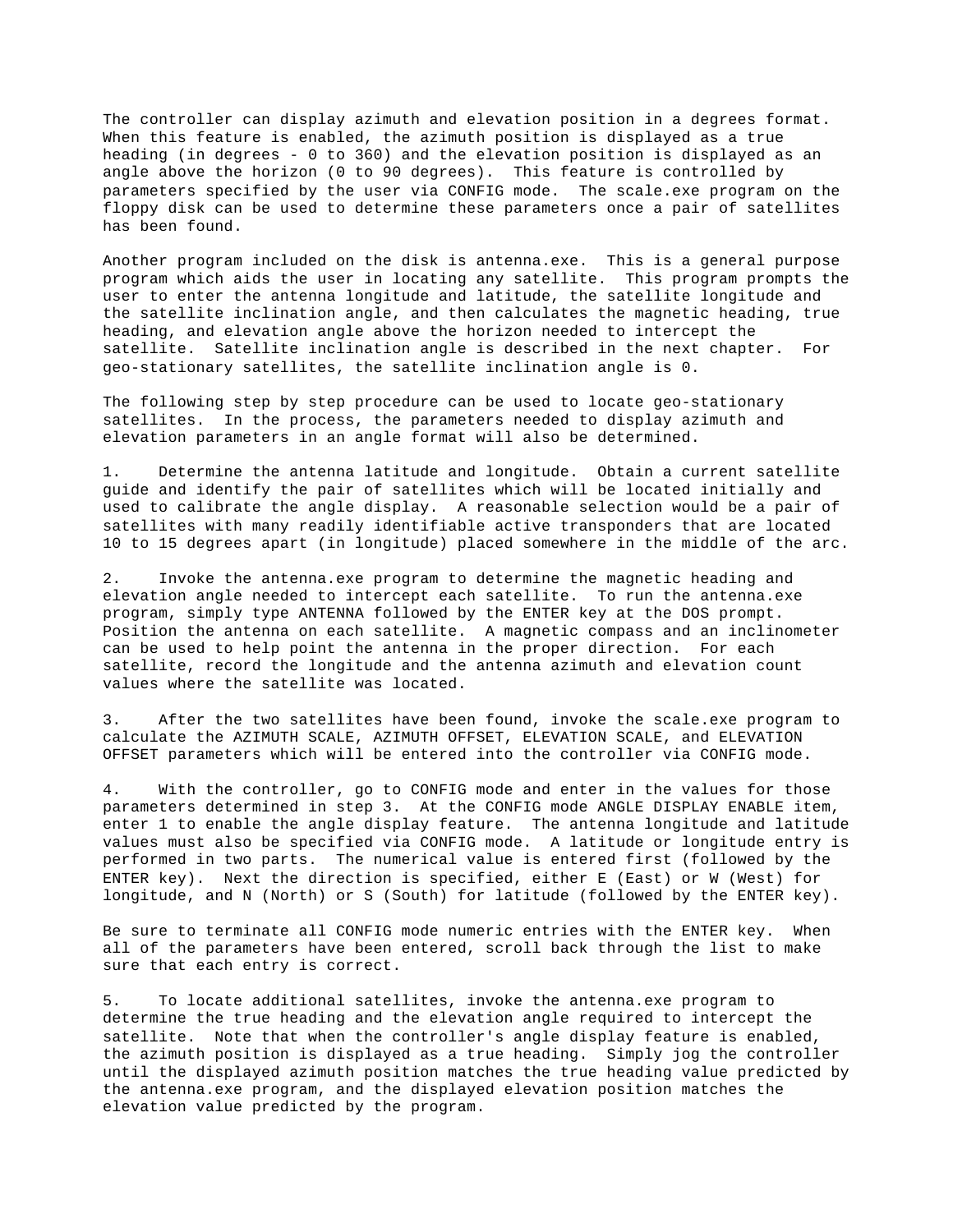For mounts which employ linear actuators, there will be an error in the controller's displayed values for true heading and elevation. The error will be negligible when the antenna is located near the satellites used to calibrate the angle display (the satellites found in step 2). The error will be greater as the antenna is moved away from those satellites. This occurs because the controller uses a linear mapping of the position counts to display angle. For a mount which uses a linear actuator, the actuator forms one side of a triangle, and as that side gets shorter or longer, the opposite angle changes. For this case the mapping of position counts to antenna pointing angle is described by trigonometry and will be non-linear. To minimize the error, try to choose a pair of satellites in the middle of the arc to perform the calibration with.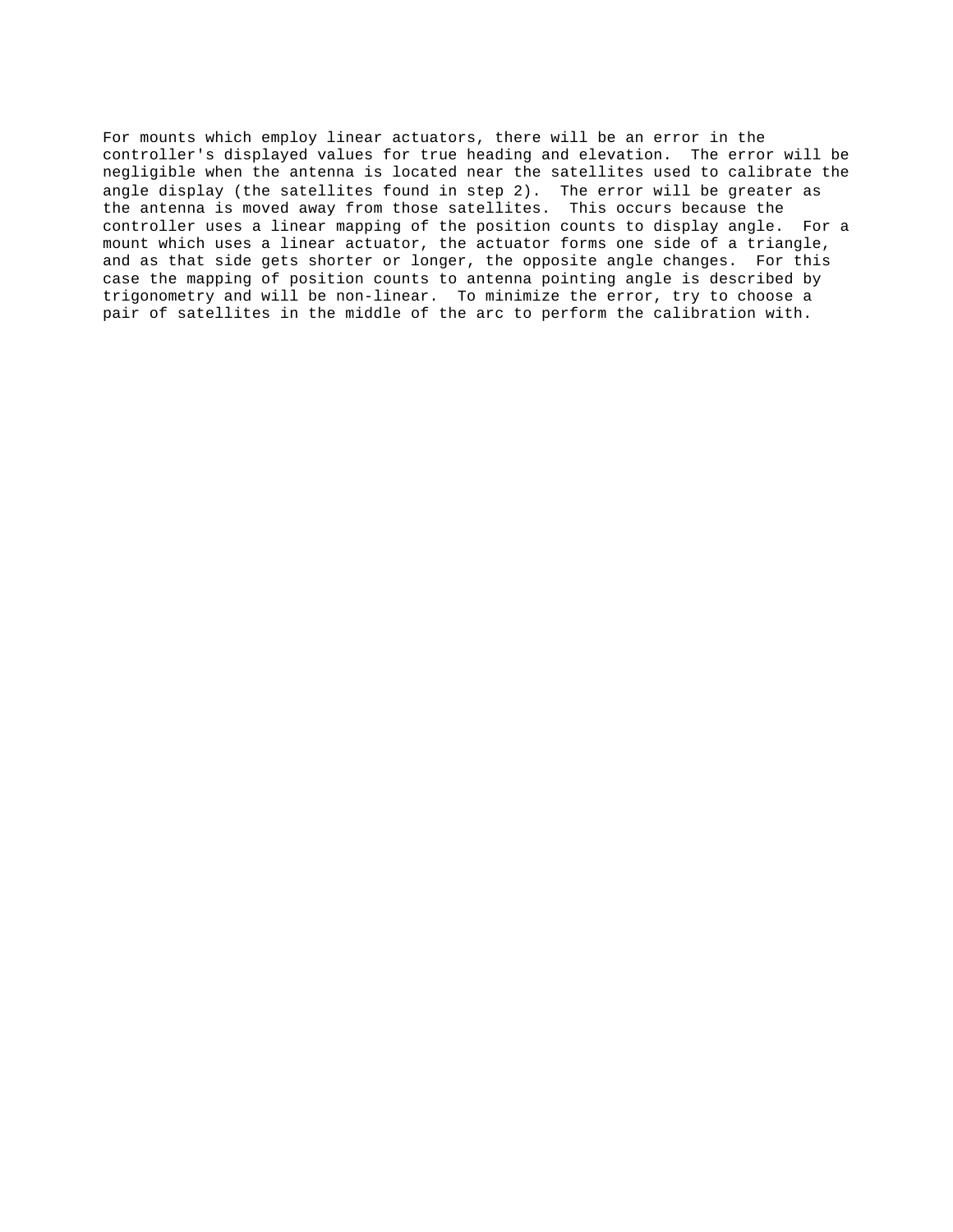$\frac{1}{3}$ .7 Autopol;

This section covers the installation and software configuration required to use the Autopol feature. The Autopol function allows the antenna polarization to be controlled via a digital input to the controller. The Autopol feature, when enabled, is active whenever the controller is in MANUAL or TRACK mode. Note that the H, V, and SKEW keys do not work when Autopol is enabled. The Autopol input of the RC2000B is driven by a digital output from a satellite receiver. The Autopol input responds to a digital level, with a high level being one polarity and a low level the other polarity. The mapping of a high level on the digital input to either H or V polarization is referred to as the Autopol polarity and is controlled via a CONFIG mode item.

The Autopol input on the controller has an internal pull-up resistor which means that the input will float high when it is not driven by the receiver. This allows the receiver to use a relay contact closure to drive the Autopol input. One side of the relay can be connected to ground and the other side connected to the Autopol input. When the relay is active the Autopol input is connected to ground - a low level input, and when the relay is open the Autopol input floats high due to the pull-up in the RC2000B.

Here is the procedure for installing and configuring the Autopol feature:

1. Identify an output on the receiver which can be used to drive the Autopol input on the RC2000B. Note if a high level output corresponds to V polarization or H polarization.

2. Connect the Autopol input as shown in figures 3.2 or 3.3.

3. Go to CONFIG mode, use the SCROLL UP and SCROLL DOWN keys to bring up the 'AUTOPOL ENABLE' prompt, and key in 1 followed by the ENTER key to enable the Autopol function.

4. While in CONFIG mode, use the SCROLL UP and SCROLL DOWN keys to bring up the 'AUTOPOL VPOL LEVEL' item. If a high level corresponds to vertical polarization, key in 1 followed by the ENTER key. If a high level corresponds to horizontal polarization, key in 0 followed by the ENTER key.

5. Go to MANUAL mode and verify that the Autopol feature works properly. In MANUAL mode, when the Autopol feature is active the polarization display banner reads 'PLR' rather than 'PL:'.

3.8 Simultaneous Azimuth and Elevation Movement.c.:3.8 Simultaneous Azimuth and Elevation Movement;

The RC2000B has the capability to move the azimuth and elevation axis actuators simultaneously during AUTO mode moves. The use of this feature is subject to a limitation in that the total current draw for both 36 volt actuators combined cannot exceed 8 amps. If this requirement is satisfied, simultaneous azimuth and elevation movement can be enabled by going to the CONFIG mode 'SIMULTANEOUS AZ/EL ENABLE' item and keying in 1 followed by the ENTER key.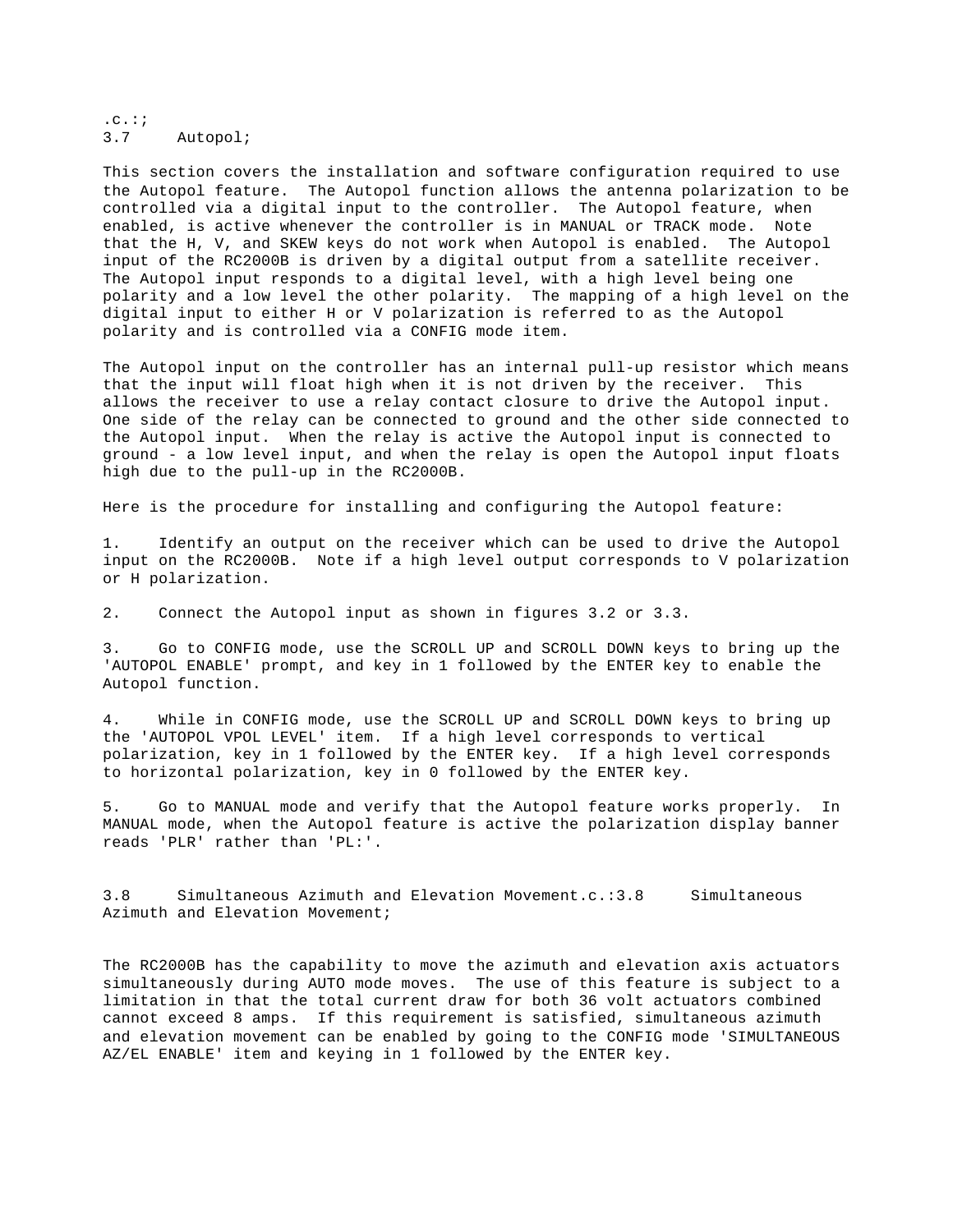3.9 Geostationary Satellite Setup Checklist.c.:3.9 Geostationary Satellite Setup Checklist;

This section gives a summary of the installation and configuration procedure outlined in this chapter. The summary is presented in the form of a checklist.

1. Before power is applied verify that the line voltage is correct. Check the sticker over the power entry module.

2. Make sure that the memory has been cleared. The controller should come up in LIMITS mode.

3. Make the required electrical connections. A shielded cable must be used for the position sensors and the shield must be connected at the back of the controller and not at the antenna. Refer to figures 3.1, 3.2, and 3.3.

4. Go to LIMITS mode and verify the motor drive polarity. Set the east, west, down, and up limits.

5. Determine and enter in (via CONFIG mode) the azimuth and elevation speed codes.

6. Go to SETUP mode and program in the geostationary satellites. To help in locating the satellites, the procedure outlined in section 3.6 can be followed.

7. If desired, enable the Autopol feature to slave the controller's polarization control output to a satellite receiver. A digital output on the receiver must be connected to the Autopol input of the controller and the Autopol feature must be enabled via CONFIG mode.

8. Enable simultaneous azimuth and elevation movement in AUTO mode if the total combined current draw from both actuators is less than 8 amps over all operating conditions.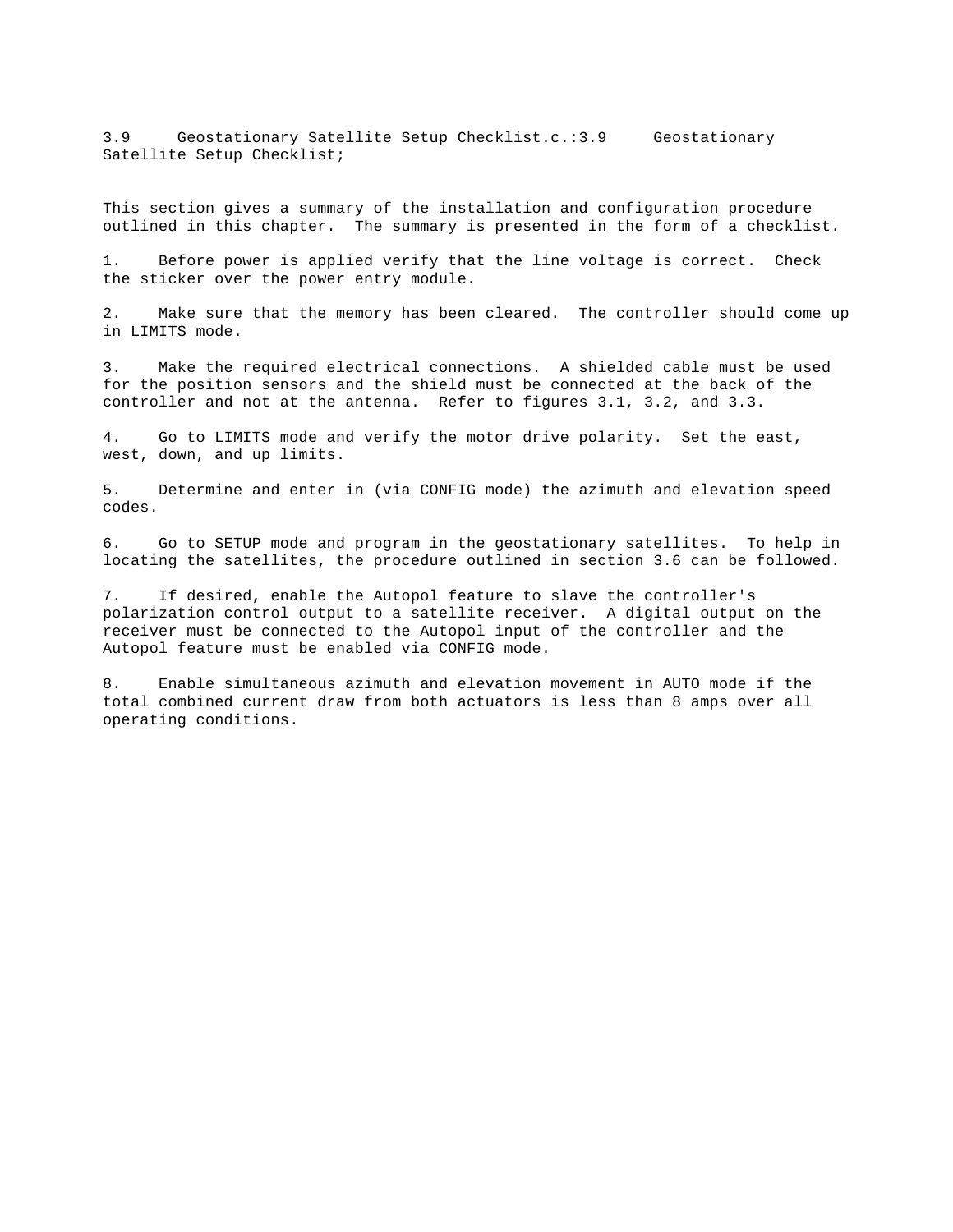RC2000B Az/El Tracking Antenna Controller................Chapter 4....Inclined Orbit Satellites RC2000B Az/El Tracking Antenna Controller................Chapter 4....Inclined Orbit Satellites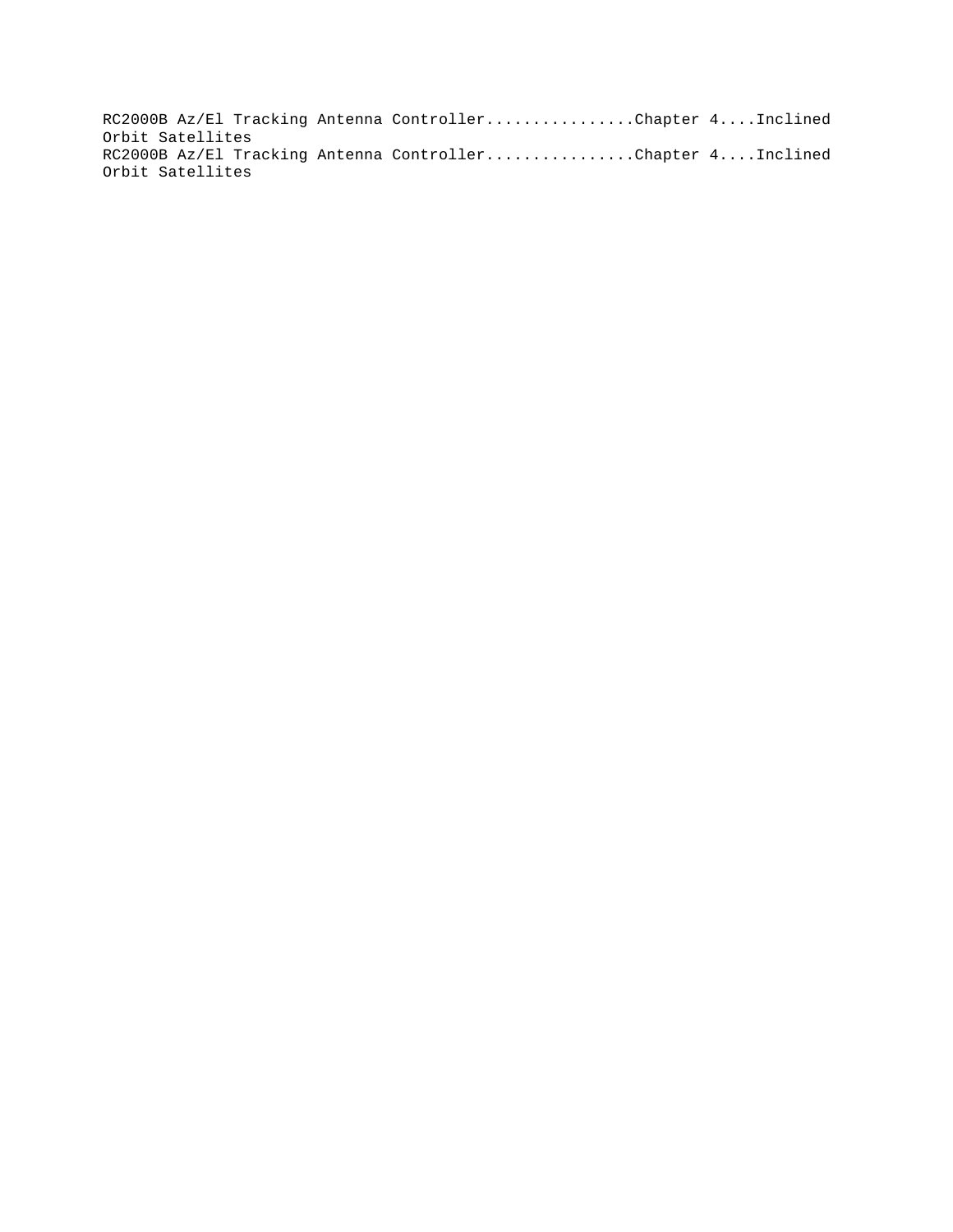Chapter 4 INCLINED ORBIT SATELLITES.c.Chapter 4 INCLINED ORBIT SATELLITES;

This chapter describes the characteristics of inclined orbit satellites and the tracking algorithms available on the RC2000B. The chapter begins with a tutorial on inclined orbit satellite operation, continues with a description of the controller's tracking algorithms, and concludes with a section that guides the user through the hardware and software configuration procedure which must be performed prior to initiating a track on an inclined orbit satellite.

4.1 Geostationary and Inclined Orbit Satellites.c.:4.1 Geostationary and Inclined Orbit Satellites;

To successfully track inclined orbit satellites with the RC2000B it is necessary to become familiar with the characteristics of the satellite's apparent motion as seen by the antenna. This section briefly reviews the orbital geometry of geostationary satellites and then discusses inclined orbit satellites.

A geostationary satellite appears fixed in space to an observer at any point on the earth. In reality, the earth is rotating about its axis, and the satellite appears to be stationary because it is orbiting the earth in the earth's equatorial plane with a period identical to the earth's rate of rotation. The earth's equatorial plane is the plane defined by the earth's equator. Please refer to figure 4.1.

Many forces act on a satellite in geostationary orbit that tend to tilt the satellite's orbital plane away from the earth's equatorial plane and to pull the satellite out of its assigned longitudinal position. These forces are due to the gravitational attraction of the moon (which also gives rise to ocean tides) and the nonspherical earth. A discussion of these forces is beyond the scope of this presentation. A geostationary satellite must expend propellant to perform station-keeping maneuvers to maintain an orbit at the proper longitudinal position within the earth's equatorial plane.

East-West station-keeping maneuvers are performed to maintain the satellite's longitudinal position and North-South station-keeping maneuvers are performed to keep the satellite's orbital plane aligned with the earth's equatorial plane. Between 20 and 40 percent of the satellite's launch weight is due to stationkeeping propellant. A satellite's design life is determined by the amount of station-keeping fuel onboard. A satellite is sometimes allowed to drift into an inclined orbit to extend its operational life. For a geostationary satellite, approximately 90 percent of the propellant is expended for North-South stationkeeping activities. If North-South station-keeping ceases the operational life of the satellite may be greatly extended.

The orbital plane of an inclined orbit satellite is 'inclined' with respect to the earth's equatorial plane. Note that in figure 4.1 the inclination angle between the inclined orbit satellite's orbital plane and the earth's equatorial plane is greatly exaggerated, typical inclination angles are less than 10 degrees. When satellite North-South station-keeping activities are suspended the inclination of the satellite's orbit increases by approximately 0.9 degrees per year. Whereas a geostationary satellite appears fixed in space, the apparent position of a satellite in an inclined orbit varies with time.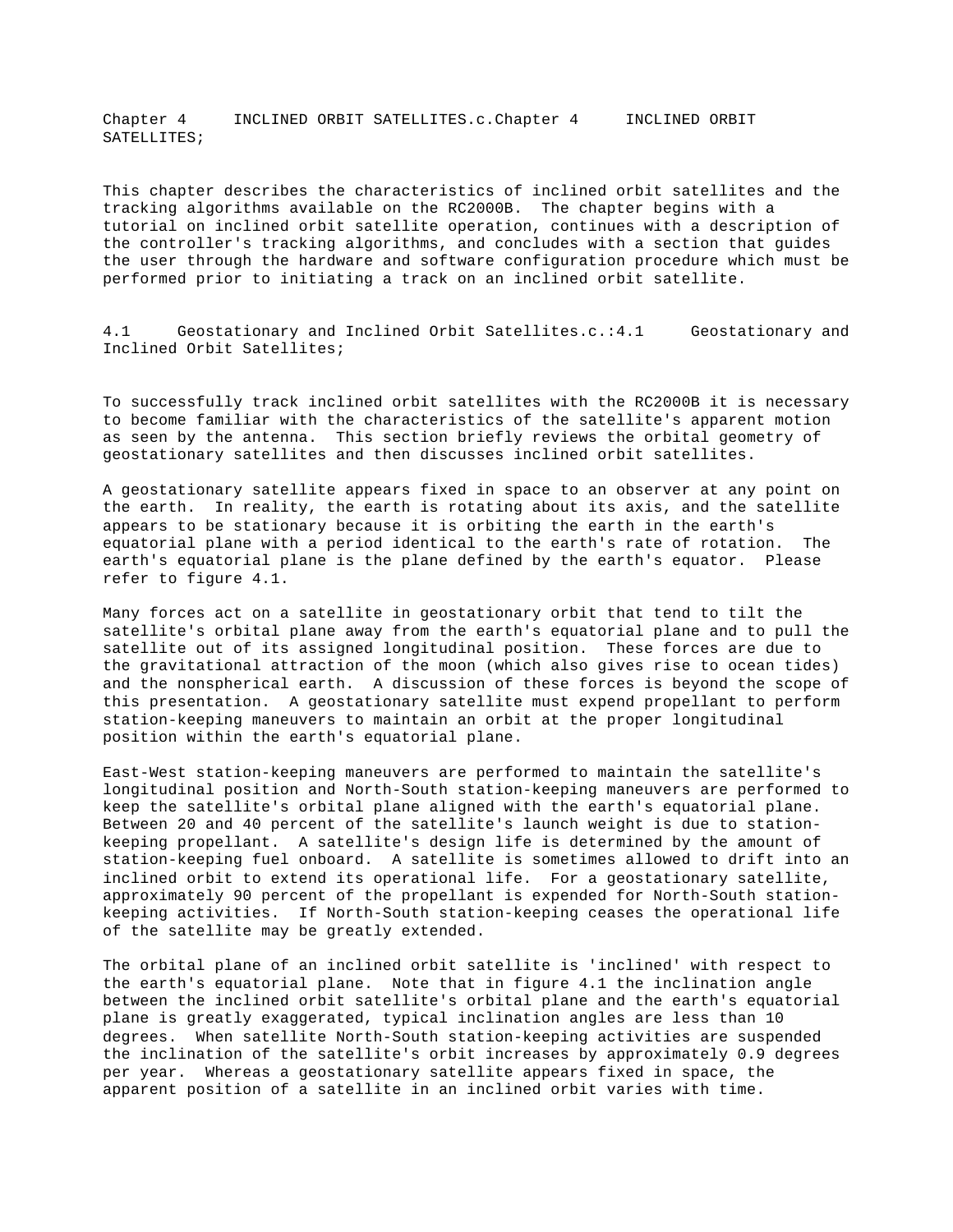If an inclined orbit satellite could be viewed by an observer located at the center of the earth, the apparent motion of the inclined orbit satellite would be a figure eight centered on the earth's equatorial plane. The motion of the satellite is periodic, which means that the figure eight pattern repeats itself. The period of the motion is 23 hours, 56 minutes,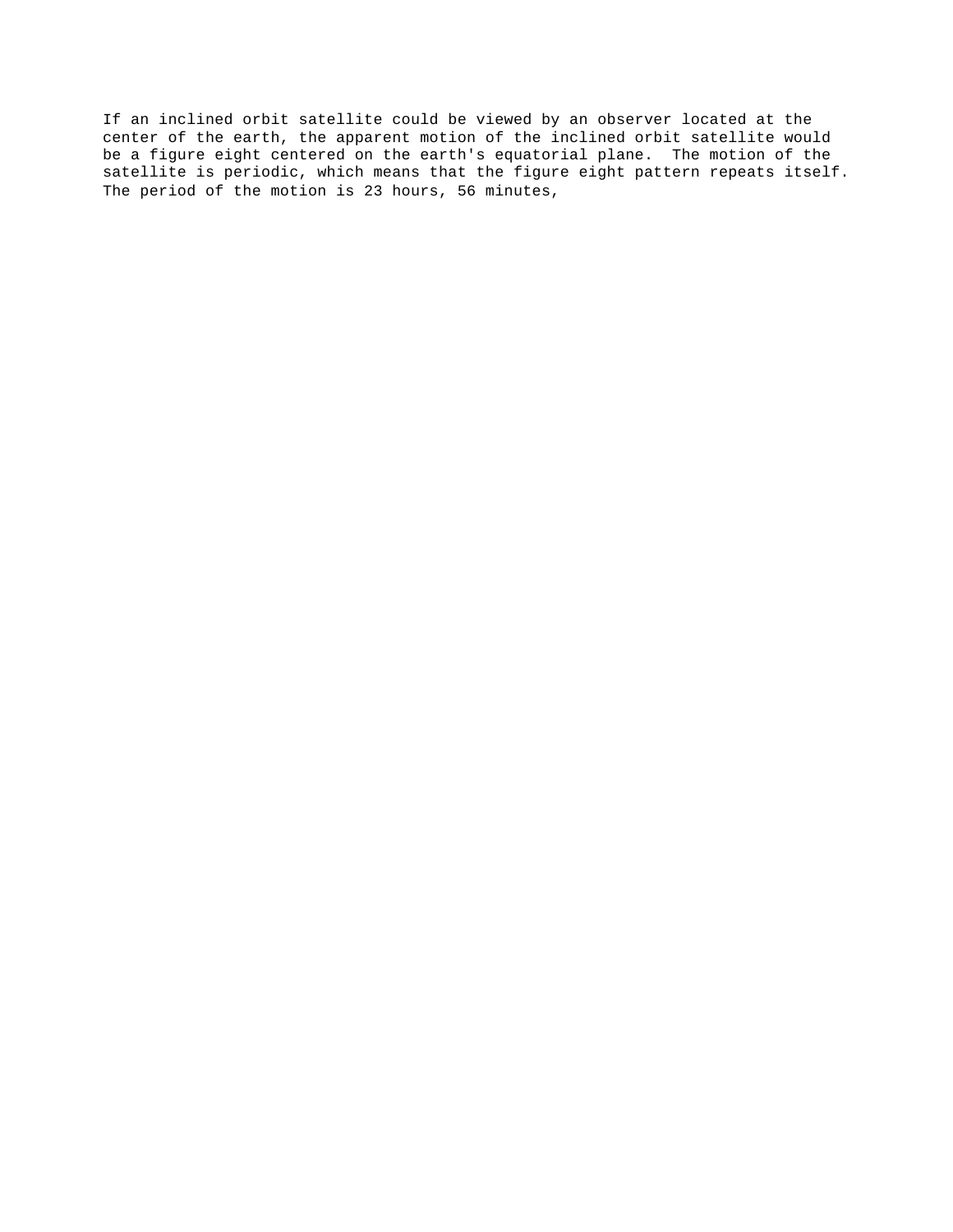Figure 4.1 Earth's Equatorial Plane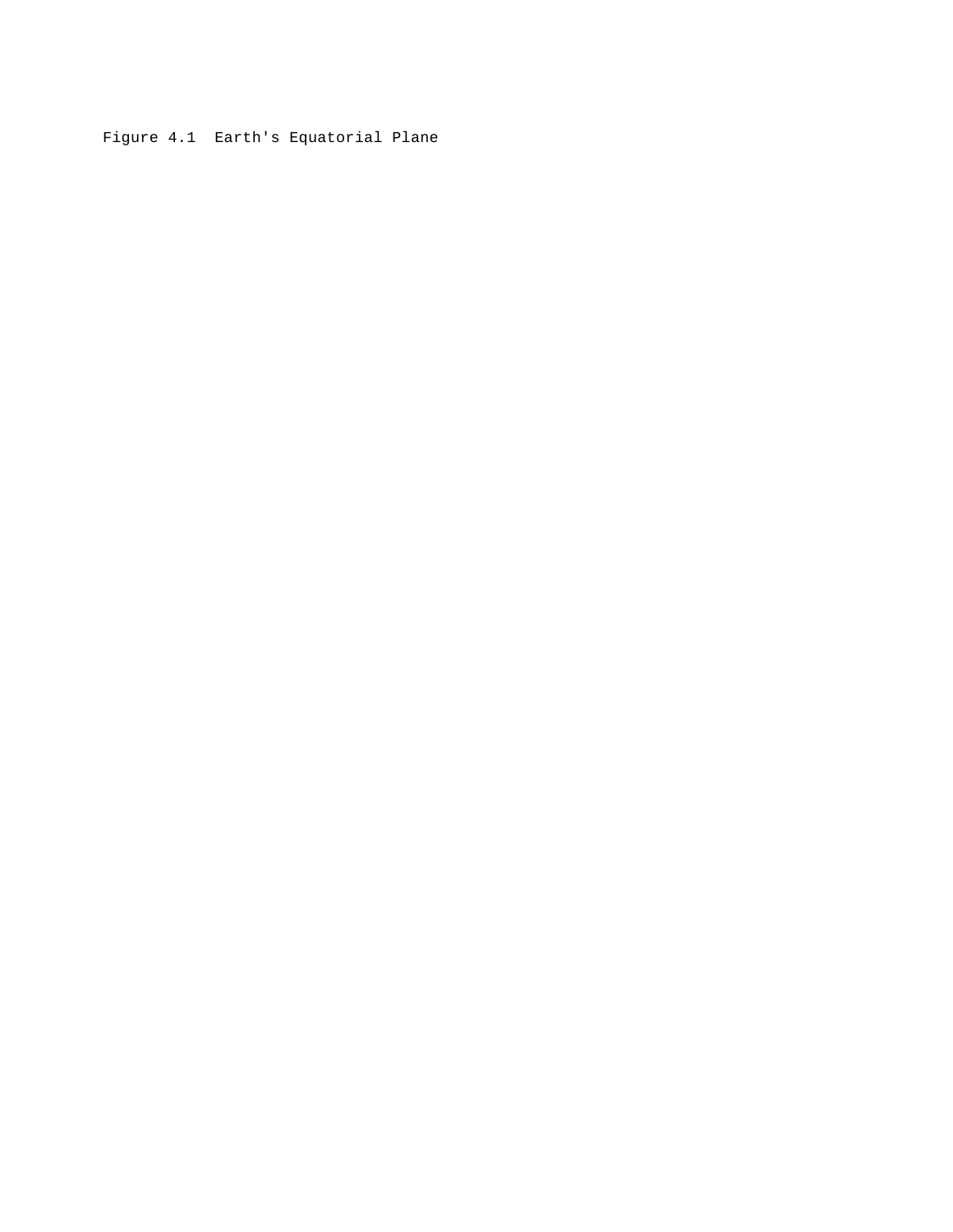and 4 seconds. The angle subtended by the figure eight pattern from North to South (i.e. height of the '8') is twice the inclination angle. The angle subtended by the figure eight pattern from East to West (i.e. width of the '8') is approximately the inclination angle (in degrees) squared divided by 115.

These relationships are strictly valid only if the motion is viewed from the center of the earth. The apparent motion is slightly greater and somewhat skewed when viewed from the surface of the earth. The exact shape of the pattern varies with the longitudinal position of the satellite and the place on the earth from which the satellite motion is viewed. To estimate the height and width of an inclined orbit satellite's motion as viewed from the surface of the earth, a good approximation is to multiply the results of the equations above by 1.2.

Examination of these relationships show that the figure eight pattern is much taller than it is wide. For example, if the orbital plane of a satellite is inclined with respect to the earth's equatorial plane by 5 degrees, the apparent height and width of the figure eight pattern of the satellite's apparent motion as viewed from the surface of the earth is:

Height (North to South):  $1.2 * 2 * 5 = 12$  degrees Width (East to West):  $(1.2 * 5 * 5) / 115 = 0.26$  degrees

This example shows that the apparent motion of the satellite is practically a straight line oriented in a North to South direction. This knowledge of the satellite's apparent motion as viewed by the antenna is exploited by the RC2000B tracking antenna controller.

The 23 hour, 56 minute, and 4 second period of the satellite's apparent motion is referred to as a sidereal day. A sidereal day is the time that it takes the earth to complete exactly one revolution. The '24 hour' solar day is the period of time that it takes the sun to reach the same point in the sky. The solar day is longer than the sidereal day because the earth is in orbit around the sun and the earth must rotate more than 360 degrees for the sun to reach the same point in the sky.

Sidereal time refers to the time reference used to record time during a sidereal day. A sidereal time clock would progress up to 23 hours, 56 minutes, 3 seconds and then wrap around to 0 hours, 0 minutes, 0 seconds. All sidereal times used by the RC2000B controller and referenced in this manual are in seconds.

4.2 RC2000B Tracking Algorithm.c.:4.2 RC2000B Tracking Algorithm;

The tracking algorithm used on the RC2000B can be divided into 3 distinct parts, or submodes - STEP\_TRACK, PROGRAM\_TRACK, and SEARCH. A TRACK\_ERROR submode is also implemented. These submodes are summarized here to provide an overview of the tracking algorithm. The following sections will provide much greater detail. Notice that certain words are italicized in the following subsections. The italicized text refers to parameters which are specified by the user either at the time of system installation (via CONFIG mode), when a track is initiated (via SETUP mode), or once a track has been established (via the TRACK mode menu). The idea is to get the user familiar with the parameters which he or she must either specify or adjust. All of these parameters are described in more detail in later sections.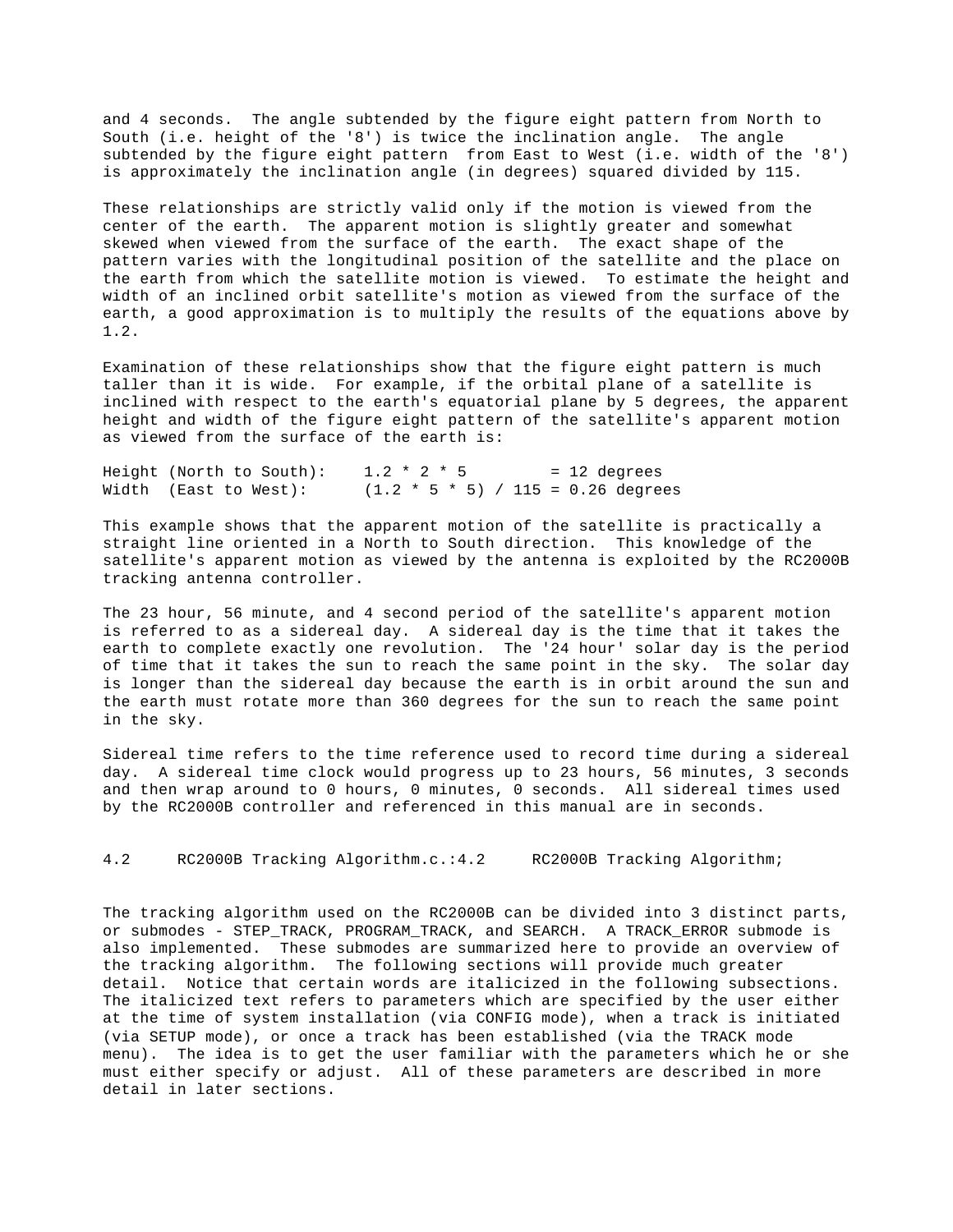The TRACK submodes will be described in chronological order as seen by a user initiating a track on an inclined orbit satellite. A track is initiated from SETUP mode. The user peaks the antenna on the inclined orbit satellite, selects the satellite name, longitude, inclination and band, and then sets the satellite's horizontal and vertical polarization positions. At this point the controller enters STEP\_TRACK mode.

In the STEP\_TRACK submode the controller periodically performs peakups on the inclined orbit satellite and saves the satellite azimuth and elevation positions where the peaks occur in non-volatile memory, into an area called the track table. The track table divides the sidereal day into 48 time segments. Whenever the current sidereal time equals the starting time for one of the 48 time segments, a peakup occurs and the antenna azimuth and elevation values are stored into the appropriate position within the track table. The track table stores a map of the satellite's apparent motion as seen by the antenna.

The PROGRAM TRACK submode is active whenever a satellite's track table contains valid satellite position data for the current time. When PROGRAM\_TRACK is active the antenna smoothly tracks the satellite by interpolating between track table azimuth and elevation position entries. Once a complete track table has been established for a satellite, the controller will remain in the PROGRAM\_TRACK submode.

The SEARCH submode is active when the satellite signal is lost and track table data is not available. In this submode the controller performs a search for the satellite in the region where it calculates the satellite will be found as based on its knowledge of the satellite's apparent motion. If the satellite is found while the controller is performing a search, the STEP\_TRACK submode will receive control. If the satellite is not found while performing the search, the controller will wait search retry interval minutes and perform another search. If while waiting for the search retry interval to expire the sidereal time advances to a time for which valid track table data is available, the PROGRAM\_TRACK mode will become active.

The TRACK\_ERROR submode becomes active whenever an error occurs. Some of the errors which can occur are: antenna jammed, antenna limit reached while tracking, antenna runaway, track table data corrupted, system CONFIG data corrupted, or a peak limit error has occurred (while peaking the antenna the controller had to move too far - possibly peaking on an adjacent satellite). Errors are described in Chapter 7.

## 4.2.1 STEP\_TRACK.c.::4.2.1 STEP\_TRACK;

In the STEP\_TRACK submode, the controller will periodically jog the antenna in azimuth and elevation to peak up the signal strength. Peakups are performed, and the peak antenna azimuth and elevation position recorded into the track table, whenever the current sidereal time reaches a value that corresponds to one of the 48 track table entries. Peakups are also performed whenever the controller calculates that the time interval since the last peakup corresponds to a maximum possible antenna pointing error of one dB.

The controller makes use of its knowledge of the satellite's apparent motion and the antenna beamwidth to calculate the maximum possible antenna pointing error. The antenna beamwidth is calculated by the controller based on the antenna size and frequency band data. The azimuth and elevation movement step size used for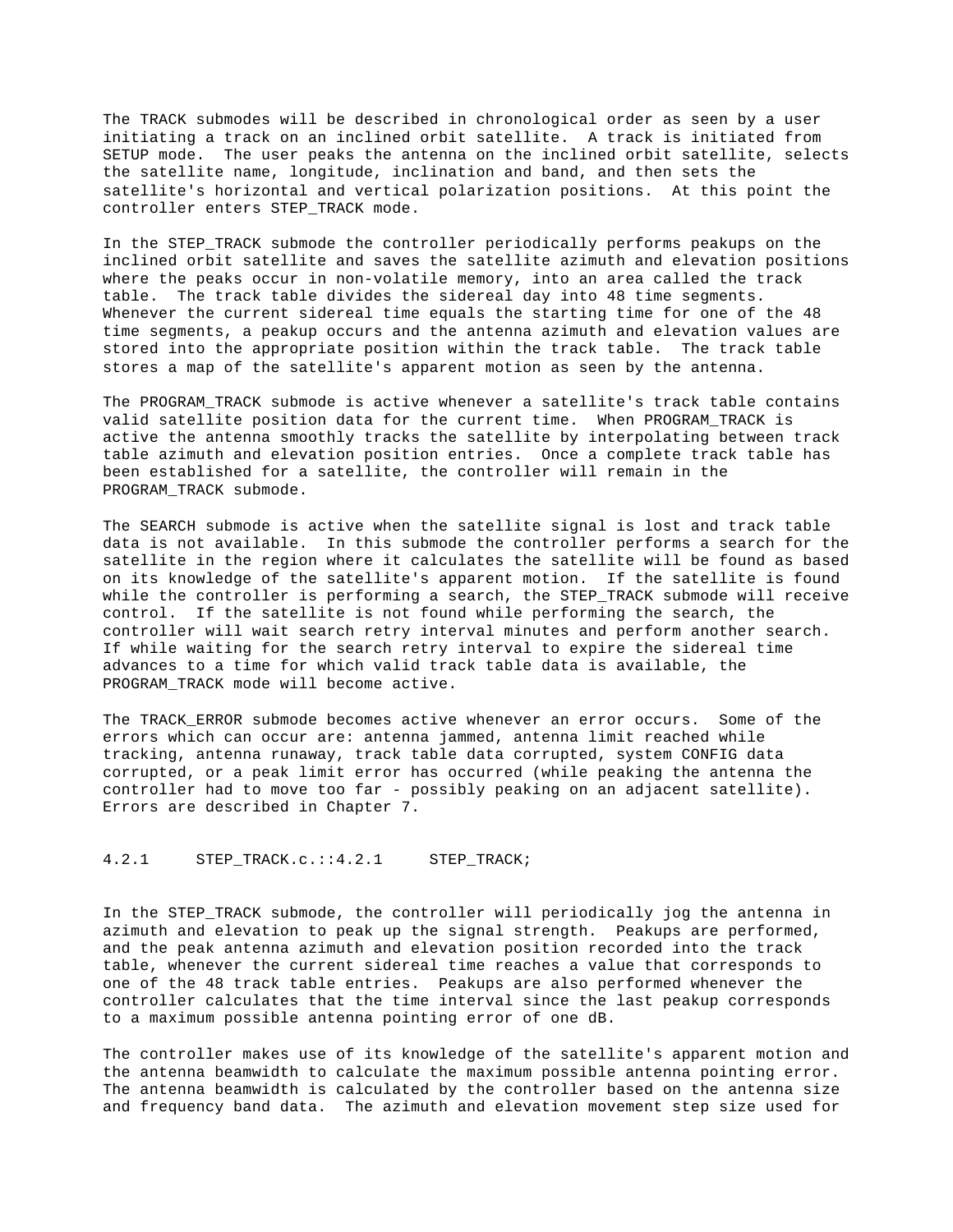the peakups are based on the max track error parameter specified by the user. A smaller max track error value gives smaller step sizes.

The STEP\_TRACK submode will pass control to these TRACK mode submodes on the following conditions:

PROGRAM\_TRACK..receives control when the current sidereal time equals a time for which track table data is available.

SEARCH..receives control if the satellite signal is lost.

ERROR..receives control if any error is encountered.

4.2.2 PROGRAM\_TRACK.c.::4.2.2 PROGRAM\_TRACK;

When the PROGRAM\_TRACK submode is active, the controller smoothly positions the antenna to azimuth and elevation positions derived from the track table, regardless of whether a satellite signal is present or not. The track table holds a map of the satellite's apparent motion as a function of sidereal time. The controller performs a linear interpolation between adjacent track table entries to determine the correct antenna position.

In PROGRAM\_TRACK submode antenna movement occurs whenever the controller calculates that the error between the antenna's current position and the antenna's proper position as determined from the track table exceeds max track error tenths of a dB. To determine the error between the current and calculated antenna position, the controller calculates the antenna beamwidth based on the antenna size and the frequency band. If the max track error parameter is decreased in value, the antenna pointing error will be less, but the antenna will move more often, which increases wear on the antenna actuators.

The PROGRAM\_TRACK submode also periodically performs peakups (similar to STEP\_TRACK submode) to check the accuracy of track table entries. If the discrepancy between the peakup position and the position stored in the track table is greater than that specified by the max track error parameter, the update flag for each entry in the track table is set TRUE. The frequency at which these track table accuracy checks occur is determined by the update check parameter. The default update check interval is 72 hours, but it can be changed by the user to any value in the range of 1 to 999 hours.

If the current sidereal time reaches a value that corresponds to an entry in the track table whose update flag is set TRUE, and the current signal strength level indicates that a satellite signal is present, a peakup will occur, the track table entry will be updated, and the track table update flag is reset FALSE. If the satellite signal is not present the update flag remains set TRUE and the system will try again in 23 hours, 56 minutes, and 4 seconds. The user can view the contents of each track table entry and examine the present state of the update flag. In addition the user can invoke the force update or reset update functions to force the update flag for each entry in the track table to be either set TRUE or reset FALSE, respectively. These functions are accessible via the TRACK MENU system, which is described in more detail in the section on TRACK mode in chapter 5.

The PROGRAM\_TRACK submode will pass control to the other TRACK mode submodes under the following circumstances: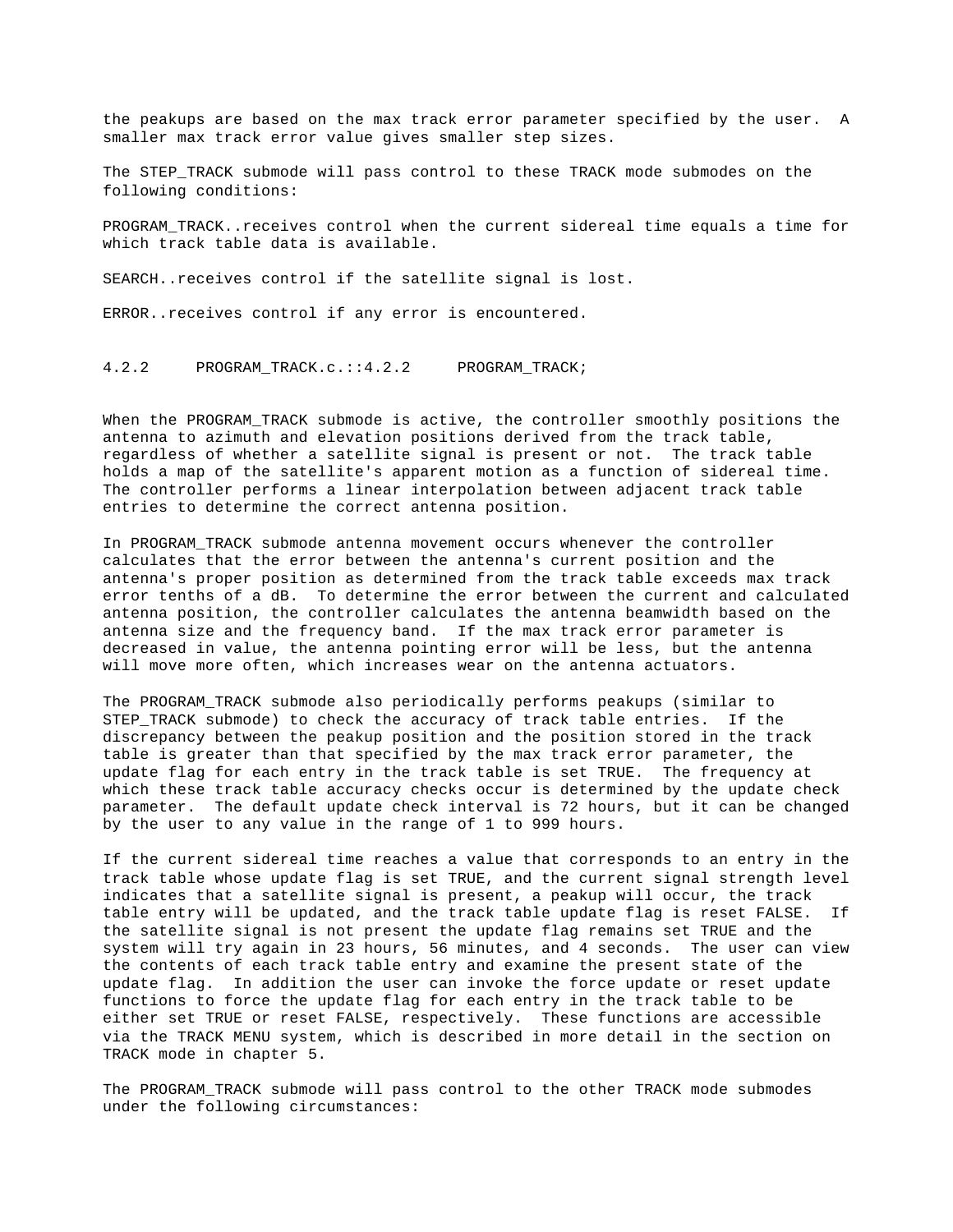STEP\_TRACK..receives control when the current sidereal time reaches a value for which there are no valid track table entries and a valid satellite signal is present.

SEARCH..receives control when the current sidereal time reaches a value for which there are no valid track table entries and a valid satellite signal is not present.

ERROR..receives control when any error is encountered.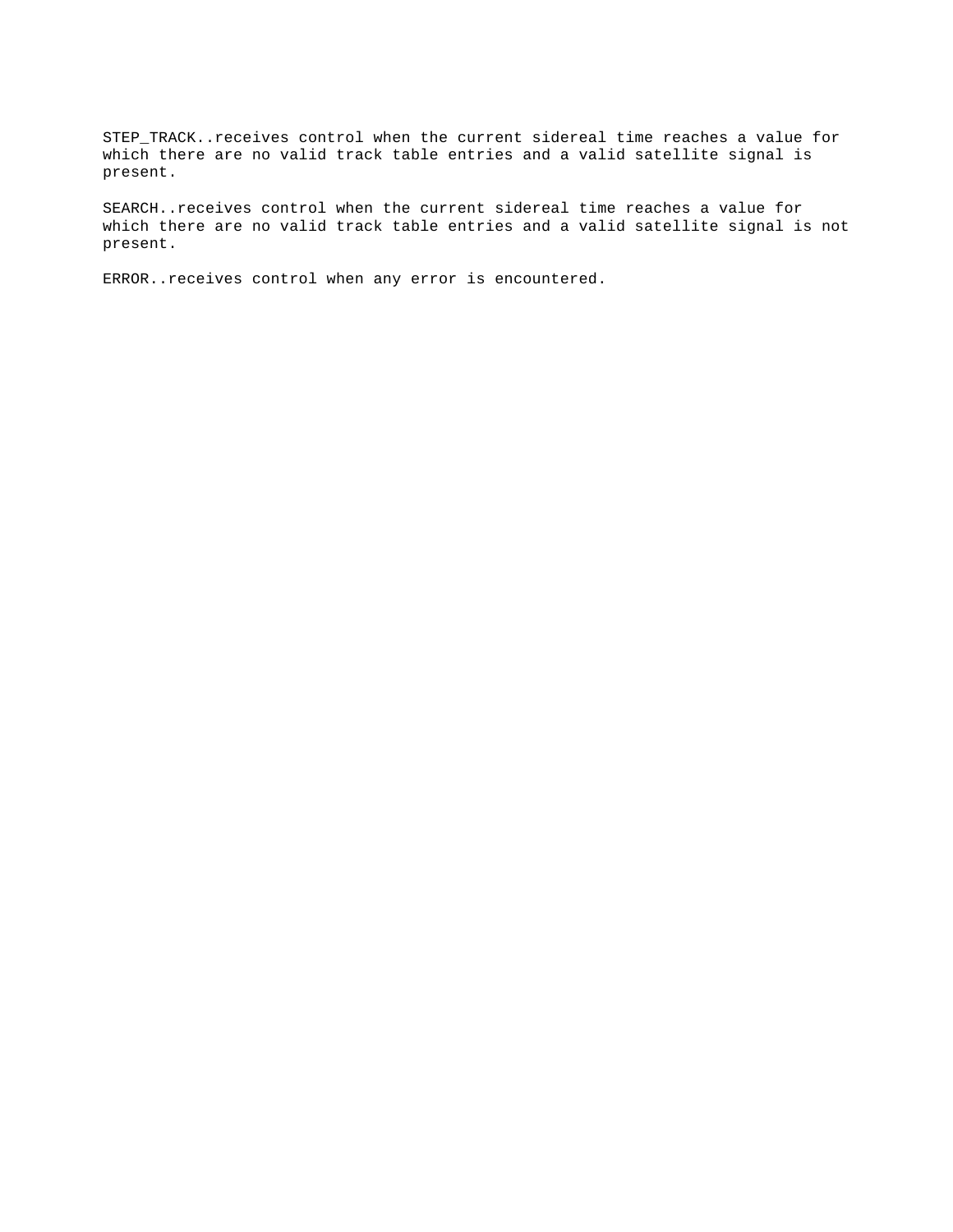### 4.2.3 Intelli-Search.c.::4.2.3 Intelli-Search;

The SEARCH submode receives control whenever the satellite signal is lost and the track table does not contain antenna azimuth and elevation position data for the current sidereal time. Whenever the SEARCH submode is active the controller periodically performs a search over the region where the controller has calculated that the satellite will be found. The Intelli-Search algorithm determines the extent of the search region based on the satellite longitude, the antenna latitude and antenna longitude, the antenna beamwidth (as calculated from the antenna size and frequency band), and the elevation and azimuth scale factors.

The azimuth and elevation scale factors refer to the mapping of position counts to angle, and vice versa for the azimuth and elevation axis. These scale factors are derived from azimuth position, elevation position, and longitude data of adjacent geostationary satellites. Scale factors are discussed in more detail in the next section.

The use of the Intelli-Search algorithm relieves the user of the task of having to specify the controller's search region. Other tracking antenna controllers limit the search to a box shaped region and force the user to determine the boundaries of the search region, which is often a trial and error process. Please refer to figure 4.2. If the box shaped region specified by the user is too small the controller may not search the entire region where the satellite's apparent motion takes it, and for some segments of the satellite's movement the controller may not be able to find the satellite. If the box search region is too large, the controller may find an adjacent satellite. If the search region is not centered properly, both of the error conditions described above could occur.

The Intelli-Search algorithm calculates the shape of the search region based on easily determined physical data supplied by the user, and information derived from the antenna positions and longitudes of the geostationary satellites in the vicinity of the inclined orbit satellite which is being tracked. In most cases the search region is shaped like a parallelogram. The long dimensions of the parallelogram is calculated based on the satellite inclination angle specified by the user when the track is initiated from SETUP mode. The width (or short dimension) of the parallelogram is specified by the azim search scale factor parameter entered via CONFIG mode. The azim search scale factor has a range of values of 1 to 10, with 1 specifying the narrowest search window and 10 specifying the widest window. The default value of 3 is adequate for most situations.

If a satellite signal is found during a search, the controller switches to the STEP\_TRACK submode. If a satellite signal is not found during the search, the unit waits awhile and then performs another search. If during the wait the sidereal time advances to a value for which there is valid track table data, the controller will switch to the PROGRAM\_TRACK mode. The wait period between successive searches is determined by the value of the search retry interval parameter. The default value of this parameter is 10 minutes, but it can be changed to any value between 0 and 999 minutes.

The search consists of successive sweeps separated from one another by an angle corresponding to a 2 dB rolloff of the antenna pattern. The antenna pattern is calculated based on the antenna size and frequency band. The sweeps can be in either azimuth or elevation depending on the shape of the search region. The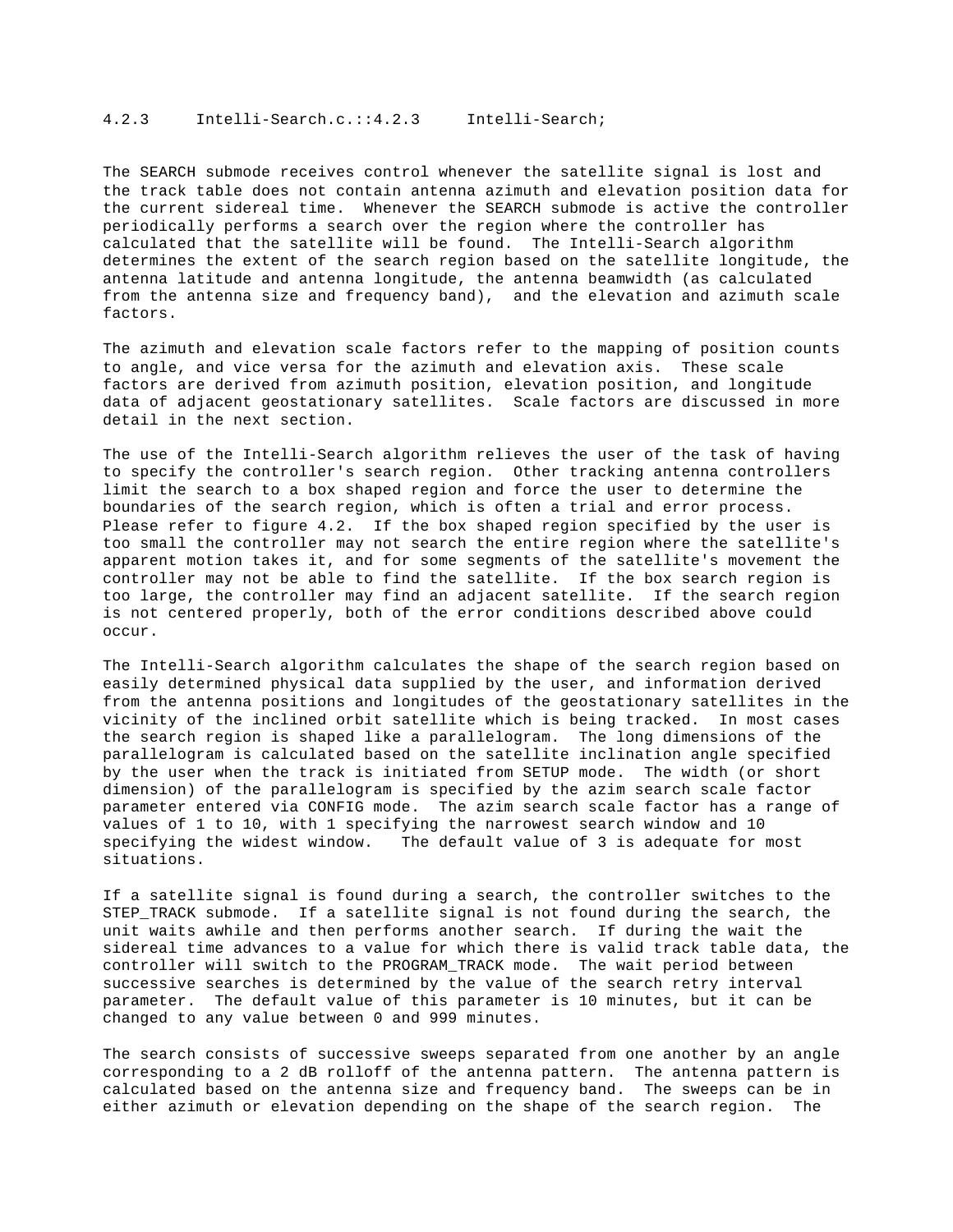search region is centered at the nominal position of the satellite. This is the position that the controller has calculated where the satellite would be found if the satellite inclination was zero.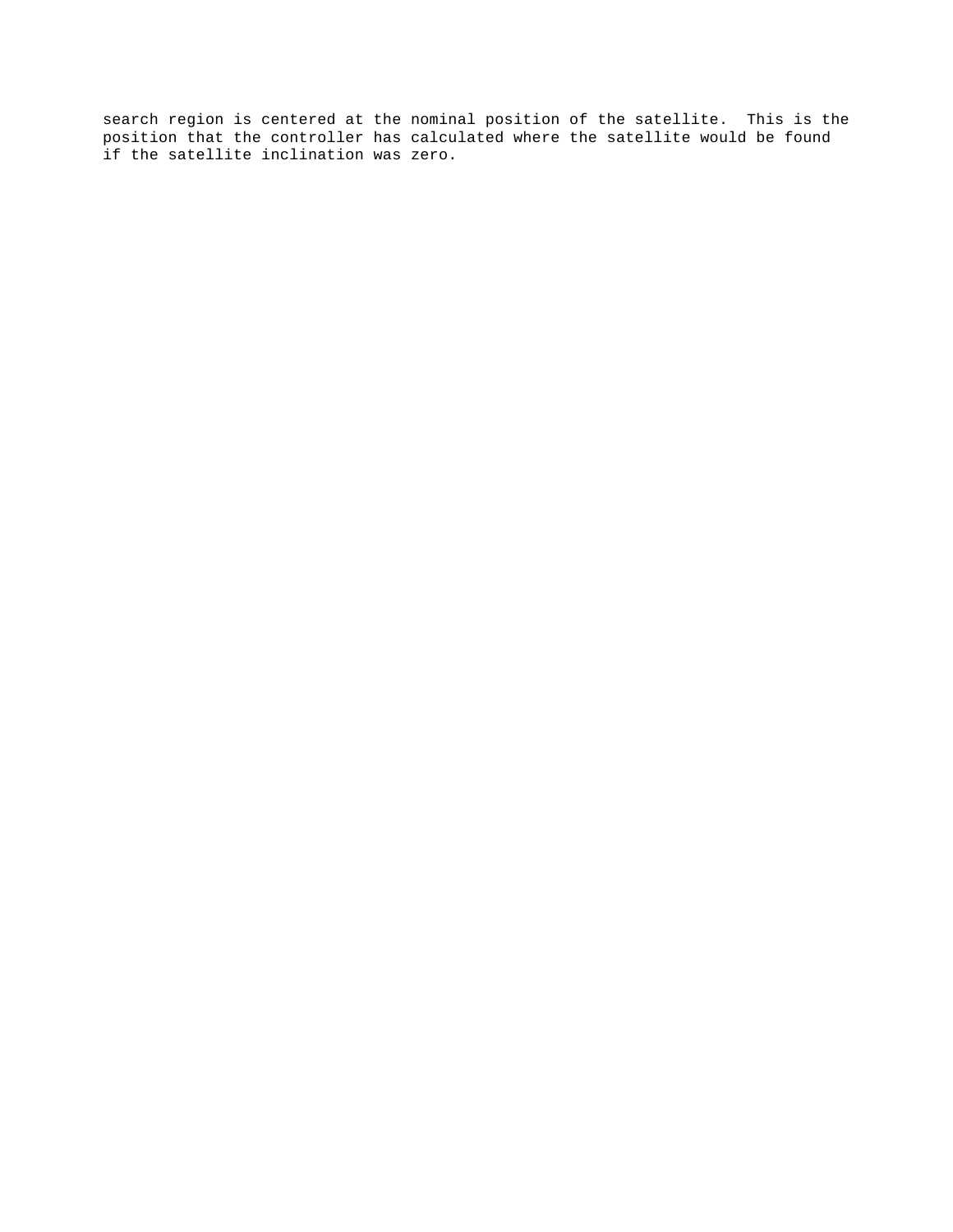Figure 4.2 Intelli-Search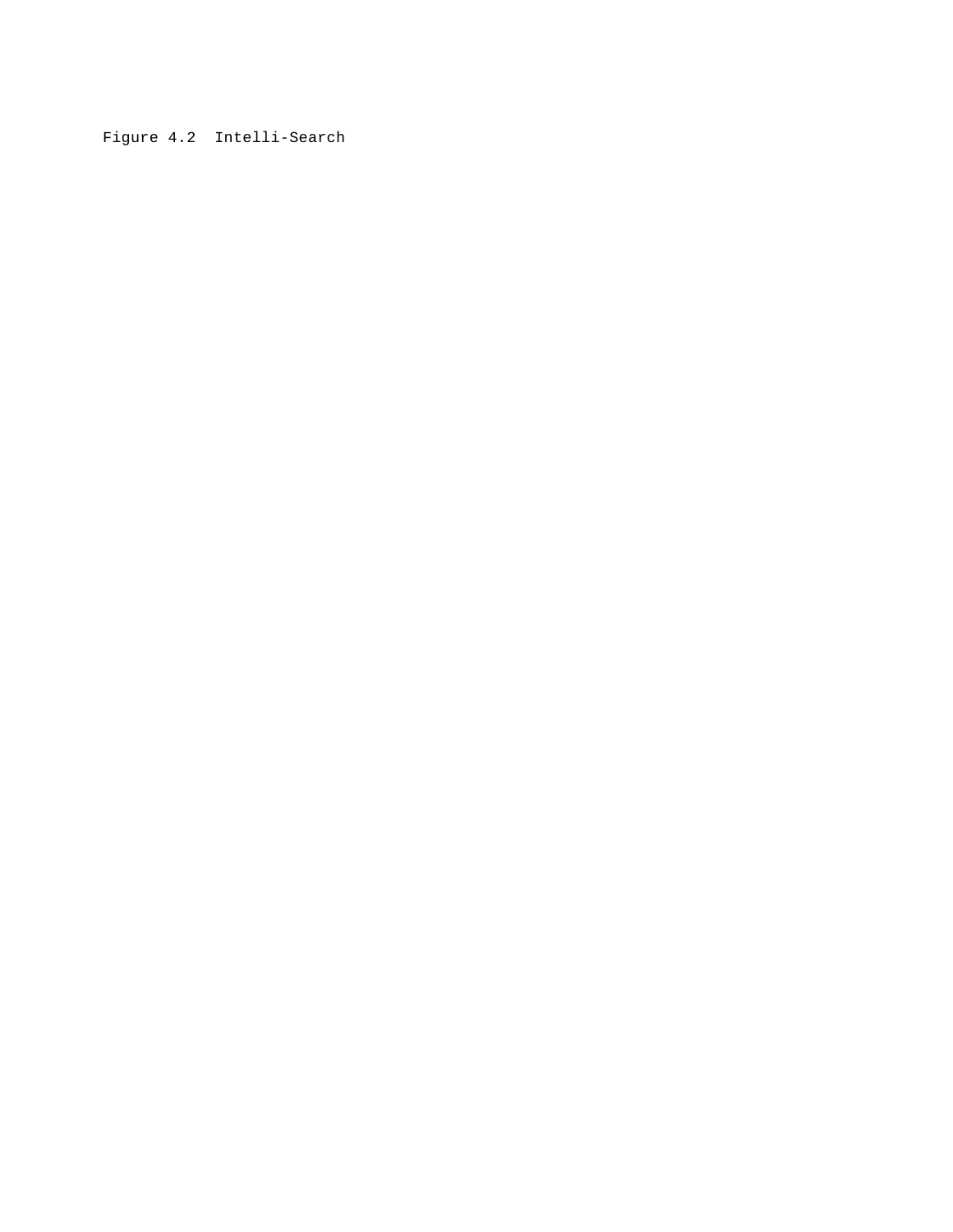4.3 Implementing the Tracking Algorithms.c.:4.3 Implementing the Tracking Algorithms;

This section describes the information needed to implement the tracking algorithms. The purpose of this section is to give the user insights into the operation of the controller and to prepare for the actual entry of the setup information in following sections.

4.3.1 Location Information.c.::4.3.1 Location Information;

The antenna latitude and longitude and the longitude of the inclined orbit satellite to be tracked must be specified in order to determine the satellite's apparent motion. In most cases the satellite's apparent motion as seen by the antenna mount is a skewed figure eight shape. This information is needed to implement the controller's Intelli-Search algorithm.

4.3.2 Antenna Scale Factors.c.::4.3.2 Antenna Scale Factors;

The antenna azimuth and elevation scale factors characterize the mount's count to pointing angle relationship. This capability is fundamental to the operation of the controller. The controller must be able to position the antenna to any desired pointing angle. The scale factors for a given inclined orbit satellite can be viewed via the TRACK mode MENU system (VIEW option - more on this in chapter 5).

The scale factors are determined automatically by the RC2000B by looking at the azimuth and elevation position count values and the longitudinal positions of the geostationary satellites. When the user initiates a track on an inclined orbit satellite, the controller uses 2 geostationary satellites (which have been previously programmed into the controller via SETUP mode) in the vicinity of the inclined orbit satellite to determine the azimuth and elevation scale factors. This is why at least 2 geostationary satellites must be available in the controller's non-volatile memory to initiate a track on an inclined orbit satellite, and why it is critical that the user specify the proper longitudinal values for the geostationary satellites. If a geostationary satellite is programmed into memory with an incorrect longitude value (angle or direction), the controller will accurately position the antenna on the geostationary satellite (when it is recalled via AUTO mode) but may not function properly if an inclined orbit satellite is specified in the vicinity of the geostationary satellite. VERIFY THE LONGITUDE VALUE OF ALL SATELLITES PROGRAMMED INTO THE CONTROLLER VIA SETUP MODE.

## 4.3.3 Antenna Radiation Pattern.c.::4.3.3 Antenna Radiation Pattern;

An antenna radiation pattern specifies antenna receive power versus antenna pointing angle from boresight. Boresight is the pointing angle associated with maximum received power from a given satellite. The controller calculates the shape of the antenna's radiation pattern by knowing the size of the antenna and the frequency band (C or Ku) currently in use. Antenna size data is entered via a CONFIG mode prompt. The frequency band data is specified in SETUP mode when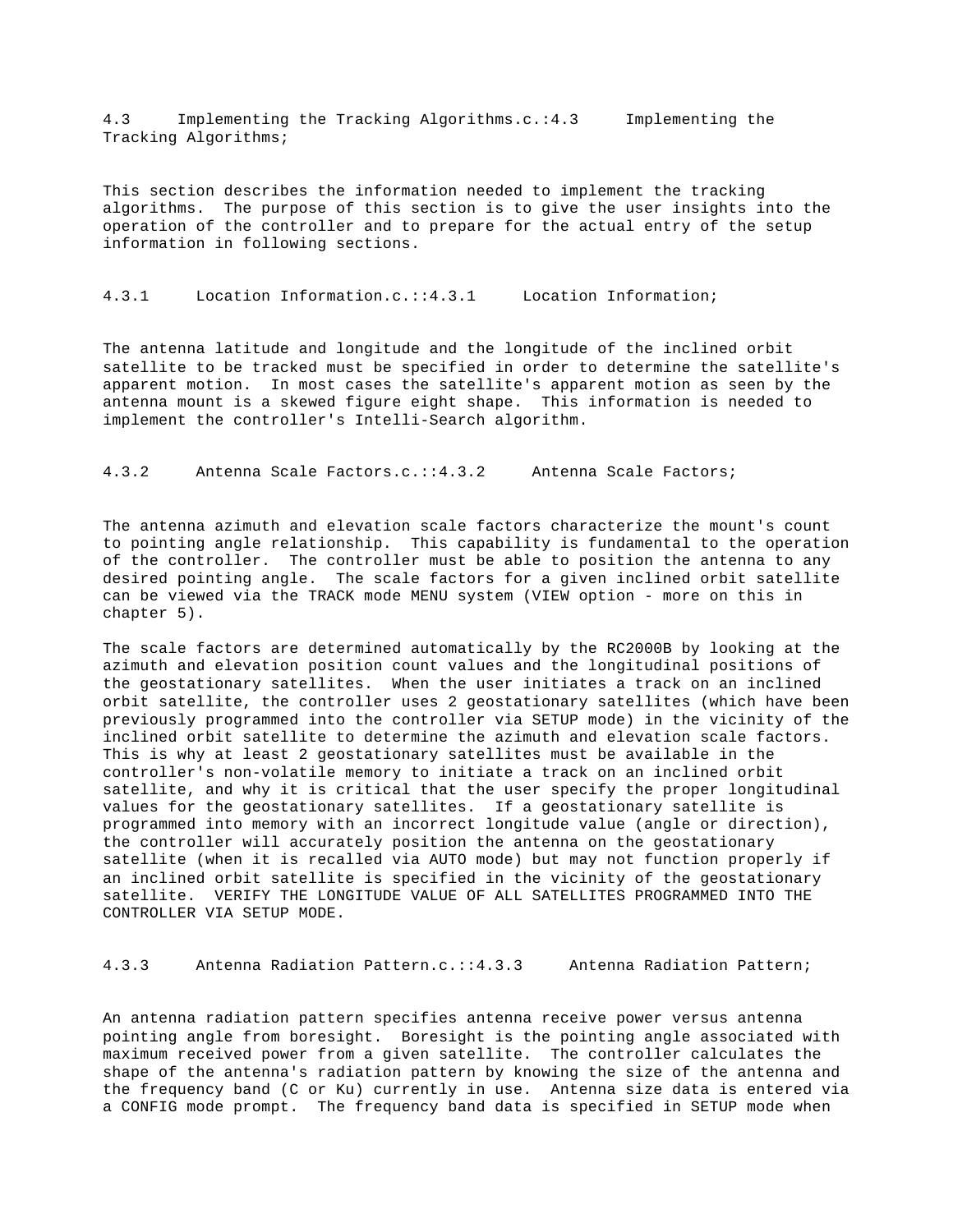the user initiates a track on an inclined orbit satellite. Note that the controller also allows the user to specify a dual band inclined orbit satellite. For this case the user is prompted to supply frequency band data on entry into TRACK mode and is allowed to change the frequency band via the TRACK mode menu.

Antenna radiation pattern information is necessary to allow the user to specify a maximum allowable antenna pointing error in decibels (dB) rather than in elevation and azimuth position counts. The maximum track error is used to determine the step size in step track mode and to determine the frequency of movement in program track mode. In addition, antenna radiation pattern information is used in SEARCH mode to determine the width of the parallelogramshaped search region and the angle between successive sweeps.

4.3.4 Real Time Clock.c.::4.3.4 Real Time Clock;

The controller contains a real time clock (powered by the same lithium battery that powers the controller's non-volatile memory) which is used to calculate the sidereal time. The period of the satellite's motion is one sidereal day. The controller maintains a track table which contains the satellite's azimuth and elevation positions as a function of sidereal time. The controller uses the time and date maintained by the real time clock to calculate the sidereal time. The user specifies the time and date via CONFIG mode prompts.

It is important that the user not change the time value when the time changes from Standard Time to Daylight Savings Time. The satellite does not experience the time shift. If the time is changed forward or backward by one hour, the data in the program track table will no longer be correct. For this reason the user should not change the time as the time standard changes. If this causes confusion the time may be specified as Greenwich Mean Time (often referred to as GMT). Note that the real time clock used in the controller will properly account for leap years.

4.3.5 Receiver AGC Signal.c.::4.3.5 Receiver AGC Signal;

To implement the tracking algorithms, the controller requires an input signal which indicates the strength of the received signal. Such a signal is generated within a satellite receiver and is referred to as an AGC signal. AGC is the abbreviation for Automatic Gain Control. On satellite receivers, this signal may also be referred to as a 'Signal Strength' or 'Tuning Meter' output. An AGC output typically varies in proportion to the received power of the transponder which the receiver is currently tuned to.

The signal strength input is used to peak up the antenna while step tracking. The step tracking operation positions the antenna so as to maximize the received signal strength. Signal strength is also used to determine whether or not a satellite transponder is currently active. If the signal strength reading falls below a threshold set by the user, the controller assumes that a satellite signal is not present. If the satellite signal is lost while step tracking the SEARCH sub-mode receives control. When the PROGRAM\_TRACK sub-mode is active, the presence of a satellite signal governs whether or not track table update operations are performed. The procedures required to set up the controller for various receiver AGC configurations are covered in detail in the next section.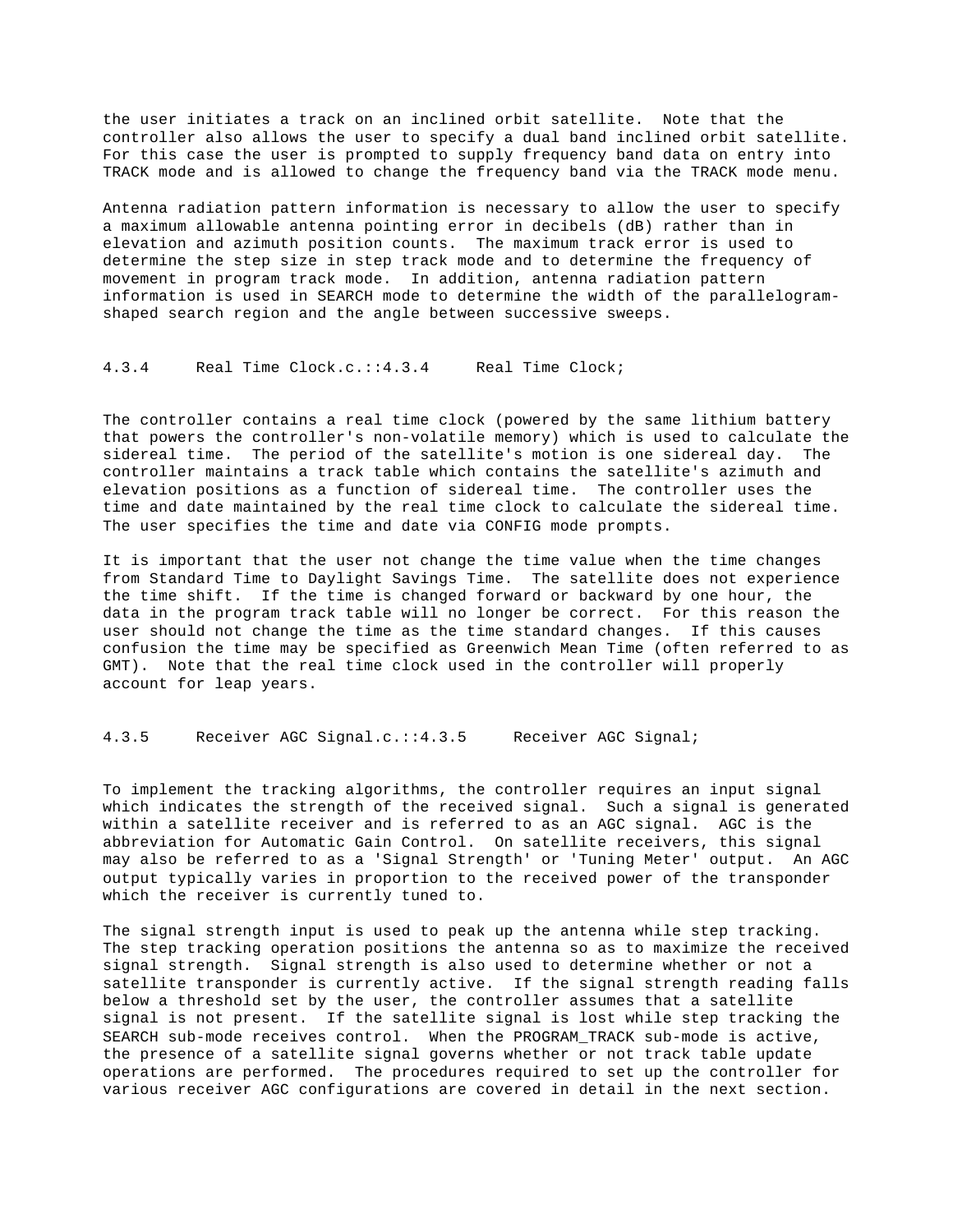4.4 Configuring the Tracking System.c.:4.4 Configuring the Tracking System;

This section describes the procedures which the user must follow to configure the tracking system. The procedures for adjusting the AGC gain and offset pots, determining the AGC threshold parameters, and entering other CONFIG mode data pertaining to the tracking system, are all covered in this section.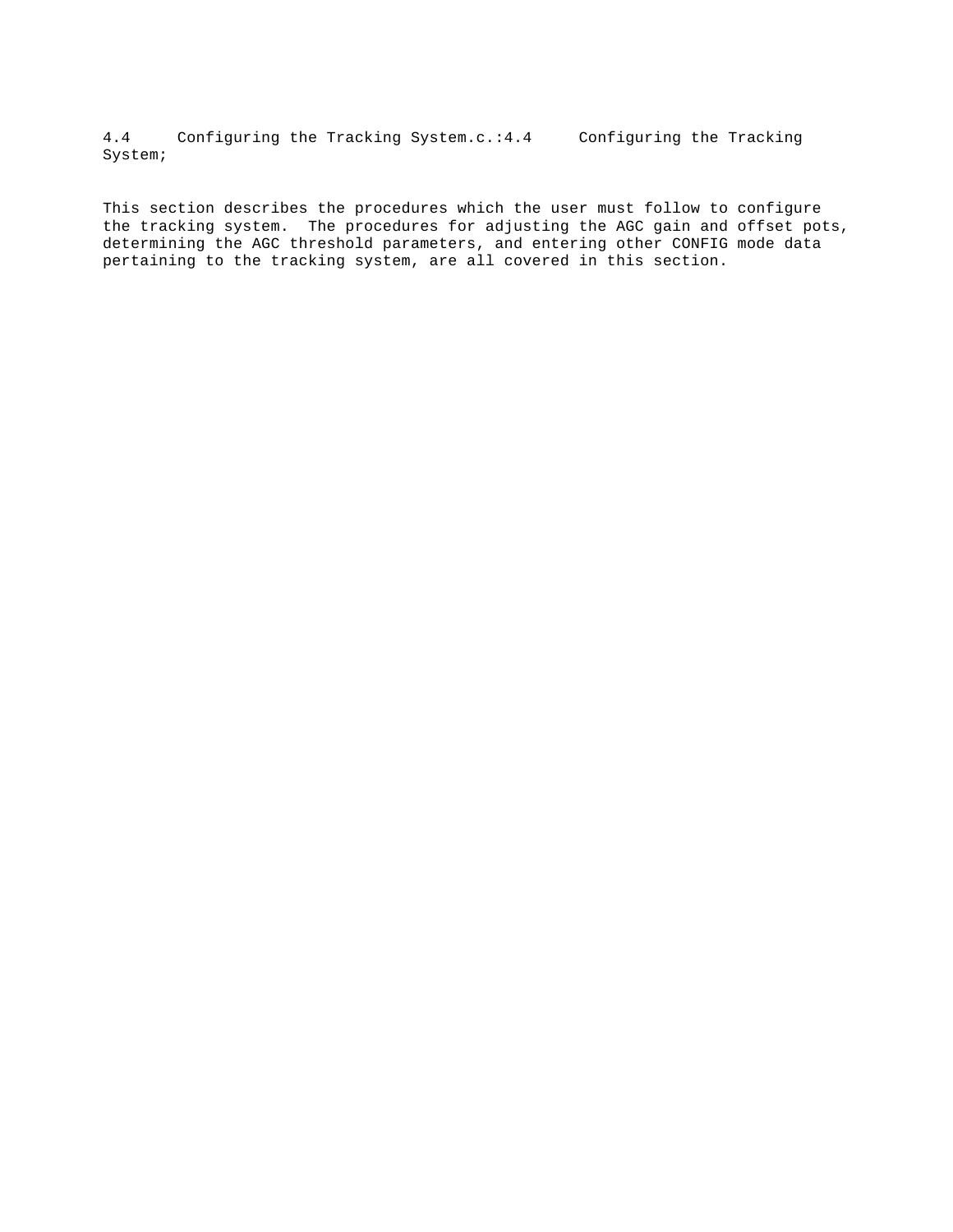4.4.1 AGC Adjustment and Configuration.c.::4.4.1 AGC Adjustment and Configuration;

The use of the AGC signal was described in the previous section. The controller has the provision to process two channels of AGC information. This means that two receivers can be connected to the controller (at least one receiver is required). The two channels are referred to as AGC1 and AGC2. The controller uses the stronger of the two as its AGC input. Each channel has separate gain and offset potentiometer adjustments. The installer uses the pots to transform the receiver's AGC signal swing into a range of values which is easily measured by the controller.

In addition to the potentiometers, there are three CONFIG mode items which are related to the AGC system. The three items are ...

1. AGC Polarity Flag - This flag indicates to the controller whether a stronger satellite signal corresponds to a higher AGC voltage (positive polarity) or a lower AGC voltage (negative polarity). Both AGC channels must have the same polarity. Each AGC channel contains an internal pull down resistor. This means that if one of the AGC channels is unused, its input is pulled to ground. This can cause problems if the AGC polarity Flag specifies negative polarity, because an input of zero volts (ground potential) corresponds to the strongest possible satellite signal. For this case the installer must place a jumper from connector J1, pin 11, to the unused AGC input channel and adjust that channel's potentiometers so that its signal strength value is 0. J1 - pin 11 has a potential of 5.7 volts.

2. AGC C Band Threshold - When the receiver is tuned to a C band satellite and the signal strength is above this value, it is assumed that a satellite signal is present. The same threshold is applied to both AGC channels.

3. AGC K Band Threshold - This is similar to the C Band Threshold described above, except it pertains to Ku Band. If the signal strength is above this value when the receiver is tuned to a Ku band satellite, the controller assumes that a satellite signal is present.

The signal strength is displayed when MANUAL, TRACK, SETUP, and LIMIT modes are active. In MANUAL, TRACK, and SETUP modes, the signal strength of the AGC channel which corresponds to the strongest received satellite signal is displayed. In LIMIT mode, the signal strength of both AGC channels is displayed (the first value corresponds to AGC1). The signal strength is displayed as a number in the range of 0 to 1023. Note that in MANUAL, TRACK, and SETUP modes, the maximum signal strength which can be displayed is 999. A signal greater than 999 is displayed as '\*\*\*'. The displayed value takes into account the setting of the AGC Polarity Flag. In other words, a greater signal strength value always corresponds to a stronger received satellite signal.

Single Receiver - Single Frequency Band.c.:::Single Receiver - Single Frequency Band; Inclined Orbit Satellite AGC Setup

The following paragraphs describe the setup procedure for the simplest case only one receiver and controller AGC input are used, and the user is tracking only C band (or only Ku band) inclined orbit satellites.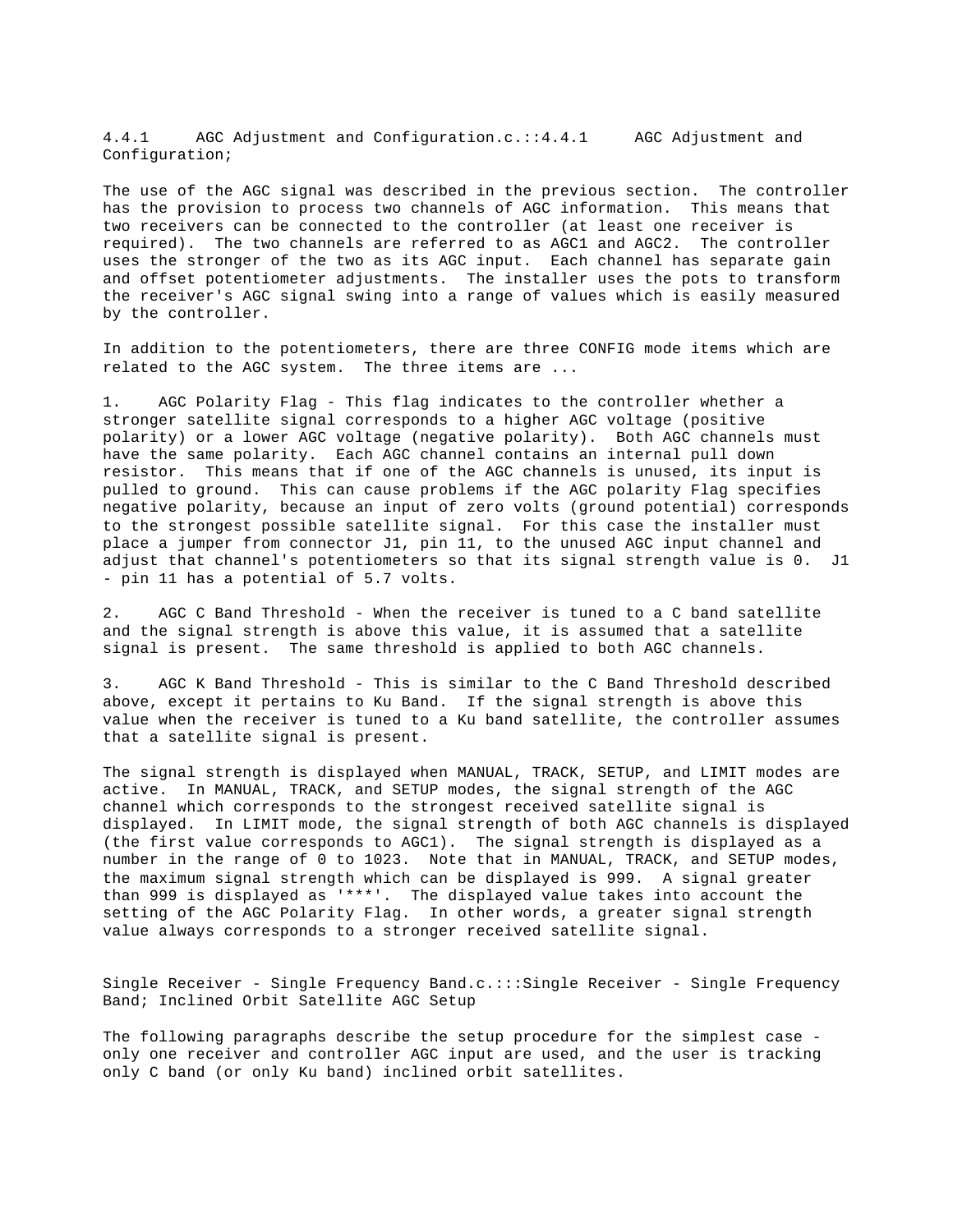1. Align the antenna with a strong satellite (geostationary or inclined orbit) of the proper frequency band. Place a voltmeter on the receiver's AGC output, measure and record the voltage. In the description that follows, the term 'on satellite' will be used to refer to the antenna aligned with a strong satellite.

2. Jog the antenna off of the satellite so the antenna is looking at nothing. Measure and record the receiver's AGC voltage. In the description that follows, the term 'off satellite' will be used to refer to this case where the antenna is positioned well off of any satellite, looking at nothing.

3. If the difference between the two recorded values is less than 1 volt, connect the receiver's AGC output to the controller's AGC1 input. Otherwise, connect the receiver's AGC output to the controller's AGC2 input. Be sure to connect the ground return of the controller to a ground on the receiver. See figures 3.1 and 3.2.

4. If the AGC voltage associated with the 'on satellite' case is greater than that of the 'off satellite' case, the receiver has POSITIVE AGC polarity, otherwise the receiver has NEGATIVE AGC polarity. Go to CONFIG mode and use the SCROLL UP and SCROLL DOWN keys to bring up the AGC polarity Flag item. Key in the proper polarity using either the 0 or 1 key and terminate the entry with the ENTER key.

5a. If the receiver's AGC has NEGATIVE polarity, go to step 5b. If the receiver's AGC has POSITIVE polarity, go to LIMIT mode and examine the signal strength for the AGC channel which was not selected in step 3. If the signal strength reading for that channel is greater than 10 adjust the OFFSET and GAIN for that channel until the signal strength reading for that channel is less than 10. To lower the displayed signal strength turn the OFFSET pot clockwise and the SCALE pot counter-clockwise. Be sure not to turn the controller off while the controller is in LIMITS mode or else the limits which have previously been set will be corrupted. Proceed to step 6.

5b. If the receiver's AGC has NEGATIVE polarity, connect a jumper from the controller's unused AGC input channel to connector J1, pin 11. Go to LIMIT mode and examine the signal strength for the AGC channel which was not selected in step 3 above. If the signal strength reading for that channel is greater than 10, adjust the OFFSET and GAIN pots for that channel until the signal strength reading for that channel is less than 10. To lower the displayed signal strength value, turn the OFFSET pot counter-clockwise and the SCALE pot clockwise. When this is accomplished proceed to step 6.

6. In the next few steps of the procedure, the OFFSET and GAIN pots of the AGC channel connected to the receiver's AGC output are adjusted so that the 'off satellite' signal strength value is between 50 and 100 and the 'on satellite' signal strength value is between 600 and 700.

Note that the GAIN and OFFSET adjustments are implemented using 20 turn pots. A lot of turns may be required.

7. Go to MANUAL mode, position the antenna 'off satellite', and adjust the OFFSET pot (for POSITIVE polarity receivers) or the GAIN pot (for NEGATIVE polarity receivers) so that the signal strength reading is about 75.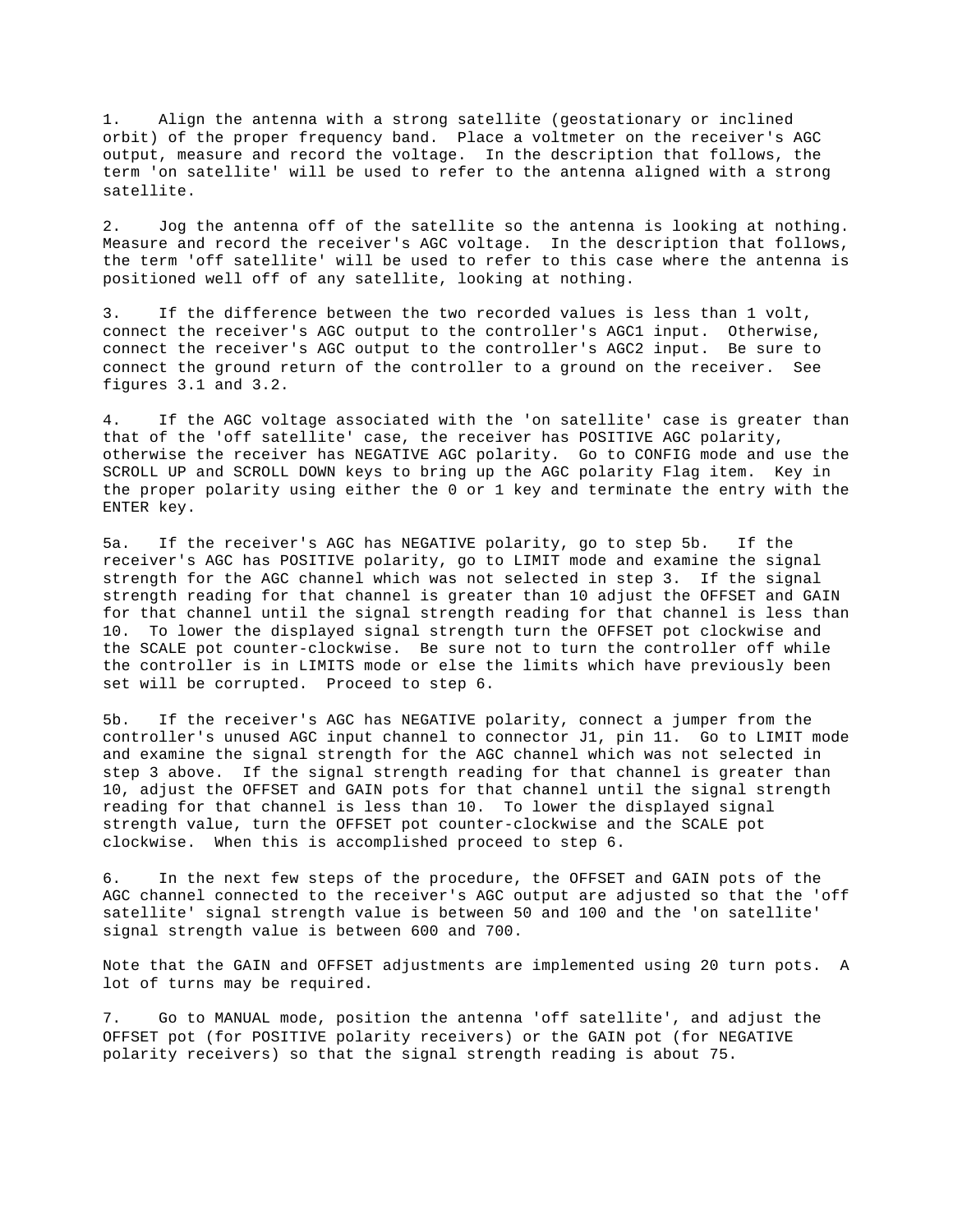If the AGC has POSITIVE polarity and the signal strength is too low, turn the OFFSET pot counter-clockwise. If the AGC has POSITIVE polarity and the signal strength is too high (or is '\*\*\*'), turn the OFFSET pot clockwise.

If the AGC has NEGATIVE polarity and the signal strength is too low, turn the GAIN pot counter-clockwise. If the AGC has NEGATIVE polarity and the signal strength is too high (or is '\*\*\*'), turn the GAIN pot clockwise.

8. While still in MANUAL mode, position the antenna 'on satellite' and adjust the GAIN pot (for POSITIVE polarity receivers) or the OFFSET pot (for NEGATIVE polarity receivers) so that the signal strength value is about 650.

If the AGC has POSITIVE polarity and the signal strength is too low, adjust the GAIN pot clockwise. If the AGC has POSITIVE polarity and the signal strength value is too high (or is '\*\*\*'), adjust the GAIN pot counter-clockwise.

If the AGC has NEGATIVE polarity and the signal strength is too low, adjust the OFFSET pot clockwise. If the AGC has NEGATIVE polarity and the signal strength value is too high (or is '\*\*\*'), adjust the OFFSET pot counter-clockwise.

9. Position the antenna 'off satellite'. If the signal strength is between 50 and 100, proceed to step 10. If the signal strength is less than 50 or greater than 100 perform steps 7 and 8 again.

10. Position the antenna 'on satellite'. Jog the antenna off of the satellite until the picture is just barely watchable. Note the signal strength value. Go to CONFIG mode and use the SCROLL UP and SCROLL DOWN keys to bring up either the 'AGC C Band Threshold' item or the 'AGC K Band Threshold' item, whichever is appropriate for the frequency band that the user has chosen to operate at (and has adjusted the pots at). Key in the signal strength value noted above. Terminate the entry with the ENTER key.

Single Receiver - Dual Frequency Band.c.:::Single Receiver - Dual Frequency Band; Inclined Orbit Satellite AGC Setup

The setup procedure described above was for the case where a single satellite receiver is connected to the controller and the user is interested in tracking only satellites of a single frequency band (either C or Ku). A slight increase in complexity occurs if the user must be able to track both C and Ku band inclined orbit satellites. This is because the same AGC channel is used for both frequency bands and therefore the OFFSET and GAIN pot adjustments for that channel must be made so as to accommodate both frequency bands. At the heart of the problem is the fact that the signal strength (as seen by the receiver's AGC circuits) will vary with the frequency band selected due to differences in antenna gain, LNB gain, and the differences in output power between C band and Ku band satellites.

The adjustment procedure for the dual band case is very similar to the single band case described above. The following paragraphs describe the modifications required to adapt the single receiver - single band procedure, to the single receiver - dual band case.

1. The procedure is similar to step 1 above except that the user should align the antenna with a strong C band and a strong Ku band satellite. The voltages for each frequency band should be recorded.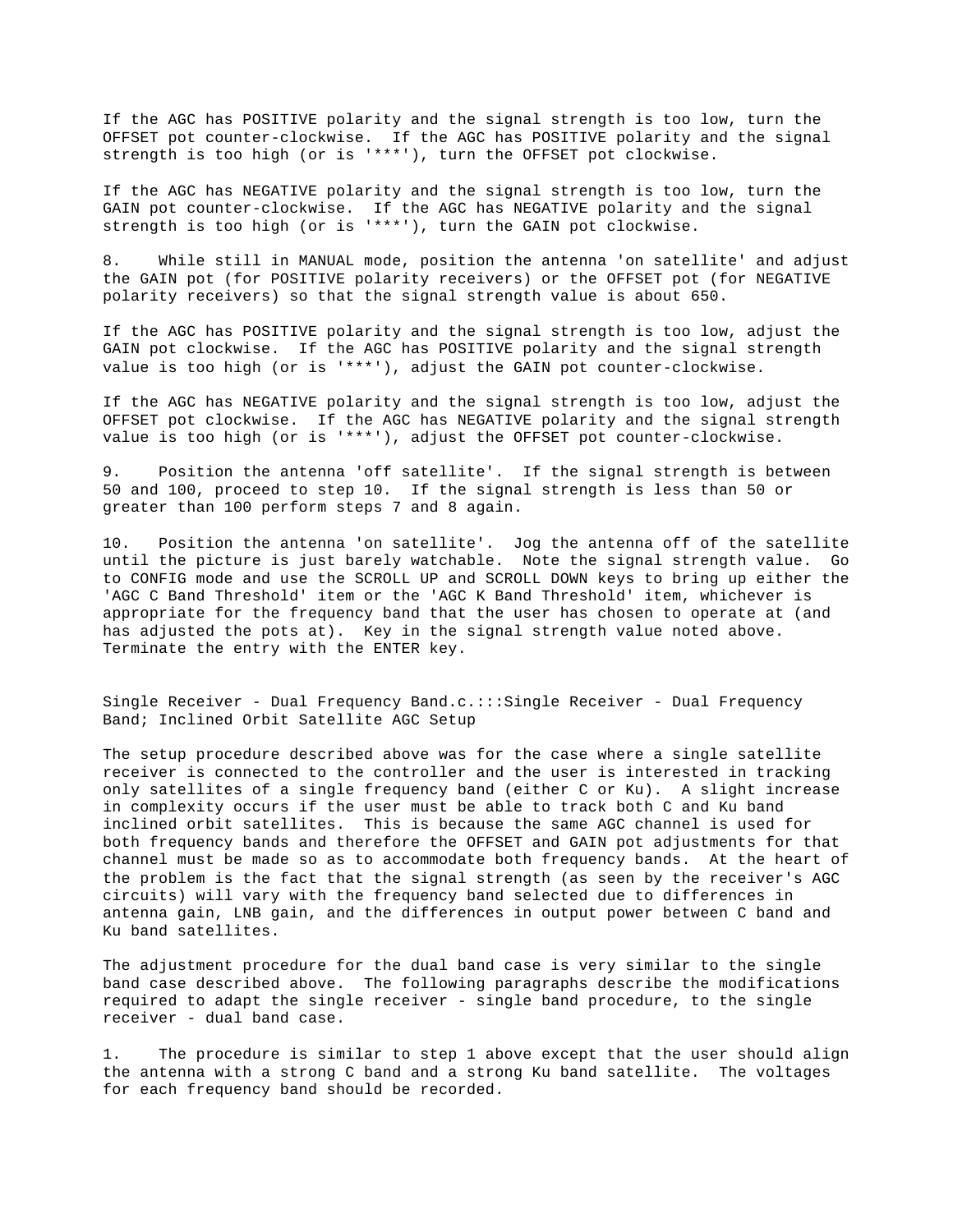2. Similar to step 2 above except that both C and Ku band AGC voltages are obtained when the antenna is looking at nothing.

3. Similar to step 3 above. The only modification is that the user should select the frequency band whose 'on satellite' and 'off satellite' receiver AGC voltage difference is the greatest to make the determination of which AGC channel to use.

4-5. No changes from steps 4 and 5 which are outlined above.

6. As outlined above, in the next few steps the user will adjust the GAIN and OFFSET pots of the AGC channel which is connected to the receiver. The difference is that in steps 7 through 9 the term 'on satellite' must be replaced with 'on satellite, strong band' and the term 'off satellite' must be replaced with 'off satellite, weak band'. These terms are described below.

The term 'on satellite, strong band' refers to the case when the antenna is aligned with a satellite of the frequency band that has the greatest gain. For a POSITIVE AGC polarity receiver this is the band for which the greatest voltage was recorded in step 1. For a NEGATIVE AGC polarity receiver, this is the band for which the lowest voltage was recorded in step 1.

The term 'off satellite, weak band' refers to the case when the antenna is positioned off of any satellite and the receiver is tuned to the frequency band which has the lowest gain. For a POSITIVE AGC polarity receiver this is the frequency band for which the lowest voltage was recorded in step 2 above. For a NEGATIVE AGC polarity receiver this corresponds to the frequency band for which the greatest voltage was recorded in step 2 above.

7. Similar to the step 7 outlined above. In place of 'off satellite' use the term 'off satellite, weak band' as described above.

8. Similar to the step 8 outlined above. In place of 'on satellite' use the term 'on satellite, strong band' as described above.

9. Similar to the step 9 outlined above. In place of 'off satellite' use the term 'off satellite, weak band' as described above.

10. Similar to the step 10 outlined above except that jogging the antenna 'on satellite' and then slightly off should be performed for each frequency band to obtain both the AGC C Band Threshold and the AGC K Band Threshold. Both of the threshold values should be entered into the controller via CONFIG mode as outlined above.

Using Two AGC Channels.c.:::Using Two AGC Channels;

Connecting a second receiver to the controller is straightforward. The controller AGC input channel GAIN and OFFSET adjustments have enough range to handle any possible receiver AGC scheme as long as the AGC level is less than six volts. In step 3 of the adjustment procedure, the installer is instructed to select the controller AGC input channel based on the range of the receiver's AGC output. AGC input channel 1 is designed to handle 'small' AGC signal swings and AGC input channel 2 is designed for 'large' AGC signal swings. There is enough adjustment range, however, so that either channel may be connected to any receiver AGC output.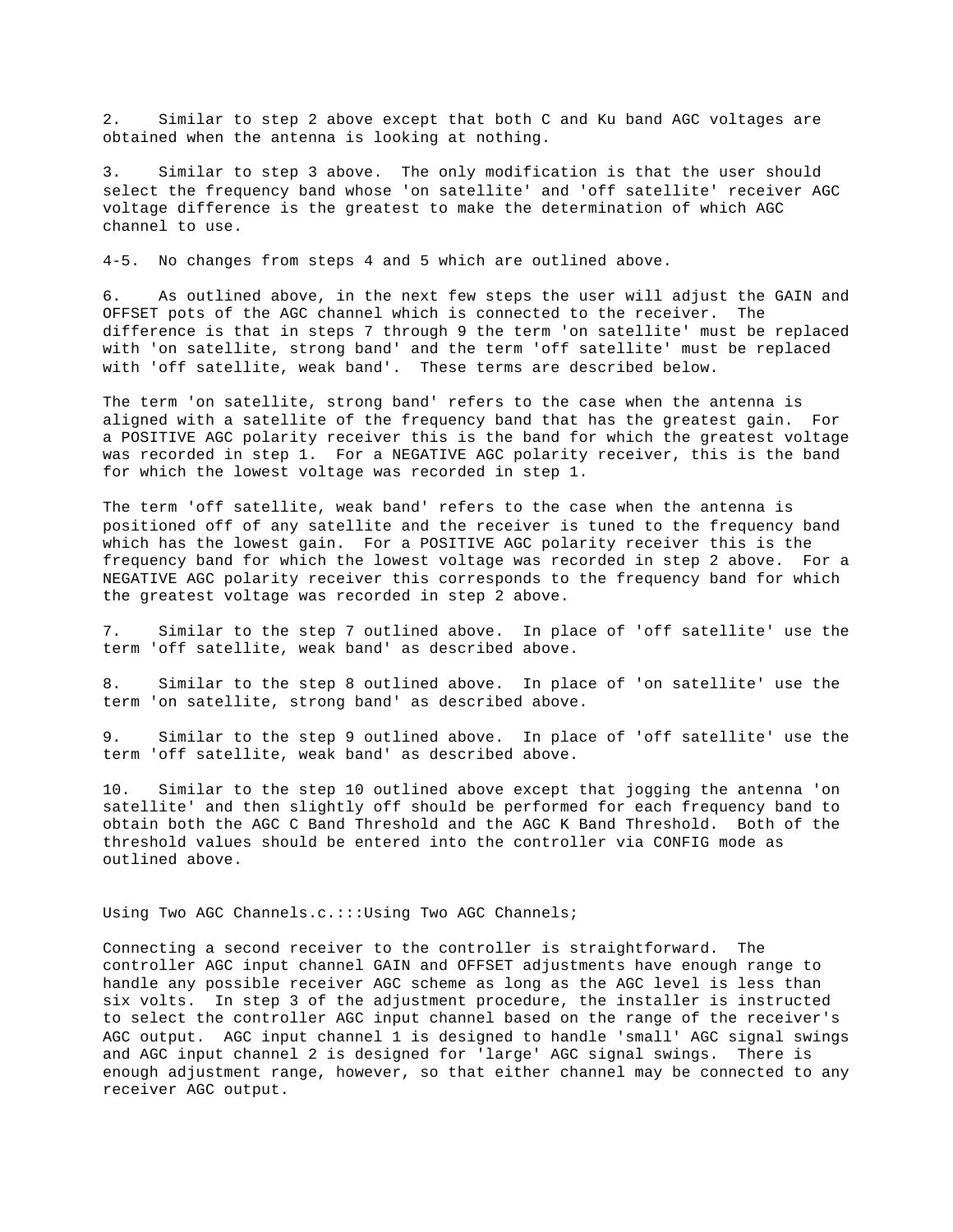If two receivers are used both must have the same AGC polarity and the GAIN and OFFSET pots of each channel must be adjusted so that the same threshold values are appropriate for each channel. When two receivers are used, the controller will use as its AGC input the stronger of the two signals. If two receivers are used, all pot adjustments will have to take place in LIMITS mode because this is the only mode where the voltages which correspond to each AGC channel may be viewed simultaneously and unambiguously.

Amplifier Gain vs. Frequency Characteristics.c.:::Amplifier Gain vs. Frequency Characteristics;

An amplifier's gain vs. frequency characteristic, or gain flatness, is the variation of the amplifier's gain with changing frequency. The ideal response is to have a flat gain characteristic (the gain does not vary with frequency). Amplifiers with poor gain flatness characteristics can cause problems for the tracker. This section describes a simple test (no equipment required) that the user can carry out to check the receiving system's gain flatness.

There are four places in a satellite receiving system that may have gain flatness problems that can affect the operation of the tracker. These are the LNB, the coaxial cable connecting the LNB to the receiver, line amps (or bullet amps) inserted in the 950 - 1750 MHz IF, and the receiver's IF or AGC stages. If a spectrum analyzer is connected into the receiver's block IF line, the gain flatness of the LNB and any line amps present can be observed. When the antenna is pointed away from any satellite, the spectrum analyzer displays the received noise, which should be constant with frequency. If the display is not a horizontal line then some gain variation with frequency is present.

To understand how a poor gain flatness characteristic can cause problems, remember that the purpose of the AGC input is to let the controller determine whether a satellite signal is present or not and to provide relative signal strength information when peaking the antenna. A signal is assumed to be present whenever the AGC input is above the threshold level for whichever band - C or Ku - has been selected. When the receiver is tuned to various transponders, gain flatness problems could cause the AGC signal to be above the threshold when in fact no satellite signal is present. For certain transponders, gain flatness problems could also cause the controller's AGC input scaling network to be saturated when the antenna is aligned with a strong satellite, making it impossible for the controller to detect changes in signal strength when attempting to peak the antenna.

To test the gain flatness of the satellite receiver, perform the following procedure. The procedure assumes a single receiver, single frequency band system.

1. Position the antenna well off of any satellite. Tune the receiver to each transponder. Make sure that the signal strength reading is below the threshold assigned via CONFIG mode.

2. Align the antenna with a strong satellite. Tune the receiver to each active transponder on the satellite. Make sure that the signal strength is well above the threshold and below 999.

If the system fails either of the tests above, then the user can either attempt to correct the problem by readjusting the GAIN and OFFSET pots (using the procedure outlined earlier) or correcting the gain flatness problem. Most gain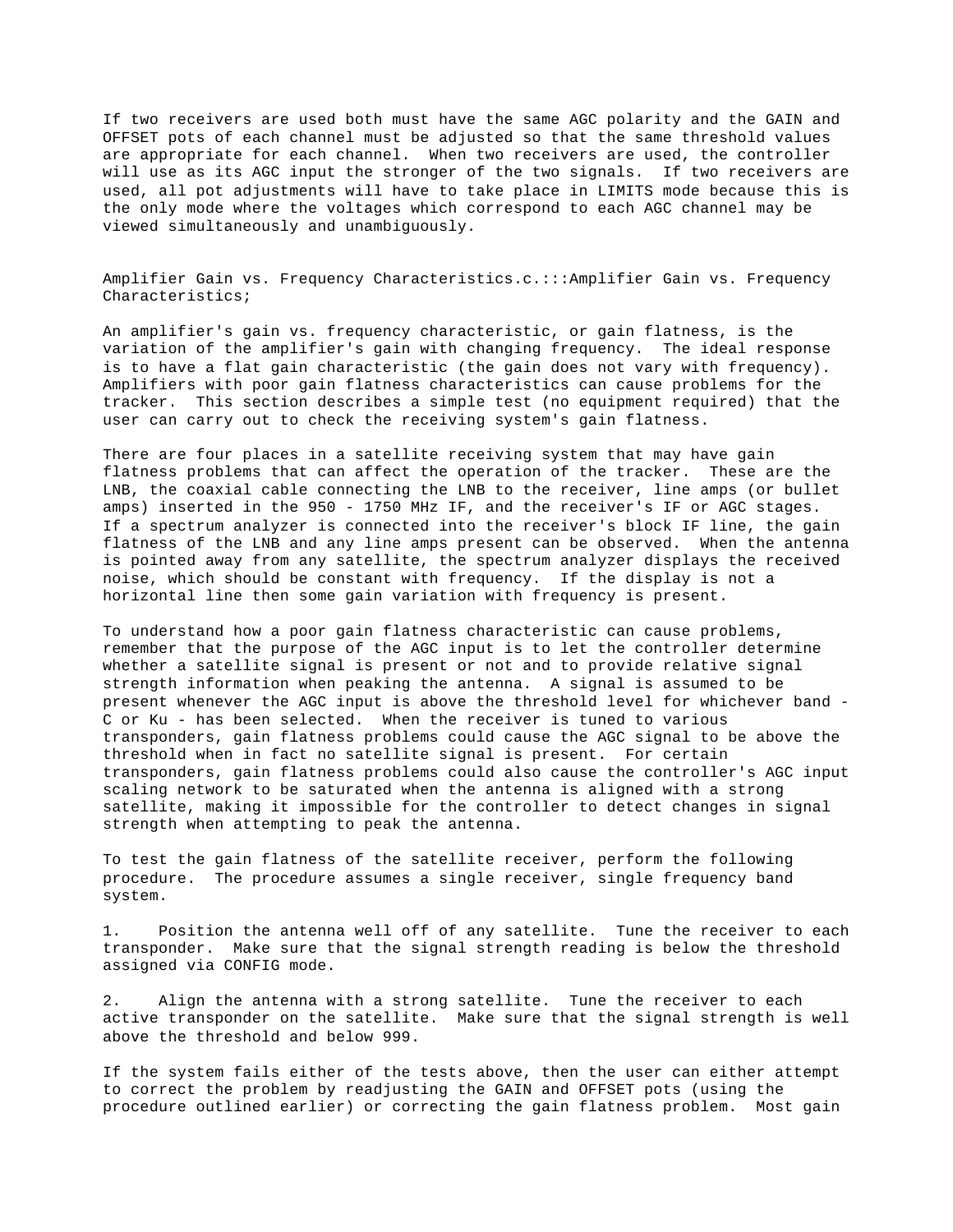flatness problems can be traced to a problem with the coaxial cable connecting the antenna to the receiver (sometimes called a 'suck-out') or to bullet amplifiers. Some bullet amplifiers have been observed to have really terrible gain flatness characteristics.

To perform the above tests on a dual frequency band system, repeat the test for each frequency band. On a dual receiver system, simply perform the test on each receiver. On a dual frequency system the tests should be performed with the controller in LIMIT mode so that there is no confusion as to which AGC input channel the displayed signal strength reading corresponds to.

## 4.4.2 CONFIG Mode Data.c.::4.4.2 CONFIG Mode Data;

This section briefly describes each of the CONFIG mode items and how they relate to the tracking system. The names of CONFIG mode items appear in italics. The installer should go through this section and enter in the relevant data. Be sure to terminate each entry with the ENTER key. If an entry is terminated by depressing the SCROLL UP or SCROLL DOWN keys the data entered by the user is not saved into non-volatile memory. After all of the data has been entered the user should go through the data items again to verify that all entries were properly recorded.

The Autopol enable and Autopol vpol level items are described in section 3.6. In TRACK mode the Autopol feature works the same as it does in the other modes. When a movement is in progress while TRACK mode is active, the Autopol signal may not be immediately recognized. It will be recognized when the movement ceases.

The simultaneous az/el enable CONFIG mode item is not relevant in TRACK mode as no movements in TRACK mode occur about each axis simultaneously. This item is only applicable to movements which occur in AUTO mode.

The time and date are entered via the CONFIG mode. The use of time and date information by the tracker is described in section 4.3.4. Note that once a track is established for a satellite the time and date should not be changed. If this is a problem, the user might set the time and date to Greenwich Mean Time (GMT). Please refer to section 4.3.4.

The AGC polarity flag, AGC C band threshold, and the AGC K band threshold CONFIG mode items are discussed in section 4.4.1. Please refer to that section for more information on these items.

The antenna latitude and antenna longitude are required by the tracking algorithms to predict the apparent motion of the satellite. The data is entered in a degrees.tenths\_of\_degrees format. Most maps show latitude and longitude data in a degrees.minutes format. Below is a table of minutes versus tenths\_of\_degrees.

| degrees | minutes | degrees |
|---------|---------|---------|
| 0.1     | 36      | 0.6     |
| 0.2     | 42      | 0.7     |
| 0.3     | 48      | 0.8     |
| 0.4     | 54      | 0.9     |
| 0.5     |         |         |
|         |         |         |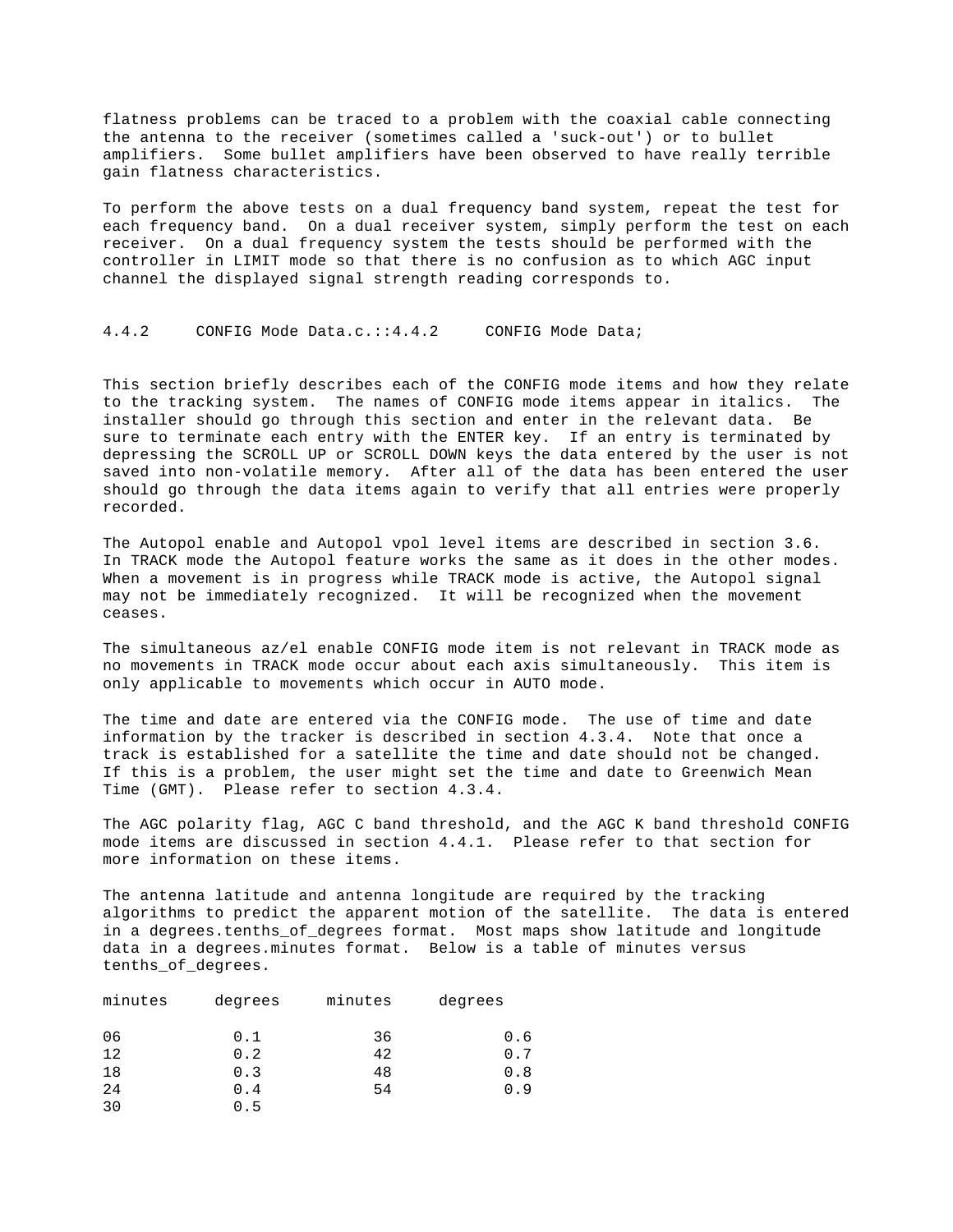The latitude and longitude data entry must also specify a direction. For latitude the options are North or South, and for longitude the options are East and West. Locations in North America and South America have westerly longitudes, while locations in Asia have easterly longitudes. Section 2.1 describes the keys used to specify the direction associated with latitude or longitude data entry.

The antenna size parameter specifies the antenna diameter in centimeters. Use the table below to convert feet or meters into centimeters.

| Feet | Meters | Centimeters |
|------|--------|-------------|
| 5.9  | 1.80   | 180         |
| 8    | 2.44   | 244         |
| 10   | 3.05   | 305         |
| 12   | 3.66   | 366         |
| 15   | 4.57   | 457         |
| 20   | 6.10   | 610         |
| 23   | 7.00   | 700         |
| 24   | 7.32   | 732         |

The max track error and azim search scale factor CONFIG mode items are discussed in section 4.2. The default values are 10 and 3, respectively. The max track error is specified in tenths of a dB. When initiating a track on an inclined orbit satellite for the first time, it is probably best to leave these parameters at their default values. See the section on tracking problems at the end of this chapter for more information on the max track error parameter.

The azim slow speed and the elev slow speed codes are discussed in section 3.4. These speed codes should be initialized because the tracking system uses these values to determine how fast to move the antenna when making movements.

The angle display enable, azim scale factor, azim offset, elev scale factor, and elev offset CONFIG mode items are used to display the azimuth and elevation positions in an angle format. These items are determined using the procedure outlined in section 3.6. It is not necessary for the angle display feature to be enabled for the tracking system to operate. Note that the azim scale factor referred to here is different than the scale factors mentioned elsewhere in this chapter, which relate position counts to antenna pointing angles.

4.4.3 Initiating a Track on an Inclined Orbit Satellite.c.::4.4.3 Initiating a Track on an Inclined Orbit Satellite;

This section describes the process of initiating a track on an inclined orbit satellite. The steps are very similar to those required for saving the azimuth, elevation, and polarization positions for a geostationary satellite (described in section 3.5). A track is initiated from SETUP mode. The user must position the antenna on the inclined orbit satellite, use the SCROLL UP, SCROLL DOWN, and ENTER keys to select a satellite name, and then verify the satellite longitude. This is identical to the procedure for the geostationary satellites.

At the prompt that asks if the satellite is an inclined orbit satellite, the user should respond with the YES key. The user is then prompted for the satellite inclination. This refers to the inclination angle of the satellite's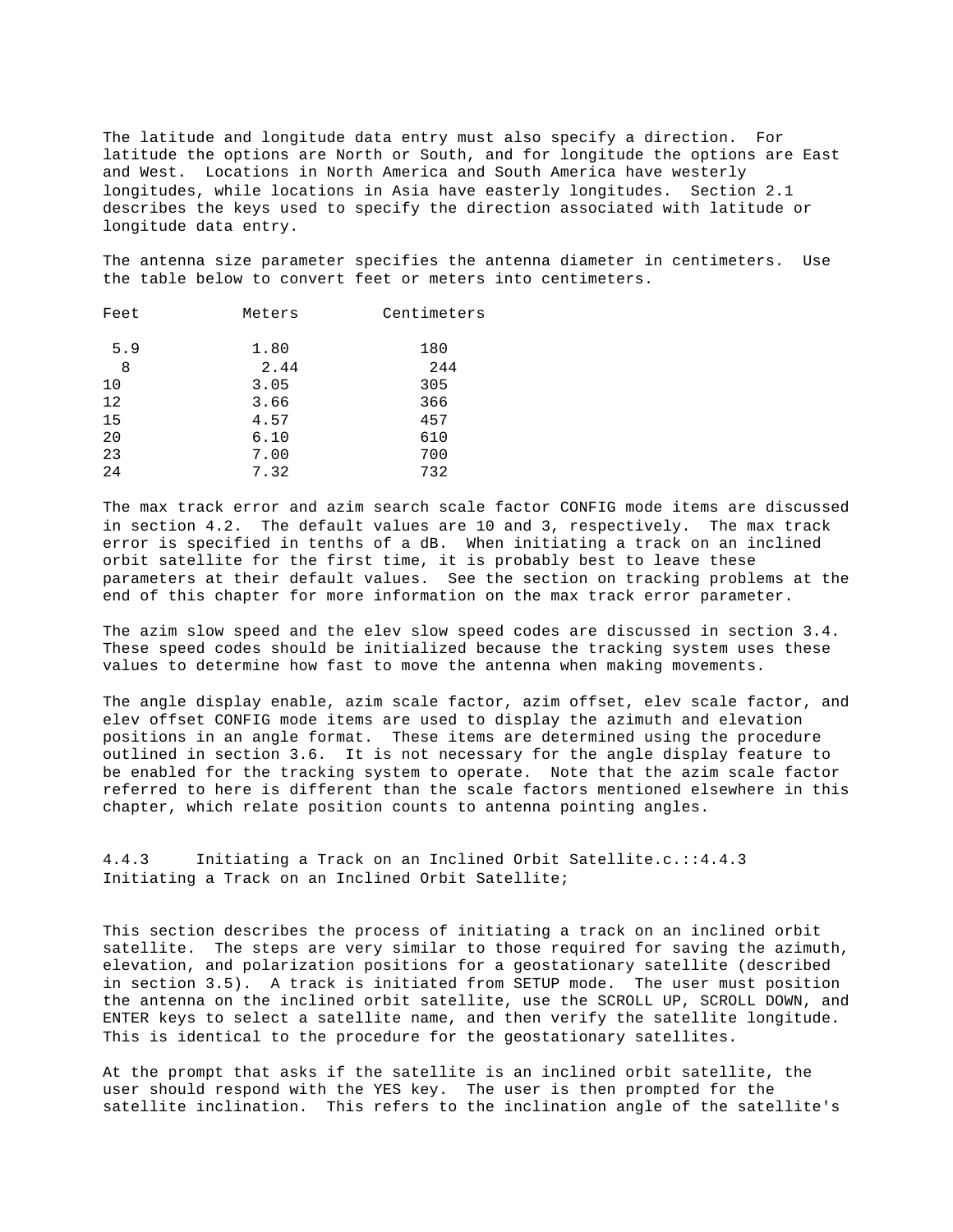orbital plane to the earth's equatorial plane (discussed in section 4.1). Refer to figure 4.3, which gives the inclination angle for a number of satellites and a nomograph for calculating the inclination for any date between 1993 and 2000. The following example uses figure 4.3 to determine the inclination of the Intelsat V F4 satellite in June, 1995.

1. Use the table that is part of figure 4.3 to determine the inclination of the satellite on January 1, 1993. For the Intelsat V F4 satellite the value is 3.5 degrees.

2. Start at the origin of the graph (in figure 4.3) and move up the vertical axis to the inclination value found in step 1. Make a mark at that location. For this example, a closed circle has been placed on the vertical axis of the graph at 3.5 degrees.

3. In this step the current inclination value of the satellite is determined. With a small pointer, move upwards and to the right on the graph parallel to the diagonal lines. Position the pointer so that it is just over the position on the horizontal axis which corresponds to the date of interest - in this case June 1995 (or about half way between the 1995 and 1996 tick marks). Read the satellite inclination off of the vertical axis. For this example, an open circle has been placed on the graph. The horizontal coordinate of the open circle corresponds to June, 1995. The vertical coordinate of the open circle is the satellite inclination in June, 1995. The vertical coordinate is read off of the vertical axis. For the Intelsat V F4 satellite in June, 1995, the satellite inclination is 5.5 degrees.

If a satellite is not listed in figure 4.3, remember that the satellite inclination increases at a rate of about 0.9 degrees per year. If it is known what year the satellite went into an inclined orbit, the inclination of the orbital plane can be calculated. The maximum inclination angle for an Intelsat satellite is typically 5 degrees. The GSTAR 3 satellite is in an inclined orbit due to a bad launch. Its inclination was around 5 degrees in 1992.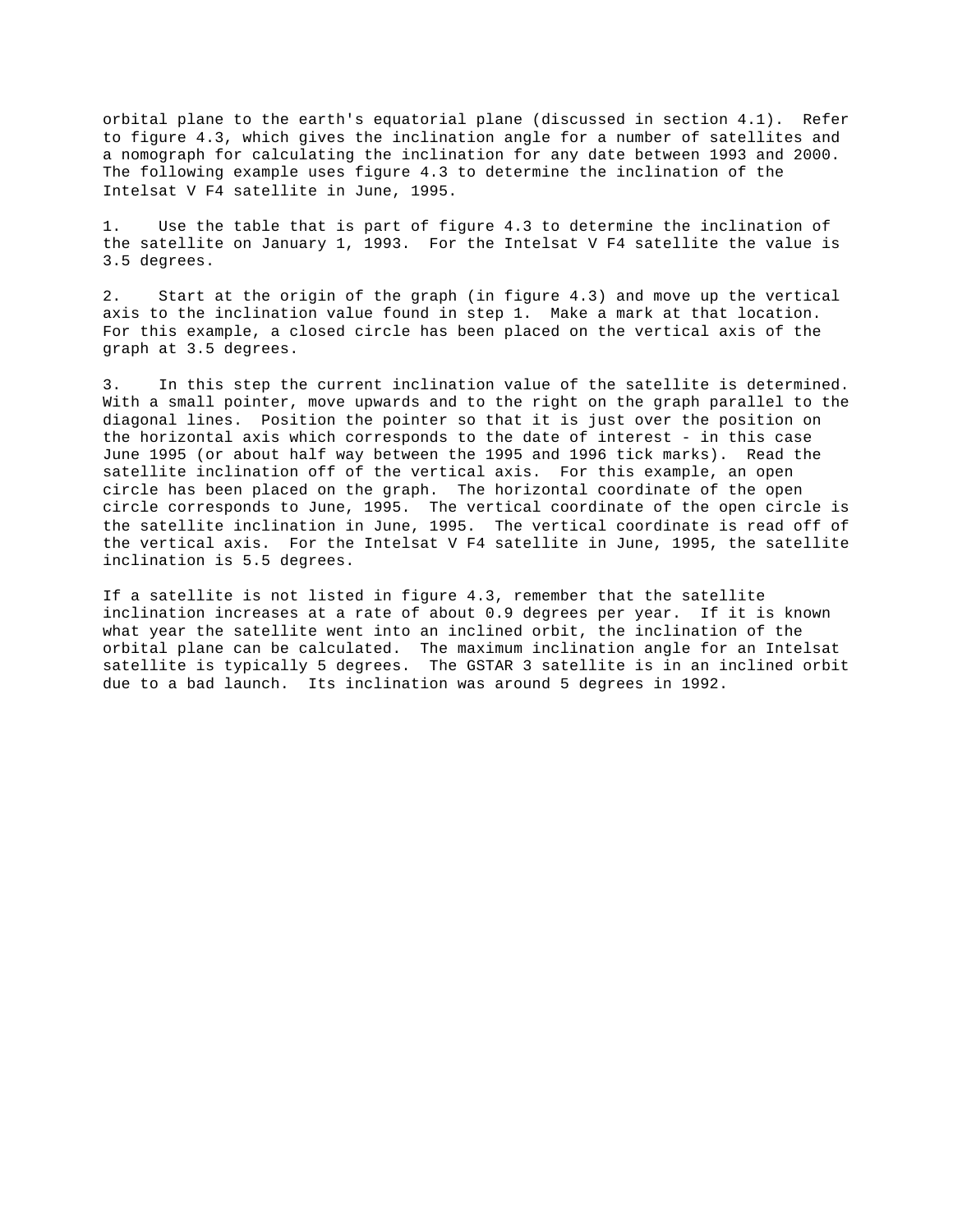Figure 4.3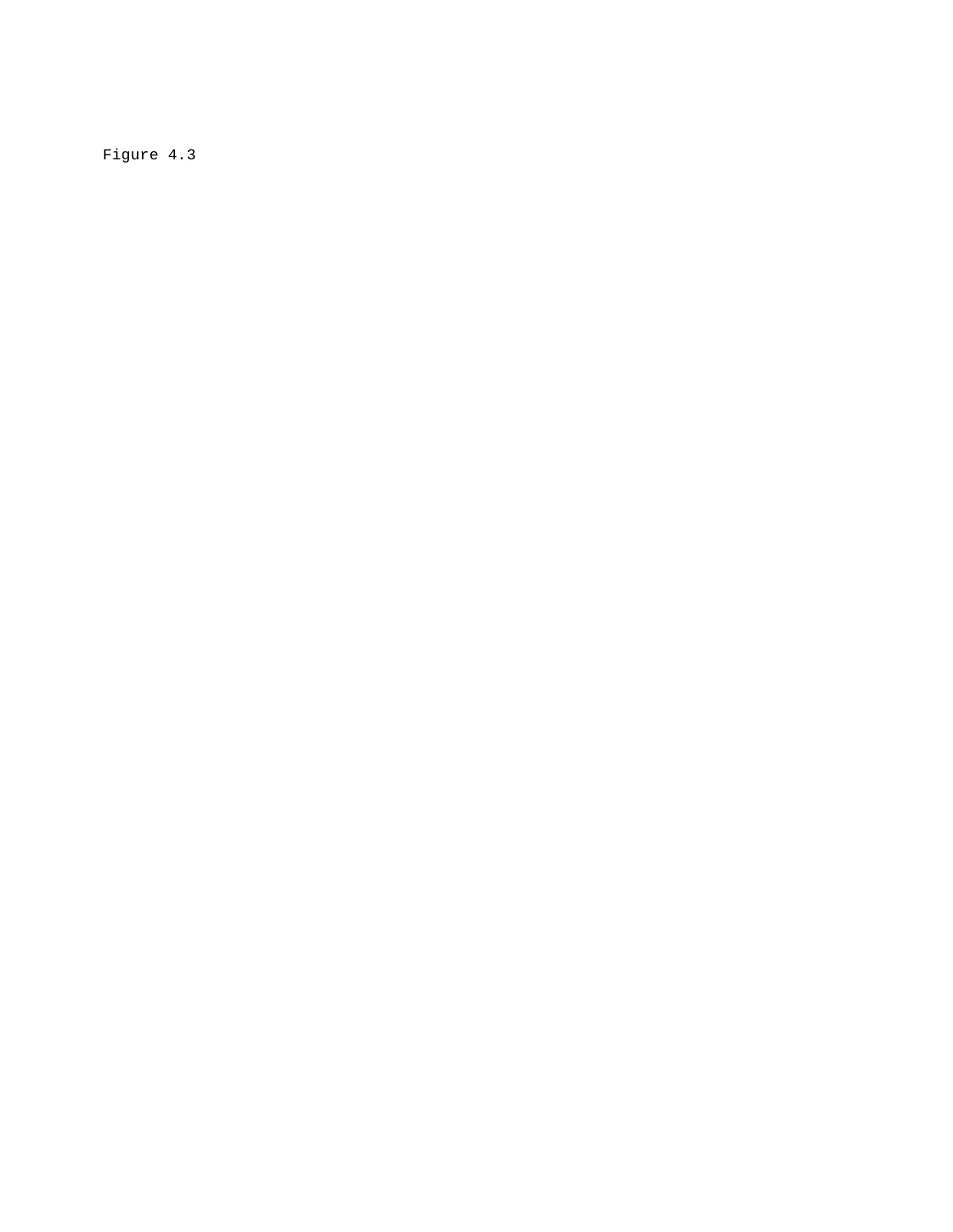The inclination value specified by the user is used by the Intelli-Search algorithm to calculate the long dimension of the parallelogram-shaped search region. If there is no data available on the inclination of the satellite, use the default value of 5 degrees. After keying in the satellite inclination the user is prompted to specify the satellite band. The user may select either C band, Ku band, or both for a dual band satellite.

Next the user is prompted to specify the H and V polarizations in a manner identical to that for a geostationary satellite. The controller will then prompt for an initial track polarization. At this point the user should tune the receiver to the desired transponder and hit either the H or V key to specify the polarization. The controller will then switch to TRACK mode and display the 'INITIALIZING - PLEASE WAIT' message. The message will be displayed for approximately 1 minute and then the controller will enter the STEP\_TRACK submode and begin step tracking. Normally the controller will remain in the STEP\_TRACK submode for 23 hours and 56 minutes while the track table is compiled.

To test the Intelli-Search algorithm, the user can exit TRACK mode and then reenter TRACK mode via the AUTO mode. When the controller reenters TRACK mode a search will be performed and when the satellite is found, step tracking will resume. This is also a good way to test if the elevation limits are set wide enough to allow the antenna to track the satellite's movements. Note that when a search takes place, the controller will search the entire region and then return to the position where the greatest signal strength occurred.

The user should review the documentation on the TRACK mode in chapter 5 of this manual. A TRACK mode menu is available whenever TRACK mode is active and the controller is idle (i.e. initialization or movement not in progress). The menu system allows the user to view the sidereal time, the azimuth and elevation scale factors, and the track table data. The user can also view and modify a number of other parameters including the track table update flags, the max track error parameter, the frequency band (for dual band satellites), the update check interval, and the search retry interval.

4.4.4 Tracking Problems.c.::4.4.4 Tracking Problems;

This section discusses problems which can occur while tracking an inclined orbit satellite. TRACK mode contains an ERROR submode, which displays an error message when it is active. Chapter 7 discusses all of the possible errors which can occur. This section discusses the more common problems.

The LIMIT error occurs when an antenna limit (either azimuth or elevation usually elevation) is encountered when tracking a satellite. If this error occurs while the STEP\_TRACK or PROGRAM\_TRACK submodes are active, it usually means that the elevation limits are not set wide enough. If this error occurs during a search it means that either the limits are not set wide enough, or that too great a satellite inclination angle was specified.

A PEAK LIMIT error indicates that the antenna moved too far during a step track operation. The maximum movement of the antenna about the starting position for the step track operation is limited. This is to prevent the antenna from peaking up on an adjacent satellite during a search operation. This error can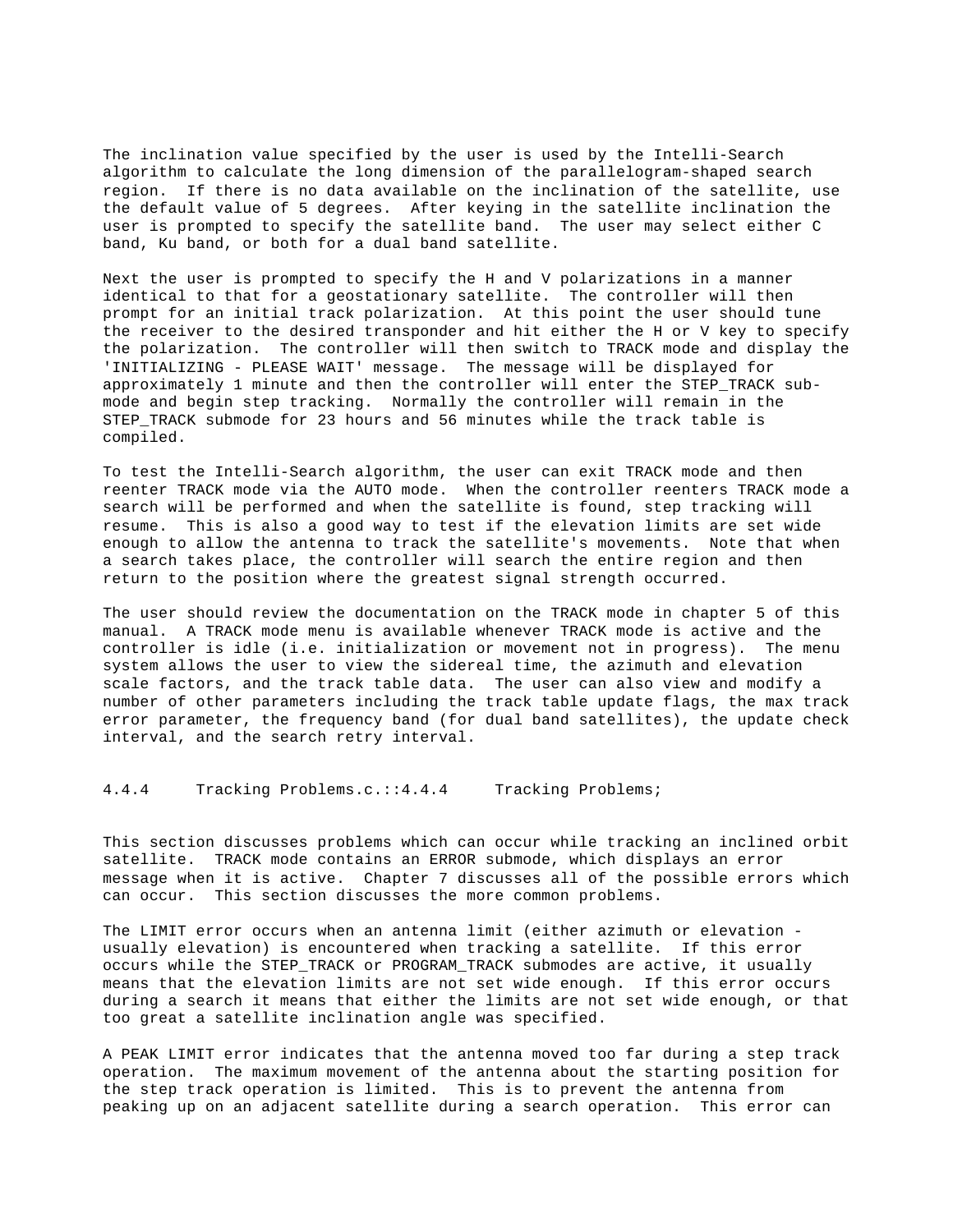be caused by having a mount with too much play or by specifying the wrong antenna diameter. If the error occurs while the PROGRAM\_TRACK submode is active, it can indicate that the update check interval is set too large.

Play, or looseness, in the mount can cause many problems. The user can test for play by shaking the antenna. Another test is to see if the antenna peaks on a satellite at different count values depending on which way the antenna approached the satellite. Here's an example. In one case the peak is approached by jogging the antenna up and the peak occurs at 110 counts. In another case the peak is approached by jogging the antenna down and the peak occurs at 103 counts. This indicates that there are 7 counts of play in the system. The solution is to get rid of the play. In some cases, increasing the max track error parameter can help. In general, however, the controller is not very tolerant of looseness in the mount.

If a linear actuator is used to drive the antenna about an axis, it usually forms one side of a triangle. As the length of the linear actuator changes, the opposite angle varies and the pointing angle of the antenna is changed. If the linear actuator has some play in it, the change in the antenna pointing angle due to the play in the actuator can be minimized if the other sides of the triangle are made longer. In some cases, the ball pivot often found on one side of the linear actuator is also loose. Anything which can be done to tighten up the ball pivot will help.

It is usually best to choose an antenna mount which uses longer linear actuators because the 'sides of the triangle' formed by the mount and the linear actuator are longer. With longer 'sides of the triangle', looseness in the linear actuator translates into smaller antenna pointing angle variation.

4.5 Inclined Orbit Satellite Setup Checklist.c.:4.5 Inclined Orbit Satellite Setup Checklist;

1. Connect the AGC output from the satellite receiver to one of the controller AGC input channels. Determine the AGC polarity. Enter the polarity into the controller via CONFIG mode.

2. Adjust the GAIN and OFFSET pots for the selected AGC channel so that when the antenna is aligned with a strong satellite the signal strength level is around 650, and when the antenna is well off of any satellite the signal strength level is around 75.

3. Determine the values for the AGC C Band Threshold and/or the AGC K Band Threshold, depending on which frequency bands are used. The threshold values are used to determine whether or not a satellite signal is present.

4. With the antenna positioned well away from any satellite, tune the satellite receiver across all transponders to verify that the noise floor is below the threshold.

5. With the antenna aligned with a strong satellite tune the satellite receiver across all bands and verify that the signal strength level does not reach saturation and remains above the threshold.

6. Enter in the following data via CONFIG mode: the antenna latitude and longitude, the time and date, and the antenna size (in centimeters). Note -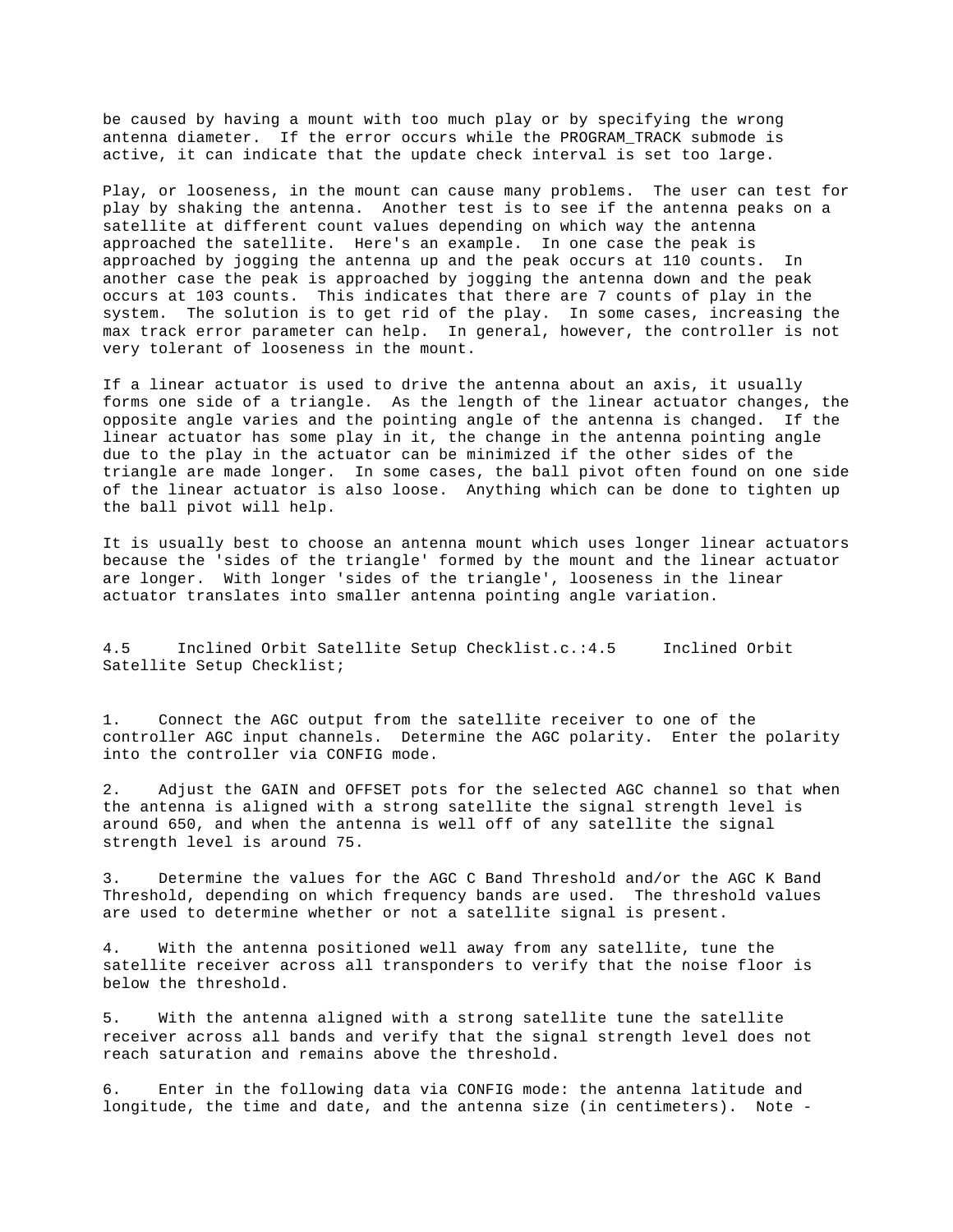once the time is set and the controller is tracking, do not change the time (i.e. Standard to Daylight savings) as this will invalidate the data in the track table.

7. Go to setup mode and program in an inclined orbit satellite. As a test of the search algorithm, the user can go to AUTO mode and select the inclined orbit satellite from the list of satellites programmed into non-volatile memory. The controller should then perform a search. When the search is complete, if the satellite is found, step tracking will resume.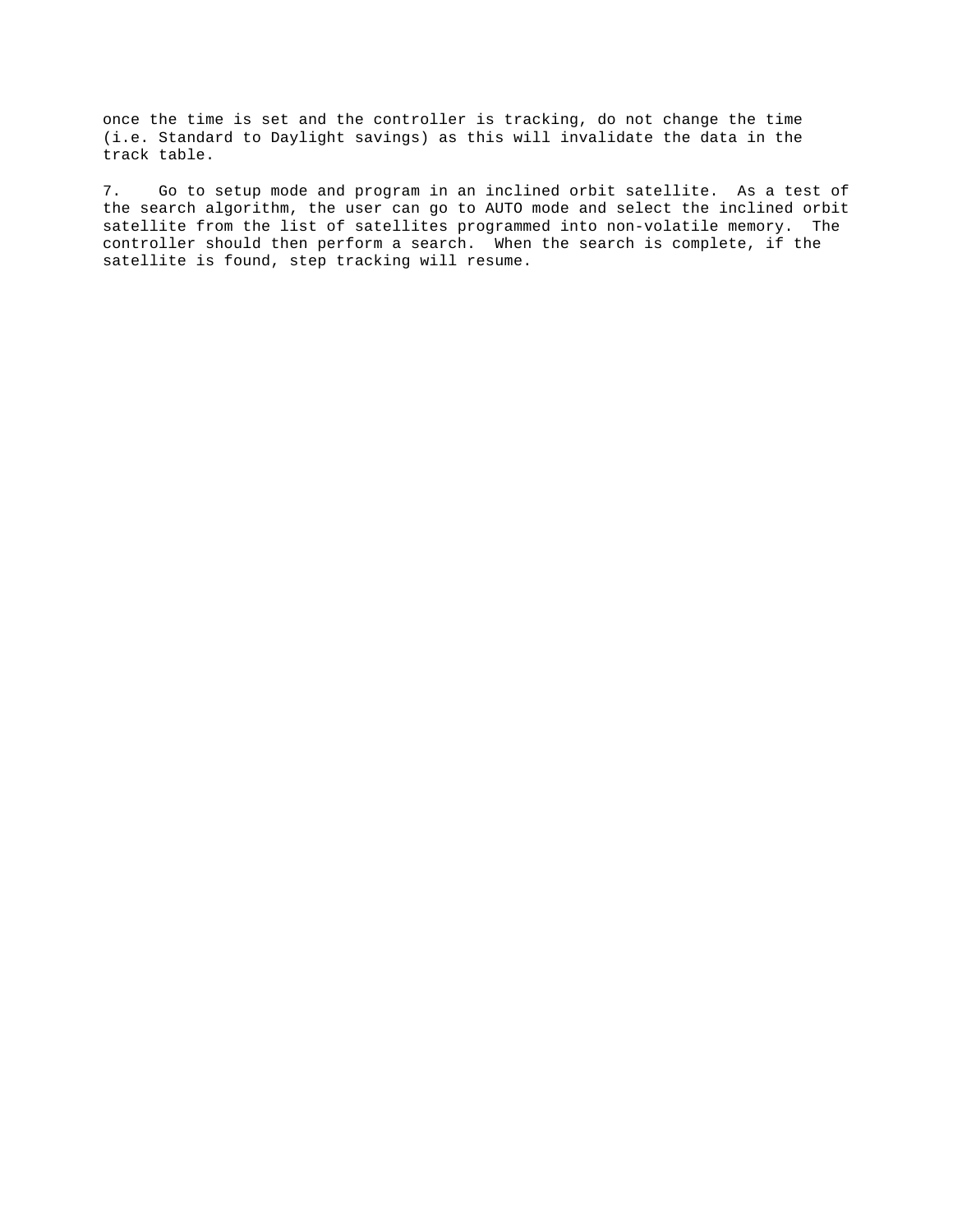RC2000B Az/El Tracking Antenna Controller....................................Chapter 5....Modes RC2000B Az/El Tracking Antenna Controller....................................Chapter 5....Modes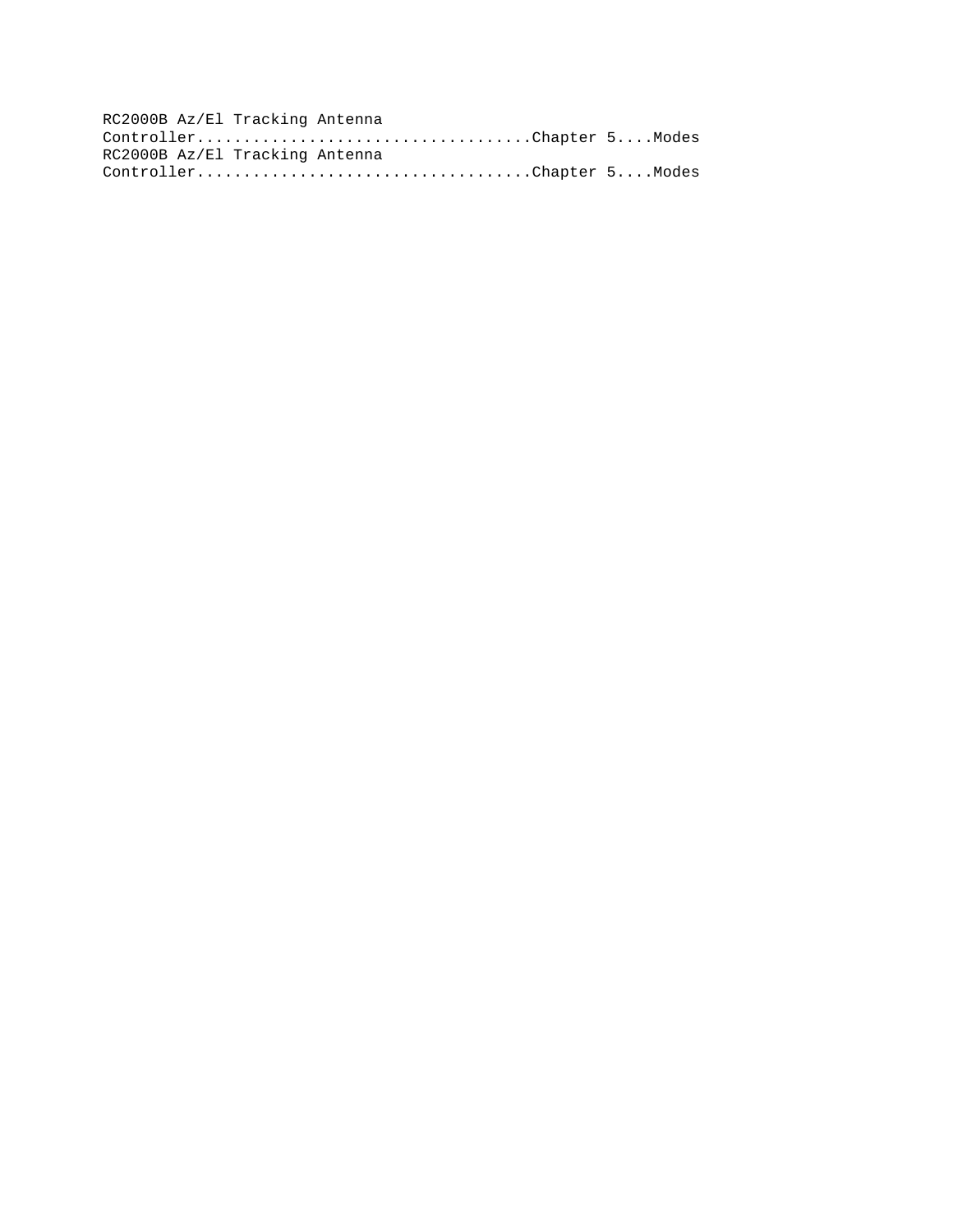.c.Chapter 5 MODES In-Depth Function Description;

The Operational Mode Group consists of three modes: MANUAL, AUTO, and TRAK. Programming Mode Group consists of several modes: LIMITS, SETUP, RESET, DELETE, RE-SYNC, and CONFIG.

5.1 MANUAL Mode.c.:5.1 MANUAL Mode;

.D

AZ:178.4 EL: 44.2 PL: 15 H SS:635 MANUAL SBS 2 97.0 W SPEED:FAST

This mode allows the user to manually jog the antenna east and west, or up and down, as well as toggle the polarization between the H and V positions (after one satellite has been stored in memory). Additionally, fine-tuning the polarization with the CW/CCW keys is possible in this mode. The H and V keys will select the preset H and V polarizations for the satellite closest to the antenna's present position. Polarization control is available in this mode only if Autopol is disabled. When enabled, the polarization will be set according to the level present on the H/V input, and PLR: will be displayed instead of PL:.

If an externally supplied AGC voltage is connected to the proper terminals of J1, a relative signal strength indication will appear after the SS field. The range of this field is 0-999. This field can be used as an aid when storing satellites to help establish the optimum position. Adjust the AGC pots such that the display peak value is less than 850 to minimize the possibility of sense circuit saturation. This adjustment is explained in detail in section 4.4.1, AGC Adjustment and Configuration.

When the antenna is within 45 counts of an azimuth position AND 20 counts for elevation for a stored satellite, the satellite name will appear in lower case letters. When the antenna is moved to within 15 counts of its azimuth position AND 10 counts for elevation, the name of the satellite will be displayed in capital letters. The conditions for azimuth and elevation position must simultaneously occur to have a name appear. Any satellite names that have not been assigned will not display.

Likewise, as the polarization is within approximately 40o of the target value, a lower case h or v appears in the display. The indication changes to upper case H or V when the probe is within 10o. No indication for polarity means the probe is positioned between h and v.

1. Toggle the MODE key to enter MANUAL mode.

2. Jog the antenna as desired using the east, west, up, and down arrow keys.

3. Adjust the polarization with the CW and CCW keys. (Once a satellite is stored in memory, the H and V keys will toggle the polarotor to those preset positions if Autopol is disabled.)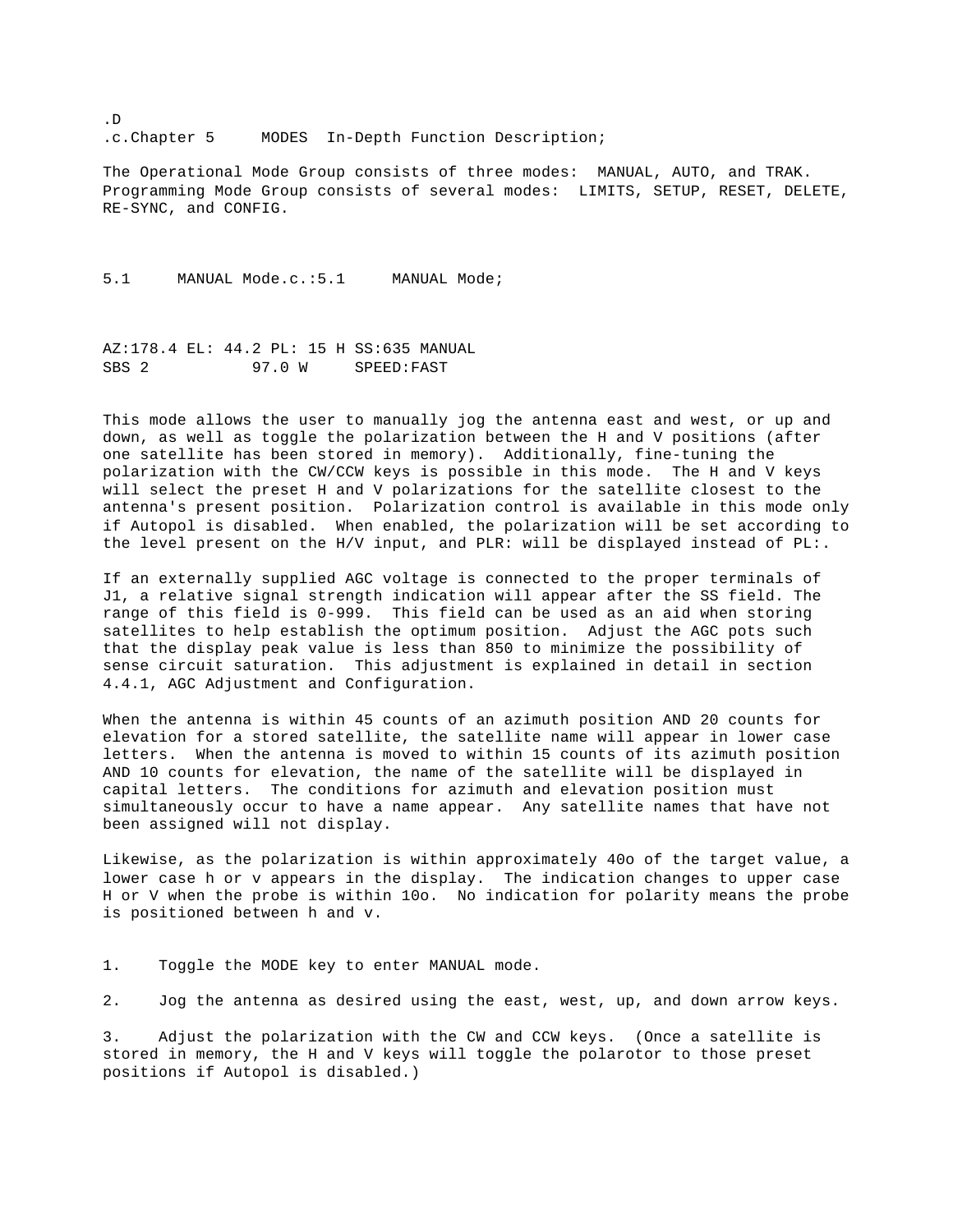5.2 AUTO Mode.c.:5.2 AUTO Mode;

SELECT A SATELLITE: PANAMSAT-1 AUTO USE SCROLL UP/DOWN, ENTER TO SELECT

Satellites which have been stored in the controller's non-volatile memory (via SETUP mode) can be recalled from AUTO mode. Azimuth, elevation, and H/V polarization data for up to fifty (50) satellites may be stored in non-volatile memory. If simultaneous azimuth and elevation movement (see CONFIG mode) is enabled, the antenna will move about the azimuth and elevation axis simultaneously when performing automatic moves. Simultaneous azimuth and elevation movement may only be enabled if the total current draw of the two axis is less than 8 amps.

1. Toggle the MODE key to enter AUTO mode.

2. SCROLL UP or SCROLL DOWN to the desired satellite name.

3. Press ENTER to select the satellite. The controller will then prompt for H or V polarization. Once this is selected, the contoller will move the azimuth axis first, then the elevation, then fine-tune these positions. The polarization prompt will not be presented to the user if Autopol is enabled, in which case it will follow the level of the H/V input.

4. The move can be stopped at any time by pressing the STOP key.

5. When the move is completed, the mode will automatically change to MANUAL mode if the target is a geostationary satellite. This helps to eliminate accidental moves. If the target is an inclined satellite, the controller moves the antenna first to its nominal position in the arc. The controller then switches over to TRAK mode and begins either SEARCH or PROGRAM mode, depending on the status of the track data associated with the satellite. If a SEARCH is conducted, the mode will switch to STEP after the satellite position is peaked, and the controller will begin accumulating data on the particular satellite being viewed.

NOTE: WHEN THE POWER IS TURNED OFF, THE POLAROTOR PROBE MAY SLIGHTLY SHIFT POSITIONS. WHEN THE POWER IS REAPPLIED, THE POLAROTOR PROBE WILL MOVE BACK TO THE POSITION IT WAS AT BEFORE POWER WAS REMOVED. FOR THIS REASON, ALWAYS LEAVE THE CONTROLLER ON.

5.3 TRAK Mode.c.:5.3 TRAK Mode;

AZ:178.4 EL: 44.2 PL: 73 V SS:621 TRAK K GSTAR 3 PROGRAM IDLE 15.56.0-MENU

The non-volatile memory of the RC2000B can hold track data for up to five inclined orbit satellites. The complex tasks of data collection, management, and maintenance are performed in TRAK mode (the tracking algorithms are described in detail in section 4.2). There are three main sub-states in TRAK mode: SEARCH, STEP, and PROGRAM, that break the large task down into smaller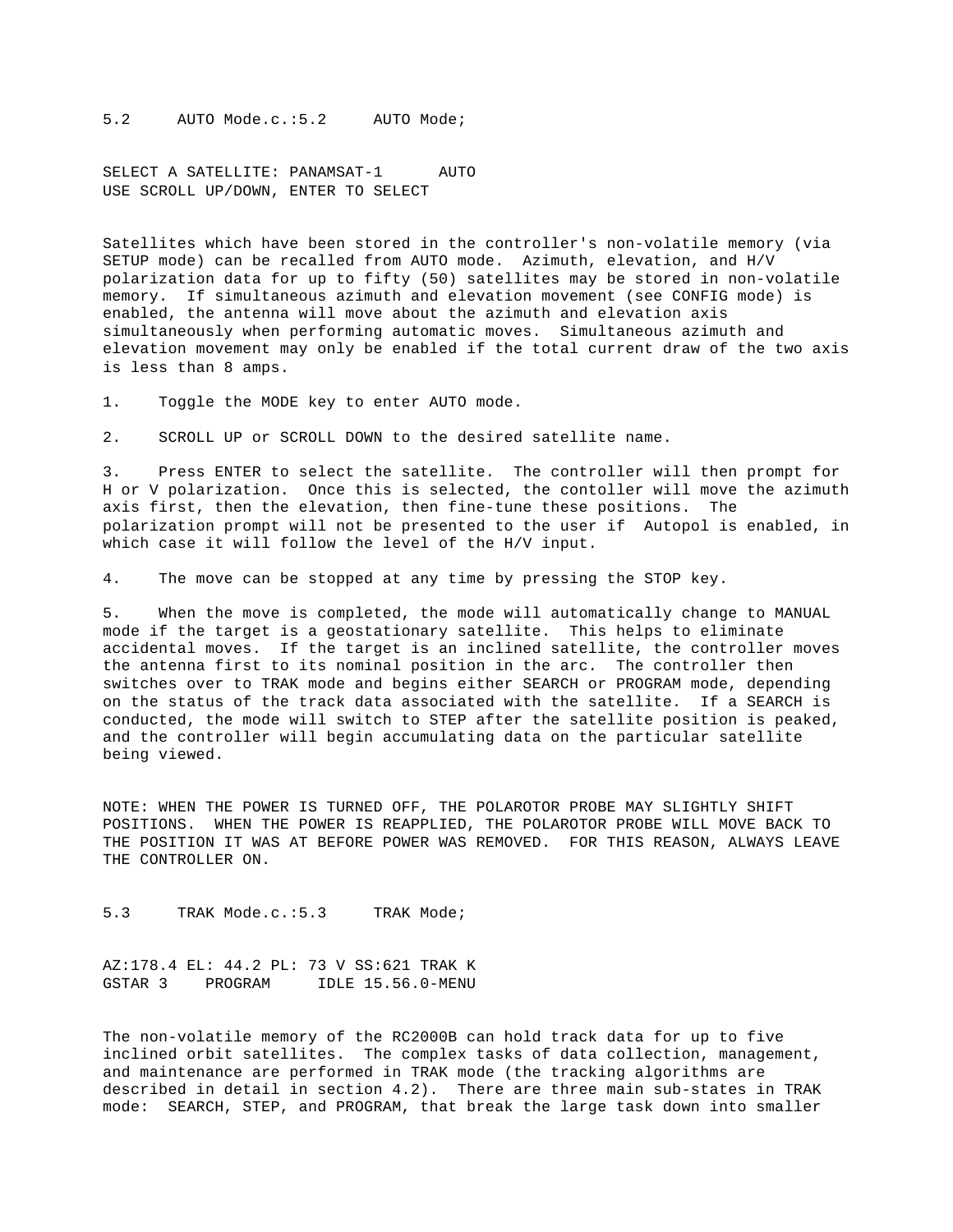units. The track sub-mode which is currently active is displayed to the right of the satellite name, followed by information specific to that sub-mode. The current frequency band, either C or Ku, is displayed in the upper right hand corner of the LCD.

Upon entering TRAK through AUTO mode, the controller checks for the presence of data stored in memory that may describe the satellite's path. If this data is not present, or is incomplete, the SEARCH mode is entered and the unit performs an intelligent search over the user defined inclination range.

When the SEARCH sub-mode is active, the following messages may be displayed:

SEARCH - A search is in progress.

SEARCH IDLE - A search has been performed and a satellite was not found. The controller is waiting to perform another search. The TRAK menu function may be used to immediately initiate another search or to change the search retry interval parameter.

After the SEARCH is completed, the antenna is returned to the position of strongest AGC input if an AGC signal greater than the appropriate threshold was recorded. The controller then switches to STEP mode, and performs a signal peaking function. This screen is shown below.

AZ: 1340 EL: -21 PL: 73 V SS:598 TRAK K GSTAR 3 STEP SIG OK PEAKING

Once the peaking function is finished, PEAKING is replaced with IDLE XX.XX-0- MENU, where IDLE describes the current phase of STEP mode, XX.XX is the time in hours.minutes format, and 0-MENU describes a user keyboard option (more on this later). The . behind the time should flash at one second intervals, signifying that the software is running properly.

Based on the user inputs of frequency band and antenna size (entered in CONFIG mode), the controller will periodically change from IDLE to PEAKING and reoptimize the displayed signal strength, then return to IDLE. If left in this mode for approximately 24 hours, sufficient data will be collected and the substate will change to PROGRAM. If not left for this amount of time, the unit may find the satellite via a SEARCH the next time AUTO mode is invoked, or it may be able to use PROGRAM data.

When the STEP sub-mode is active, the following messages may be displayed:

STEP SIG OK IDLE - The AGC input indicates that a satellite signal is present and the controller is waiting to perform another peaking operation.

STEP SIG OK PEAKING - The antenna is currently being jogged to find the azimuth and elevation position which corresponds to the maximum received signal strength.

STEP NO SIG IDLE - The AGC input indicates that a satellite signal is not present (the AGC level is below the appropriate threshold level). The controller will wait approximately 5 minutes for the AGC to return before activating the SEARCH sub-mode.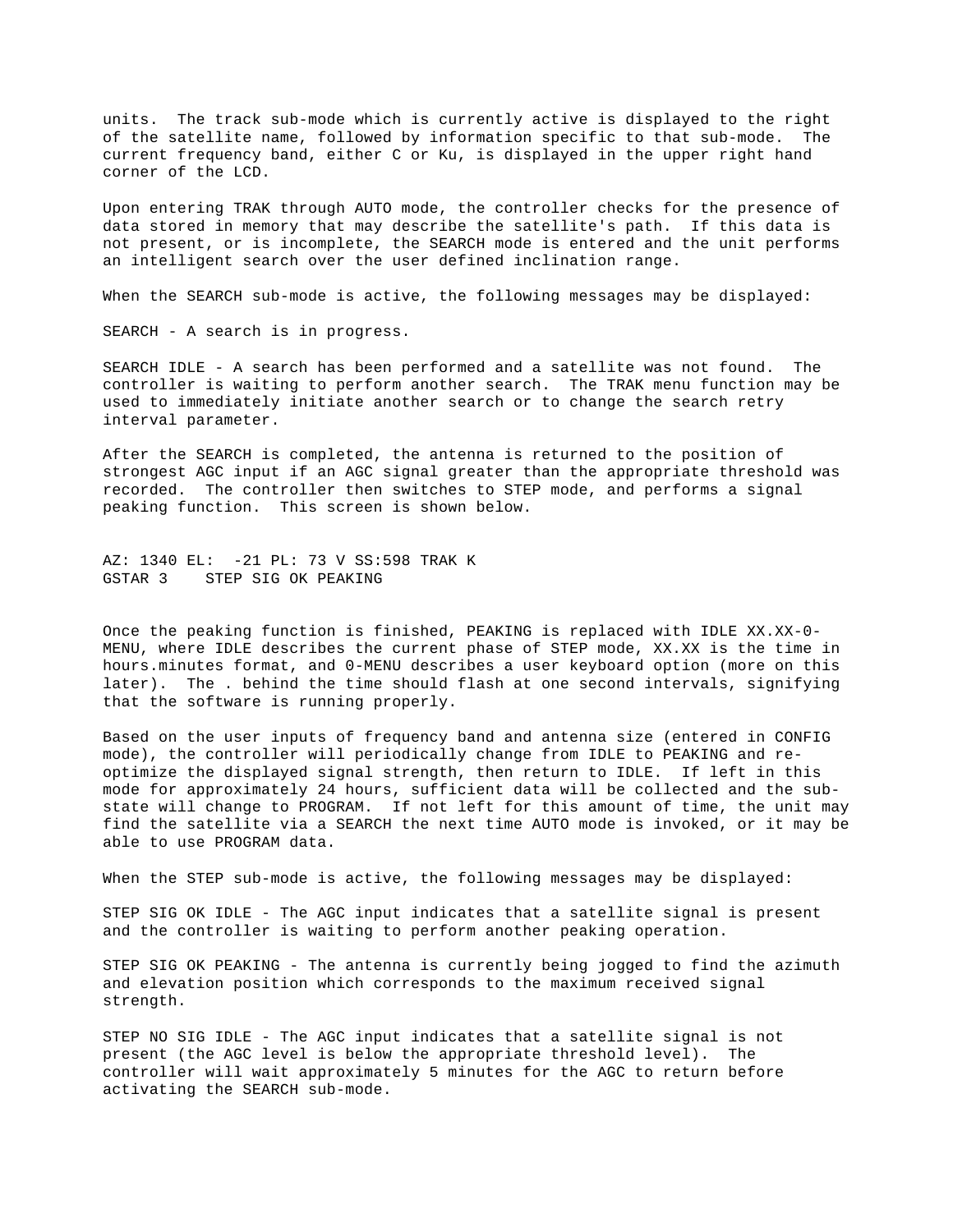In the PROGRAM sub-mode, the controller periodically adjusts the antenna position, shown as REPOSITION on the display, based on the user input for MAX TRACK ERROR. Smaller values for this input correspond to more frequent moves (and more wear on the jacks/motors) while larger values may cause perceptible picture degradation. For consumer quality mounts/actuators, a good initial value of 10 is recommended. In any event, maintaining good mount/actuator tolerances and minimizing component looseness is necessary for good tracking performance.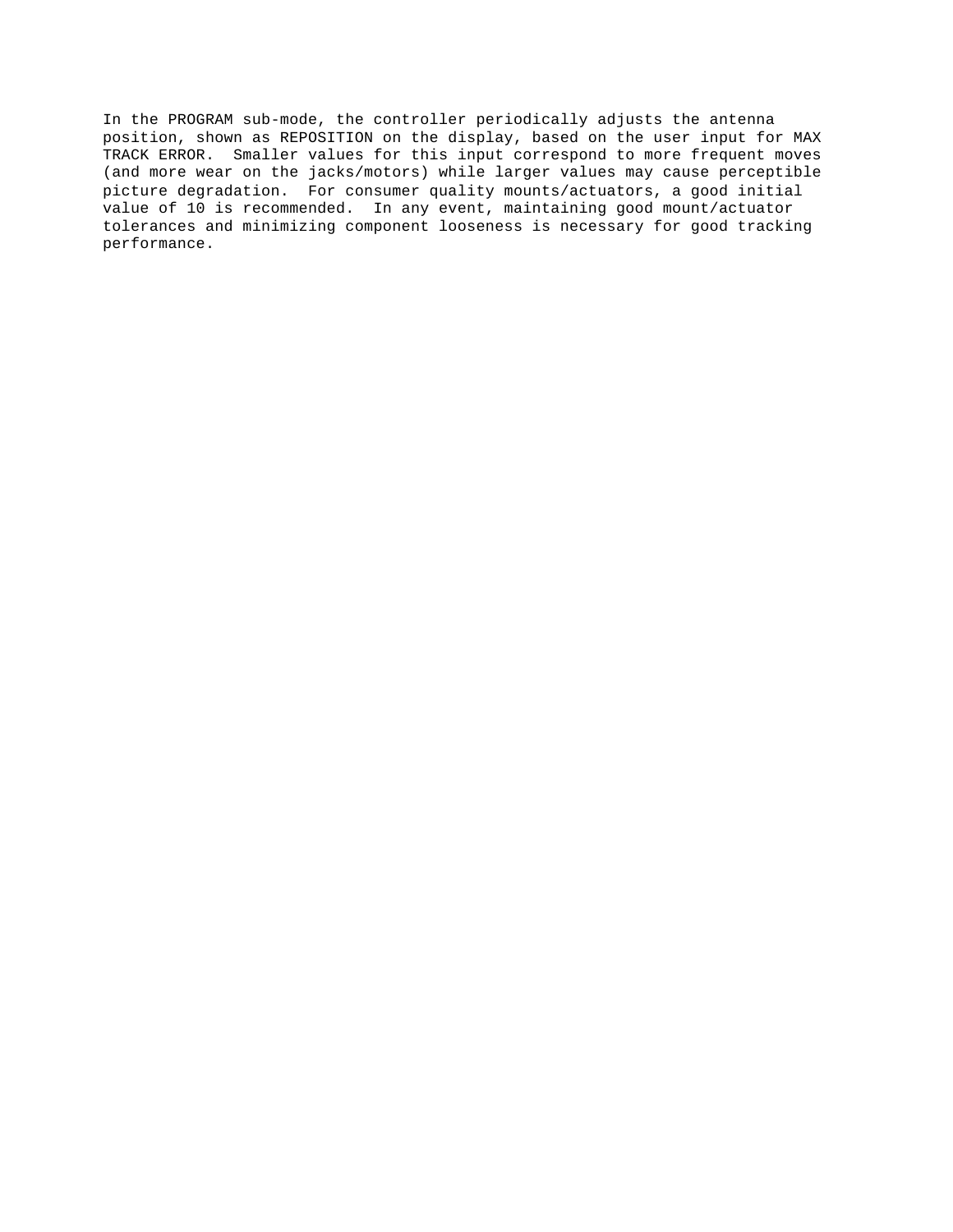When the PROGRAM sub-mode is active the following messages may be displayed:

PROGRAM IDLE - The PROGRAM track sub-mode is active. The controller is waiting to reposition the antenna.

PROGRAM REPOSITION - The controller has determined that the antenna pointing error is greater than that specified by the max track error parameter, and is currently repositioning the antenna to a position derived from the track table.

PROGRAM PEAKING - The controller is performing a step track operation to either check the accuracy of or update a track table entry.

5.4 TRAK - MENU .c.:5.4 TRAK - MENU ;

The RC2000B allows the user access to key data while in SEARCH IDLE, STEP IDLE, or PROGRAM IDLE states. By pressing the 0 key when IDLE is displayed, the following menu is presented to the user.

1.VIEW 2.MODIFY 3.XXXXXX:\_ MENU TRAK K SAT NAME **ENTER TO EXIT** 

Pressing 1, followed by ENTER, yields the following screen of data.

TM,AZ,EL TTTTT AAAAA EEEEE MENU TRAK K SAT NAME SCROLL  $\sim$ v, ENTER TO EXIT

Where

TTTTT is the sidereal time in seconds AAAAA is the azimuth scale factor in counts per radian and EEEEE is the elevation scale factor in counts per radian

Subsequent toggles on the SCROLL UP/DOWN keys display the following information from the track data table.

II TTTTT AAAAA EEEEE F MENU TRAK K SAT NAME SCROLL  $\sim$ v, ENTER TO EXIT

Where

II is the entry index, 0-47<br>TTTTT is the sidereal time in: is the sidereal time in seconds for the entry AAAAA is the azimuth position EEEEE is the elevation position and F denotes the state of the update flag. '.' indicates that the update flag is set, a blank indicates that the update flag is reset.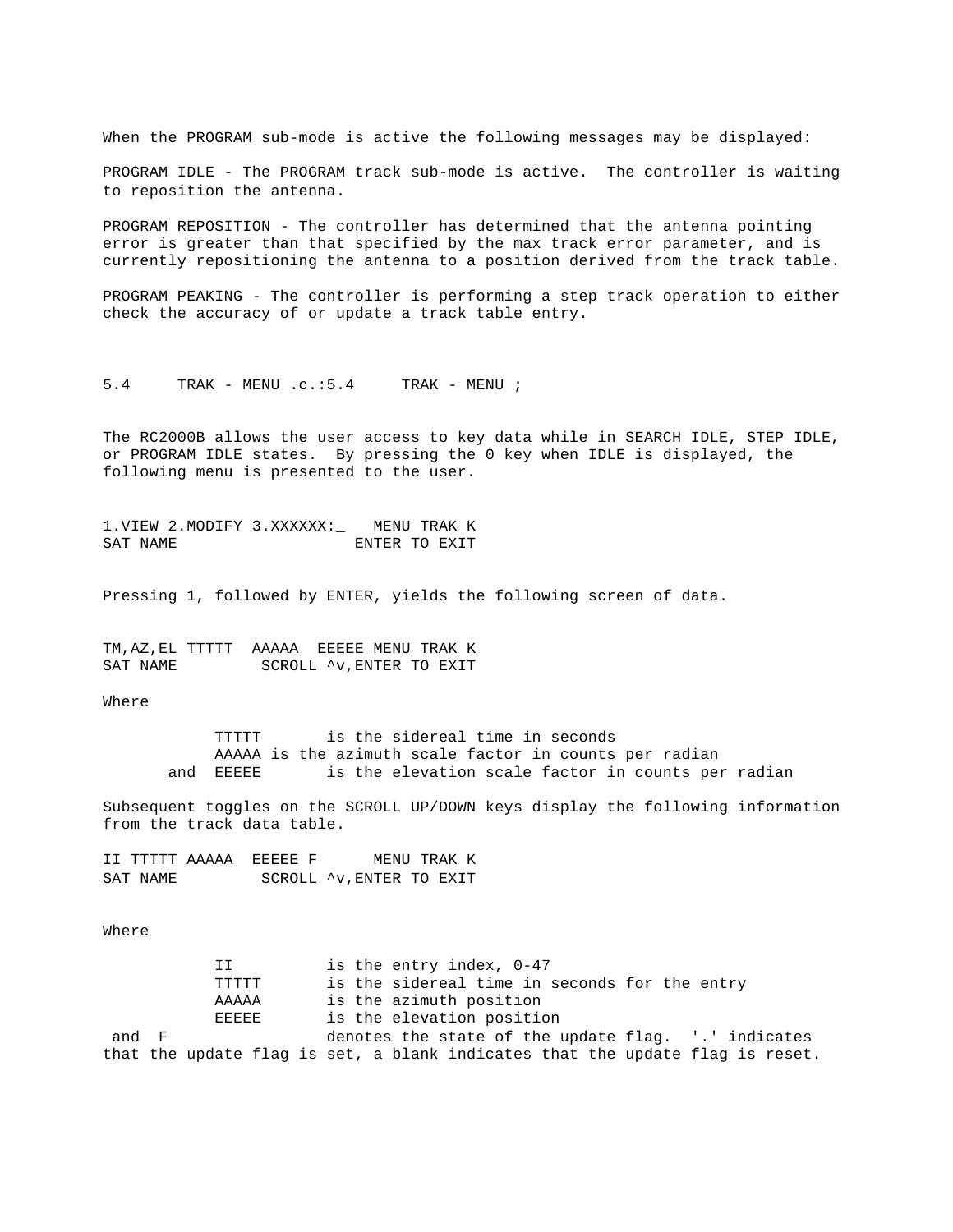After the 47th entry has been displayed, the first screen will appear again and the entire process will repeat. To exit this option, press ENTER to return to the MENU screen.

Pressing the 2 key, followed by ENTER, produces the following MODIFY screen.

UPDATE CHECK 0-999 HRS: 72 MENU TRAK K SAT NAME SCROLL  $\sim$ v, ENTER TO EXIT

There are 8 data items that the user is allowed to modify with this option. Each is successively accessed by pressing the SCROLL UP/DN keys and advancing through the list. Each entry is explained in Table 1.

TABLE 1

Entry Name Range Description

UPDATE CHECK 0-999 HRS The period of time between track table basepoint update checks.

SEARCH RETRY 0-999 MINS The period of time between successive SEARCH attempts when no signal is present and PROGRAM track is not valid.

BAND: C, K 1 or 2 For dual band inclined orbit satellites, this prompt allows the user to change the frequency band. Note that the current band is displayed in the upper right hand corner of the LCD.

CLEAR TRACK 0 or 1 Press 1 to clear the track table entries or 0 to leave as is. Be careful with this one!

RESET UPDATE 0 or 1 Press 1 to clear the UPDATE flags for the track data, 0 to leave set.

FORCE UPDATE 0 or 1 Press 1 to set UPDATE flags, 0 to leave set. (Opposite function of RESET UPDATE.)

MAX ERROR 1-30 Specifies the maximum tracking error in tenths of a dB. Recommend nominal value of 10 for consumer mounts.

SEARCH FACTOR 1-10 Specifies a normalized scaling factor that increases or decreases the width of the search window. Values greater than 5 increase it, less than 5 decrease it. Recommend 4 as nominal value.

To exit this option, press ENTER any time to return to the MENU screen.

The value in the third field of the menu screen, denoted XXXXXX in the example, can take on either of three actions, depending on the particular sub-state the controller is in. This is described in Table 2.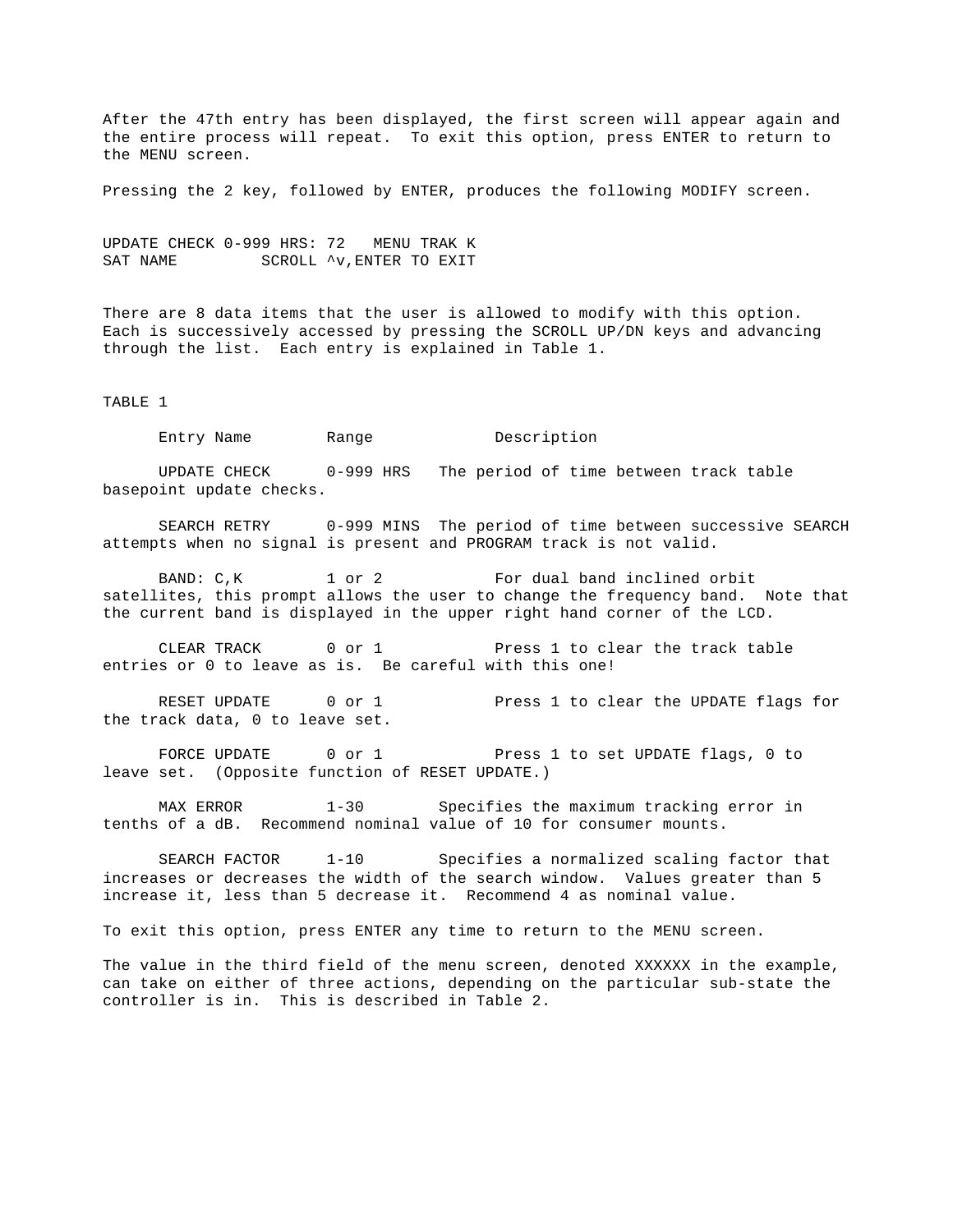TABLE 2

|         | Sub-mode             | XXXXXX | Action |  |                                             |
|---------|----------------------|--------|--------|--|---------------------------------------------|
|         | STEP<br>the antenna. | REPEAK |        |  | Causes the controller to immediately repeak |
| search. | SEARCH               | SEARCH |        |  | Causes the controller to initiate another   |

PROGRAM . ALIGN Will cause the controller to reposition the antenna per the current basepoint values.

Initiating any of the three possibilities here will abort the MENU screen and return control to the TRAK mode. It should be pointed out that all TRAK functions are halted while in MENU mode. For this reason, it is not adviseable to leave the RC2000B in this mode for an extended time period.

5.5 LIMITS Mode.c.:5.5 LIMITS Mode;

Whenever the limits have been corrupted, the system will come up in LIMITS mode, forcing the user to re-enter the LIMITS before using the controller. In this mode the user can jog the antenna in any direction, set the limits, and adjust the polarization. The entry point screen for LIMITS mode is shown below.

 SET EAST/WEST AND-OR UP/DOWN LIMITS HIT ANY KEY TO CONTINUE

NOTE: To set limits, there MUST be someone outside at the antenna location to let the programmer know when the antenna has reached its physical limits of travel, because in LIMITS mode no software precautions are taken. It is critical that as the antenna is jogged using the direction keys, the antenna moves in the corresponding direction. If it does not, pins on J2 are reversed. Recheck Figure 3.1 and correct.

\*\*\*\*\*\*\*\*\*\*\*\*\*\*\*\*\*\*\* WARNING \*\*\*\*\*\*\*\*\*\*\*\*\*\*\*\*\* THERE ARE NO RESTRICTIONS ON ANTENNA MOVEMENT WHEN IN THE LIMITS MODE - USE CAUTION! \*\*\*\*\*\*\*\*\*\*\*\*\*\*\*\*\*\*\*\*\*\*\*\*\*\*\*\*\*\*\*\*\*\*\*\*\*\*\*\*\*\*\*\*\*

1. Go to LIMITS mode and press ENTER. The screen will prompt for the East limit for azimuth and the Down limit for elevation. The EAST limit must be set before the WEST limit, and the DOWN limit must be set before the UP limit.

AZ: 5000 EL: 5000 SS1,2: 2, 1 LIMITS 7 - SET EAST LIMIT 9 - SET DOWN LIMIT

2. With an assistant at the antenna to notify you that the antenna is near its physical limit, move the antenna to the EAST limit and press the 7 key. The AZ count will reset to 30.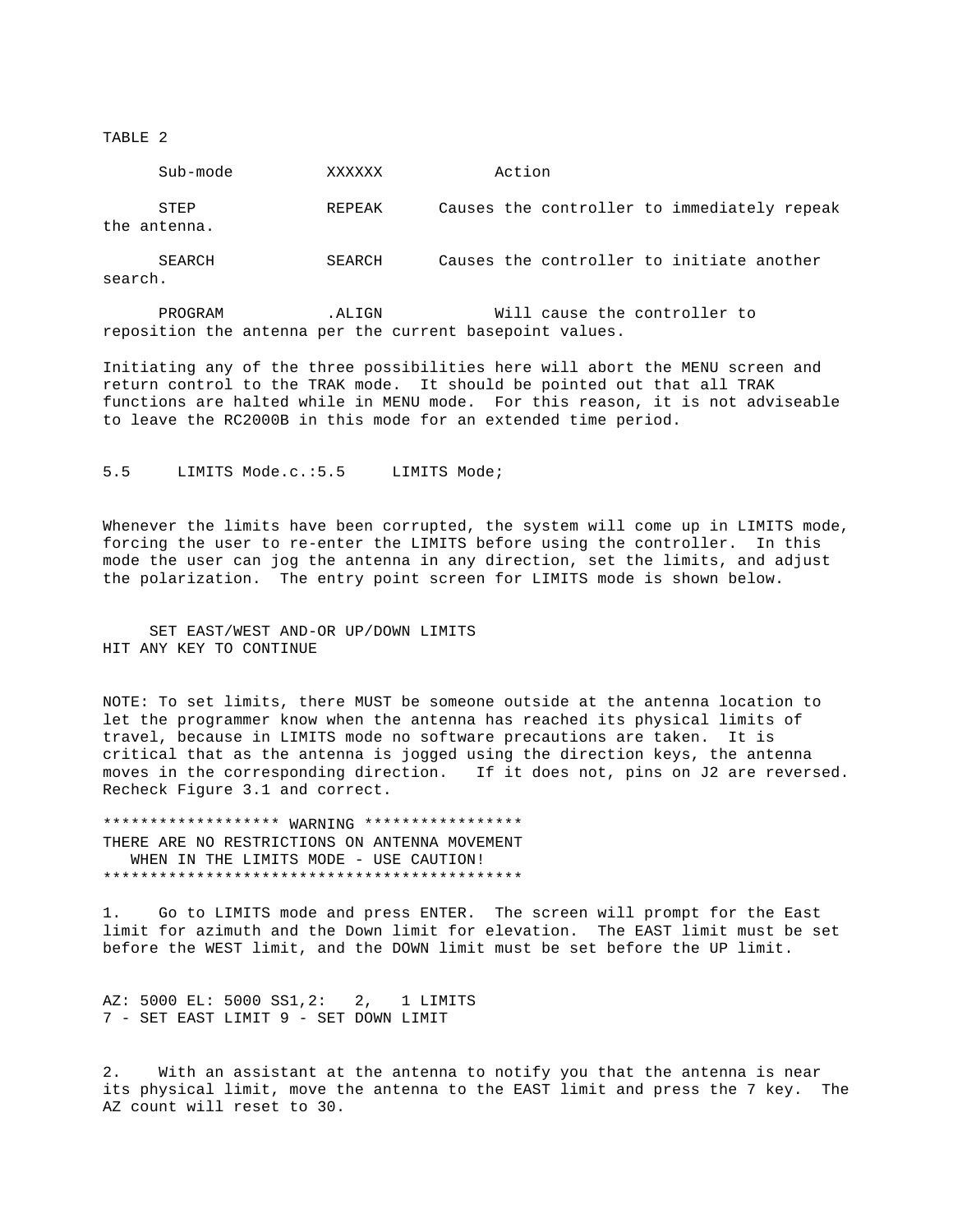3. Repeat step 2, but with the WEST limit this time. Upon pressing the 7 key, the controller will ask the user to be sure of the selection. If limits are indeed to be set, press the BKSP key, else press ENTER. The controller will confirm a limit set with \* AZIM LIMITS SET \*. Position the antenna on a satellite near the center of the arc.

4. Move the antenna to the DOWN limit, again with an assistant to monitor the physical limit, and press 9 to set the limit. The counter will be reset to 30.

5. Move the antenna to the UP limit, press 9, then BKSP to confirm the selection.

NOTE: If LIMITS mode is exited before both endpoints of a limit are set, the RC2000B will ignore the partial limits and retain the previous values. If the controller powers down while LIMITS mode is active, all limit data may be lost.

5.6 SETUP Mode.c.:5.6 SETUP Mode;

POSITION ANTENNA, SELECT SETUP SATELLITE USING SCROLL UP/DOWN,HIT ENTER

SETUP mode allows the user to jog the antenna and enter a satellite name, position, and polarization settings into memory. Once this information has been stored, the satellite name will appear in the list available in AUTO mode. The maximum number of stored satellite names is fifty (50). The display screen lists the SAT location the user is currently at (if a satellite is currently stored at this location) and allows the user to SELECT from a list of available satellite names. The display also informs the user of the current AZ, EL, and POL positions, AGC signal strength level, as well as the H/V and speed designations.

Store all geostationary satellites first before storing any inclined orbit satellites. The RC2000B uses information derived from fixed satellites to predict certain parameters associated with the mount. For this reason, at least two fixed satellites, separated by a minimum of 2o, must be stored in memory before inclined satellites can be saved.

AZ: 1292 EL: 10 PL: 66 H SS:612 SETUP SAT: SELECT:SBS 2 FAST

To store geostationary satellites, use the following procedure. For storing inclined orbit satellites, please refer to section 4.4.3.

1. Proceed to SETUP mode, and move the antenna to the easternmost satellite position you wish to program by pressing the appropriate direction keys. Use the SS indication to optimize the pointing accuracy of the antenna.

2. The satellite names will display in the order of their position in the arc, east to west. The predefined list of satellite names can be found at the end of this section. Scroll through the entries if the satellite you wish to program is included on the appropriate list. If the satellite name is not included on the list, proceed to 3b to enter a user-defined name into memory.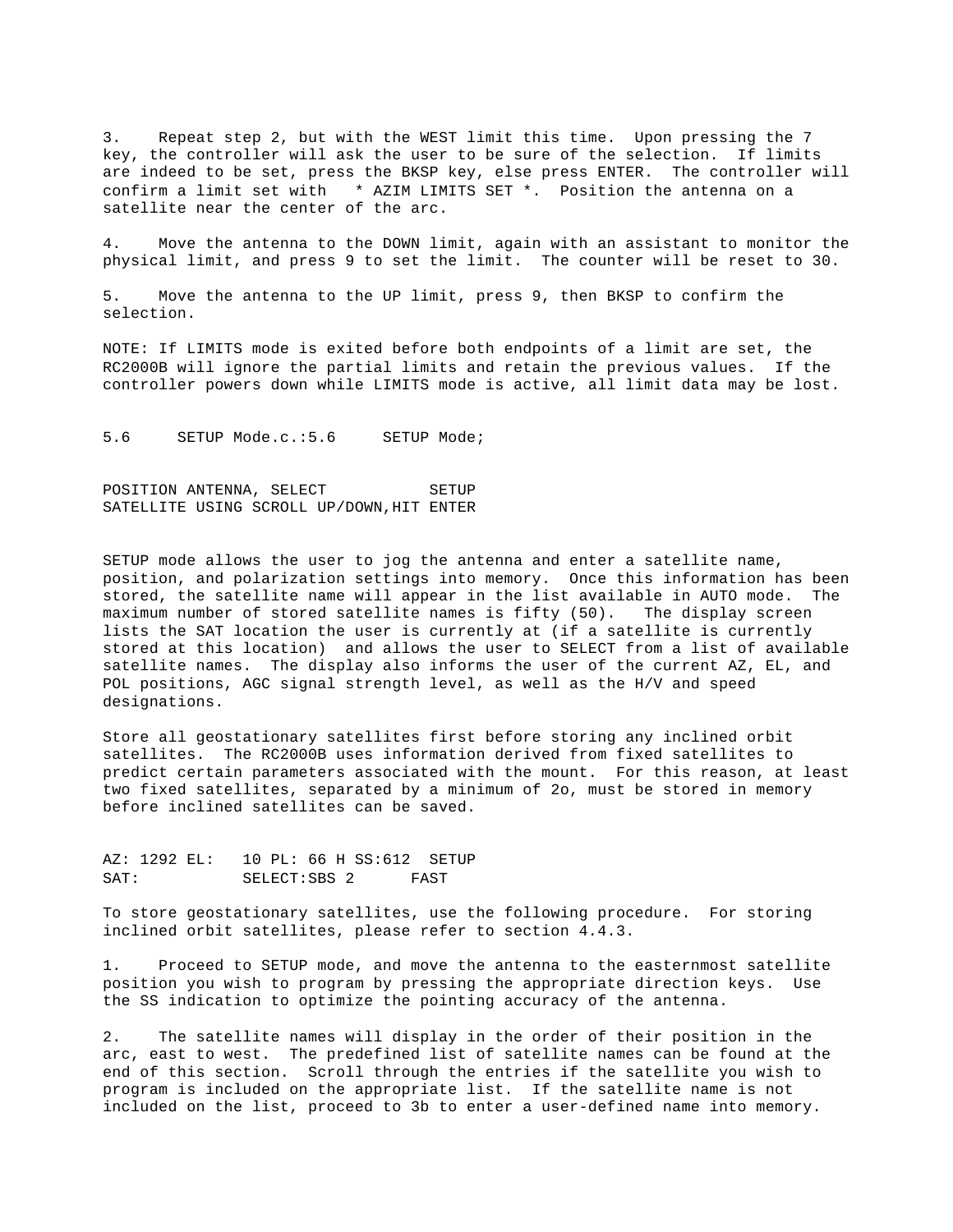3a. Press ENTER to assign the name to this position. If the name has already been assigned to another position in memory, the system will prompt you for a confirmation before overriding this prior assignment.

4. The system will prompt the user to answer yes or no if this is an inclined orbit satellite. Since this section of the SETUP deals with geostationary satellites, answer NO.

5. The system will now prompt for entry of the longitude of this particular satellite, as well as an E/W designation. Enter a new value or select the default if it is correct by pressing ENTER.

6. The screen will now prompt for entry of polarization values. For the first satellite being programmed, the user MUST designate both an H and a V polarization. Use the CW and CCW keys to adjust the polarization, and press the H or V key to designate the polarization being set. The system will issue an acknowledgement of the selection, and prompt for the second polarization. The system will acknowledge with a "DATA ACCEPTED" message after these inputs are set.

On subsequent polarization assignments, the following screen will appear:

SELECT SPACENET 2 H/V POL DATA? SETUP 1-H/V DATA FROM NEAREST SAT,2-USER ENTRY

The system will ask the user whether to assign the H/V data from the nearest satellite (typically the last entry), or whether new data will be entered.

7. The system will remain in SETUP mode, returning to the last name assigned. In this way, if all satellites are programmed in the order of their position in the arc from east to west, finding and assigning names is simplified. The user can then jog to the next satellite to be programmed, and follow the same procedure to assign the name and enter the longitudinal position. The system will then prompt for new H & V values, and if none are entered, will assign the same H & V pol from the nearest programmed satellite.

\*\*\*\*\*\*\*\*\*\*\*\*\*\*\*\*\*\*\*\*\*\*\*\*\*\*\*\*\*\*\*\*\*\*\*\*\*\*\*\*\*\*\*\*\*\*\*\*\*\*\*\*\*\*\*\*\*\*\*\*\*\*\*\*\*\*

3b. If the satellite name is not in memory, you can assign a new name of up to ten (10) alphanumeric characters (A-Z, 0-9, or space) by accessing the USER entry mode as follows.

a. SCROLL DOWN until USER is shown as the satellite name.

b. Press ENTER - a star prompt (\*) will appear in the first space.

c. To enter a letter, SCROLL UP through the alphabet. To enter a number, SCROLL DOWN through numbers. To enter a space, SCROLL UP once, then DOWN once. (Letters and numbers are on a continuous scroll, so if you pass the

desired value, simply back up by pushing the opposite key.)

d. When you reach the desired letter, number, or space, press ENTER.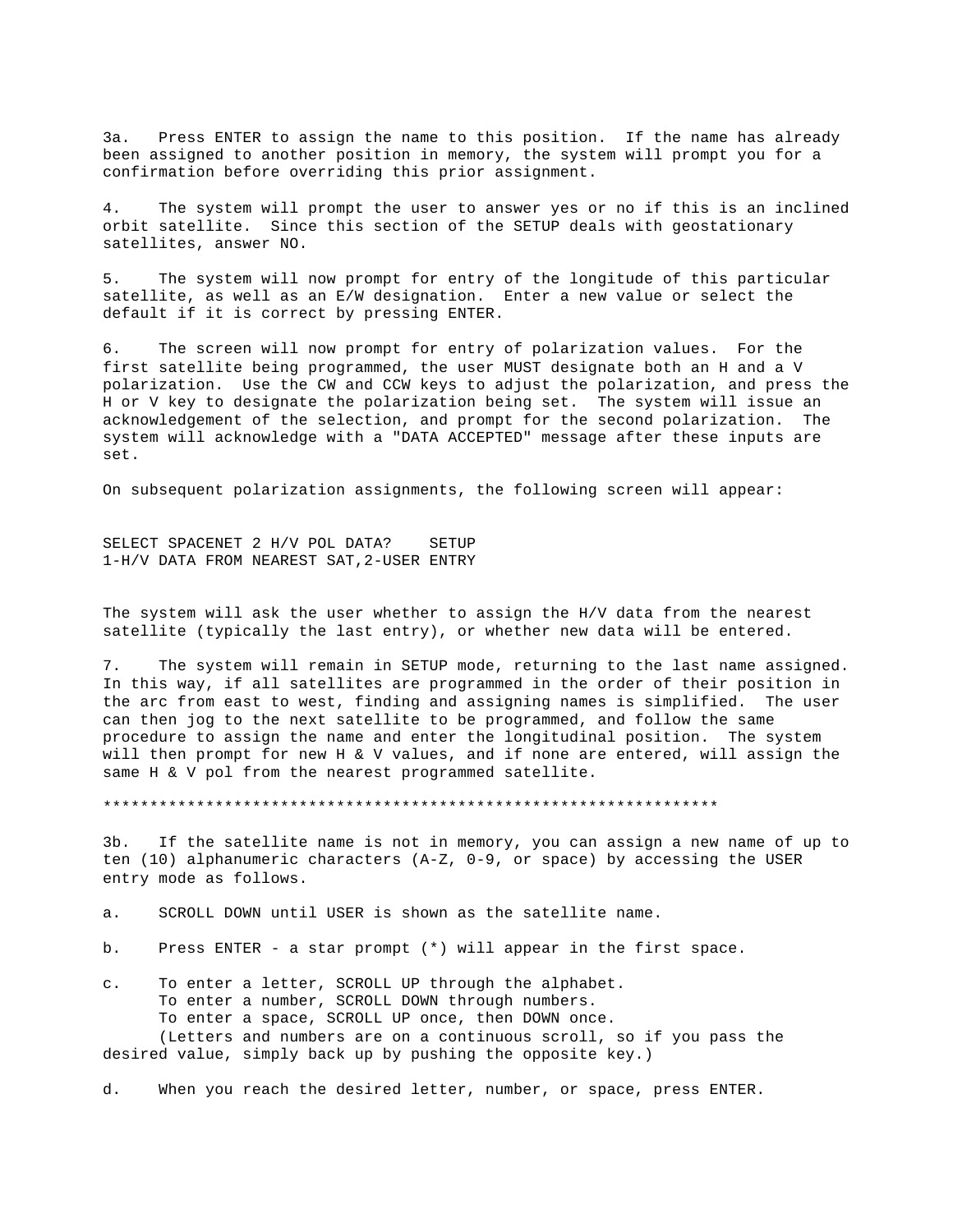e. The star (\*) will prompt for second character - repeat entry.

f. When the name has been entered, press ENTER while at the star (\*) to continue with the SETUP procedure.

Return to step 4.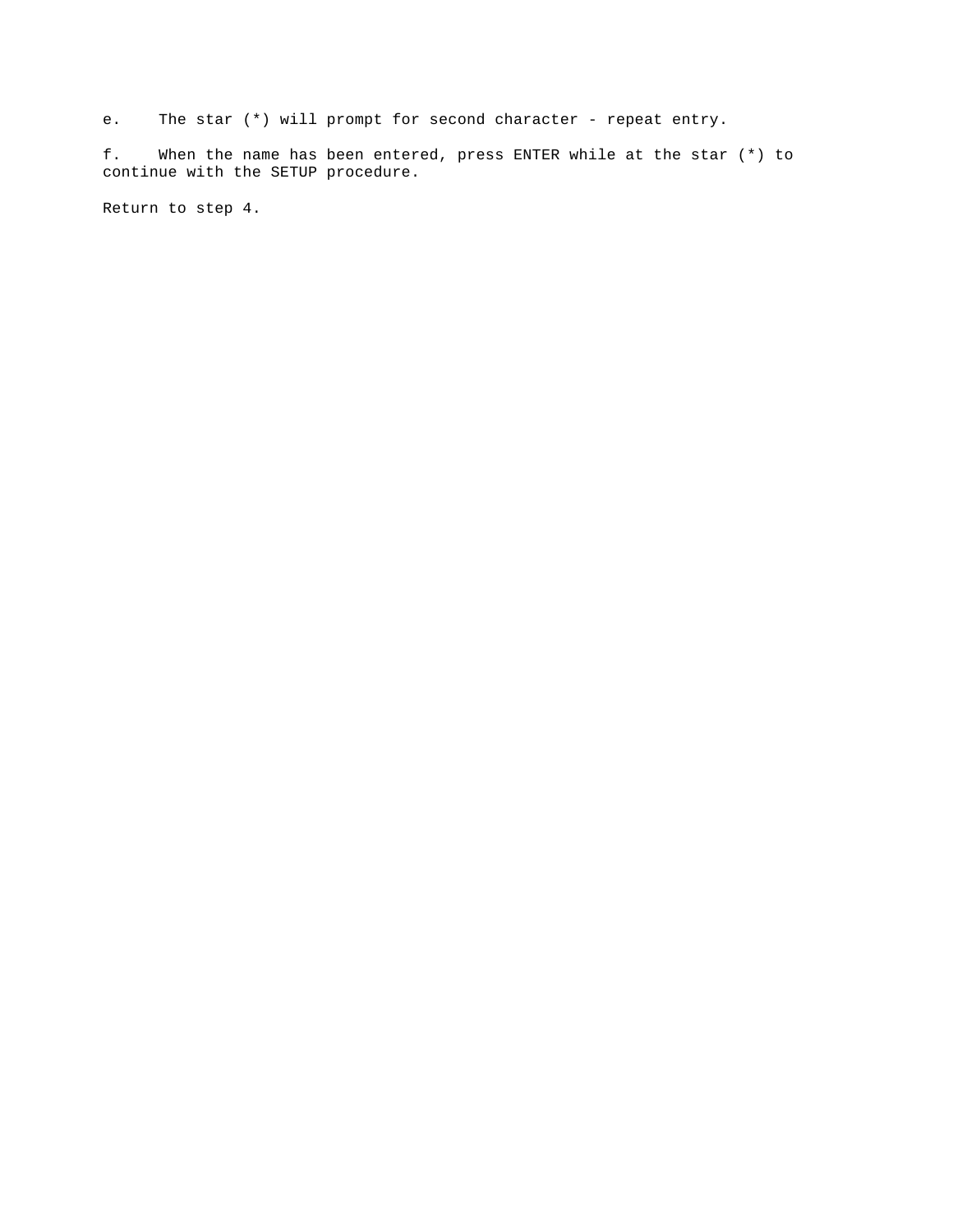TO SAVE AN INCLINED ORBIT SATELLITE

The procedure for an inclined orbit satellite is similar to that for a geostationary satellite. In addition to the data which must be supplied for a geostationary satellite, the user must also specify the satellite's frequency band (either C, K, or both for dual band satellites), and the inclination of the satellite's orbital plane to the earth's equatorial plane. See Sections 4.1 and 3.3.4. After the satellite's polarization has been entered, the user is prompted to select the initial track polarization. At this point the user should tune the receiver to a transponder which will be active for as long as possible, and select the polarization appropriate for that transponder. The controller will then switch to track mode and display the screen shown below.

```
AZ: 1246 EL: -36 PL: 72 V SS:736 TRAK K
SBS 2 INITIALIZING - PLEASE WAIT
```
The RC2000B begins an initialization process THAT CANNOT BE INTERRUPTED until the PLEASE WAIT message disappears. This process takes about one minute and is necessary to establish track data associated with this satellite. DO NOT INTERRUPT THIS PROCESS OR ALL DATA WILL BE LOST WITH REGARD TO THIS SATELLITE!

After initialization is complete, the RC2000B will switch to the TRACK mode STEP sub-mode. In this sub-mode the controller will track the satellite by jogging the antenna periodically to peak up the antenna. The track table is also compiled in the STEP sub-mode. If the user wishes to program in additional satellites, he or she may exit TRACK mode (by use of the MODE KEY) and activate SETUP mode.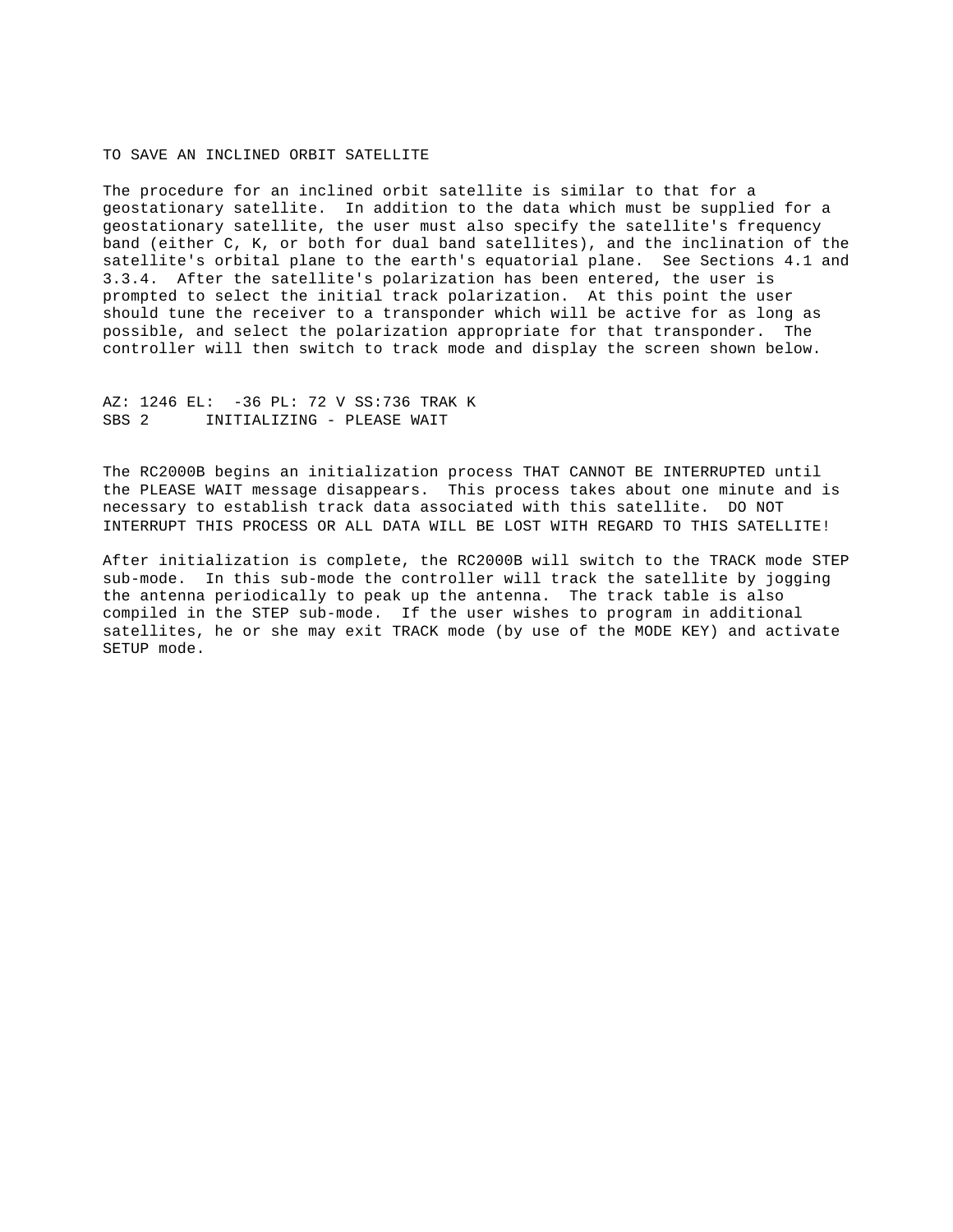RC2000B Preset Satellite Names - WEST SET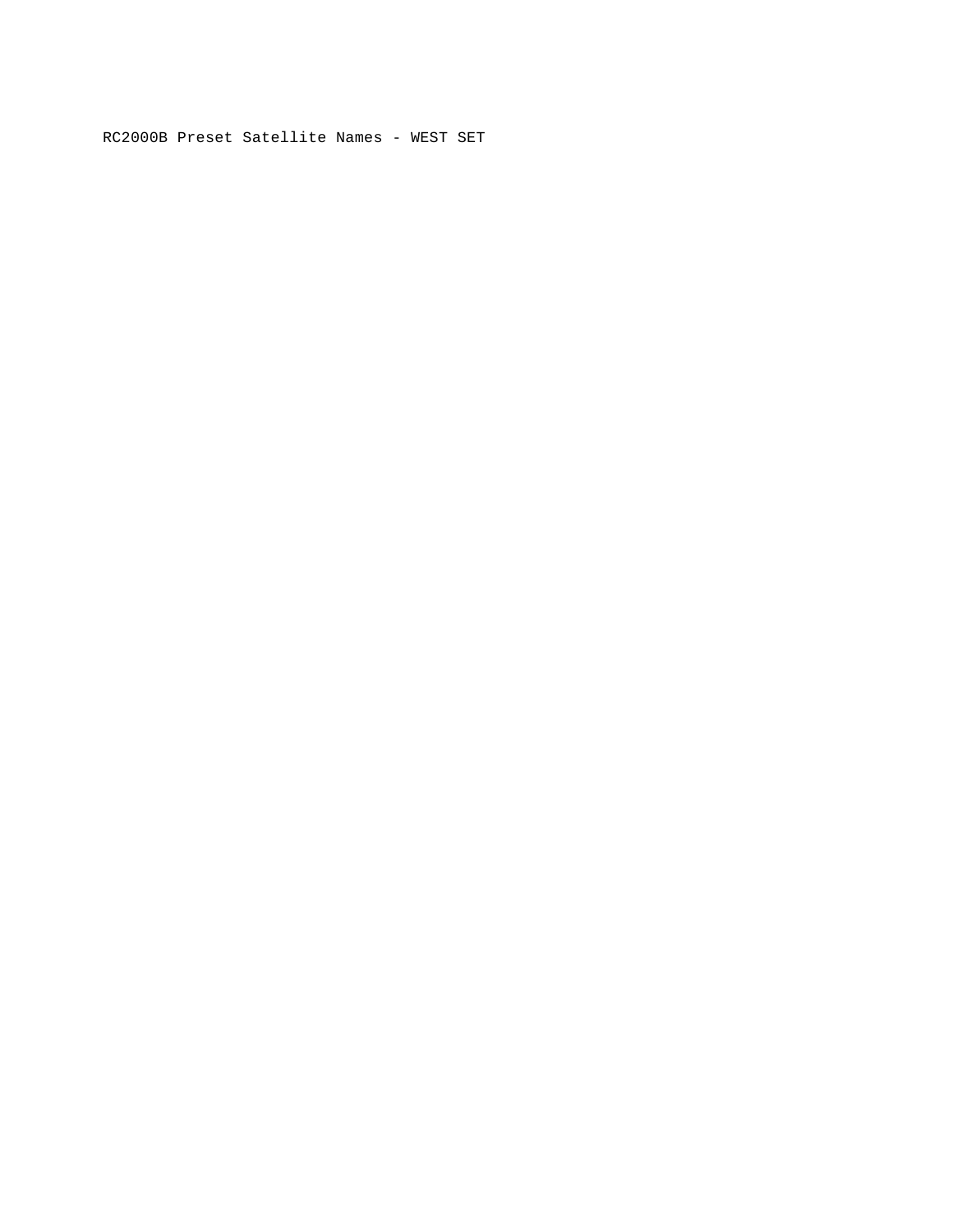RC2000B Preset Satellite Names - EAST SET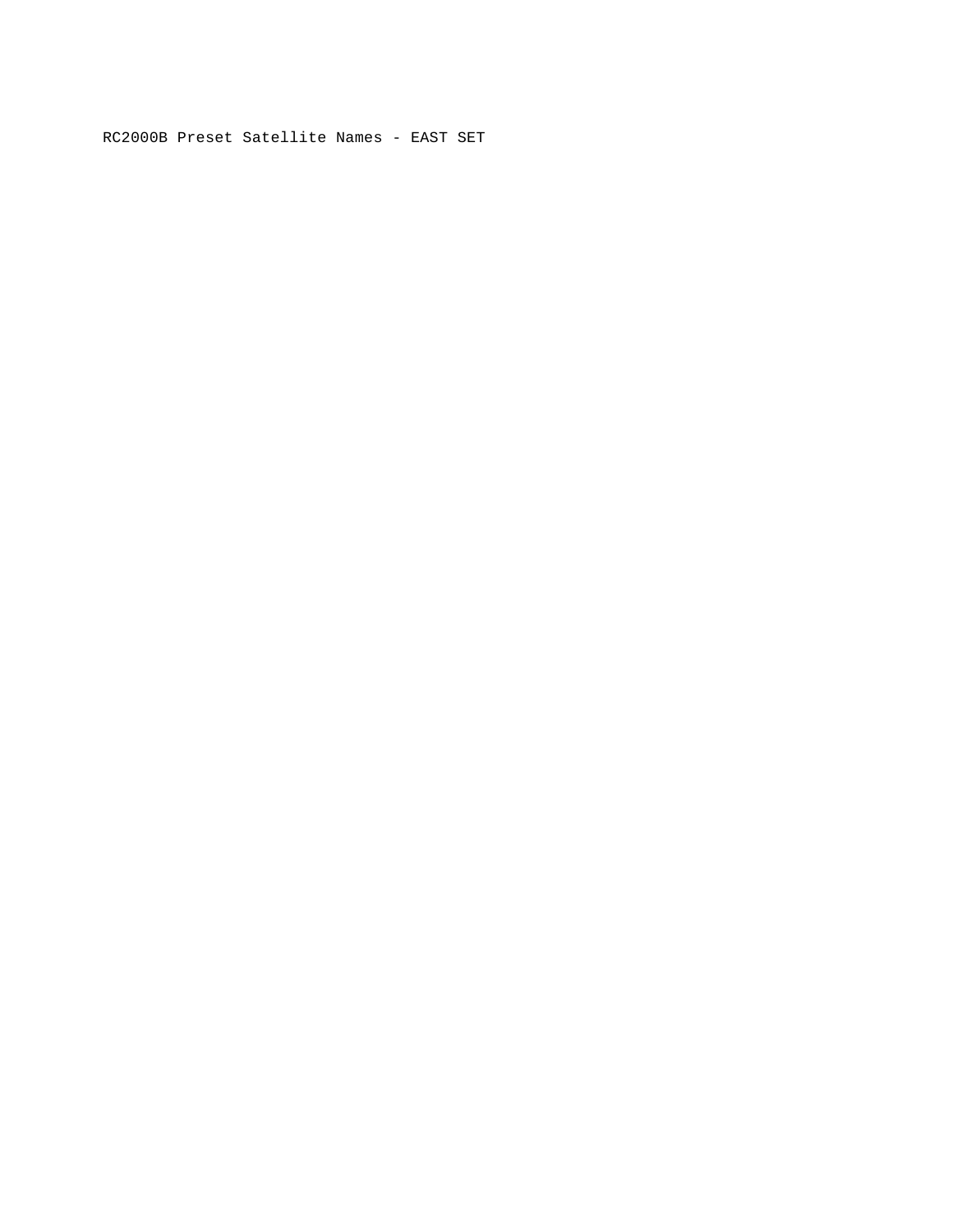5.7 RESET Mode.c.:5.7 RESET Mode;

AZ: OK 0 EL: OK 0 RESET 1 - RESET AZ, 2 - RESET EL, MODE - EXIT

The RESET mode is used to display drive fault conditions and re-enable the drive outputs in the event the microcontroller shuts an axis down. The messages that can be displayed are explained below. (Each axis is separately controlled.) The number following the status message is the status code - see the troubleshooting guide in Chapter 7 for the key to the status code displayed.

OK : Normal state - drive is enabled for operation.

JAMMED : Drive was shut down due to the absence of position counts during drive activation. Possibly a bad sensor or antenna is stuck.

RUNAWAY : Drive was de-activited because the processor sensed movement when drive was supposed to be inactive. The probable cause - an errant position pulse was recorded - possibly a damaged MOSFET.

DRIVE : Axis was de-activited due to an overload condition. Either the output lines shorted or the drive current is in excess of 8 amps.

LIMIT : The processor sensed the antenna was moving through the limit and shut the drive down.

Pressing 1 will reset the azimuth, and pressing 2 will reset the elevation.

In addition to processor shutdown capability, the RC2000B drive supply is protected by a circuit breaker, located on the back panel. This breaker is independent of computer generated error checking. Should the output current become excessive, this breaker may trip, and an antenna jammed condition will generally occur. Reset this breaker by pressing it in until it snaps into place. Check to make sure the status is OK via the RESET mode.

5.8 DELETE Mode.c.:5.8 DELETE Mode;

SELECT A SATELLITE: PANAMSAT-1 DELETE USE SCROLL UP/DOWN, ENTER TO SELECT

This mode is used to delete a satellite entry.

1. Proceed to DELETE mode.

2. Scroll through the ASSIGNED satellite names.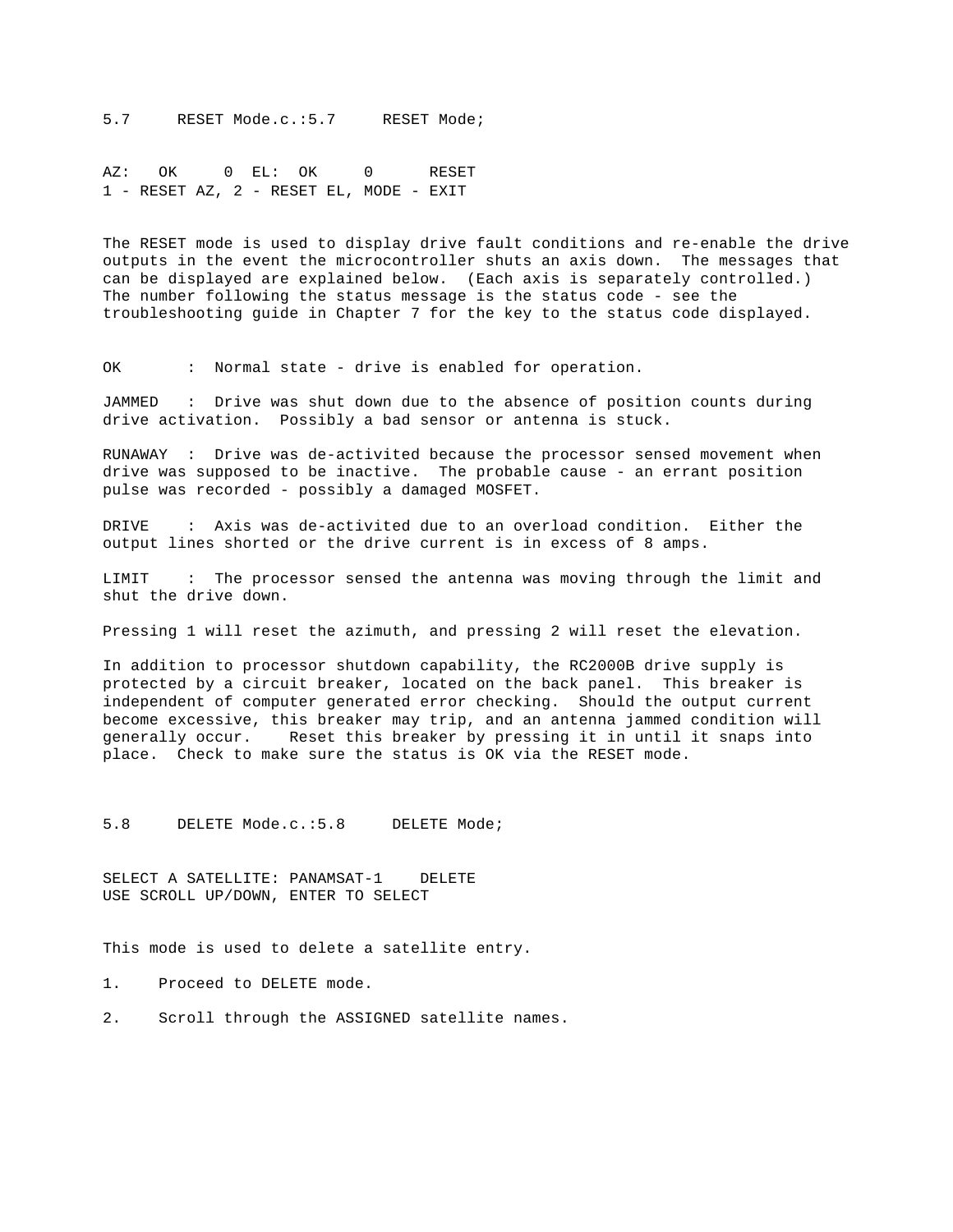3. When the desired satellite name is shown, press ENTER. The system will display the message

A SAT DATA DELETION HAS BEEN REQUESTED BKSP TO CONFIRM, ANY OTHER KEY TO EXIT

Pressing BKSP will automatically delete this satellite from memory.

5.9 RE-SYNC Mode.c.:5.9 RE-SYNC Mode;

SELECT A SATELLITE: PANAMSAT-1 RE-SYNC USE SCROLL UP/DOWN, ENTER TO SELECT

The RE-SYNC feature allows the controller to make a graceful recovery from sensor failure or in the unlikely event of an errant pulse count. By using this feature, the user simply has to correct for one satellite location, and the RC2000B automatically will correct all others.

1. While in MANUAL mode, peak the antenna on a satellite whose location was previously stored in memory.

2. Proceed to RE-SYNC mode.

3. Scroll through the list of assigned satellites (in alphabetical order) until the correct satellite name is displayed.

4. Press the ENTER key. The system will respond with the message

AN AZ/EL RE-SYNC HAS BEEN REQUESTED BKSP TO CONFIRM, ANY OTHER KEY TO EXIT

5. Press BKSP to recalibrate all stored satellite locations. The system will confirm with the message

RE-SYNC ACCOMPLISHED

and will return to MANUAL mode.

6. With an assistant out at the antenna, validate the accuracy of the limits by moving the antenna to all four values.

NOTE: RE-SYNC CANNOT BE PERFORMED ON AN INCLINED ORBIT SATELLITE! THE REFERENCE USED MUST BE A GEOSTATIONARY (FIXED) SATELLITE.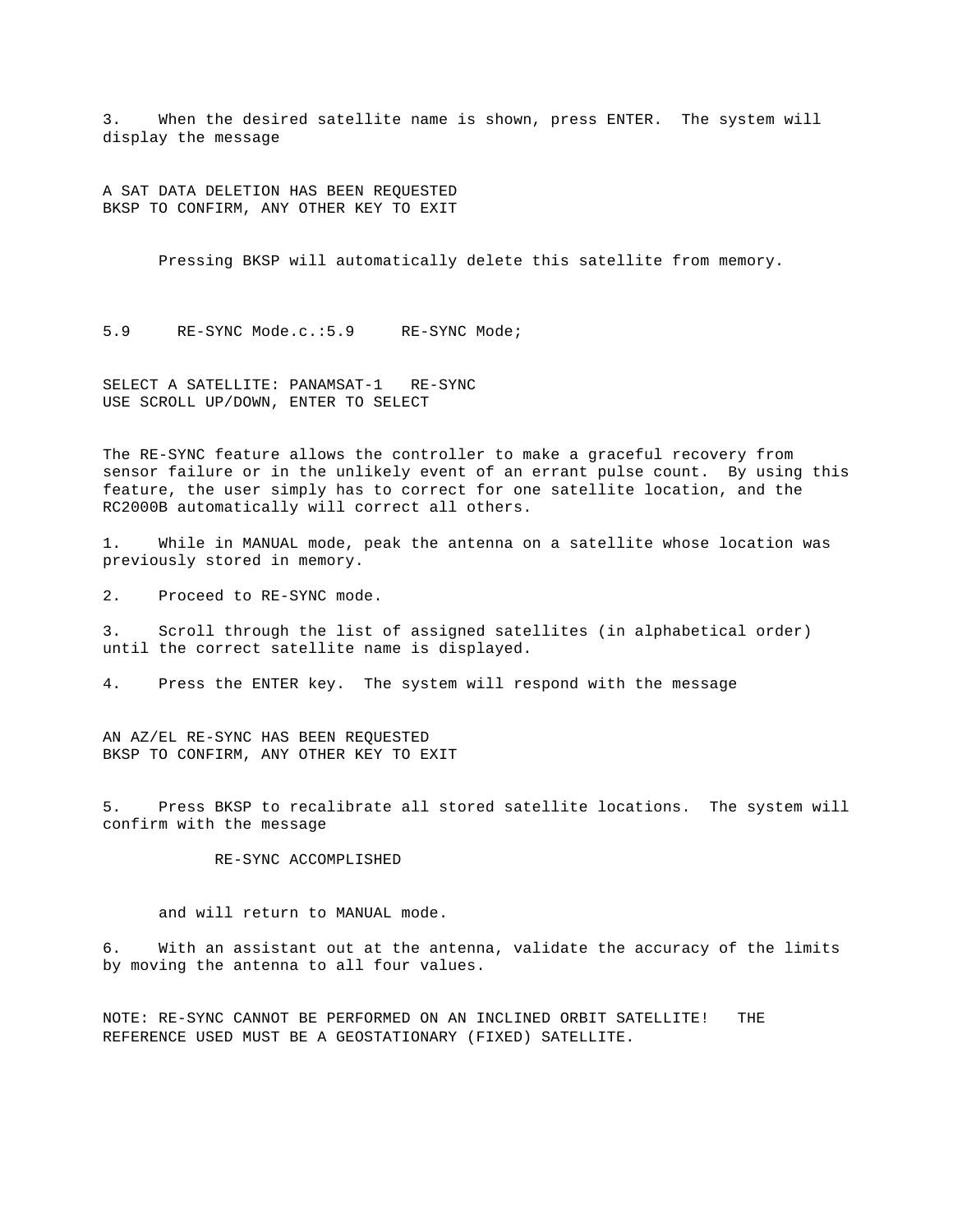## 5.10 CONFIG Mode.c.:5.10 CONFIG Mode;

 The CONFIG mode allows the user to view and/or modify various controller parameters and to enable or disable certain features. When this mode is active, the SCROLL UP and SCROLL DOWN keys may be used to select various items for either viewing or modification. To change the value of a parameter the user can simply key in a new value. The BKSP (backspace) KEY is active. If a new value is keyed in, for the change to take effect and update the parameter's value in the controller's non-volatile memory, the entry must be terminated with the ENTER key. If the present value of the parameter is invalid, '\*' characters will be displayed in the item's data field. If the user terminates a data entry with the ENTER key and the value is accepted, the next CONFIG mode item will be displayed. If the user terminates a data entry with the ENTER key and the data is not accepted, the CONFIG mode item will not change. The MODE key can be depressed at any time to exit CONFIG mode.

AUTO-POL OPTIONS.c.::AUTO-POL OPTIONS;

AUTOPOL ENABLE:\* CONFIG 0-DISABLE, 1-ENABLE ENT,BKSP,SCRLL ^v

Upon entering the CONFIG mode, the user is prompted to enable or disable the Autopol feature. This feature slaves the RC2000B polarization toggle to an externally generated signal, normally provided by a commercial receiver. With this mode enabled, the RC2000B will change the antenna's receive polarity as the controlling receiver's channel index is advanced. Enter a zero (0) to disable the feature, and a one (1) to enable it. For consumer applications, disabling Autopol is recommended.

AUTOPOL VPOL LEVEL:\* CONFIG 0-LOW, 1-HIGH ENT, BKSP, SCRLL  $\sim$ 

If the user chooses to enable Autopol, it is also necessary to designate whether the vertical polarization coincides with a high level (example: 12V) or low level (0V). Entering 0 corresponds to the low level, and 1 to a high level.

NOTE: When this feature is ON, the CW/CCW and the polarization H/V keys are disabled in MANUAL mode. The system denotes this feature is enabled by changing the display readout for polarization from PL: to PLR: on the manual mode screen.

SIMULTANEOUS AZ/EL ENABLE.c.::SIMULTANEOUS AZ/EL ENABLE;

SIMULTANEOUS AZ/EL ENABLE:\* CONFIG 0-DISABLE, 1-ENABLE ENT,BKSP,SCRLL ^v

The second feature that can be enabled in this mode is the simultaneous AZ/EL movement. The default antenna positioning is azimuth first, then elevation, then fine-positioning azimuth. By enabling simultaneous movement, the controller will move the antenna along both axis at the same time, minimizing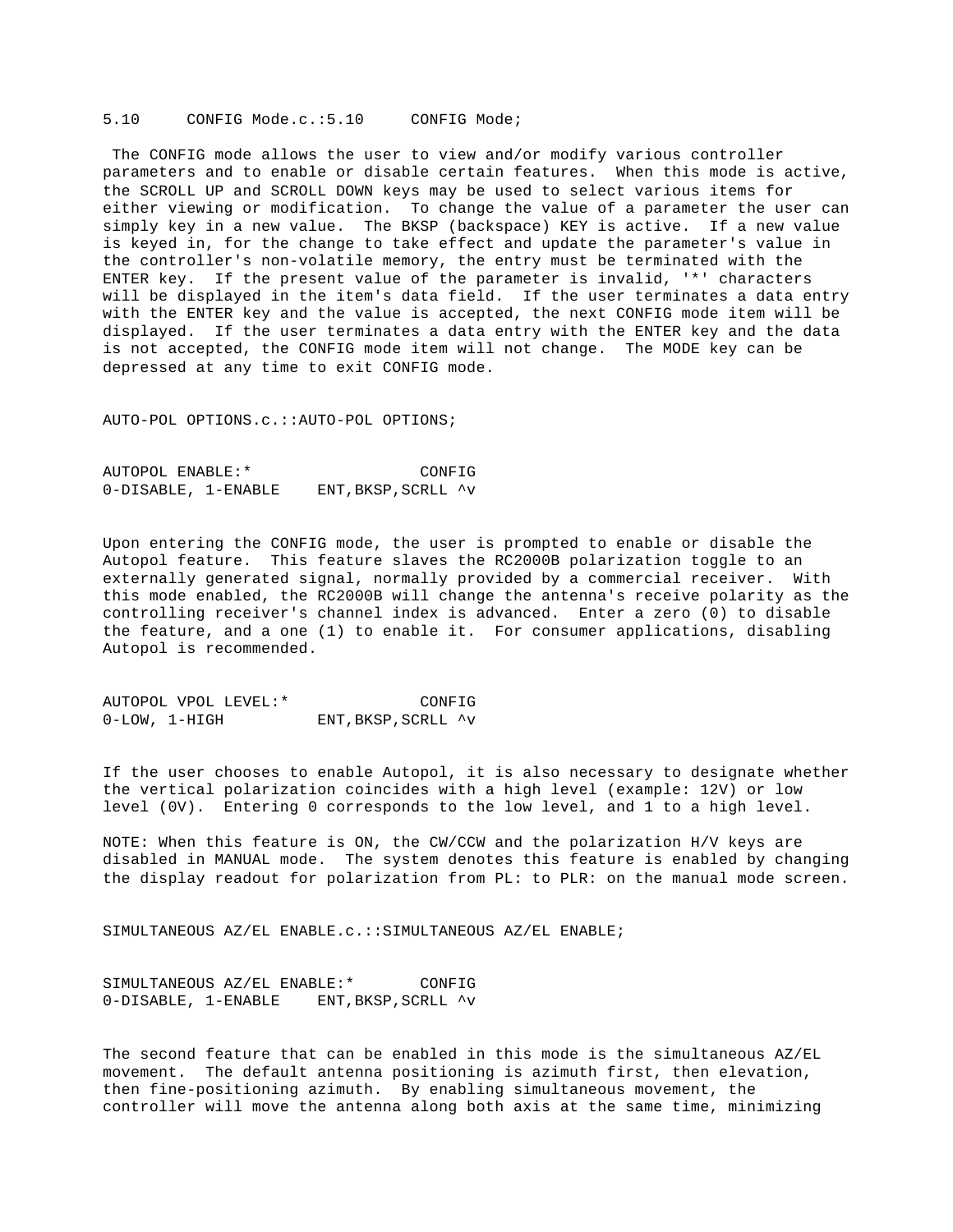the move time. When the antenna is close to the target azimuth and elevation, the system will pause, then fine-tune the azimuth, then fine-tune the elevation. The drive system will stop between each of these moves to allow the antenna to stabilize. The operator should be alert to this sequence to avoid hastily pressing a key which would stop the move prematurely.

To enable simultaneous movement, enter a 1. Entering a 0 will disable the feature.

NOTE: If the total current draw from both motors exceeds 8 amps, it is not possible to utilize this feature. Trying to enable it in this case will cause a breaker to open, which will disable the drive and generate an antenna jammed error.

TIME/DATE SETTINGS.c.::TIME/DATE SETTINGS;

ENTER TIME (HH.MM.SS): 08.46.00 CONFIG USE 0-9 OR . ENT, BKSP, SCRLL ^v

The real-time clock must be set to establish a time reference for all tracking data stored in the controller. Enter the local time using the 0-9 keys and the . key to separate the hours, minutes, and seconds fields. Each field must have two digits entered; i.e., 8 must be entered as 08 or the unit will not accept the entry. The time cannot be changed for daylight-savings time purposes once valid track data is stored or the unit will not function properly.

ENTER DATE (MM.DD.YY):07.03.92 CONFIG USE 0-9 OR . ENT, BKSP, SCRLL ^v

Enter the current data in the format shown. Again, use the 0-9 keys to enter the month, day, and year fields, and use the . key to separate fields. Single digit fields must be entered with a 0 preceeding, as shown in the example for 07.03.92.

AGC SETTINGS.c.::AGC SETTINGS;

AGC POLARITY FLAG;1 CONFIG 0-NEGATIVE 1-POSITIVE ENT,BKSP,SCRLL ^v

This entry tells the controller what the sense is on the input AGC voltage used for tracking. A positive sense is defined as one that increases in magnitude as the RF signal strength increases. If the AGC voltage decreases as the RF signal increases, its sense is considered negative. Enter the appropriate value, either 0 or 1, followed by ENTER to key in the value.

AGC C BAND THRESHOLD:125 CONFIG  $0 - 999$  ENT, BKSP, SCRLL  $\sim$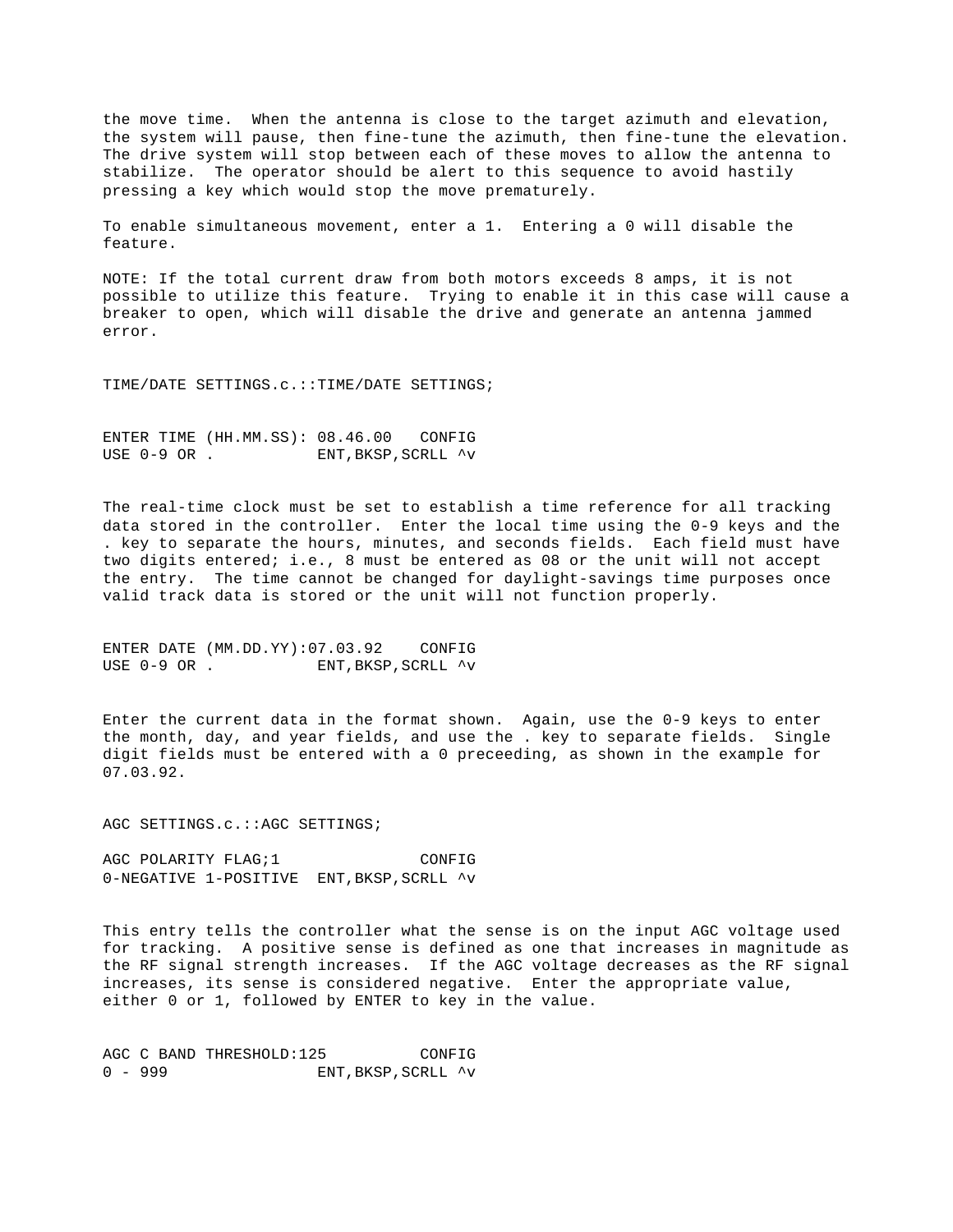When the receiver is tuned to a C band satellite and the signal strength is above the AGC C BAND THRESHOLD value, it is assumed that a satellite signal is present. The same threshold is applied to both AGC channels.

AGC K BAND THRESHOLD:150 CONFIG 0 - 999 ENT, BKSP, SCRLL  $\sim$ 

This is similar to the C band threshold described above, except it pertains to Ku band. If the signal strength is above the AGC K BAND THRESHOLD value when the receiver is tuned to a Ku band satellite, the controller assumes that a satellite signal is present.

These AGC parameters are critical to the proper operation of the controller when tracking inclined orbit satellites. Refer to section 4.4.1.  $.c.::;$ ANTENNA PARAMETERS;

ANTENNA LATITUDE LL.L: 38.9 N CONFIG TENTHS AFTER DEC. PT ENT, BKSP, SCRLL  $\sim$ v

ANTENNA LONGITUDE LLL.L: 97.5 W CONFIG TENTHS AFTER DEC. PT ENT, BKSP, SCRLL ^v

The antenna/downlink location is necessary for the satellite track path prediction algorithm. The format for these entries is degrees.tenths of degrees (as opposed to degrees.minutes as on a map). A conversion table from minutes to tenths of degrees is shown below.

| Minutes | Tenth of Degrees |  |
|---------|------------------|--|
| 6       | . 1              |  |
| 12      | . 2              |  |
| 18      | . 3              |  |
| 24      | . 4              |  |
| 30      | . 5              |  |
| 36      | . 6              |  |
| 42      | . 7              |  |
| 48      | . 8              |  |
| 54      | . 9              |  |

After entering the latitude/longitude using the 0-9 and . keys, press ENTER. The RC2000B will prompt for the appropriate direction terminator, E/W for longitude, N/S for latitude. Enter the correct value using 2-North, 8-South, 4- East, or 6-West.

ANTENNA SIZE (40 - 700):366 CONFIG CENTIMETERS ENT, BKSP, SCRLL  $\sim$ 

The antenna size is used to calculate various parameters associated with TRAK mode and is entered in this screen. The size is specified in centimeters, and the following table lists some common sizes. Diameter in Feet Meters RC2000B Input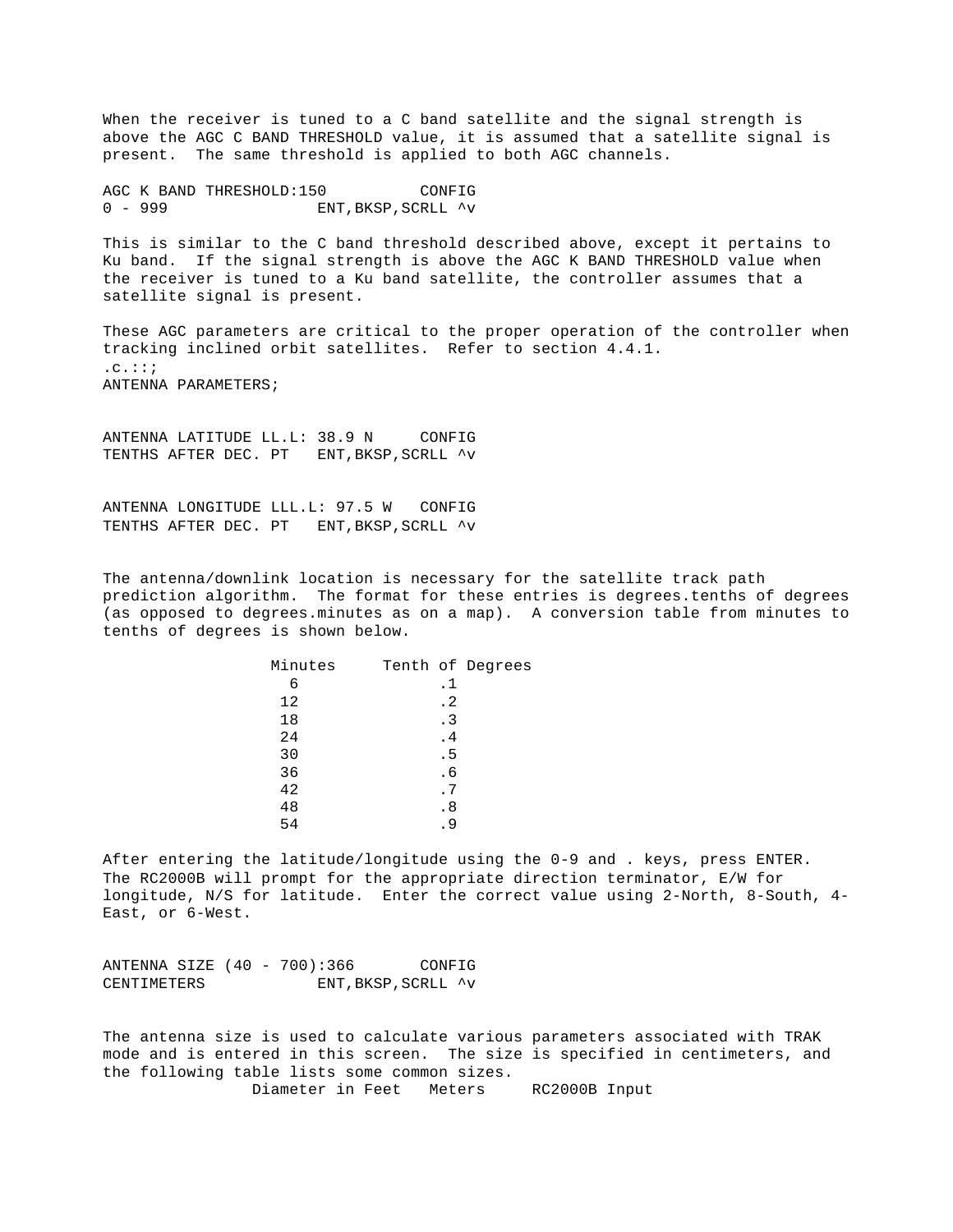| 5.9  | 1.8  | 180 |
|------|------|-----|
| 8.0  | 2.44 | 244 |
| 10.0 | 3.05 | 305 |
| 12.0 | 3.66 | 366 |
| 15.0 | 4.57 | 457 |
| 20.0 | 6.1  | 610 |
| 23.0 | 7.0  | 700 |

Use the 0-9 keys followed by ENTER to input the antenna diameter. MAX TRACK ERROR.c.::MAX TRACK ERROR;

MAX TRACK ERROR(1-30):10 CONFIG IN TENTHS OF A dB ENT,BKSP,SCRLL ^v

The MAX TRACK ERROR, given in tenths of a dB, is used to define the step size of antenna movement during STEP TRACK peaking and during PROGRAM TRACK mode. Because of this, care must be taken not to specify too tight of an error (value less than 10) for mounts/actuators with excessive endplay or slop. A sign of this problem will be the display of the PEAK LIMIT error that can occur in TRAK mode. Should this happen, adjust the MAX TRACK ERROR to a higher value. See section 4.2 and 4.3 for more information.

AZIM SEARCH SCALE FACTOR.c.::AZIM SEARCH SCALE FACTOR;

AZIM SEARCH SCALE FACTOR:3 CONFIG 1-10 NOMINAL = 3 ENT, BKSP, SCRLL  $\sim$ v

This scale factor affects the width of the search window, in the polar plane, used during the SEARCH operation. A value of 5 allows the antenna to search over a nominal +/-1.8 degree path. If problems arise with locking onto adjacent satellites during SEARCH mode, try decreasing this value to 1 or 2, or use a larger antenna. See section 4.2.

SLOW SPEED SETTINGS.c.:: SLOW SPEED SETTINGS;

AZIM SLOW SPEED 0-254:150 CONFIG ENT,BKSP,SCRLL ^v

ELEV SLOW SPEED 0-254:150 CONFIG ENT,BKSP,SCRLL ^v

The Adapti-Drivetm system allows the user to specify a slow speed code for each axis and then will maintain a consistent speed through the implementation of a digital servo loop. The range on the slow speed code is 0-254, with 254 equating to full speed and 0 essentially stopped. Please refer to section 3.4 for the procedure used to determine the azimuth and elevation slow speed codes.

AZIMUTH AND ELEVATION ANGLE DISPLAY.c.::AZIMUTH AND ELEVATION ANGLE DISPLAY;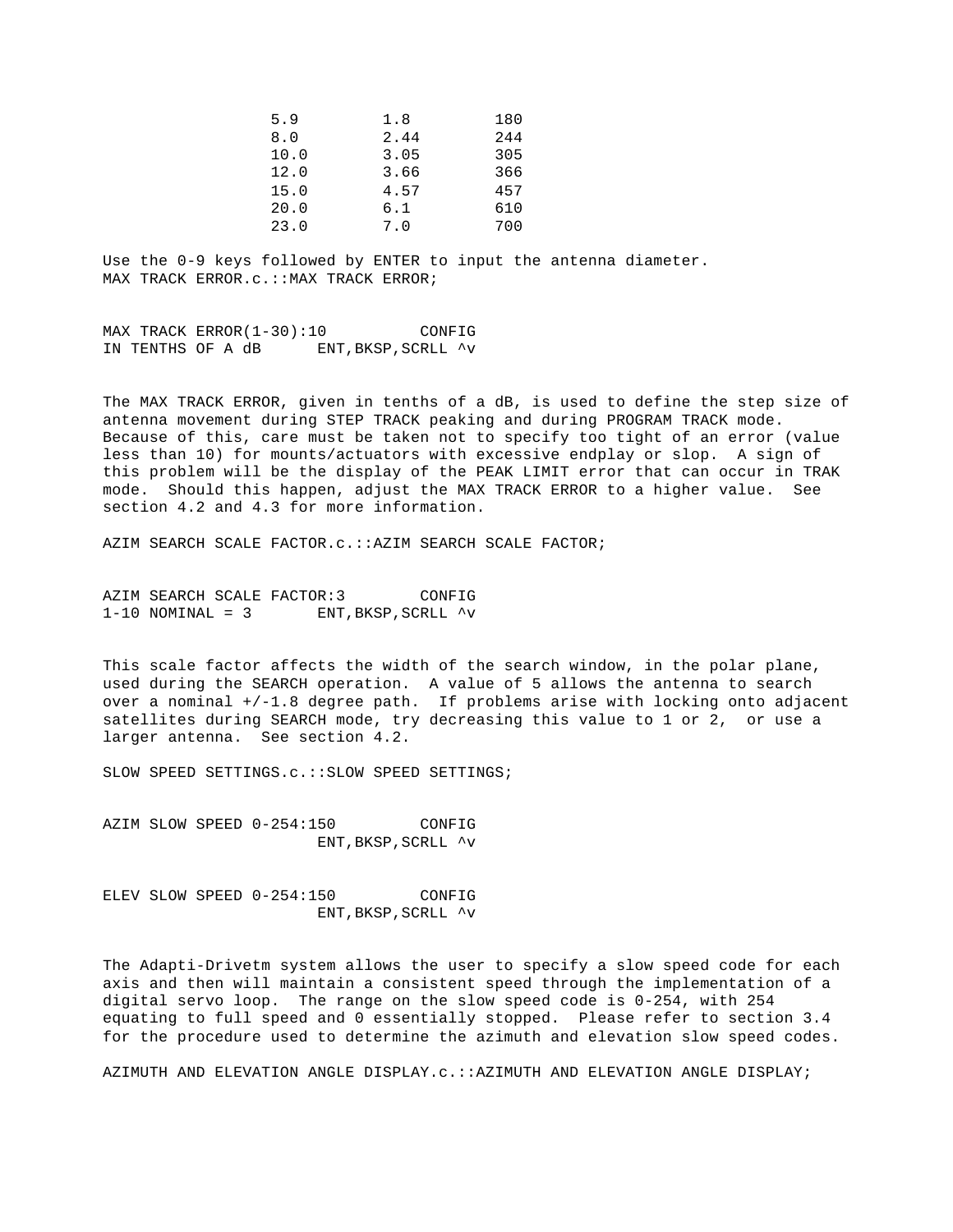The RC2000B has the ability to display azimuth and elevation position in an angle format. This feature can greatly facility the process of locating satellites for systems which use an elevation over azimuth type antenna mount. Please see section 3.6 for more information on how to enable and calibrate this feature.

Briefly, to calibrate the angle display feature, the user locates two satellites and records their azimuth and elevation position count values. The scale.exe PC program (for IBM compatibles - in the back of this manual) is then used to calculate azimuth and elevation scale factors which are entered into the controller via the CONFIG mode items described in this section. The scale.exe program prompts for the antenna latitude and longitude, and the longitude, azimuth position count, and elevation position count values for a pair of satellites which have been located with the controller.

When the Angle Display Enable CONFIG mode item is set to 1 (enabled), azimuth and elevation positions are displayed in an angle format using the other items described in this section.

ANGLE DISPLAY ENABLE:0 CONFIG 0-DISABLE, 1-ENABLE ENT,BKSP,SCRLL ^v

The Azim Scale Factor and Azim Offset items are used to calibrate the display of azimuth position according to the following formula:

Display\_Angle = 180.0 +

((10 \* (Azim\_Position\_Cnt - Azim\_Offset)) / Azim\_Scale\_Factor)

(Northern Hemisphere)

Display\_Angle = 360.0 -

((10 \* (Azim\_Position\_Cnt - Azim\_Offset)) / Azim\_Scale\_Factor)

(Southern Hemisphere - Note the displayed angle is adjusted by adding or subtracting 360.0 so that the result is in the range of 0 to 360.0 degrees. )

AZIM SCALE FACTOR: 1 CONFIG ENT,BKSP,SCRLL ^v

AZIM OFFSET: 0 CONFIG ENT,BKSP,SCRLL ^v

The Elev Scale Factor and Elev Offset items are used to calibrate the display of elevation position according to the following formula:

Display\_Angle = (10 \* (Elev\_Position\_Cnt + Elev\_Offset)) / Elev\_Scale\_Factor

ELEV SCALE FACTOR: 1 CONFIG ENT,BKSP,SCRLL ^v

ELEV OFFSET: 0 CONFIG ENT,BKSP,SCRLL ^v

RESET SYSTEM DATA.c.::RESET SYSTEM DATA;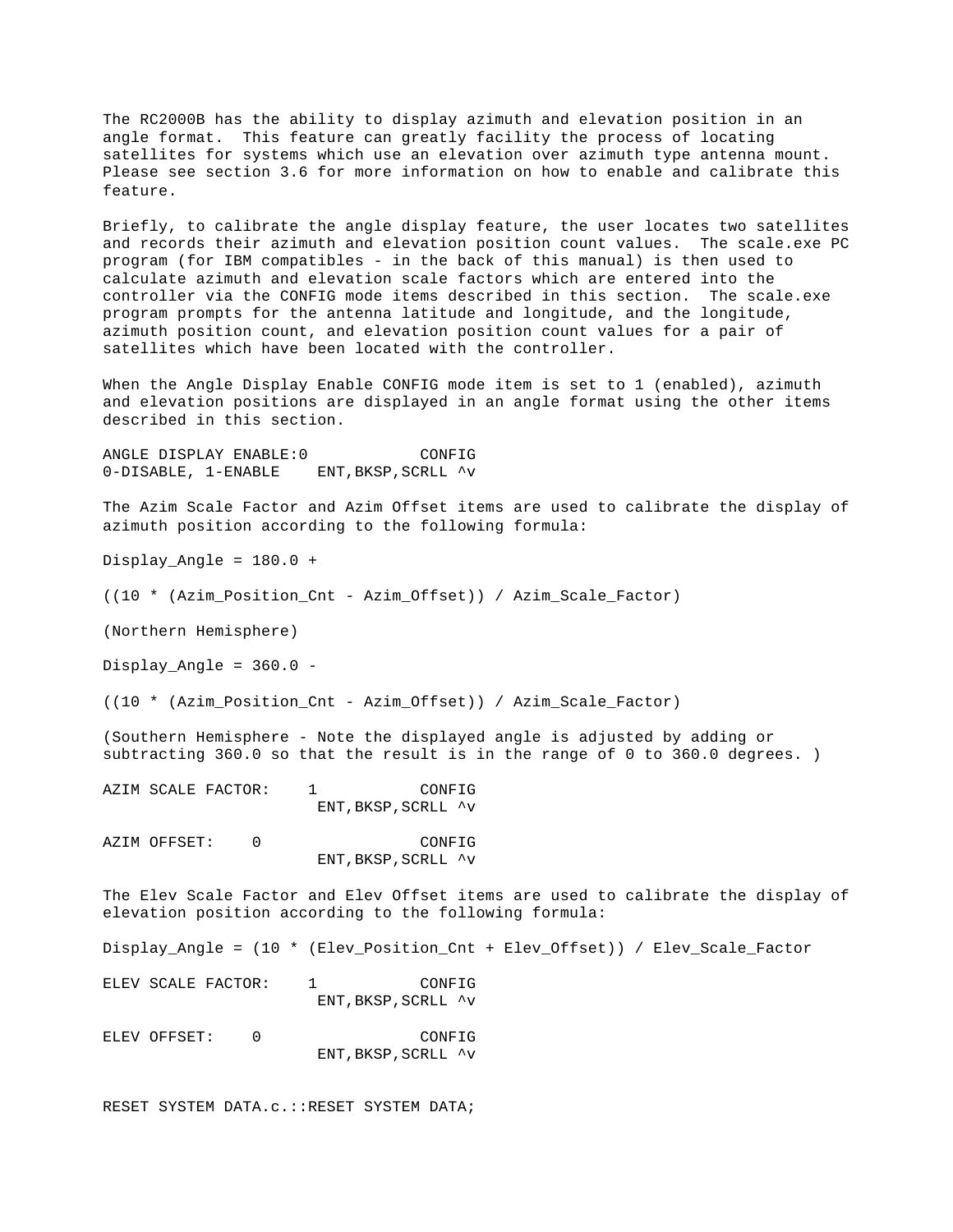RESET SYSTEM DATA: 0 CONFIG ENTER CODE ENT, BKSP, SCRLL  $\sim$ v

The RESET SYSTEM DATA option is generally reserved as a means to clear test data from the controller by factory personnel. After preliminary testing, alignment, and burn-in, the units' memory is cleared by entering the code of 41758. Caution must be exercised before using this feature in the field, in that all data will be lost if it is used, and complete re-programming will be necessary!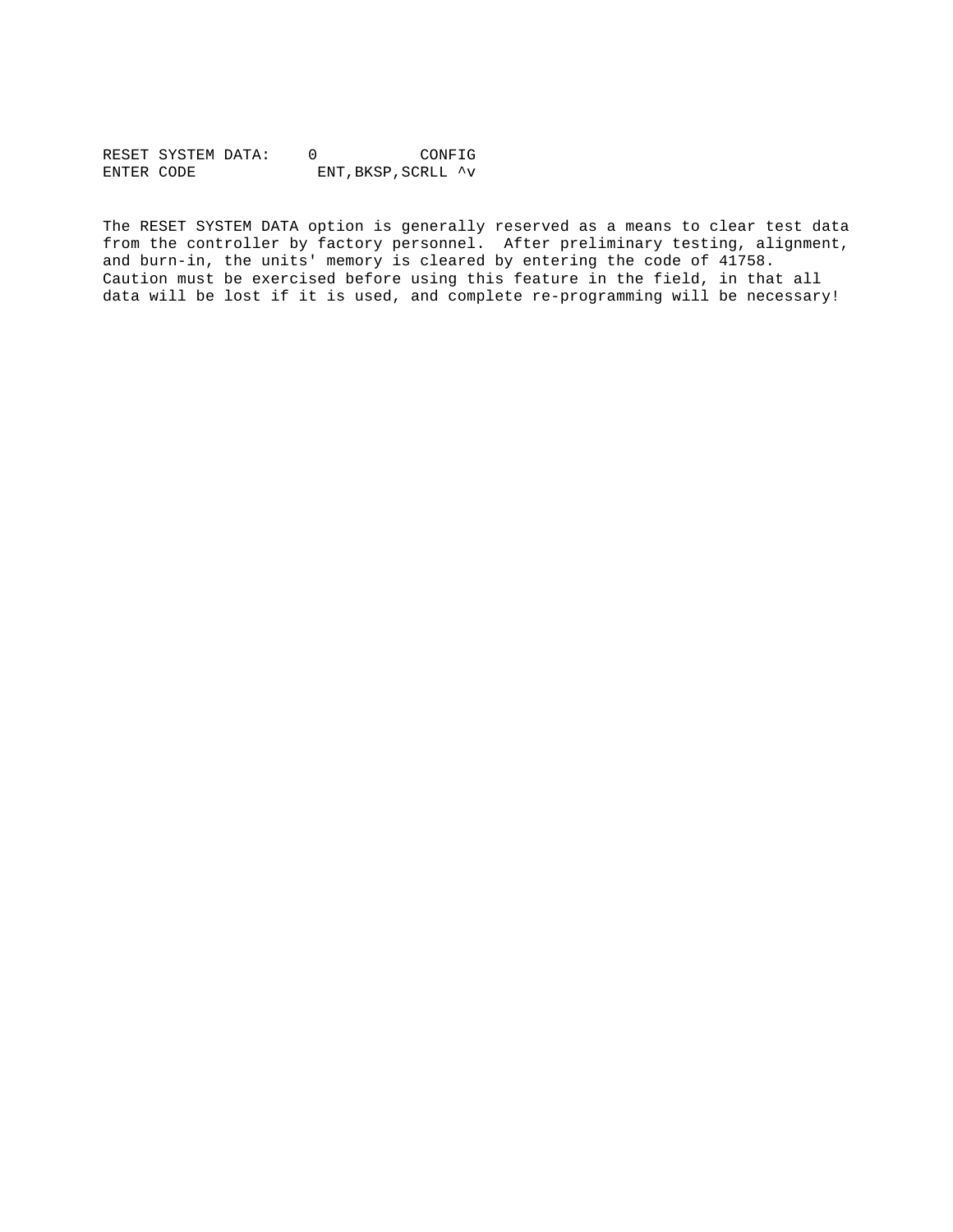RC2000B Az/El Tracking Antenna Controller.........................Chapter 6... Specifications RC2000B Az/El Tracking Antenna Controller.........................Chapter 6... Specifications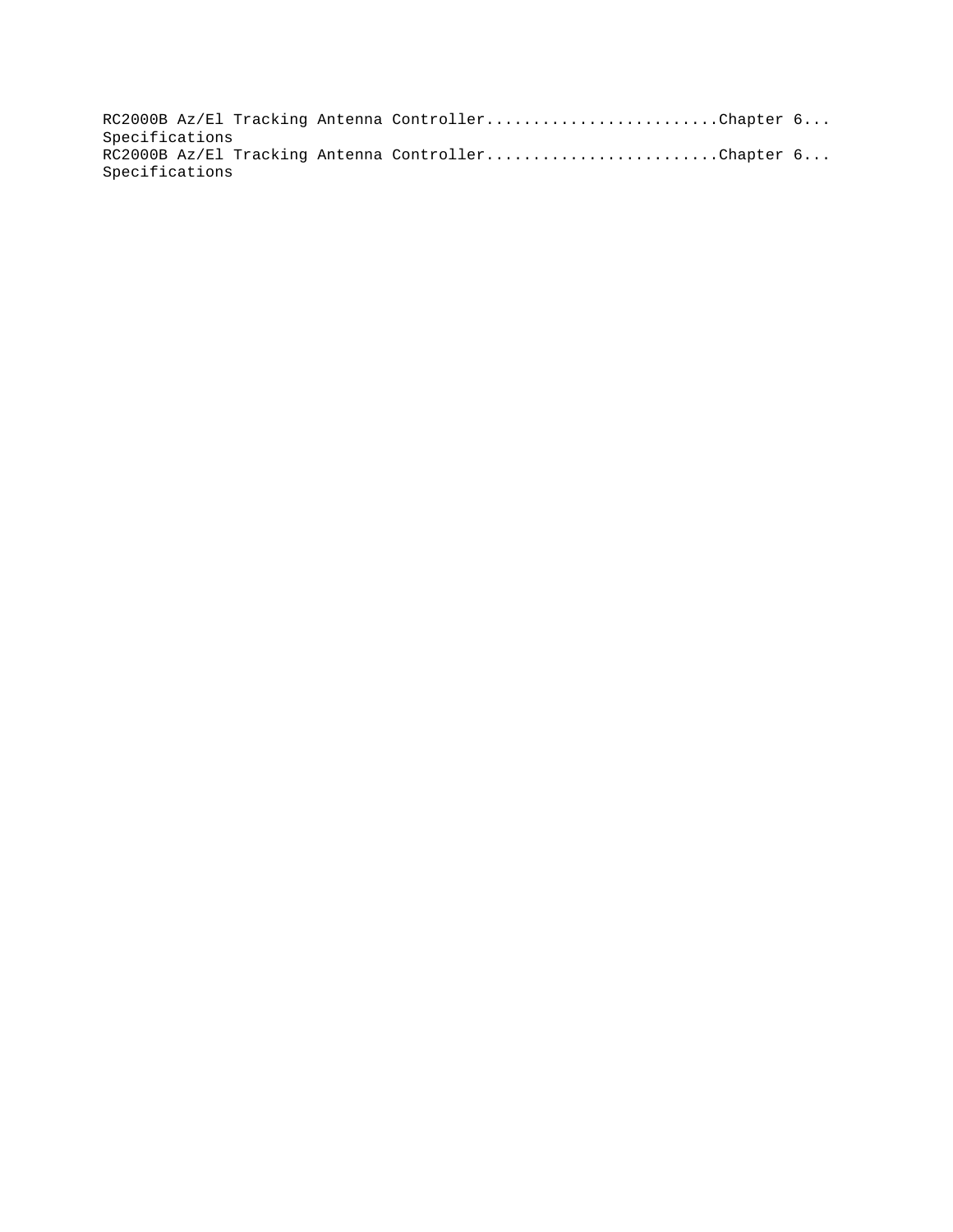Chapter 6 SPECIFICATIONS.c.Chapter 6 SPECIFICATIONS;

Inspect unit for any damage caused during shipping. If any exists, notify shipper immediately.

A. PHYSICAL

| Size:        | 19.0" x 3.5"H x 9.0"D (Rack)           |
|--------------|----------------------------------------|
|              | $15.0$ "W x $3.5$ "H x $9.0$ "D (Desk) |
| Weight:      | 12.5 lbs.                              |
| Temperature: | $0 - 50$ o C                           |
| Input Power: | 115/230 VAC, 50/60 Hz., 48 W           |

B. DRIVE

| Output:       | $12 - 36VDC, 8.0$ Amps         |
|---------------|--------------------------------|
|               | 280VA                          |
| Sensor Input: | Reed, Hall Effect, Optical     |
| Polarization: | Standard Polarotortm Interface |

## C. TRACK MODE

Antenna Size: 0.4 - 7.0 meters Tracking Accuracy: Mount Dependent 0.1 - 3.0 dB, selectable Maximum Inclination: +/- 10 deg., standard Tracking Modes: Intelli-Searchtm, Step Track, Program Track AGC Input Range: 0-6.0 VDC AGC Input Impedance: 2M ohm AGC Inputs: 2 Inclined Satellites: 5 Max.

D. Drive Transfer Function

See Figure A1 in Appendix.

E. Non-Volatile Memory Battery

Duracell DL2450

F. AC input and drive supply lines are protected by circuit breakers. There are no user replaceable fuses in this unit.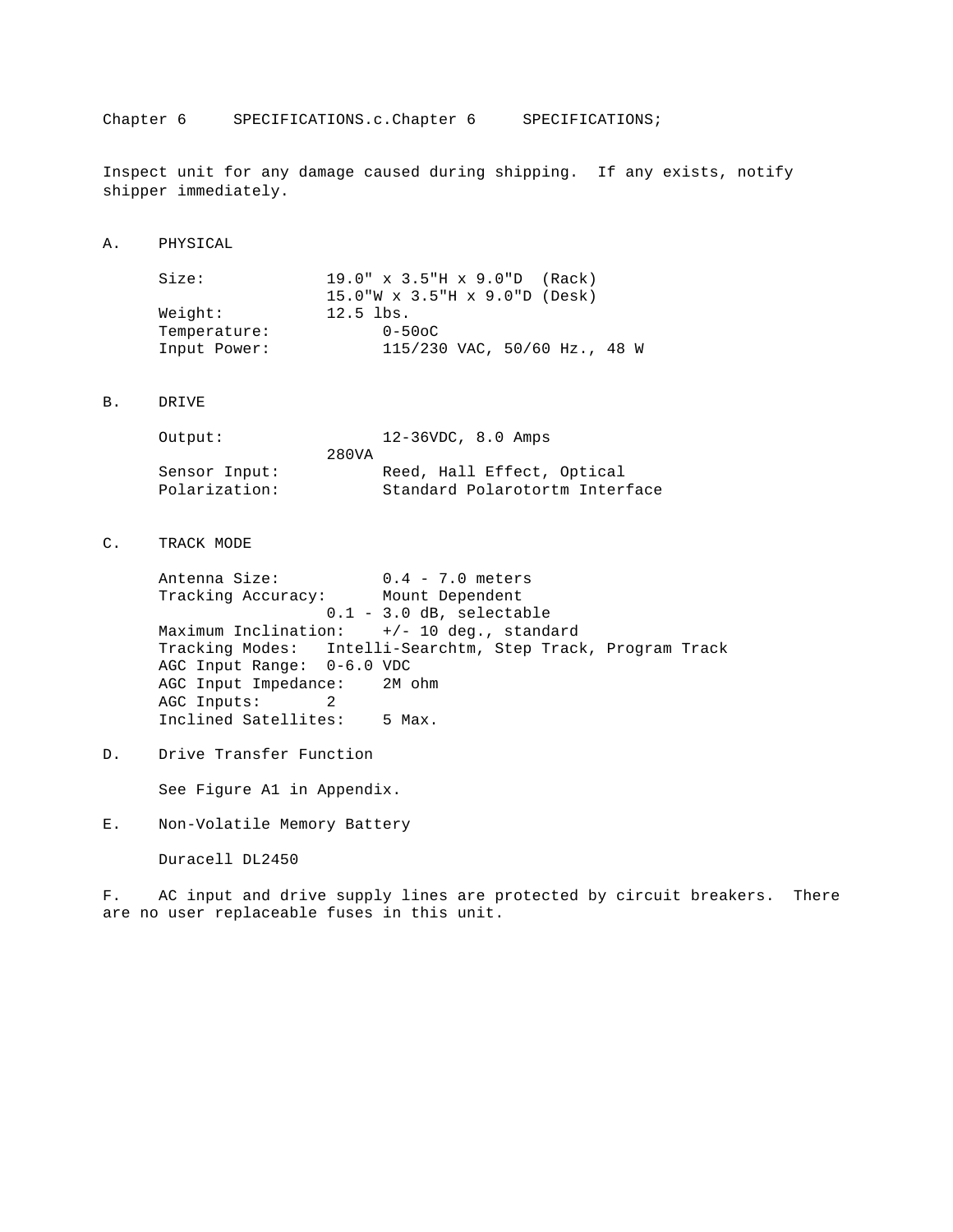RC2000B Az/El Tracking Antenna Controller..............................Chapter 7 Error Codes RC2000B Az/El Tracking Antenna Controller.............................Chapter 7 Error Codes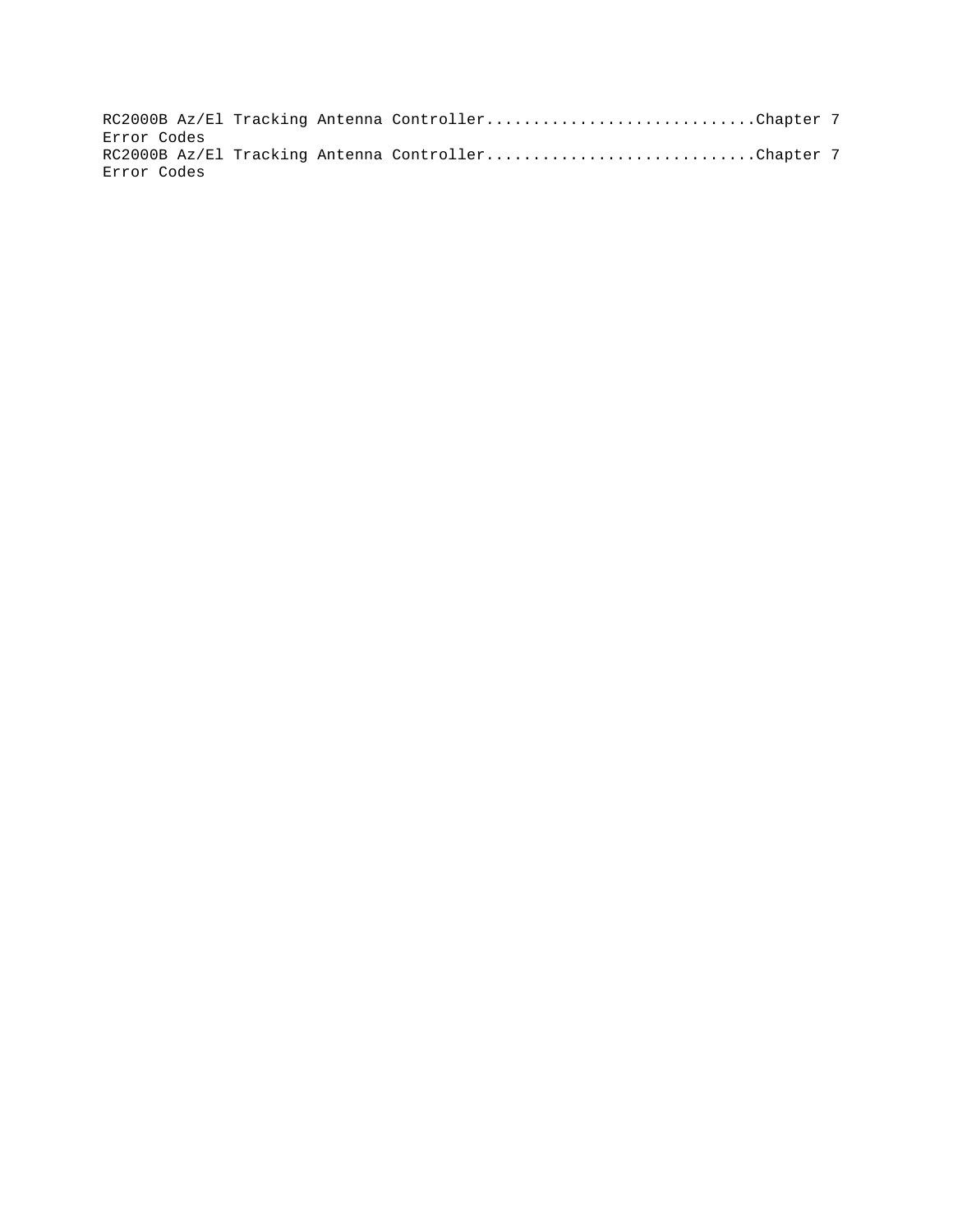Chapter 7 TROUBLESHOOTING/ERROR CODES.c.Chapter 7 TROUBLESHOOTING/ERROR CODES;

The alarm system monitors important system parameters and flashes a message on the bottom line of the LCD display if an error is found. The parameters monitored include the condition of the lithium battery, status of the azimuth and elevation antenna drive systems, and the values of certain variables. Some error codes have priority over others. Alarm conditions are sampled sequentially, with the highest priority sampled first. As corrective action is taken for each error, the code is eliminated, and if there is a lesser error, it will then appear. The error codes can be categorized as system or track mode related, and following is a description of each one and the corrective action prescribed.

I. SYSTEM ERROR CODES.c.:I. SYSTEM ERROR CODES;

LOW BATTERY.c.::LOW BATTERY;

The RC2000B constantly monitors the level of the lithium battery. When the power level is low, this error code will appear. Replace the battery with a Duracell DL2450. Take care to hold the battery tab away from the battery housing while replacing the battery, and it will not be necessary to reprogram the memory.

AZIM LIMITS CORRUPTED & ELEV LIMITS CORRUPTED.c.::AZIM LIMITS CORRUPTED & ELEV LIMITS CORRUPTED;

One of the antenna software limits has been corrupted. Go into LIMITS mode and reset the software limits. See Section 5.5.

AZIM COUNT CORRUPTED & ELEV COUNT CORRUPTED.c.::AZIM COUNT CORRUPTED & ELEV COUNT CORRUPTED;

The internal position count has been corrupted. Manually find a satellite and go into RE-SYNC mode to update positions. See Section 5.9.

ANTENNA AZIM ERROR & ANTENNA ELEV ERROR.c.::ANTENNA AZIM ERROR & ANTENNA ELEV ERROR;

This error code will appear when one of four conditions occurs: a runaway antenna, a jammed antenna, the drive circuitry has detected an overcurrent, or a limit violation occurred. Go to RESET mode to determine which condition occurred, remedy the condition, and Reset the controller. See Section 5.7.

A Reset mode JAMMED indication may mean that the drive breaker "broke". This can occur if simultaneous movement is enabled, and the total current draw from both motors exceeds 8 amps. Reset the breaker by pressing it back into place, and disable Simultaneous AZ/EL movement. See Section 5.10.

AZIM SLOW SPEED CODE CORRUPTED/ELEV SLOW SPEED CODE CORRUPTED.c.::AZIM SLOW SPEED CODE CORRUPTED/ELEV SLOW SPEED CODE CORRUPTED;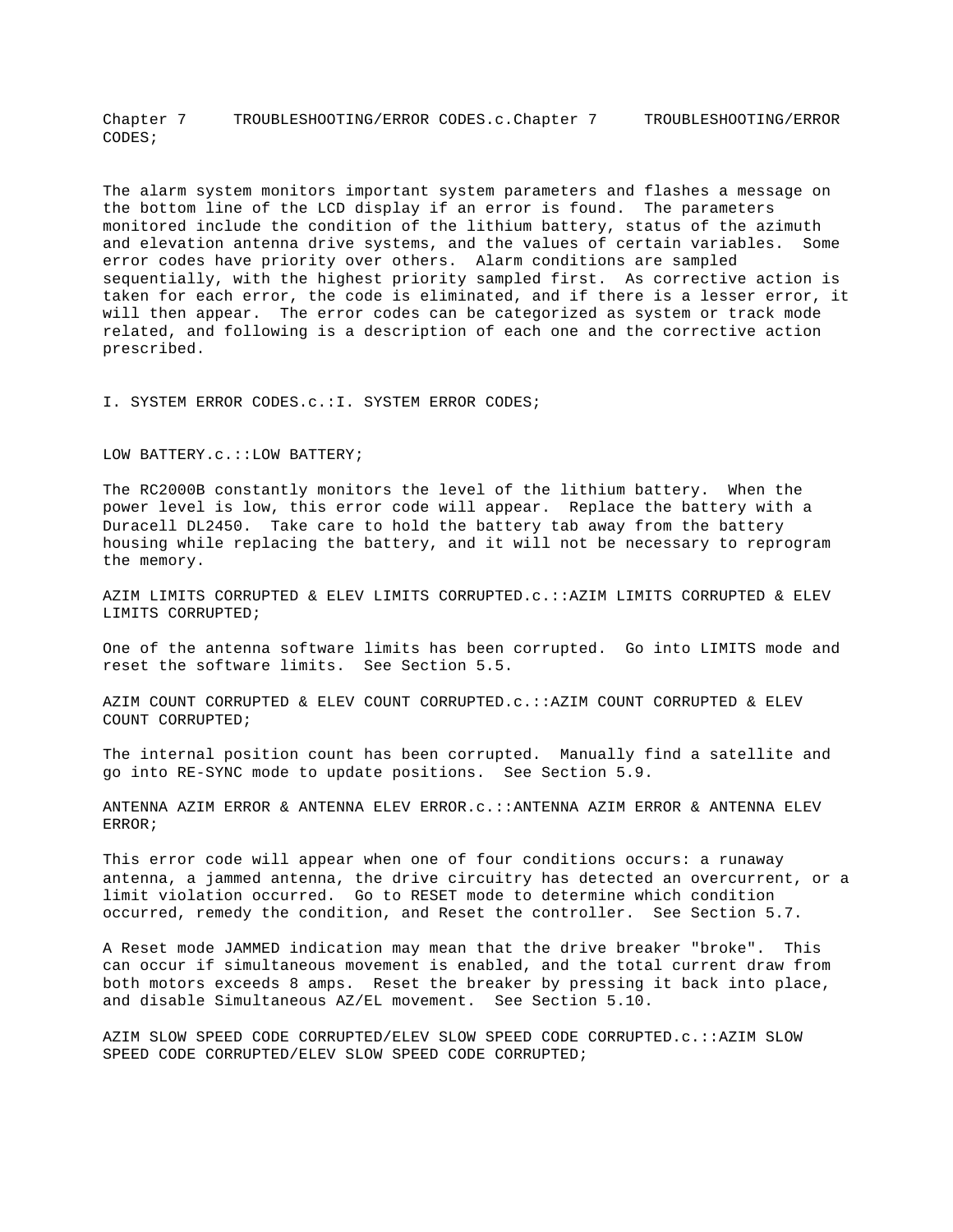The code entered by the user for the azimuth or elevation slow speed has been corrupted. Go to the corresponding speed mode and reenter the slow speed code. See Section 5.10.

AUTOPOL CONFIG DATA CORRUPTED.c.::AUTOPOL CONFIG DATA CORRUPTED;

The user has the option to configure the system for Autopol ON or OFF, and to denote a HI or LO level for the vertical polarization. If either of these values is corrupted, this error will appear. Go to CONFIG mode and reenter the correct values. See Section 5.10.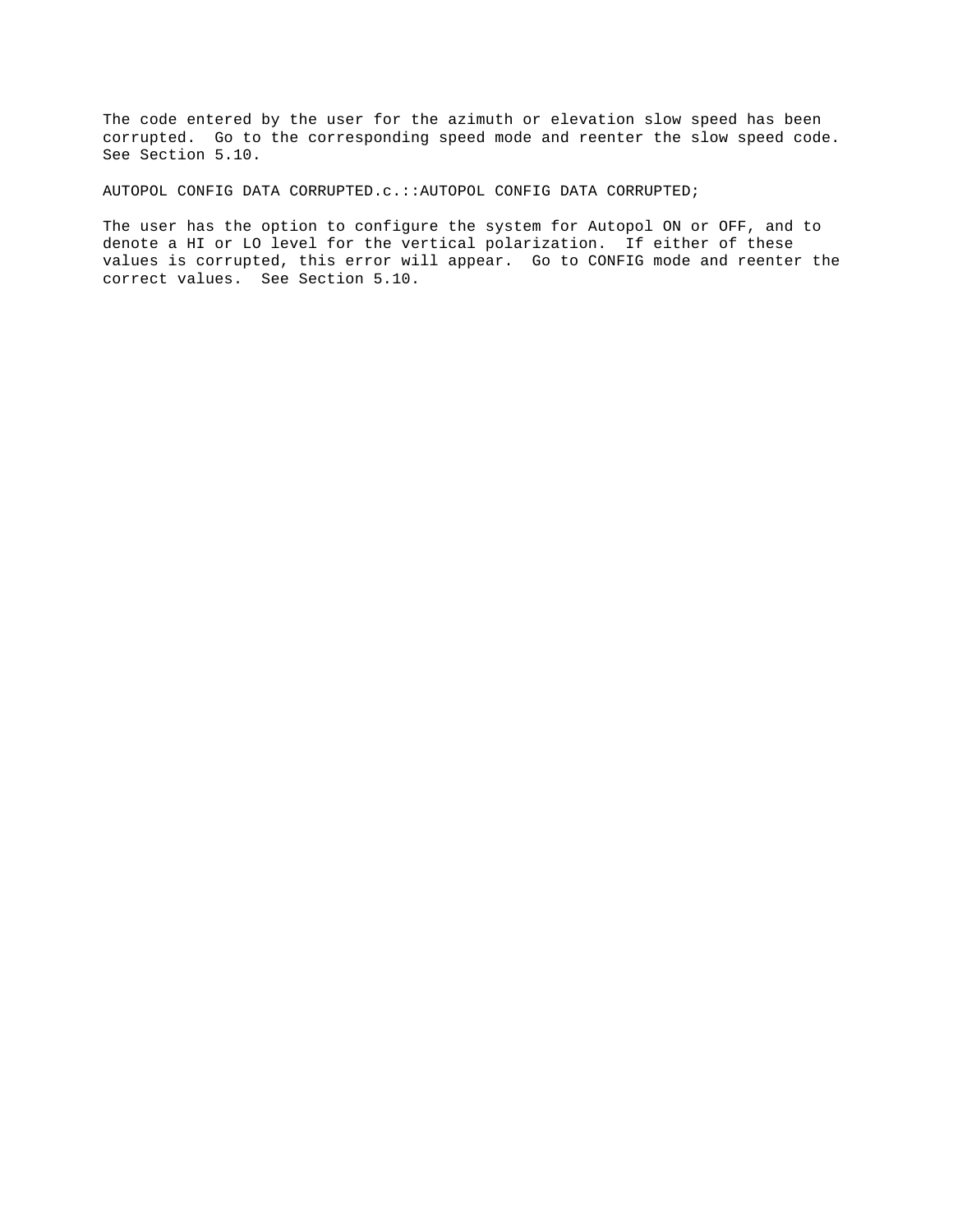SIMULTANEOUS AZIM/ELEV CONFIG CORRUPTED.c.::SIMULTANEOUS AZIM/ELEV CONFIG CORRUPTED;

The user has the option to enable/disable the simultaneous AZ/EL movement of the antenna. If this value is corrupted, this error code will appear. Go to CONFIG mode and reenter the correct value. See Section 5.10.

.c.TRACK CONFIG ERROR.c.::.c.::TRACK CONFIG ERROR;

This error indicates an invalid entry in memory for at least one of the following pieces of data:

| Variable |                          | Range      |
|----------|--------------------------|------------|
| $1$ .    | MAX TRACK ERROR          | $(1 - 30)$ |
| 2.       | AZIM SEARCH SCALE FACTOR | $(1 - 10)$ |

Proceed to the CONFIG mode and correct all entries that are either out of range or incorrect for the system used. Section 5.10

ANT/RCVR CONFIG ERROR.c.::ANT/RCVR CONFIG ERROR;

This error indicates an invalid entry in memory for at least one of the following pieces of data:

|       | Variable                  | Range               |
|-------|---------------------------|---------------------|
| 1.    | AGC POLARITY FLAG         | $(0 \text{ or } 1)$ |
| $2$ . | AGC C BAND THRESHOLD      | $(0 - 999)$         |
| 3.    | AGC K BAND THRESHOLD      | $(0 - 999)$         |
| 4.    | ANTENNA SIZE: CENTIMETERS | $(40 - 700)$        |
| 5.    | ANTENNA LATITUDE          | $(0-90, N or S)$    |
| б.    | ANTENNA LONGITUDE         | $(0-180, E or W)$   |

Proceed to the CONFIG mode and correct all incorrect or out of range entries. Section 5.10

TIME/DATE ERROR.c.::TIME/DATE ERROR;

An error of this type indicates the system clock has not been set or has been corrupted. It is also possible that the lithium battery used to power the nonvolatile memory is too low to keep the clock running, although the LOW BATTERY alarm should be flashing if this is the case.

Proceed to the CONFIG mode and enter the proper time in HH.MM.SS format, and then advance one screen to enter the proper date in MM.DD.YY format. Section 5.10

ANGLE DISPLAY ERROR.c.::ANGLE DISPLAY ERROR;

This alarm indicates that the CONFIG mode items associated with the display of azimuth and elevation position in an angle format have been corrupted. Check the Angle Display Enable, Azim Scale Factor, Azim Offset, Elev Scale Factor, and Elev Offset CONFIG mode items.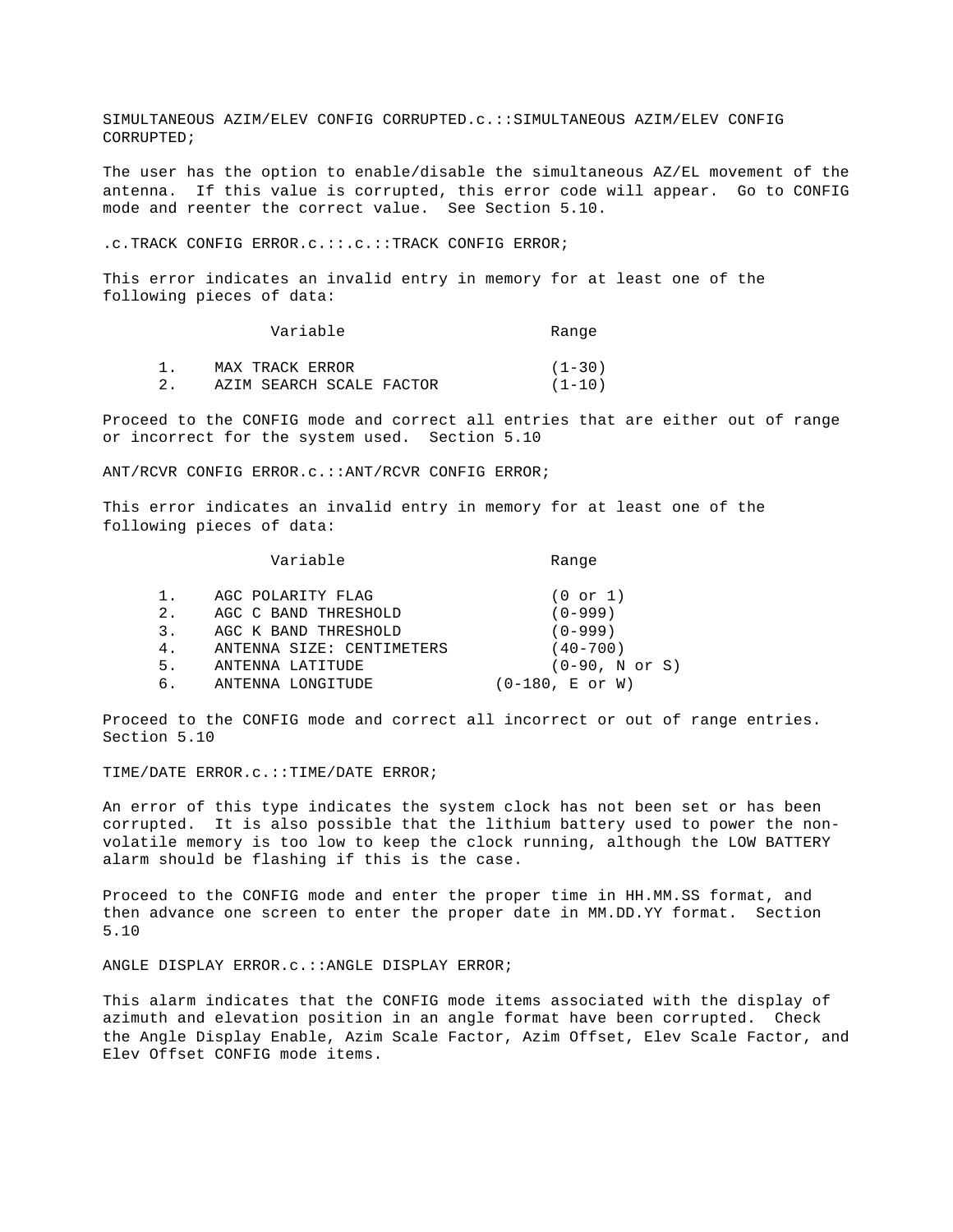#### II. TRACK MODE ERRORS.c.:II. TRACK MODE ERRORS;

Should one of the following errors occur during TRAK operation, the controller will display an error message mid-position of the second row on the display. Also, all tracking operations will halt until the error is corrected.

#### JAMMED.c.::JAMMED;

If the controller does not sense feedback/position pulses from the reed or halleffect sensor while it asserts the drive lines, it will halt the drive signals and display the JAMMED message. Check to make sure the drive circuit breaker has not tripped, or mode to RESET and reset the axis that was shut down. Section 5.9

#### LIMIT.c.::LIMIT;

The controller encountered an azimuth or elevation limit during a track movement operation. This represents a serious error because it means the limits have to be changed to allow tracking of this satellite, and all position values will become invalid when the limits are moved. Be sure to set the limits wide enough to allow ample tracking over the entire range.

### DRIVE.c.::DRIVE;

This error indicates a runaway or unexpected count input on the sensor lines. The controller will shut down the drive experiencing this error, and will have to be reset in RESET mode. Section 5.9

### PEAK LIMIT.c.::PEAK LIMIT;

This error signifies to the user that the peaking window limit was encountered while the controller was implementing a peaking operation; either in STEP mode or while updating a base point in the track table. The cause for this error is typically excessive play in the mount/actuator system or a MAX TRACK ERROR that is too low for a particular antenna. Try increasing the MAX TRACK ERROR, in CONFIG mode, Section 5.10, or replace the actuator to remove excessive mount play.

#### SCALE FACTOR.c.::SCALE FACTOR;

The controller automatically computes azimuth and elevation scale factors, in counts per radian, from data derived from fixed satellites stored in memory. This error indicates that either the memory has become corrupted, or the controller could not compute the scale factor from the satellites stored. For a valid computation to occur, the controller must find two fixed satellites in memory that are spaced greater than 2 degrees. If two fixed satellites are not stored that satisfy this criterion, proceed to SETUP mode and add satellites to memory that will satisfy this condition. Section 5.6

### SYSTEM.c.::SYSTEM;

System errors were summarized in the previous list of SYSTEM ERRORS. Mode to MANUAL and note which error is displayed. Take the appropriate action as described in the SYSTEM ERRORS section.

CHECKSUM.c.::CHECKSUM;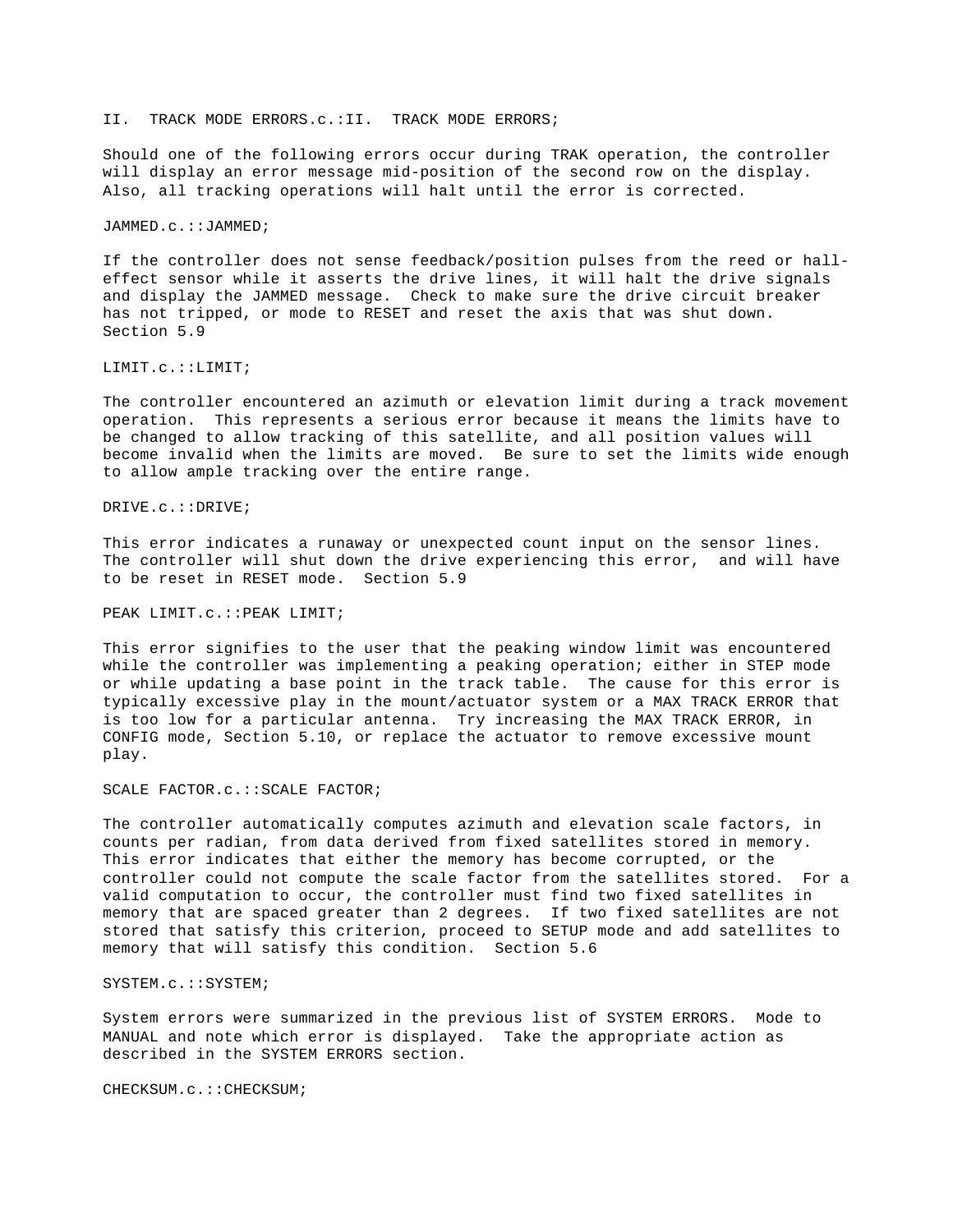This error indicates the memory in the satellites' track table or header has been corrupted. The only way to correct this error is to re-initialize the satellite by re-storing it in SETUP mode. Section 5.6

#### OPERATIONAL TROUBLESHOOTING TIPS.c.:OPERATIONAL TROUBLESHOOTING TIPS;

SYMPTOM \* CAUSE \* SOLUTION

Drive error fault in fast mode \* Position pulses not returning during move \* Check sensor/cables to make sure of proper operation.

Drive error fault in slow mode \* Position pulses not returning in time during move \* Increase the SLOW speed code value.

Non-volatile memory corrupted after power was off \* Battery voltage too low to maintain memory \* Replace battery with Duracell DL2450.

DRIVE FAULT ERROR CODES (Reset Mode).c.:DRIVE FAULT ERROR CODES (Reset Mode);

ERROR DRIVE FAULT DESCRIPTION CODE STATE

0 NONE Normal condition - OK

1 Brake/Coast Fault occurs when the drive is in brake or coast modes; possible cause is a damaged MOSFET.

2 Configure Fault detected while drive was being configured for a move; possible causes include shorted drive wires,damaged MOSFET.

3 Move Fault detected while drive was attempting to move antenna; possible causes include malfunctioning sensor or locked antenna (JAMMED message), overload condition (DRIVE message), due to excessive simultaneous AZ/EL load or greater than 8 amp single axis load.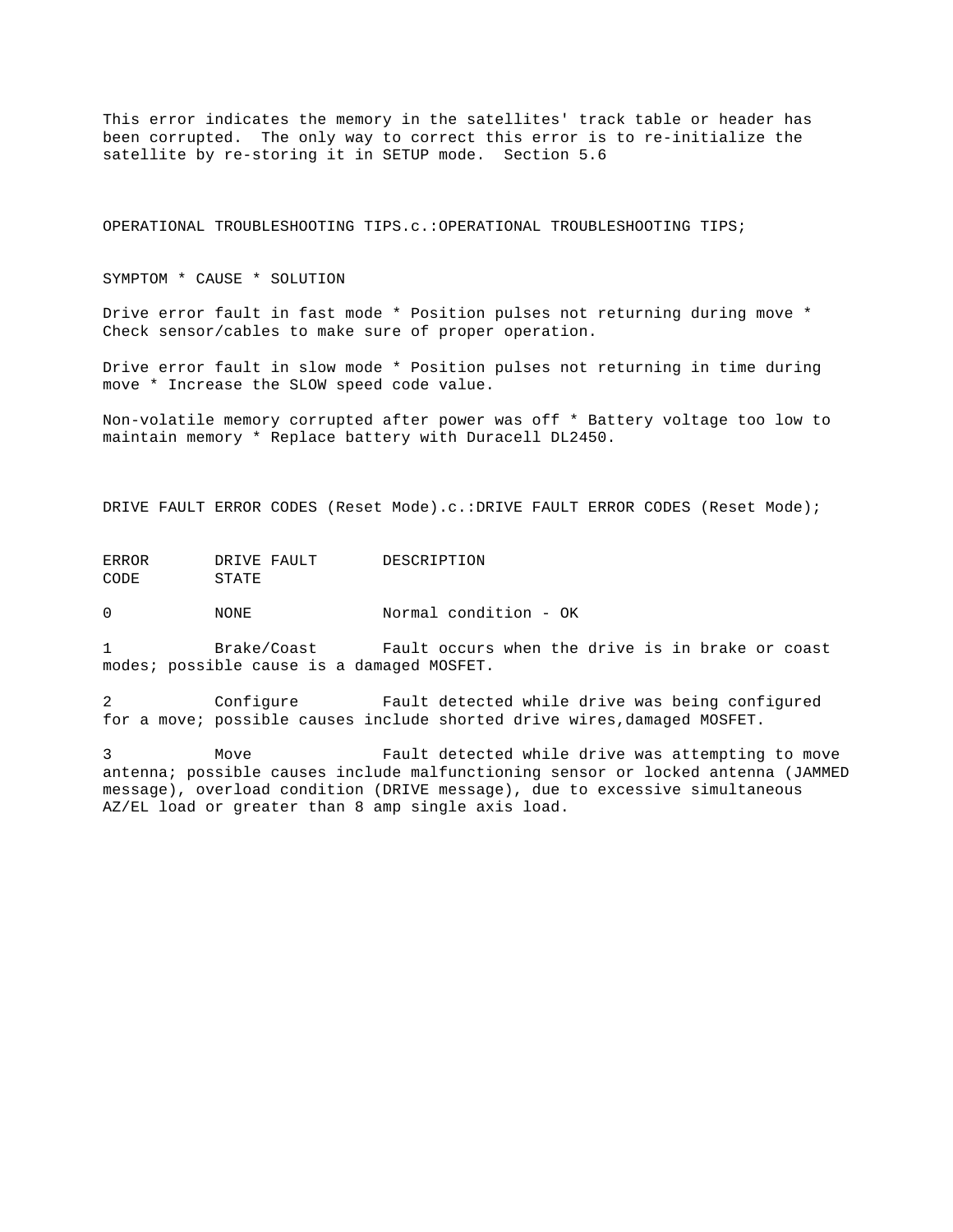RC2000B Az/El Tracking Antenna Controller..................................................Appendix RC2000B Az/El Tracking Antenna Controller..................................................Appendix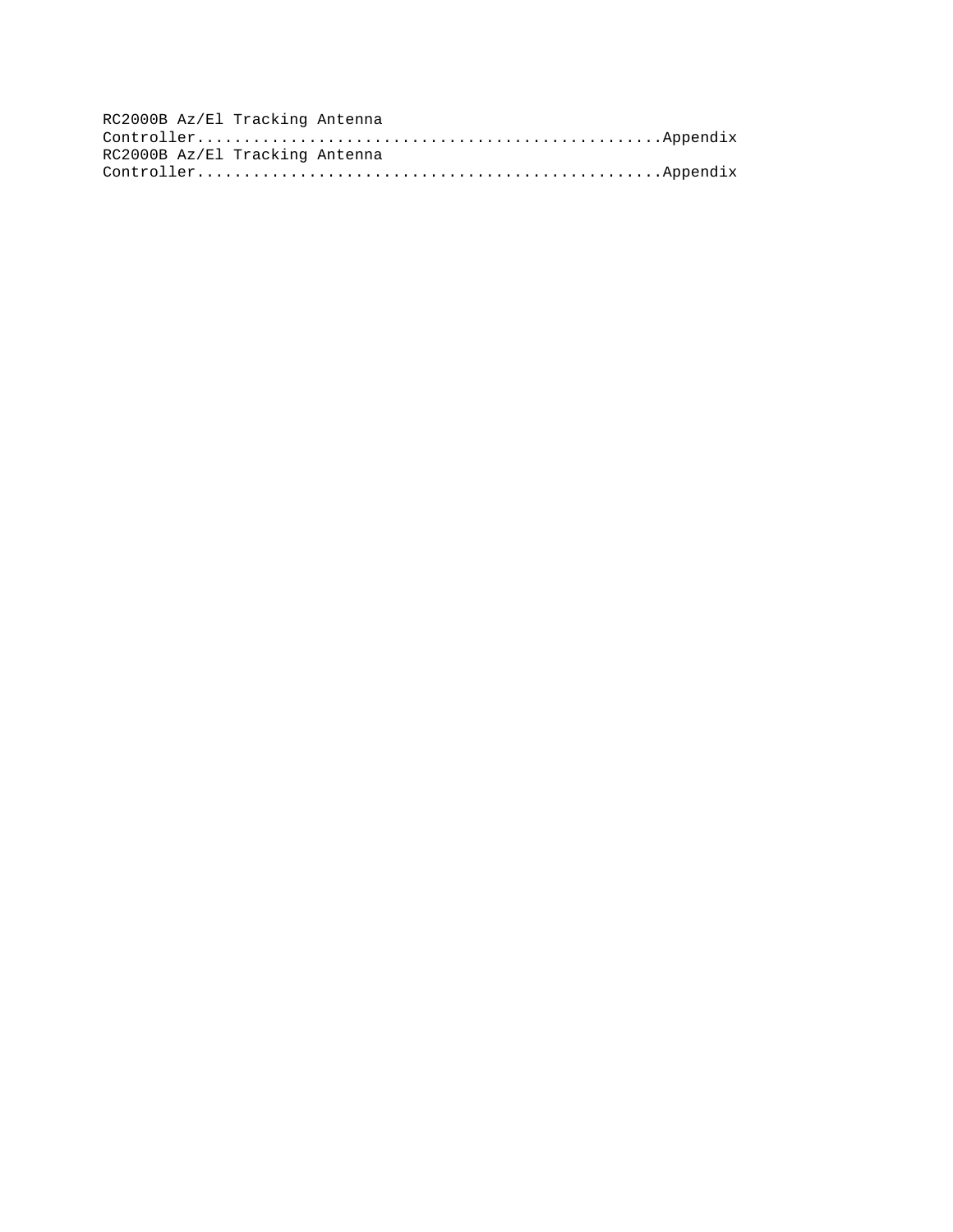APPENDIX.c.APPENDIX;

Restoring Non-Volatile Memory

This appendix outlines a procedure which allows the user to restore the contents of non-volatile memory. A number of events can make it necessary to restore the contents of non-volatile memory, including:

i) changing the battery which powers the non-volatile memory and allowing the center tab of the battery holder to touch the base of the battery holder,

ii) performing maintenance on the controller,

iii) swapping one controller out for another, or

iv) upgrading to a newer version of the software which uses a memory map different from the original memory map.

Here is the procedure ...

1. In manual mode, jog the antenna to the west and up limit. Record the position count value for each axis just before the limit is reached. (If position display in degrees is enabled, disable that feature before starting this procedure - this feature is available only for certain software versions).

2. Go to CONFIG mode and record the value of each CONFIG mode item.

3. Using AUTO mode, position the antenna on each of the geostationary satellites stored in non-volatile memory. Record the azimuth and elevation positions and the longitude value of each geostationary satellite. Use the H and V keys to position the polarotor. Record the H and V positions for each satellite. (If polarization position display in degrees is enabled, disable that feature. This feature is available only for certain software versions.)

4. If the RC2KPOL option is installed, move the polarization to the positions just within the CW and CCW limits. Record these values.

5. Move the antenna to the position just before the east and down limits are reached. This should correspond to a position count value of 30 for both the azimuth and elevation axis.

6. Turn the unit off, unplug the unit from the AC power, and perform whatever maintenance is required. If the EPROM in replaced, be sure to insert the chip into the socket properly. The notch on the end of the chip should line up with the notch of the outline silk-screened onto the printed circuit board under the EPROM socket. When the maintenance has been performed, power the unit up. If the non-volatile memory has been corrupted, the unit will either go to LIMITS mode or will flash an error message on the bottom line of the display. If this occurs, the following steps of this procedure will have to be performed to restore the non-volatile memory.

7. Go to LIMITS mode. WITHOUT MOVING THE ANTENNA set the down and east limits. AFTER THE EAST AND DOWN LIMITS HAVE BEEN SET, jog the antenna to the positions for the west and up limit recorded in step 1. Set the west and up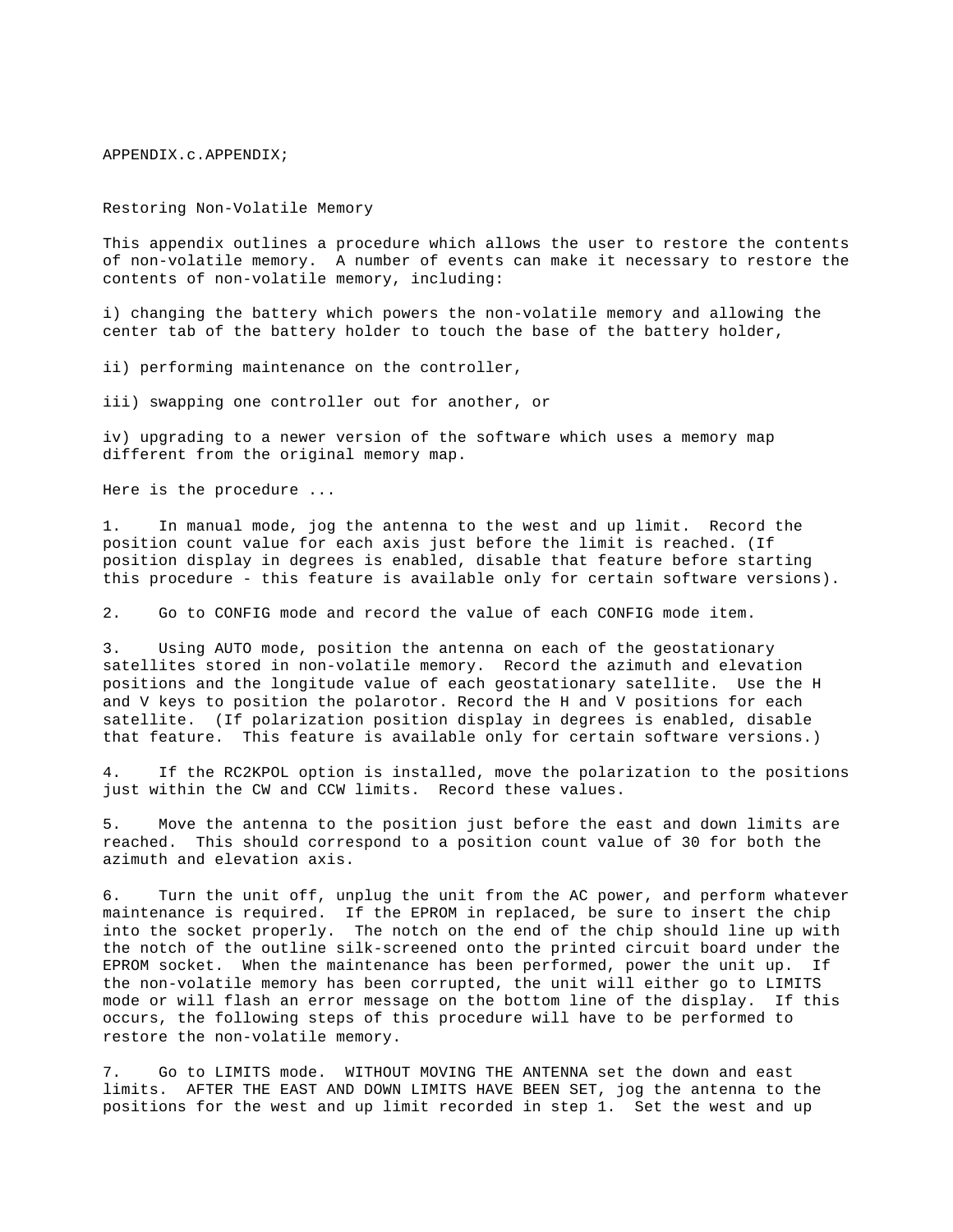limits. After the west and up limits have been set, exit LIMITS mode by hitting the MODE KEY.

8. If the RC2KPOL option (which allows the RC2000A to control a polarization motor with potentiometer feedback) is installed, go to POL LIMITS mode and restore the polarization limits.

9. Go to CONFIG mode and key in the data recorded in step 2 above. Each entry must be terminated with the ENTER key. After the data has been entered scroll through the CONFIG mode items (using the SCROLL UP and SCROLL DOWN keys) and make sure that the data has been entered correctly.

10. In this step, the positions of the geostationary satellites are stored in non-volatile memory. Go to SETUP mode. Position the antenna on each of the satellites which were recorded in step 3 above. Select the satellite name, enter the satellite longitude, and move the polarotor to the recorded H and V positions in response to the appropriate SETUP mode prompts.

Recovering From Unexpected Memory Upsets.c.Recovering From Unexpected Memory Upsets;

The key to restoring the non-volatile memory is getting the azimuth and elevation limits and position counts right. The position counts are initialized to 30 when the east and down limits are set. If the antenna can be unambiguously placed at the east and down limits, non-volatile memory can be restored quite easily. It is probably a good idea to use a punch or a waterproof magic marker to mark the antenna and mount assembly so that the east and down limit positions can be identified. In addition, it may useful to identify and mark other places on the mount where slippage could occur. This would allow the mount to be restored to its original configuration.

If the contents of non-volatile memory are recorded as outlined in steps 1-4 above, recovery from an unexpected memory upset can be readily accomplished. If the memory is corrupted, the antenna can be moved (in LIMITS mode) to the east and down limit with the aid of an assistant stationed at the antenna. Next, steps 7-9 can be used to restore the contents of non-volatile memory.

Note that the procedure for restoring non-volatile memory only works if the count characteristics of the actuators are not changed. If the actuator count characteristics are changed, the count values that correspond to the west and up limit will change, as will the positions of all of the satellites.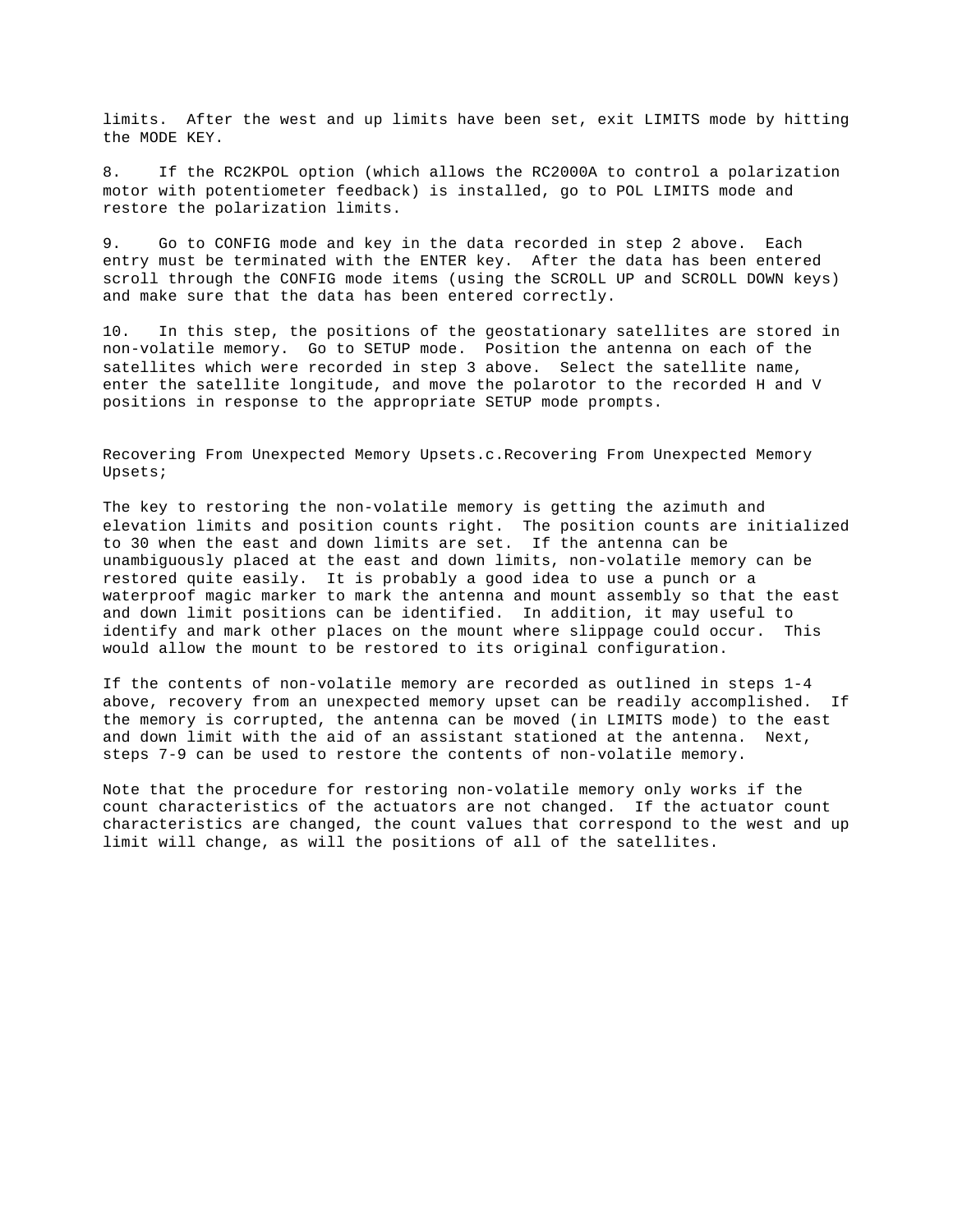FIGURE A-1 DRIVE TRANSFER FUNCTION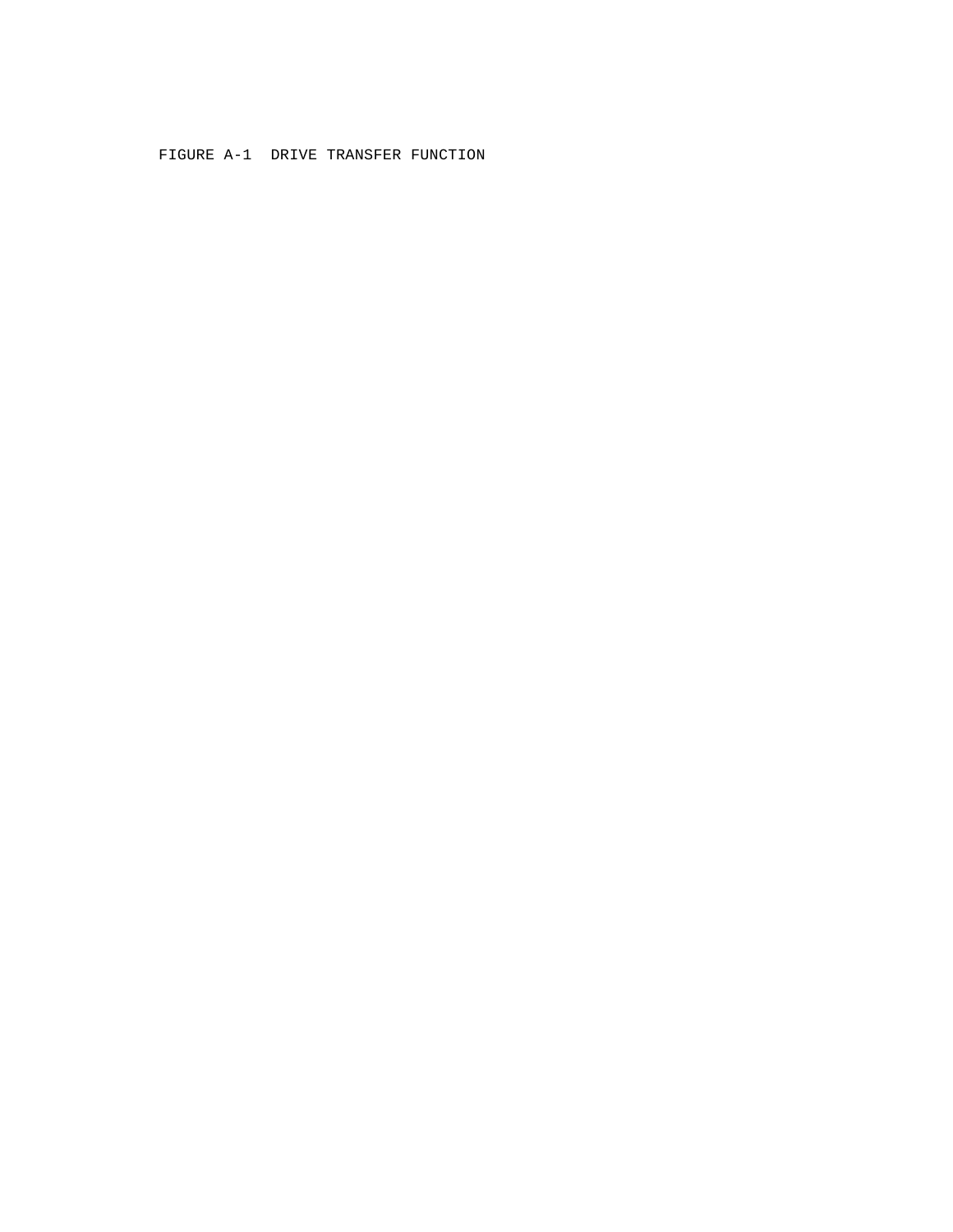# FIGURE A-2 DRIVE BOARD LAYOUT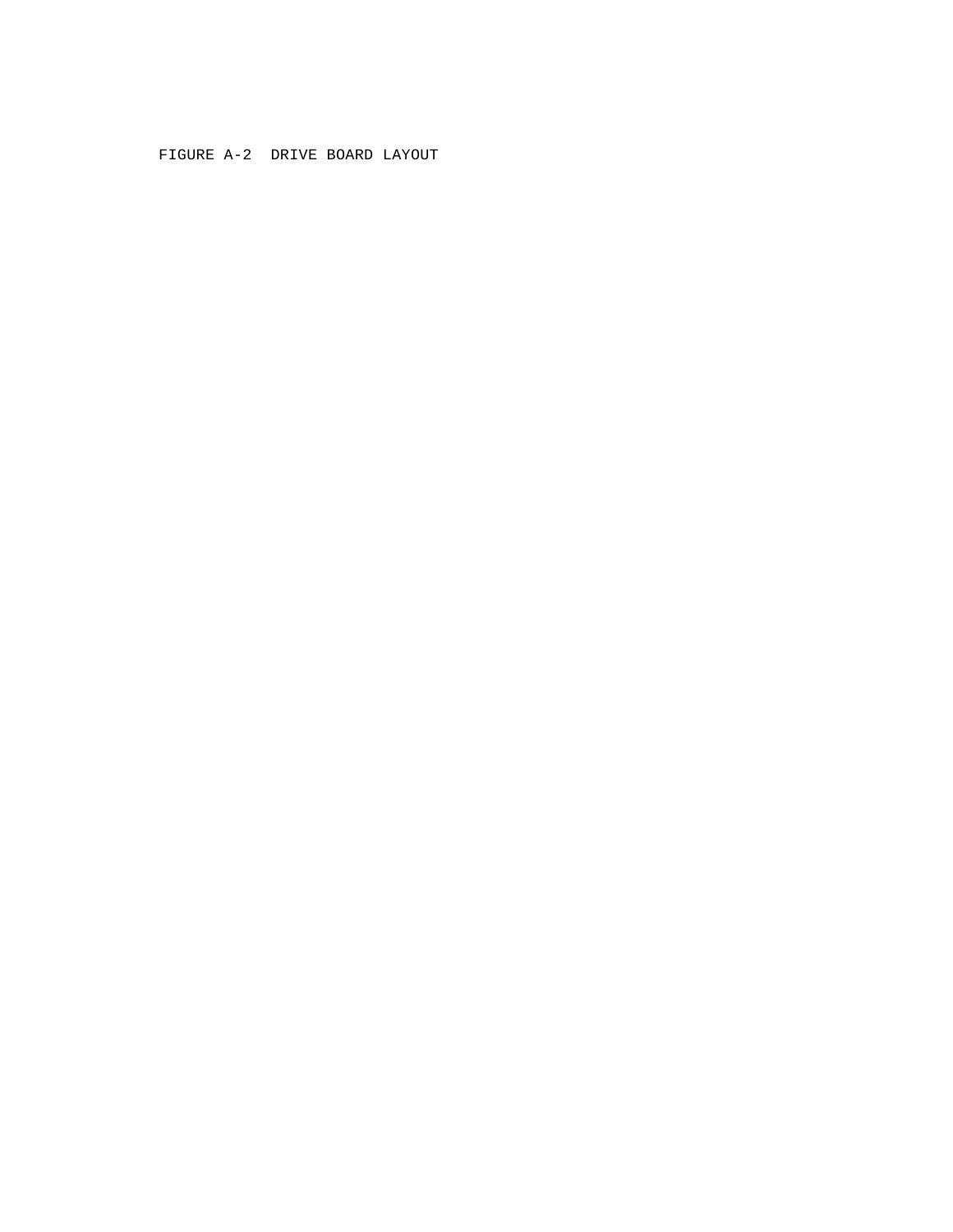## FIGURE A-3 PROCESSOR BOARD LAYOUT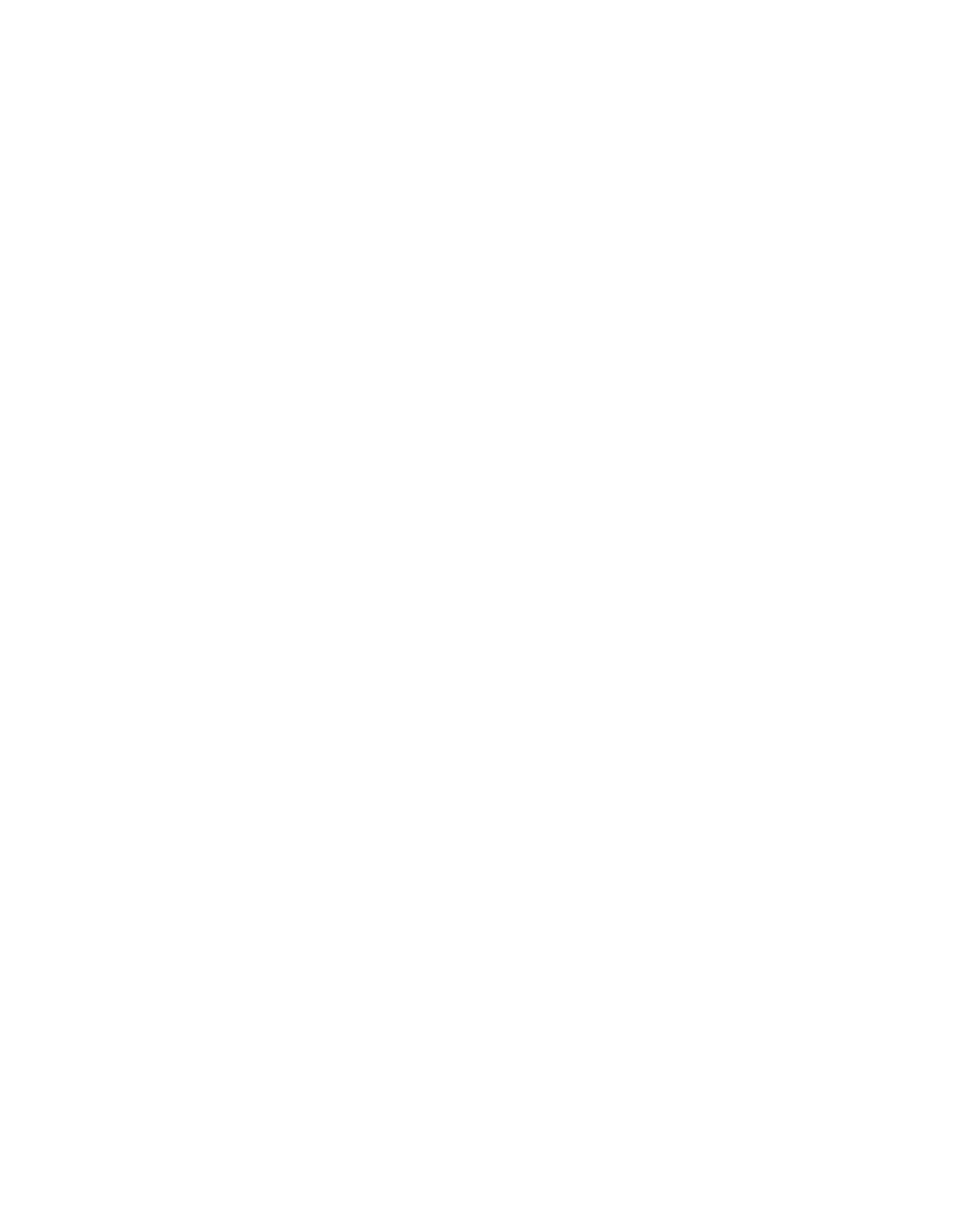RC2000B AZ/EL TRACKING

ANTENNA CONTROLLER

v 1.07

CONTENTS SUBJECT TO CHANGE 12-5-95

RESEARCH CONCEPTS, INC.

LENEXA, KS

(913) 469-4125

(Please read this manual before operating the RC2000B; that is why we wrote it!)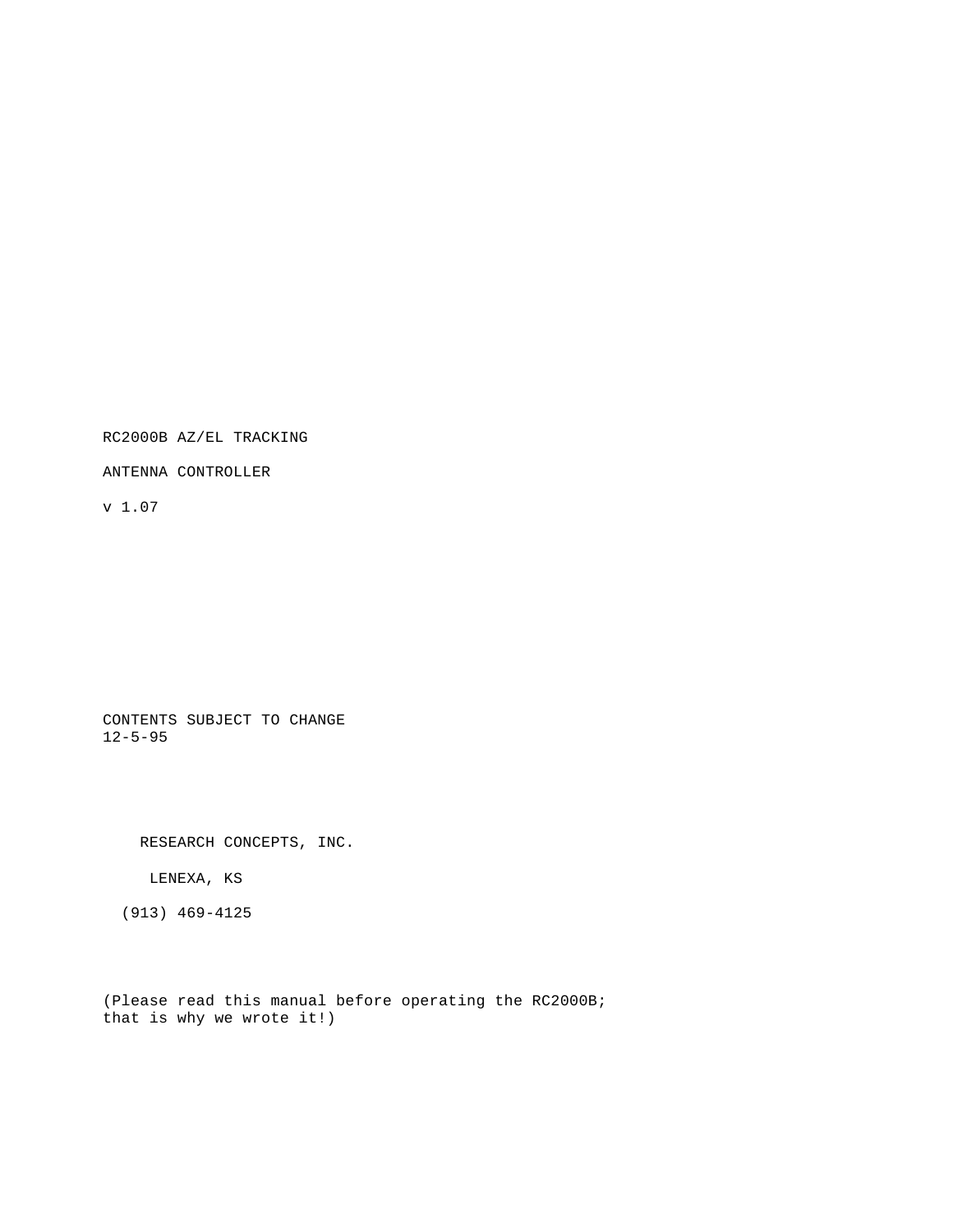REVISION HISTORY

5.25.93 v 1.01

\* Original code - derived from the RC2000B Polar version 1.03 code.

12.5.95 V 1.07

\* The default value of the Azim Search Scale Factor CONFIG mode item was changed from 5 to 3. This will decrease the default search width.

\* The east and west satellite lists were upgraded.

\* A slight error in the floating point math routines was corrected. The error caused the azimuth peakup step size, azimuth search width, and azimuth peak limit error window to be smaller than they should be.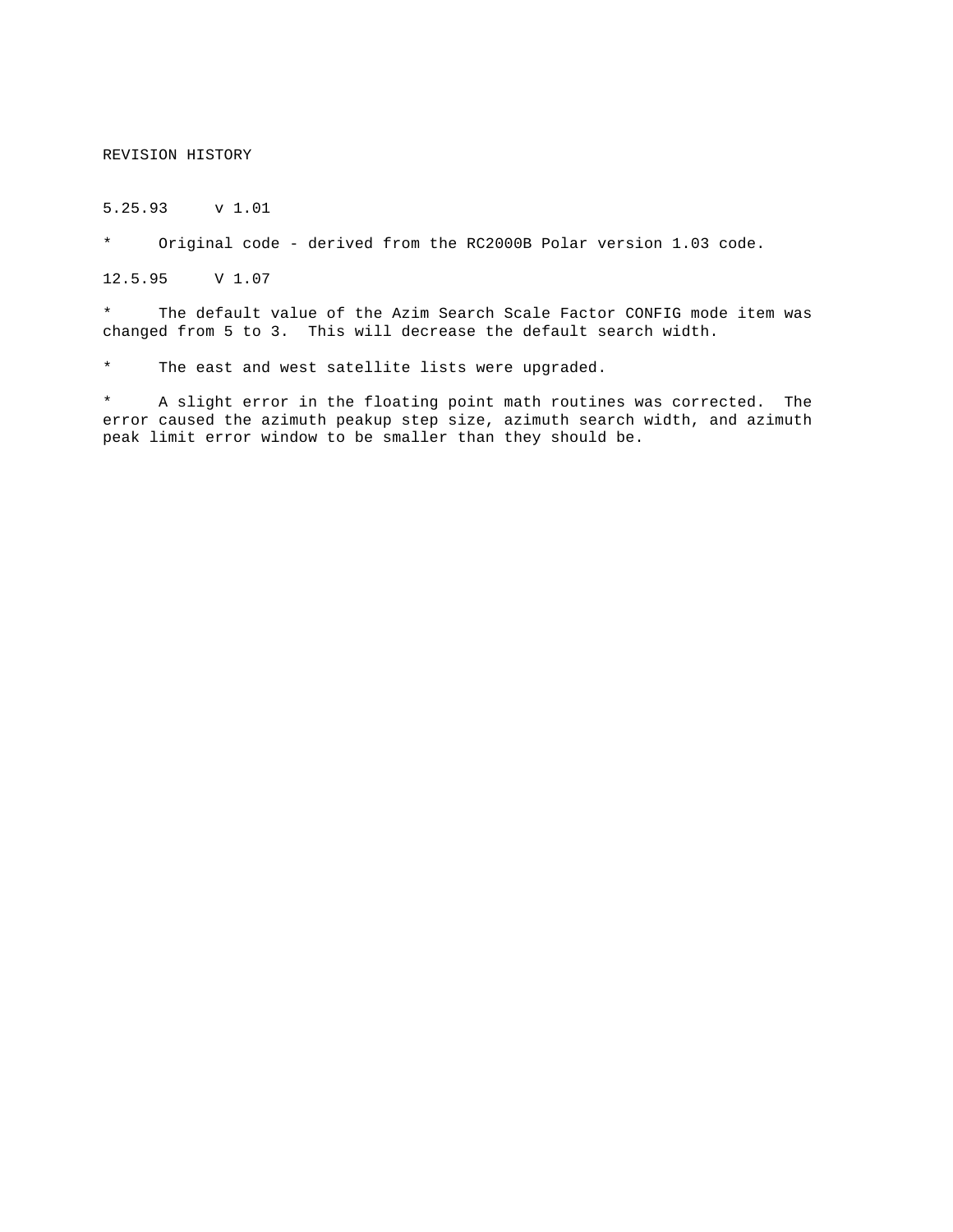TABLE OF CONTENTS .D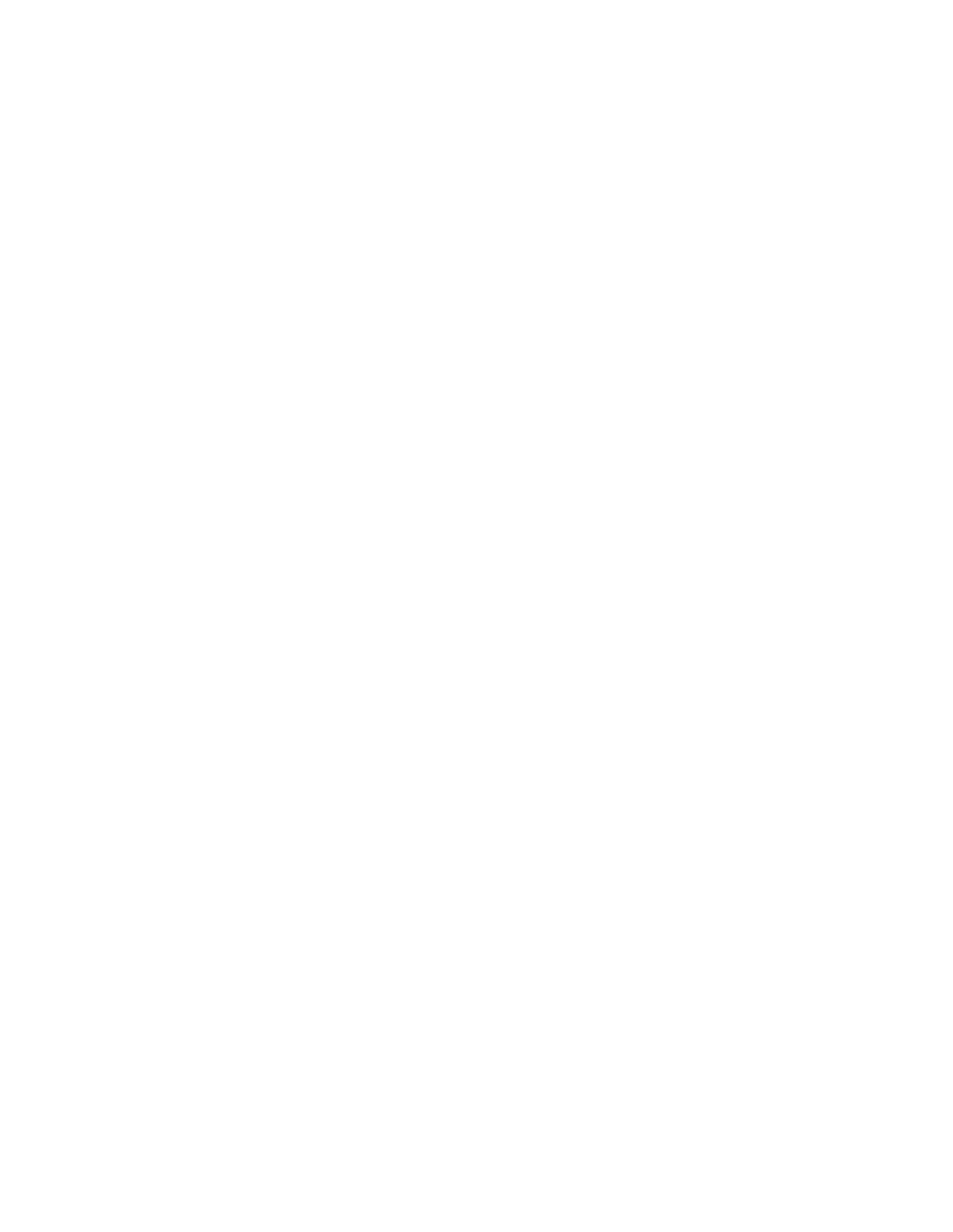.Begin Table C.

Chapter 1 INTRODUCTION 1 1.1 Organization of this Manual 2 1.2 Before You Begin 2 Chapter 2 BASIC FUNCTION DESCRIPTION 3 2.1 Front Panel 3 2.2 Operating Modes 5 2.3 Changing Modes with the MODE Key 8 2.4 Autopol 9 Chapter 3 INSTALLATION/SETUP 10 3.1 Before You Begin 10 3.2 Mechanical and Electrical Installation 14 3.3 Setting Azimuth and Elevation Limits 15 3.3.1 Motor Drive Polarity 15 3.3.2 Setting Limits 16 3.4 Slow Speed Adjustment 16 3.5 Programming Geostationary Satellites 17 3.6 Angle Display of Az/El Position Data 18 3.8 Simultaneous Azimuth and Elevation Movement 20 3.9 Geostationary Satellite Setup Checklist 21 Chapter 4 INCLINED ORBIT SATELLITES 22 4.1 Geostationary and Inclined Orbit Satellites 22 4.2 RC2000B Tracking Algorithm 24 4.2.1 STEP\_TRACK 25 4.2.2 PROGRAM\_TRACK 26 4.2.3 Intelli-Search 27 4.3 Implementing the Tracking Algorithms 29 4.3.1 Location Information 29 4.3.2 Antenna Scale Factors 29 4.3.3 Antenna Radiation Pattern 29 4.3.4 Real Time Clock 30 4.3.5 Receiver AGC Signal 30 4.4 Configuring the Tracking System 30 4.4.1 AGC Adjustment and Configuration 31 Single Receiver - Single Frequency Band 31 Single Receiver - Dual Frequency Band 33 Using Two AGC Channels 34 Amplifier Gain vs. Frequency Characteristics 34 4.4.2 CONFIG Mode Data 35 4.4.3 Initiating a Track on an Inclined Orbit Satellite 37 4.4.4 Tracking Problems 39 4.5 Inclined Orbit Satellite Setup Checklist 40 Chapter 5 MODES In-Depth Function Description 41 5.1 MANUAL Mode 41 5.2 AUTO Mode 42 5.3 TRAK Mode 42 5.4 TRAK - MENU 44 5.5 LIMITS Mode 46 5.6 SETUP Mode 47 5.7 RESET Mode 52